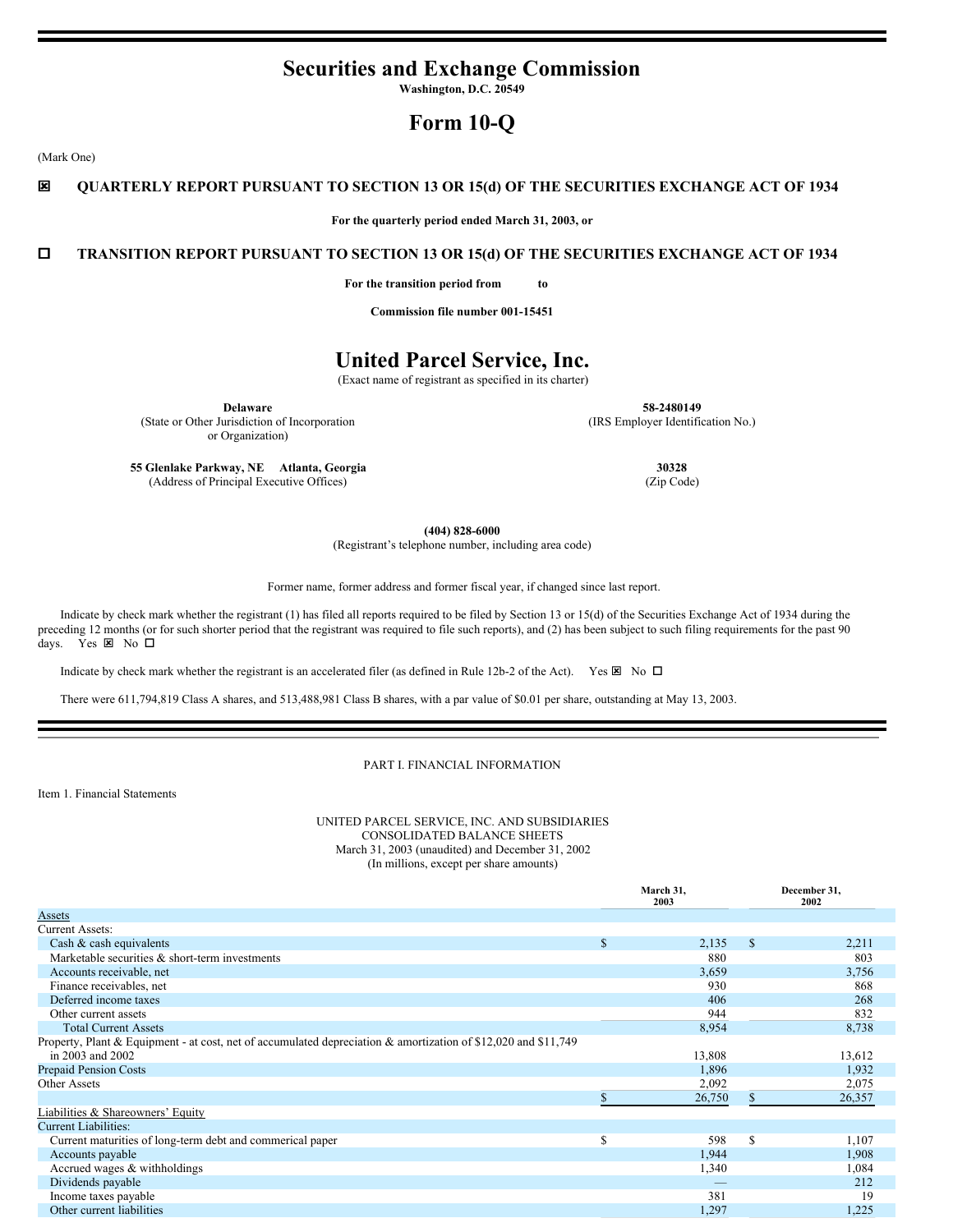| <b>Total Current Liabilities</b>                                                                         | 5,560  | 5,555  |
|----------------------------------------------------------------------------------------------------------|--------|--------|
| Long-Term Debt                                                                                           | 3,467  | 3,495  |
|                                                                                                          |        |        |
| Accumulated Postretirement Benefit Obligation, Net                                                       | 1,304  | 1,251  |
| Deferred Taxes, Credits & Other Liabilities                                                              | 3,606  | 3,601  |
| Shareowners' Equity:                                                                                     |        |        |
| Preferred stock, no par value, authorized 200 shares, none issued                                        |        |        |
| Class A common stock, par value \$.01 per share, authorized 4,600 shares, issued 618 and 642 in 2003 and |        |        |
| 2002                                                                                                     | 6      |        |
| Class B common stock, par value \$.01 per share, authorized 5,600 shares, issued 503 and 482 in 2003 and |        |        |
| 2002                                                                                                     | 5      |        |
| Additional paid-in capital                                                                               | 289    | 387    |
| Retained earnings                                                                                        | 12,869 | 12,495 |
| Accumulated other comprehensive loss                                                                     | (356)  | (438)  |
| Deferred compensation arrangements                                                                       | 85     | 84     |
|                                                                                                          | 12,898 | 12,539 |
| Less: Treasury stock (1 shares in 2003 and 2002)                                                         | (85)   | (84)   |
|                                                                                                          | 12,813 | 12,455 |
|                                                                                                          | 26,750 | 26,357 |
|                                                                                                          |        |        |

See notes to unaudited consolidated financial statements.

2

UNITED PARCEL SERVICE, INC. AND SUBSIDIARIES STATEMENTS OF CONSOLIDATED INCOME Three Months Ended March 31, 2003 and 2002 (In millions, except per share amounts) (unaudited)

|                                                                                          |    | <b>Three Months Ended</b><br>March 31, |              |                    |  |  |
|------------------------------------------------------------------------------------------|----|----------------------------------------|--------------|--------------------|--|--|
|                                                                                          |    | 2003                                   |              | 2002               |  |  |
| Revenue                                                                                  | \$ | 8,015                                  | $\mathbb{S}$ | 7,579              |  |  |
| <b>Operating Expenses:</b>                                                               |    |                                        |              |                    |  |  |
| Compensation and benefits<br>Other                                                       |    | 4,708<br>2,362                         |              | 4,449<br>2,183     |  |  |
| <b>Operating Profit</b>                                                                  |    | 7,070<br>945                           |              | 6,632<br>947       |  |  |
| Other Income and (Expense):                                                              |    |                                        |              |                    |  |  |
| Investment income (loss)<br>Interest expense                                             |    | (38)<br>(25)<br>(63)                   |              | 12<br>(43)<br>(31) |  |  |
| Income Before Income Taxes And Cumulative Effect of Change<br>In Accounting Principle    |    | 882                                    |              | 916                |  |  |
| <b>Income Taxes</b>                                                                      |    | 271                                    |              | 353                |  |  |
| Income Before Cumulative Effect of Change In Accounting Principle                        |    | 611                                    |              | 563                |  |  |
| Cumulative Effect of Change In The Method of Accounting For<br>Goodwill, Net of Taxes    |    |                                        |              | (72)               |  |  |
| Net Income                                                                               | Ŝ  | 611                                    | \$           | 491                |  |  |
| Basic Earnings Per Share Before Cumulative Effect of Change<br>In Accounting Principle   | Ś  | 0.54                                   | S            | 0.50               |  |  |
| Basic Earnings Per Share                                                                 |    | 0.54                                   | S            | 0.44               |  |  |
| Diluted Earnings Per Share Before Cumulative Effect of Change<br>In Accounting Principle | ς  | 0.54                                   | \$           | 0.50               |  |  |
| Diluted Earnings Per Share                                                               | \$ | 0.54                                   | S            | 0.43               |  |  |

See notes to unaudited consolidated financial statements.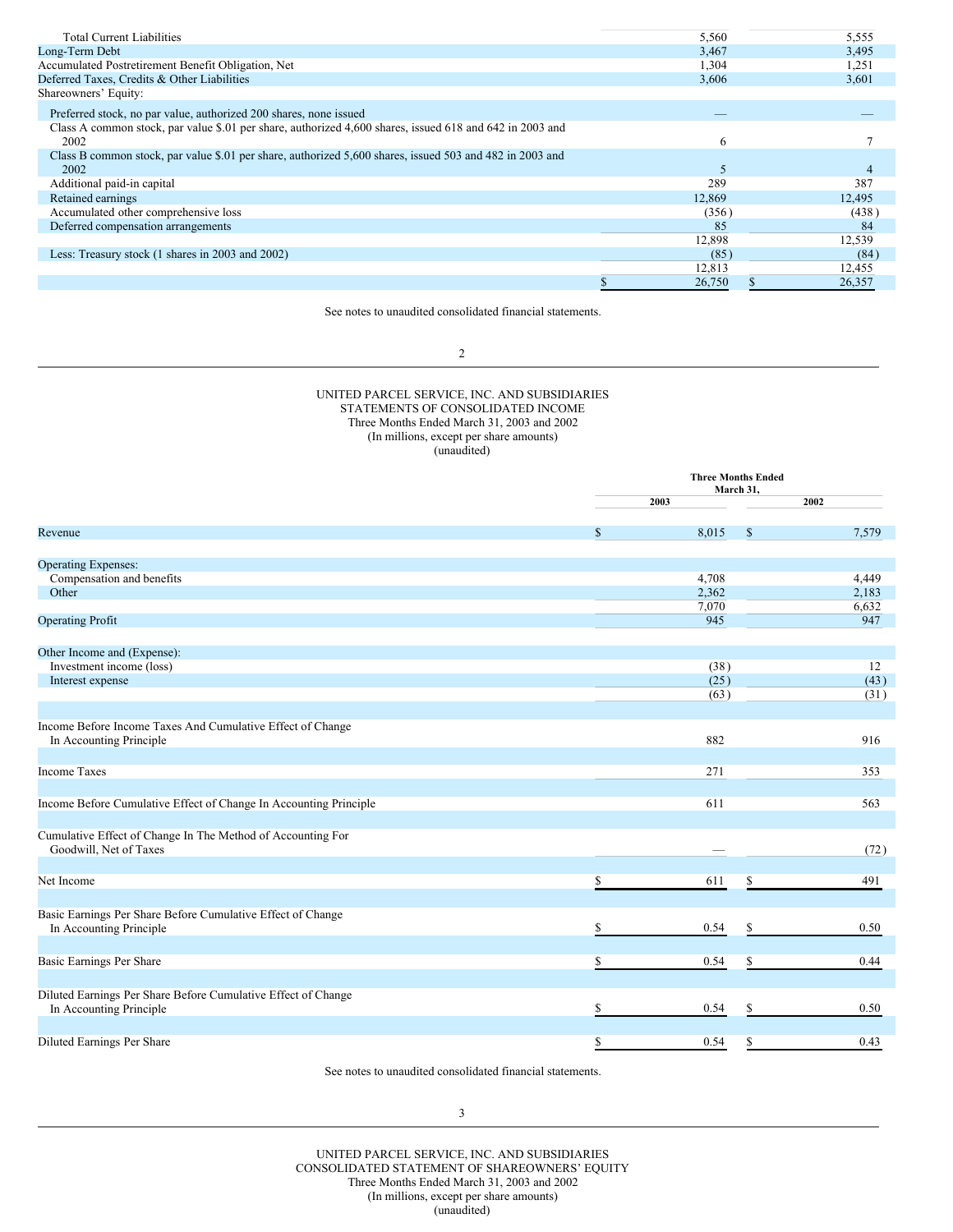|                                                                                               | 2003<br><b>Shares</b>    | <b>Dollars</b>           | 2002<br><b>Shares</b>    | <b>Dollars</b> |
|-----------------------------------------------------------------------------------------------|--------------------------|--------------------------|--------------------------|----------------|
| <b>Class A Common Stock</b>                                                                   |                          |                          |                          |                |
| Beginning balance                                                                             | 642                      | \$<br>$\tau$             | \$<br>772                | 8              |
| Common stock purchases                                                                        | (2)                      |                          | (6)                      |                |
| Common stock issuances                                                                        |                          |                          | 1                        |                |
| Conversions of Class A to Class B common stock                                                | (22)                     | (1)                      | (35)                     | (1)            |
| Ending balance                                                                                | 618                      | 6                        | 732                      | $\tau$         |
|                                                                                               |                          |                          |                          |                |
| <b>Class B Common Stock</b>                                                                   |                          |                          |                          |                |
| Beginning balance                                                                             | 482                      | $\overline{4}$           | 349                      | 3              |
| Common stock purchases<br>Conversions of Class A to Class B common stock                      | (1)                      | $\overline{\phantom{0}}$ | $\overline{\phantom{0}}$ |                |
|                                                                                               | 22<br>503                | $\mathbf{1}$<br>5        | 35<br>384                | $\mathbf{1}$   |
| Ending balance                                                                                |                          |                          |                          | 4              |
|                                                                                               |                          |                          |                          |                |
| <b>Additional Paid-In Capital</b><br>Beginning balance                                        |                          | 387                      |                          | 414            |
| Stock award plans, including stock-based compensation expense                                 |                          | 25                       |                          | 23             |
| Common stock purchases                                                                        |                          | (154)                    |                          | (363)          |
| Common stock issuances                                                                        |                          | 31                       |                          | 26             |
| Ending balance                                                                                |                          | 289                      |                          | 100            |
|                                                                                               |                          |                          |                          |                |
| <b>Retained Earnings</b>                                                                      |                          |                          |                          |                |
| Beginning balance                                                                             |                          | 12,495                   |                          | 10,162         |
| Net income                                                                                    |                          | 611                      |                          | 491            |
| Dividends (\$0.21 and \$0.19 per share)                                                       |                          | (237)                    |                          | (213)          |
| Ending balance                                                                                |                          | 12,869                   |                          | 10,440         |
|                                                                                               |                          |                          |                          |                |
| <b>Accumulated Other Comprehensive Income (Loss)</b>                                          |                          |                          |                          |                |
| Foreign currency translation adjustment:                                                      |                          |                          |                          |                |
| Beginning balance                                                                             |                          | (328)                    |                          | (269)          |
| Aggregate adjustment                                                                          |                          | 58                       |                          | (26)           |
| Ending balance                                                                                |                          | (270)                    |                          | (295)          |
|                                                                                               |                          |                          |                          |                |
| Unrealized gain (loss) on marketable securities, net of tax:                                  |                          |                          |                          |                |
| Beginning balance                                                                             |                          | (34)                     |                          | (21)           |
| Current period changes in fair value (net of tax effect of $\S(3)$ and $\S(1)$ )              |                          | (5)                      |                          | (2)            |
| Reclassification to earnings (net of tax effect of \$21 and \$1)                              |                          | 36                       |                          | 2              |
| Ending balance                                                                                |                          | (3)                      |                          | (21)           |
|                                                                                               |                          |                          |                          |                |
| Unrealized gain (loss) on cash flow hedges, net of tax:                                       |                          |                          |                          |                |
| Beginning balance<br>Current period changes in fair value (net of tax effect of \$6 and \$17) |                          | (26)                     |                          | (49)           |
|                                                                                               |                          | 10                       |                          | 28             |
| Reclassification to earnings (net of tax effect of $$(10)$ and $$1)$ )                        |                          | (17)                     |                          | 2              |
| Ending balance                                                                                |                          | (33)                     |                          | (19)           |
|                                                                                               |                          |                          |                          |                |
| Additional minimum pension liability, net of tax:                                             |                          |                          |                          |                |
| Beginning balance                                                                             |                          | (50)                     |                          |                |
| Minimum pension liability adjustment                                                          |                          |                          |                          |                |
| Ending balance                                                                                |                          | (50)                     |                          |                |
|                                                                                               |                          |                          |                          |                |
| Ending accumulated other comprehensive income (loss)                                          |                          | (356)                    |                          | (335)          |
|                                                                                               |                          |                          |                          |                |
| <b>Deferred Compensation Obligations</b>                                                      |                          |                          |                          |                |
| Beginning balance                                                                             |                          | 84                       |                          | 47             |
| Common stock held for deferred compensation arrangements                                      |                          | -1<br>85                 |                          |                |
| Ending balance                                                                                |                          |                          |                          | $47\,$         |
|                                                                                               |                          |                          |                          |                |
| <b>Treasury Stock</b>                                                                         |                          |                          |                          |                |
| Beginning balance<br>Common stock held for deferred compensation arrangements                 | (1)                      | (84)                     | (1)                      | (47)           |
| Ending balance                                                                                | $\qquad \qquad -$<br>(1) | (1)<br>(85)              | $\qquad \qquad -$<br>(1) | (47)           |
|                                                                                               |                          |                          |                          |                |
|                                                                                               |                          |                          |                          |                |
| <b>Ending Total Shareowners' Equity</b>                                                       |                          | 12,813<br>\$             | S                        | 10,216         |
|                                                                                               |                          |                          |                          |                |
| <b>Comprehensive Income</b>                                                                   |                          | 693<br>\$                |                          | 495            |
|                                                                                               |                          |                          |                          |                |

See notes to unaudited consolidated financial statements.

UNITED PARCEL SERVICE, INC. AND SUBSIDIARIES CONSOLIDATED STATEMENTS OF CASH FLOWS Three Months Ended March 31, 2003 and 2002 (In millions) (unaudited)

<sup>4</sup>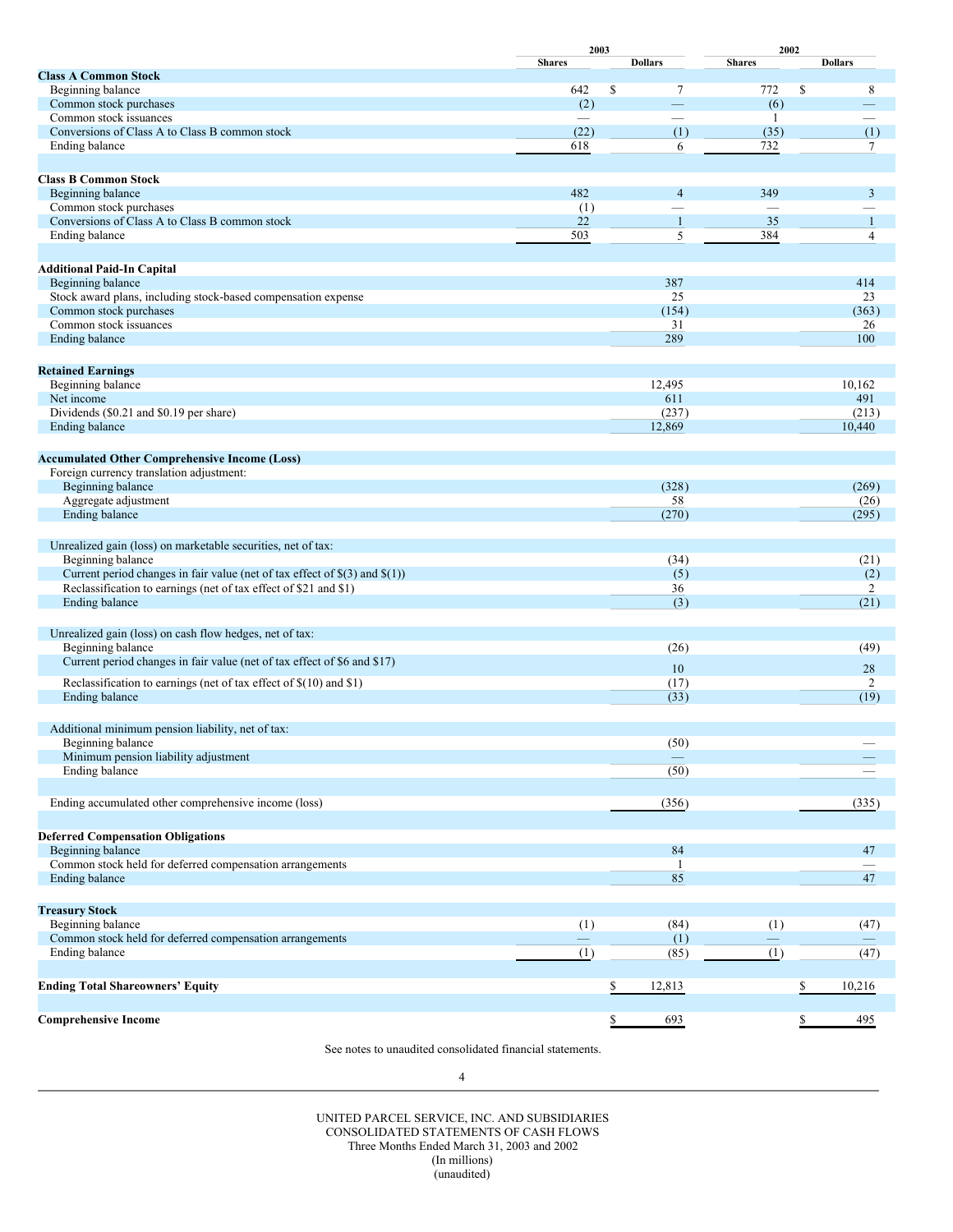|                                                                                      | <b>Three Months Ended</b><br>March 31, |                |    |       |
|--------------------------------------------------------------------------------------|----------------------------------------|----------------|----|-------|
|                                                                                      |                                        | 2003           |    | 2002  |
| Cash flows from operating activities:                                                |                                        |                |    |       |
| Net income                                                                           | S                                      | 611            | \$ | 491   |
| Adjustments to reconcile net income to net cash from operating activities:           |                                        |                |    |       |
| Depreciation and amortization                                                        |                                        | 387            |    | 351   |
| Postretirement benefits                                                              |                                        | 53             |    | 42    |
| Deferred taxes, credits and other                                                    |                                        | (148)          |    | (24)  |
| Stock award plans                                                                    |                                        | 124            |    | 140   |
| Impairment of investments                                                            |                                        | 61             |    |       |
| Impairment of goodwill                                                               |                                        |                |    | 72    |
| Changes in assets and liabilities, net of effect of acquisitions:                    |                                        |                |    |       |
| Accounts receivable, net                                                             |                                        | 97             |    | 182   |
| Prepaid health and welfare benefit costs                                             |                                        |                |    | 185   |
| Other current assets                                                                 |                                        | (127)          |    | 212   |
| Prepaid pension costs                                                                |                                        | 36             |    | 3     |
| Accounts payable                                                                     |                                        | $\mathbf{1}$   |    | (143) |
| Accrued wages and withholdings                                                       |                                        | 156            |    | 187   |
| Dividends payable                                                                    |                                        | (212)          |    | (212) |
| Income taxes payable                                                                 |                                        | 362            |    | 208   |
| Other current liabilities                                                            |                                        | $72\,$         |    | 24    |
| Net cash from operating activities                                                   |                                        | 1,473          |    | 1,718 |
|                                                                                      |                                        |                |    |       |
| Cash flows from investing activities:                                                |                                        |                |    |       |
| Capital expenditures                                                                 |                                        | (600)          |    | (624) |
| Disposals of property, plant and equipment                                           |                                        | 40             |    | 72    |
| Purchases of marketable securities and short-term investments                        |                                        | (1,123)        |    | (484) |
| Sales and maturities of marketable securities and short-term investments             |                                        | 1,038          |    | 357   |
| Finance receivables, net                                                             |                                        | $\overline{4}$ |    | (31)  |
| Other asset receipts (payments)                                                      |                                        | (38)           |    | 10    |
| Net cash used in investing activities                                                |                                        | (679)          |    | (700) |
|                                                                                      |                                        |                |    |       |
| Cash flows from financing activities:                                                |                                        |                |    |       |
| Proceeds from borrowings                                                             |                                        | 147            |    | 136   |
| Repayments of borrowings                                                             |                                        | (662)          |    | (312) |
| Purchases of common stock                                                            |                                        | (154)          |    | (363) |
| Issuances of common stock pursuant to stock awards and employee stock purchase plans |                                        | 26             |    | 27    |
| Dividends                                                                            |                                        | (237)          |    | (213) |
| Other transactions                                                                   |                                        | $\mathbf{1}$   |    |       |
| Net cash used in financing activities                                                |                                        | (879)          |    | (725) |
|                                                                                      |                                        |                |    |       |
| Effect of exchange rate changes on cash                                              |                                        | 9              |    | (9)   |
|                                                                                      |                                        |                |    |       |
| Net increase (decrease) in cash and cash equivalents                                 |                                        | (76)           |    | 284   |
| Cash and cash equivalents:                                                           |                                        |                |    |       |
| Beginning of period                                                                  |                                        | 2,211          |    | 858   |
| End of period                                                                        | \$                                     | 2,135          | \$ | 1,142 |
| Cash paid during the period for:                                                     |                                        |                |    |       |
| Interest (net of amount capitalized)                                                 | \$                                     | 26             | \$ | 55    |
| Income taxes                                                                         | $\mathbf S$                            | 56             | \$ | 145   |
|                                                                                      |                                        |                |    |       |

See notes to unaudited consolidated financial statements.

5

#### UNITED PARCEL SERVICE, INC. AND SUBSIDIARIES NOTES TO UNAUDITED CONSOLIDATED FINANCIAL STATEMENTS

#### **Note 1. Basis of Presentation**

In our opinion, the accompanying interim, unaudited, consolidated financial statements contain all adjustments (consisting of normal recurring accruals) necessary to present fairly our financial position as of March 31, 2003, our results of operations for the three months ended March 31, 2003 and 2002, and cash flows for the three months ended March 31, 2003 and 2002. The results reported in these consolidated financial statements should not be regarded as necessarily indicative of results that may be expected for the entire year. The interim financial statements should be read in conjunction with the audited consolidated financial statements and notes thereto included in our Annual Report on Form 10-K for the year ended December 31, 2002.

For interim consolidated financial statement purposes, we compute our tax provision on the basis of our estimated annual effective income tax rate, and provide for accruals under our various employee benefit plans for each three month period based on one quarter of the estimated annual expense.

Certain prior period amounts have been reclassified to conform to the current period presentation.

#### **Note 2. New Accounting Pronouncements**

On January 1, 2002, we adopted Financial Accounting Standards Board (FASB) Statement No. 142 "Goodwill and Other Intangible Assets" ("FAS 142"). Upon adoption of FAS 142, we were required to test all existing goodwill for impairment as of January 1, 2002, using a fair value approach. An impairment charge is recognized for the amount, if any, by which the carrying amount of goodwill exceeds its fair value. Fair values are established using discounted cash flows. We recorded a non-cash goodwill impairment charge of \$72 million (\$0.07 per diluted share) related to our Mail Technologies business. This charge is reported as a cumulative effect of change in accounting principle and resulted in a restatement of our first quarter 2002 quarterly financial statements. The primary factor resulting in the impairment charge was the lower than anticipated growth experienced in the expedited mail delivery business. Amortization of goodwill and indefinite-lived intangible assets ceased upon the implementation of FAS 142 on January 1, 2002.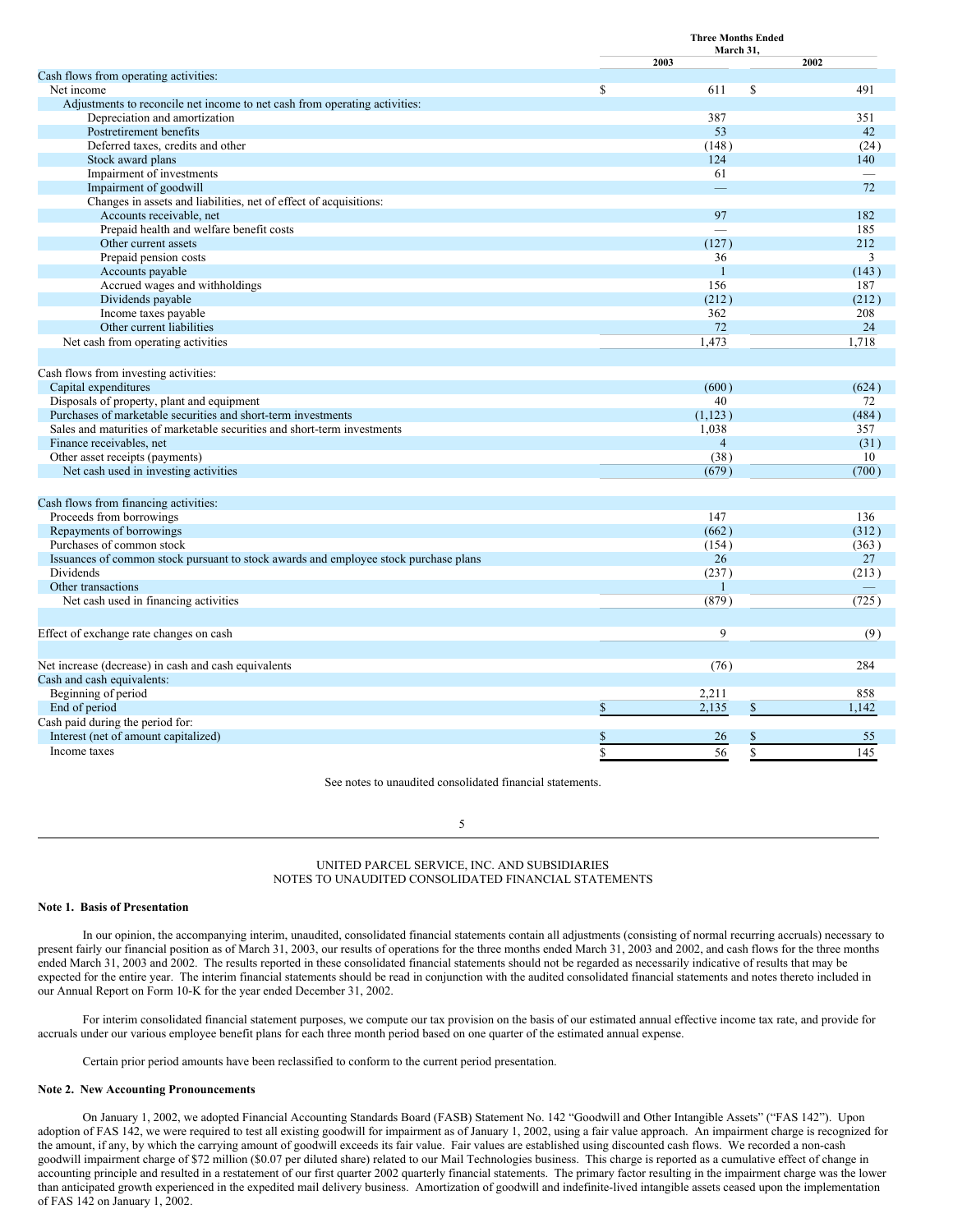On January 1, 2003, we adopted FASB interpretation No. 45 "Guarantor's Accounting and Disclosure Requirements for Guarantees, Including Indirect Guarantees of Indebtedness of Others" ("FIN 45"). FIN 45 requires that a liability be recognized at fair value at the inception of certain guarantees for the obligations undertaken by the guarantor. FIN 45 also requires additional disclosures for certain guarantee contracts. The adoption of FIN 45 was not material to our results of operations or financial condition.

In January 2003, the FASB issued Interpretation No. 46 "Consolidation of Variable Interest Entities" ("FIN 46"). FIN 46 addresses consolidation by a business of variable interest entities in which it is the primary beneficiary. FIN 46 is effective immediately for certain disclosure requirements and variable interest entities created after January 31, 2003, and effective for periods beginning after June 15, 2003 for existing variable interest entities. We anticipate the effects of adopting FIN 46 will not be material to our results of operations or financial condition.

In April 2003, the FASB issued Statement No. 149 "Amendment of Statement 133 on Derivative Instruments and Hedging Activities" ("FAS 149"). FAS 149 amends FAS 133 for certain decisions made by the FASB as part of the Derivatives Implementation Group process. FAS 149 also amends FAS 133 to incorporate clarifications of the definition of a derivative. FAS 149 is effective for contracts entered into or modified after June 30, 2003, with certain exceptions, and requires prospective

application. We anticipate the effects of adopting FAS 149 will not be material to our results of operations or financial condition.

#### **Note 3. Other Assets**

Other assets as of March 31, 2003 and December 31, 2002 consist of the following (in millions):

|                                                                     | March 31,<br>2003 |       | December 31.<br>2002 |
|---------------------------------------------------------------------|-------------------|-------|----------------------|
| Goodwill                                                            |                   | 1.091 | 1.070                |
| Intangible assets, net of accumulated amortization                  |                   | 107   | 110                  |
| Non-current finance receivables, net of allowance for credit losses |                   | 590   | 616                  |
| Other non-current assets                                            |                   | 304   | 279                  |
| Consolidated                                                        |                   | 2.092 | 2.075                |

The following table indicates the allocation of goodwill by reportable segment, as of March 31, 2003 and December 31, 2002 (in millions):

|                       | December 31.<br>2002 |                          | Goodwill<br>Acquired     | Currencv/<br>Other       | March 31,<br>2003 |
|-----------------------|----------------------|--------------------------|--------------------------|--------------------------|-------------------|
| Goodwill by Segment:  |                      |                          |                          |                          |                   |
| U.S. domestic package |                      | $\overline{\phantom{a}}$ |                          | $\overline{\phantom{a}}$ | $\sim$            |
| International package |                      | 102                      | $\overline{\phantom{a}}$ | ( Z                      | 100               |
| Non-package           |                      | 968                      |                          |                          | 991               |
| Consolidated          |                      | 1,070                    |                          | 19                       | 1,091             |

The following is a summary of intangible assets as of March 31, 2003 and December 31, 2002 (in millions):

| March 31, 2003:          | <b>Franchise Rights,</b><br>Licenses, Patents,<br>Trademarks,<br>and Other |      | Intangible<br>Pension<br>Asset |   | Total<br>Intangible<br>Assets |
|--------------------------|----------------------------------------------------------------------------|------|--------------------------------|---|-------------------------------|
|                          |                                                                            |      |                                |   |                               |
| Gross carrying amount    |                                                                            | 116  | -S                             |   | 123                           |
| Accumulated amortization |                                                                            | (16) |                                | _ | (16)                          |
| Net carrying value       |                                                                            | 100  |                                |   | 107                           |
|                          |                                                                            |      |                                |   |                               |
| December 31, 2002:       |                                                                            |      |                                |   |                               |
| Gross carrying amount    |                                                                            | 118  | $\mathcal{S}$                  |   | 125                           |
| Accumulated amortization |                                                                            | (15) |                                | _ | (15)                          |
| Net carrying value       |                                                                            | 103  |                                |   | 110                           |

#### **Note 4. Legal Proceedings and Contingencies**

We are named as a defendant in twenty-three pending lawsuits that seek to hold us liable for the collection of premiums for excess value ("EV") insurance in connection with package shipments since 1984. Based on state and federal tort, contract and statutory claims, these cases generally claim that we failed to remit collected EV premiums to an independent insurer; we failed to provide promised EV insurance; we acted

7

as an insurer without complying with state insurance laws and regulations; and the price for EV insurance was excessive.

These actions all were filed after the August 9, 1999 United States Tax Court decision, in which the Tax Court held that we were liable for tax on income of Overseas Partners Ltd., a Bermuda company that had reinsured EV insurance purchased by our customers beginning in 1984, and that we were liable for additional tax for the 1983 and 1984 tax years. On June 20, 2001, the U.S. Court of Appeals for the Eleventh Circuit ruled in our favor and reversed the Tax Court decision. In January 2003, we and the IRS finalized settlement of all outstanding tax issues relating to EV package insurance.

These twenty-three cases have been consolidated for pre-trial purposes in a multi-district litigation proceeding ("MDL Proceeding") in federal court in New York. The Court has granted our motions to dismiss with respect to all of the plaintiffs' tort claims and all of their breach of contract claims prior to August 26, 1994. Claims asserted under specific federal statutes, and breach of contract claims commencing on August 26, 1994, are proceeding. We intend to continue to seek dismissal of these remaining claims.

The defendants in the MDL Proceeding, including UPS, have stipulated to conditional certification of a plaintiff class in most of the lawsuits challenging the EV insurance program for our shippers. Class certification is a procedural step that allows claims to be resolved at one time as to all potential claimants; it does not depend on or reflect the merits of the underlying claims. Defendants may move later to set aside or modify the class certification.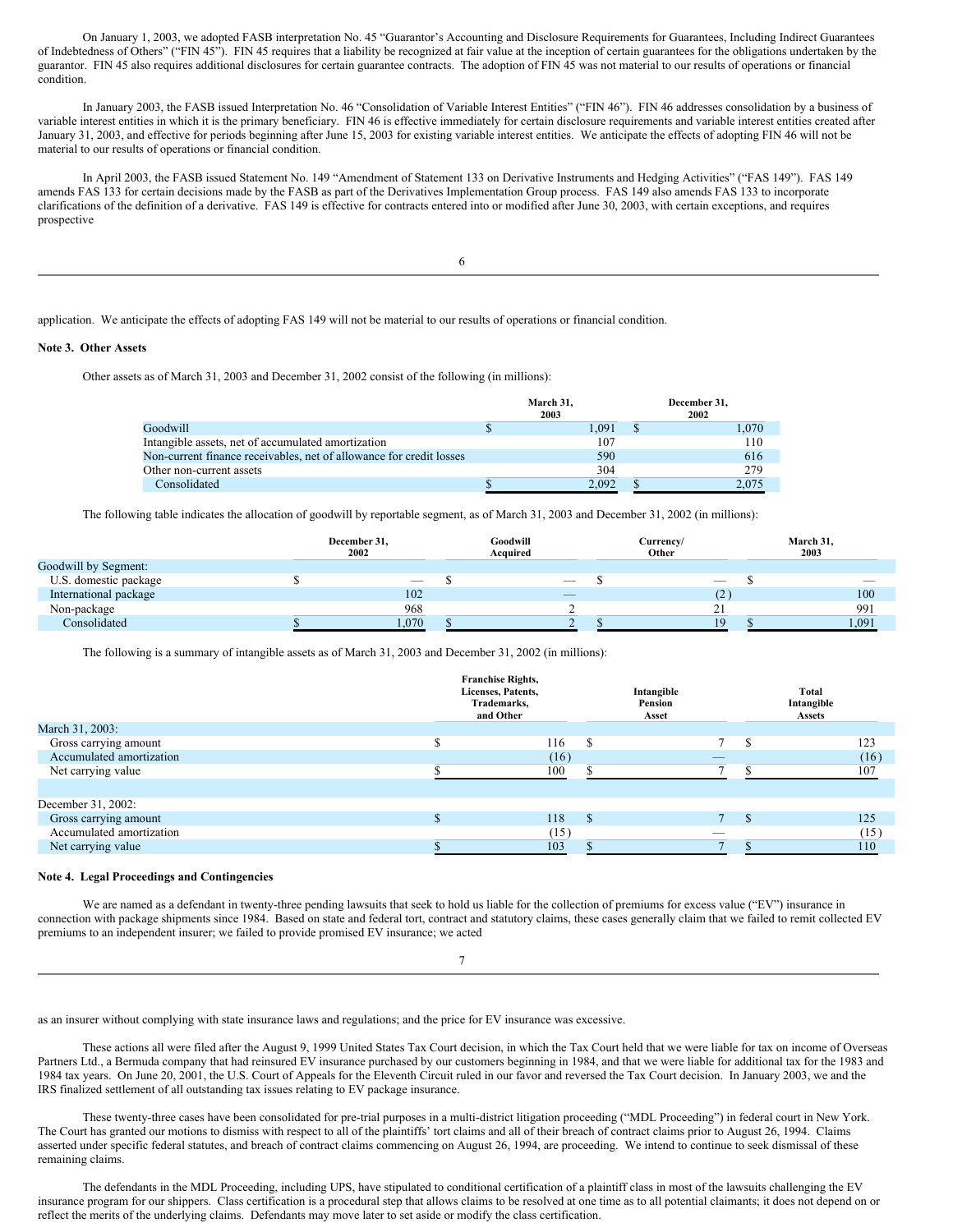The cases subject to the class certification stipulation will proceed to a single trial before the federal court presiding over the MDL Proceeding, instead of being returned for trial to the numerous federal courts around the country from which they were transferred. In addition, plaintiffs in the five cases with pending motions to remand to state court have withdrawn these motions.

In addition to the cases in which UPS is named as a defendant, there also is an action,*Smith v. Mail Boxes Etc.,* against Mail Boxes Etc. and its franchisees relating to UPS EV insurance purchased through Mail Boxes Etc. centers. This case also has been consolidated into the MDL Proceeding. The plaintiff has moved to have the case remanded back to state court.

We believe that the allegations in these cases have no merit and intend to continue to defend them vigorously. The ultimate resolution of these cases cannot presently be determined.

In addition, we are a defendant in various other lawsuits that arose in the normal course of business. We believe that the eventual resolution of these cases will not have a material adverse effect on our financial condition, results of operations or liquidity.

#### **Note 5. Stock-Based Compensation**

Effective January 1, 2003, we adopted the fair value measurement provisions of FASB Statement No. 123 "Accounting for Stock-Based Compensation" ("FAS 123"). Under the provisions of FASB Statement No. 148 "Accounting for Stock-Based Compensation - Transition and Disclosure," we have elected to adopt the measurement provisions of FAS 123 using the prospective method. Under this approach, all stock-based compensation granted subsequent to January 1, 2003 has been expensed to compensation and benefits over the vesting period based on the fair value at the date the stock-based compensation is granted.

The following pro forma information provides information as to the impact on net income and earnings per share if we had used the fair value measurement provisions of FAS 123 to account for all previous stock-based compensation awards granted prior to January 1, 2003. The pro forma information is as follows for the three months ended March 31 (in millions, except per share amounts):

|                                                                            |      | <b>Three Months Ended</b><br>March 31. |     |      |  |  |
|----------------------------------------------------------------------------|------|----------------------------------------|-----|------|--|--|
|                                                                            | 2003 |                                        |     | 2002 |  |  |
| Net income                                                                 | S    | 611                                    | \$  | 491  |  |  |
| Stock-based employee compensation expense included in net<br>Add:          |      |                                        |     |      |  |  |
| income, net of tax effects                                                 |      | $\mathfrak{D}$                         |     |      |  |  |
| Total pro-forma stock-based employee compensation expense, net of<br>Less: |      |                                        |     |      |  |  |
| tax effects                                                                |      | (15)                                   |     | (13) |  |  |
| Pro-forma net income                                                       |      | 598                                    |     | 478  |  |  |
| Basic earnings per share                                                   |      |                                        |     |      |  |  |
| As reported                                                                |      | 0.54                                   | S   | 0.44 |  |  |
| Pro forma                                                                  |      | 0.53                                   | S   | 0.43 |  |  |
| Diluted earnings per share                                                 |      |                                        |     |      |  |  |
| As reported                                                                |      | 0.54                                   | \$. | 0.43 |  |  |
| Pro forma                                                                  |      | 0.53                                   |     | 0.42 |  |  |

#### **Note 6. Segment Information**

We report our operations in three segments: U.S. domestic package operations, international package operations and non-package operations, as follows:

U.S. Domestic Package - Domestic package operations include the time-definite delivery of letters, documents, and packages throughout the United States.

International Package - International package operations include delivery to more than 200 countries and territories worldwide, including shipments wholly outside the U.S. as well as shipments with either origin or distribution outside the U.S.

Non-Package - - Non-package operations include the UPS Supply Chain Solutions Group, Mail Boxes Etc., and our excess value package insurance business. The UPS Supply Chain Solutions Group provides supply chain design and management, freight forwarding, customs brokerage, mail services, multi-modal transportation, consulting and financial services.

Segment information for the three months ended March 31 is as follows (in millions):

|                       |        | <b>Three Months Ended</b><br>March 31, |     |       |  |
|-----------------------|--------|----------------------------------------|-----|-------|--|
|                       |        | 2003                                   |     | 2002  |  |
| Revenue:              |        |                                        |     |       |  |
| U.S. domestic package | \$     | 6,020                                  | S   | 5,903 |  |
| International package |        | 1,302                                  |     | 1,054 |  |
| Non-package           |        | 693                                    |     | 622   |  |
| Consolidated          |        | 8,015                                  | S.  | 7,579 |  |
|                       |        |                                        |     |       |  |
| Operating profit:     |        |                                        |     |       |  |
| U.S. domestic package | S      | 704                                    | S   | 862   |  |
| International package |        | 134                                    |     | 30    |  |
| Non-package           |        | 107                                    |     | 55    |  |
| Consolidated          | ¢<br>ъ | 945                                    | \$. | 947   |  |

Non-package operating profit included \$28 million for both of the three months ended March 31, 2003 and 2002, of intersegment profit, with a corresponding amount of operating expense, which reduces operating profit, included in the U.S. domestic package segment.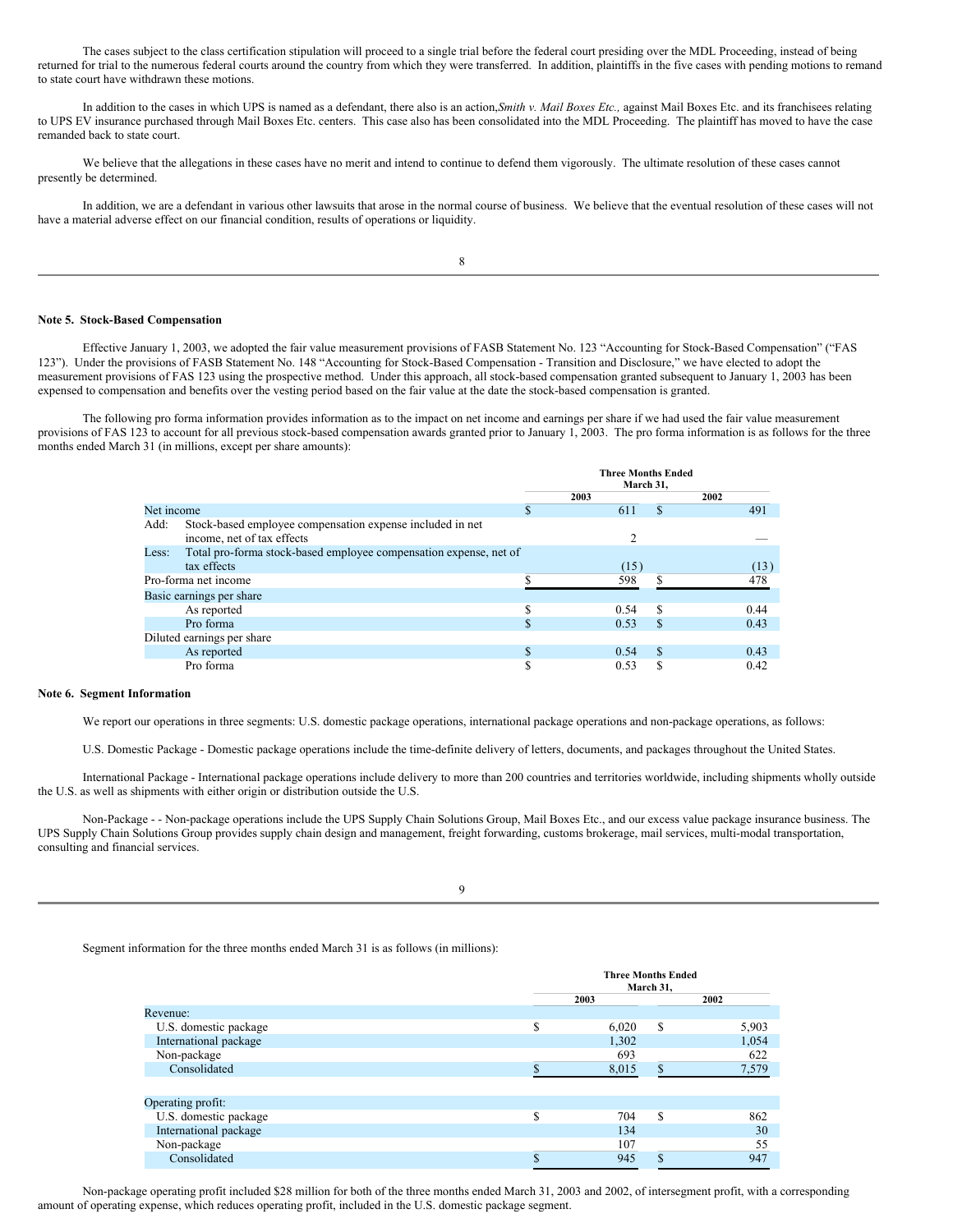## **Note 7. Other Operating Expenses**

The major components of other operating expenses for the three months ended March 31 are as follows (in millions):

|                               | <b>Three Months Ended</b><br>March 31, |  |       |  |  |  |
|-------------------------------|----------------------------------------|--|-------|--|--|--|
|                               | 2003                                   |  | 2002  |  |  |  |
| Repairs and maintenance       | 279                                    |  | 259   |  |  |  |
| Depreciation and amortization | 387                                    |  | 351   |  |  |  |
| Purchased transportation      | 398                                    |  | 358   |  |  |  |
| Fuel                          | 264                                    |  | 196   |  |  |  |
| Other occupancy               | 158                                    |  | 139   |  |  |  |
| Other expenses                | 876                                    |  | 880   |  |  |  |
| Consolidated                  | 2,362                                  |  | 2,183 |  |  |  |
|                               |                                        |  |       |  |  |  |

10

#### **Note 8. Earnings Per Share**

The following table sets forth the computation of basic and diluted earnings per share (in millions, except per share amounts):

|                                                                                       | <b>Three Months Ended</b><br>March 31, |       |   |        |
|---------------------------------------------------------------------------------------|----------------------------------------|-------|---|--------|
|                                                                                       |                                        | 2003  |   | 2002   |
| Numerator:                                                                            |                                        |       |   |        |
| Net income before the cumulative effect of change in accounting principle             | S                                      | 611   | S | 563    |
| Cumulative effect of accounting change                                                |                                        |       |   | (72)   |
| Net income, as reported                                                               |                                        | 611   |   | 491    |
|                                                                                       |                                        |       |   |        |
| Denominator:                                                                          |                                        |       |   |        |
| Weighted-average shares                                                               |                                        | 1,123 |   | 1,118  |
| Deferred compensation arrangements                                                    |                                        |       |   |        |
| Denominator for basic earnings per share                                              |                                        | 1,124 |   | 1,119  |
|                                                                                       |                                        |       |   |        |
| Effect of dilutive securities:                                                        |                                        |       |   |        |
| Contingent shares -                                                                   |                                        |       |   |        |
| Management incentive awards                                                           |                                        |       |   |        |
| Stock option plans                                                                    |                                        |       |   | 12     |
| Denominator for diluted earnings per share                                            |                                        | 1,136 |   | 1,134  |
|                                                                                       |                                        |       |   |        |
| Basic Earnings Per Share Before Cumulative Effect of Change in Accounting Principle   | S                                      | 0.54  |   | 0.50   |
| Less: Cumulative Effect of Accounting Change                                          |                                        |       |   | (0.06) |
| <b>Basic Earnings Per Share</b>                                                       |                                        | 0.54  |   | 0.44   |
|                                                                                       |                                        |       |   |        |
| Diluted Earnings Per Share Before Cumulative Effect of Change in Accounting Principle | <b>S</b>                               | 0.54  |   | 0.50   |
| Less: Cumulative Effect of Accounting Change                                          |                                        |       |   | (0.07) |
| <b>Diluted Earnings Per Share</b>                                                     |                                        | 0.54  |   | 0.43   |
|                                                                                       |                                        |       |   |        |

#### **Note 9. Restructuring Charge and Related Expenses**

In the fourth quarter of 2002, we initiated a restructuring program to combine UPS Freight Services and the UPS Logistics Group into a single business unit ("Supply Chain Solutions"), as well as to integrate the activities of UPS Capital and First International Bank. The program is designed to facilitate business growth, streamline management decision-making, reduce the cost structure, and provide higher levels of service to our customers. The program will be completed by the end of 2003.

The total cost of the program is estimated at \$127 million, of which \$106 million was recorded in 2002 and \$2 million in the first quarter of 2003. Costs of the program include employee severance costs, asset impairments, costs associated with the consolidation of facilities, and other costs directly related to the restructuring program. The costs incurred with this program are classified in other operating expenses in the income statement.

We initially established a liability for the restructuring charge and related expenses in the fourth quarter of 2002. Set forth below is a summary of activity related to the restructuring program liability for the quarter ended March 31, 2003 (in millions):

11

|                              | Employee<br>Severance | Facility<br>Consolidation | Other                    | Total |
|------------------------------|-----------------------|---------------------------|--------------------------|-------|
| Balance at December 31, 2002 | IJ                    |                           | 12                       | 44    |
| Cash spent                   |                       | $\overline{\phantom{a}}$  | $\overline{\phantom{a}}$ |       |
| Balance at March 31, 2003    | 14                    |                           | $\sim$                   | -43   |
|                              |                       |                           |                          |       |
|                              |                       |                           |                          |       |
|                              |                       |                           |                          |       |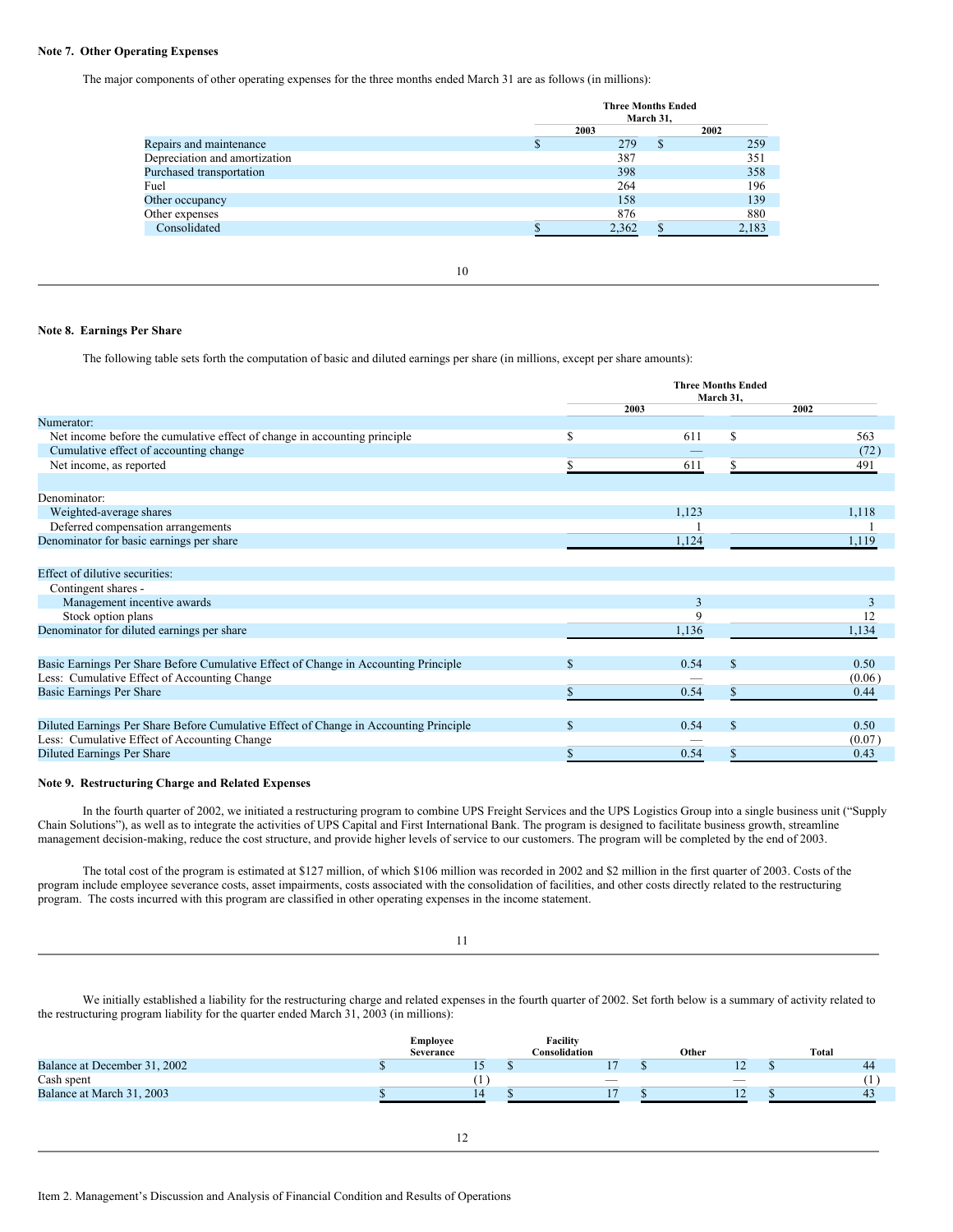#### Revenue, Volume and Revenue Per Piece

The following tables set forth information showing the change in revenue, average daily package volume and average revenue per piece, both in dollars or amounts and in percentage terms:

|                                              |             | <b>Three Months Ended</b> |               |        |               |                 |               |  |
|----------------------------------------------|-------------|---------------------------|---------------|--------|---------------|-----------------|---------------|--|
|                                              |             |                           | March 31.     |        |               | Change          |               |  |
| Revenue (in millions):                       |             | 2003                      |               | 2002   |               | \$              | $\frac{0}{0}$ |  |
| U.S. domestic package:                       |             |                           |               |        |               |                 |               |  |
| Next Day Air                                 | $\mathbf S$ | 1,353                     |               | 1,313  |               | 40              | $3.0\%$       |  |
|                                              |             | 698                       | \$            | 700    | $\mathbb{S}$  |                 |               |  |
| Deferred                                     |             |                           |               |        |               | (2)             | (0.3)         |  |
| Ground                                       |             | 3,969                     |               | 3,890  |               | 79              | 2.0           |  |
| Total U.S. domestic package                  |             | 6,020                     |               | 5,903  |               | 117             | 2.0           |  |
| International package:                       |             |                           |               |        |               |                 |               |  |
| Domestic                                     |             | 266                       |               | 222    |               | 44              | 19.8          |  |
| Export                                       |             | 940                       |               | 737    |               | 203             | 27.5          |  |
| Cargo                                        |             | 96                        |               | 95     |               |                 | 1.1           |  |
| Total International package                  |             | 1,302                     |               | 1,054  |               | 248             | 23.5          |  |
| Non-package:                                 |             |                           |               |        |               |                 |               |  |
| <b>UPS Supply Chain Solutions</b>            |             | 500                       |               | 460    |               | 40              | 8.7           |  |
| Other                                        |             | 193                       |               | 162    |               | 31              | 19.1          |  |
| Total Non-package                            |             | 693                       |               | 622    |               | 71              | 11.4          |  |
| Consolidated                                 | \$          | 8,015                     | \$            | 7,579  | \$            | 436             | 5.8%          |  |
|                                              |             |                           |               |        |               |                 |               |  |
| Average Daily Package Volume (in thousands): |             |                           |               |        |               | $\#$            |               |  |
| U.S. domestic package:                       |             |                           |               |        |               |                 |               |  |
|                                              |             |                           |               |        |               |                 |               |  |
| Next Day Air                                 |             | 1,135                     |               | 1,092  |               | 43              | $3.9\%$       |  |
| Deferred                                     |             | 845                       |               | 880    |               | (35)            | (4.0)         |  |
| Ground                                       |             | 9,881                     |               | 10,034 |               | (153)           | (1.5)         |  |
| Total U.S. domestic package                  |             | 11,861                    |               | 12,006 |               | (145)           | (1.2)         |  |
| International package:                       |             |                           |               |        |               |                 |               |  |
| Domestic                                     |             | 776                       |               | 780    |               | (4)             | (0.5)         |  |
| Export                                       |             | 471                       |               | 427    |               | 44              | 10.3          |  |
| Total International package                  |             | 1,247                     |               | 1,207  |               | $\overline{40}$ | 3.3           |  |
| Consolidated                                 |             | 13,108                    |               | 13,213 |               | (105)           | (0.8)%        |  |
|                                              |             |                           |               |        |               |                 |               |  |
| Operating days in period                     |             | 63                        |               | 63     |               |                 |               |  |
| Average Revenue Per Piece:                   |             |                           |               |        |               |                 |               |  |
| U.S. domestic package:                       |             |                           |               |        |               | \$              |               |  |
| Next Day Air                                 | $\mathbf S$ | 18.92                     | <sup>\$</sup> | 19.09  | $\mathsf{\$}$ | (0.17)          | (0.9)%        |  |
| Deferred                                     |             | 13.11                     |               | 12.63  |               | 0.48            | 3.8           |  |
| Ground                                       |             | 6.38                      |               | 6.15   |               | 0.23            | 3.7           |  |
|                                              |             | 8.06                      |               | 7.80   |               | 0.26            | 3.3           |  |
| Total U.S. domestic package                  |             |                           |               |        |               |                 |               |  |
| International:                               |             |                           |               |        |               |                 |               |  |
| Domestic                                     |             | 5.44                      |               | 4.52   |               | 0.92            | 20.4          |  |
| Export                                       |             | 31.68                     |               | 27.40  |               | 4.28            | 15.6          |  |
| Total International package                  |             | 15.35                     |               | 12.61  |               | 2.74            | 21.7          |  |
| Consolidated                                 | \$          | 8.75                      | \$            | 8.24   | \$            | 0.51            | $6.2\%$       |  |
|                                              |             |                           |               |        |               |                 |               |  |

## 13

#### Operating Profit

The following tables set forth information showing the change in operating profit, both in dollars (in millions) and in percentage terms:

| <b>Operating Segment</b>             | <b>Three Months Ended</b> | March 31, |      | Change |        |
|--------------------------------------|---------------------------|-----------|------|--------|--------|
|                                      | 2003                      |           | 2002 |        |        |
| U.S. domestic package                | 704                       |           | 862  | (158)  | (18.3) |
| International package                | 134                       |           | 30   | 104    | 346.7  |
| Non-package                          | 107                       |           |      | 52     | 94.5   |
| <b>Consolidated Operating Profit</b> | 945                       |           | 947  |        | (0.2)  |

#### U.S. Domestic Package Operations

U.S. domestic package revenue increased \$117 million, or 2.0%, for the quarter. This increase was driven by a 3.3% increase in revenue per piece, and partially offset by a 1.2% decline in average daily package volume. The decline in volume was primarily due to adverse weather conditions and the continued weakness in the U.S. economy. The improvement in revenue per piece was primarily due to the rate increase that became effective in January, with some additional benefit from the fuel surcharge.

On January 6, 2003, we increased rates for standard ground shipments an average of 3.9% for commercial deliveries. The ground residential surcharge increased \$0.05 to \$1.15 over the commercial ground rate. The additional delivery area surcharge added to residential deliveries in certain less accessible areas increased \$0.25 to \$1.75. Rates for UPS Hundredweight increased 5.9%. In addition, we increased rates for UPS Next Day Air an average of 3.4% and increased rates for deferred services by 4.5%.

Rates for international shipments originating in the United States (UPS Worldwide Express, UPS Worldwide Express Plus, UPS Worldwide Expedited and UPS Standard service) increased an average of 3.9%. Rate changes for shipments originating outside the United States generally are made throughout the year and vary by geographic market.

The index-based fuel surcharge resets on a monthly basis and is based on the National U.S. Average On-Highway Diesel Fuel Prices as reported by the U.S.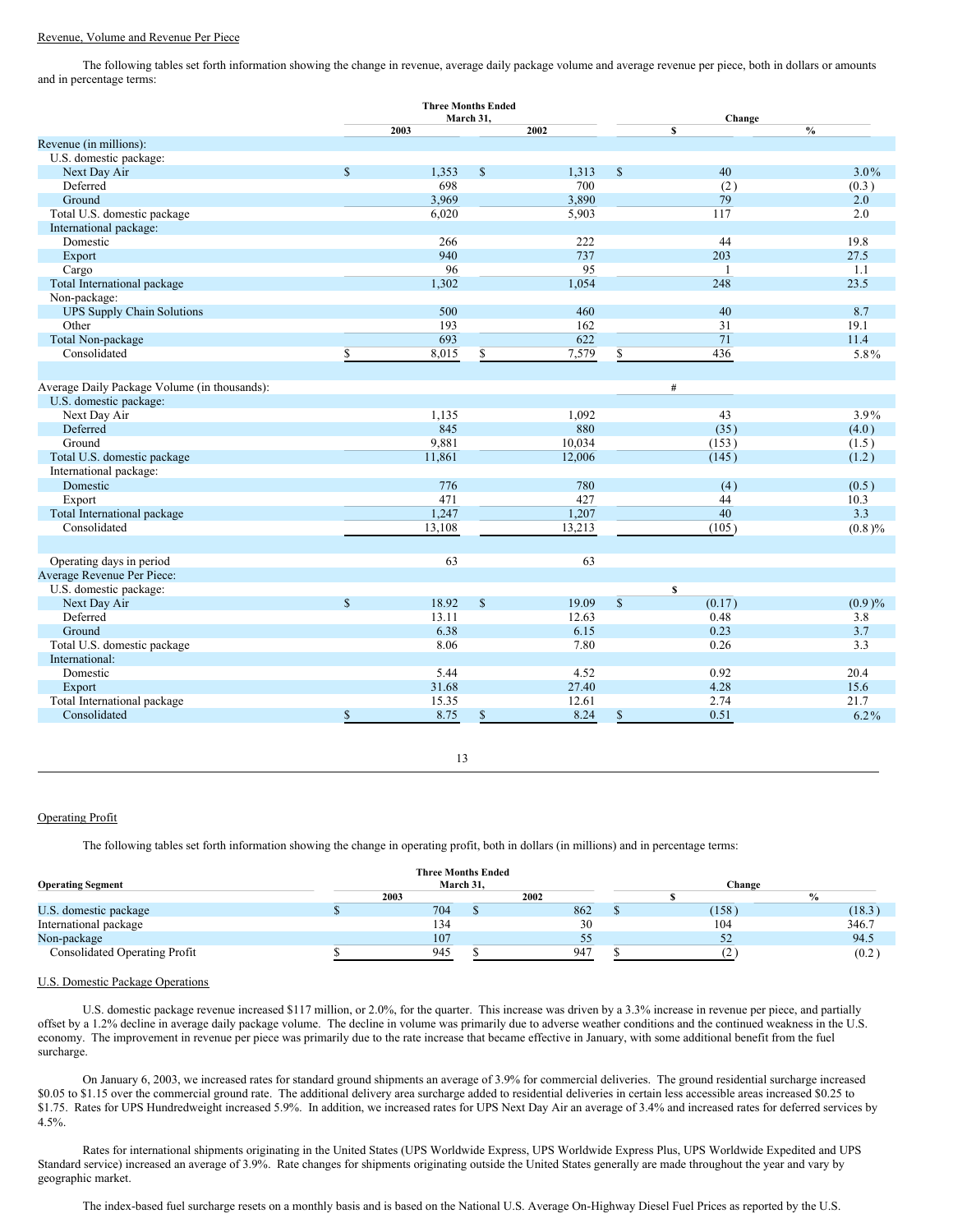Department of Energy. Based on published rates, the average fuel surcharge increased to 1.33% in the first quarter of 2003 from 0.59% in the first quarter of 2002, resulting in an increase in fuel surcharge revenue of \$40 million.

U.S. domestic package operating profit decreased \$158 million, or 18.3%, for the quarter primarily due to the decrease in average daily volume discussed previously and an increase in operating expenses (discussed further below under the section titled "operating expenses and operating margin").

#### International Package Operations

For the first quarter, international package revenue improved \$248 million, or 23.5%, due primarily to the 10.3% volume growth for our export products and strong revenue per piece improvements, a portion of which can be attributed to the impact of currency. This volume growth in our export products was strong throughout the world, with all international regions (Asia, Europe, Canada, and the Americas) showing double-digit export volume growth. In total, international package average daily volume increased 3.3% and average revenue per piece increased 21.7% (9.5% currency-adjusted).

14

The improvement in operating profit for our international package operations was \$104 million for the quarter, \$27 million of which was due to favorable currency fluctuations. This increase in operating profit was primarily due to the strong export volume growth and revenue per piece increases described previously.

#### Non-Package Operations

Non-package revenue increased \$71 million, or 11.4%, for the quarter. UPS Supply Chain Solutions, which comprises our former UPS Freight Services and UPS Logistics Group businesses, increased revenue by 8.7% during the quarter. Revenue growth was adversely affected by the absence of \$9 million in revenue from the FedEx brokerage business that was sold during 2002, which reduced Supply Chain Solutions revenue growth in 2003 by 2.0%. The remainder of our non-package operations, which includes Mail Boxes Etc., UPS Capital Corp., our mail and consulting services, and our excess value package insurance business, increased revenue by 19.1%.

Non-package operating profit was \$107 million for the quarter, nearly double the \$55 million operating profit achieved during the first quarter of 2002. This increase was primarily due to higher operating profit from our Supply Chain Solutions unit, which was driven by the increase in revenue as well as the cost savings produced by our integration and restructuring program.

#### Operating Expenses and Operating Margin

Consolidated operating expenses increased by \$438 million, or 6.6%, for the quarter. Compensation and benefits increased by 5.8% during the quarter, primarily due to increased costs associated with health and retirement benefits. Other operating expenses increased by 8.2% during the quarter, largely due to a price-driven 34.7% increase in fuel expense, an 11.2% increase in purchased transportation, a 10.3% increase in depreciation and amortization expense, and a 13.7% increase in other occupancy expense. The increase in purchased transportation was largely due to growth in our international package business and the impact of currency. The increase in depreciation and amortization expense reflects the addition of new aircraft, the completion of facilities projects (including UPS Worldport), and increased amortization of capitalized software. The increase in other occupancy expense was primarily weather-related increases in energy and snow removal costs.

Our operating margin, defined as operating profit as a percentage of revenue, decreased to 11.8% during the first quarter of 2003 from 12.5% during the first quarter of 2002. This decline is primarily due to a 290 basis point decline in the operating margin for our U.S. domestic package segment. The declining margin in this segment was primarily due to the impact of adverse weather conditions, and increased fuel, pension, health care and other benefit expense increases. The operating margin for our international package segment increased to 10.3% in 2003 from 2.8% in 2002, while the non-package operating margin increased to 15.4% in 2003 from 8.8% in 2002.

#### Investment Income/Interest Expense

The decrease in investment income of \$50 million for the first quarter of 2003 is primarily due to a \$58 million impairment charge recognized during the first quarter of 2003. We periodically review our investments for indications of other than temporary impairment considering many factors, including the extent and duration to which a security's fair value has been less than its cost, overall economic and market conditions, and the financial condition and specific prospects for the issuer. During 2003, after considering the continued decline in the U.S. equity markets, we recognized an impairment charge of \$58 million, primarily related to our investment in S&P 500 equity portfolios.

The \$18 million decline in interest expense for the first quarter is primarily the result of lower commercial paper balances outstanding and lower interest rates on variable rate debt.

| ۰.<br>$\sim$ |
|--------------|
|              |

#### Net Income and Earnings Per Share

Net income for the first quarter of 2003 was \$611 million, an increase of \$120 million from \$491 million in the first quarter of 2002, resulting in an increase in diluted earnings per share from \$0.43 in 2002 to \$0.54 in 2003. The 2002 results reflect the cumulative effect of an accounting change due to our adoption of FAS 142, resulting in an after-tax charge of \$72 million (\$0.07 per share). The comparison between 2003 and 2002 was also affected by the \$58 million investment impairment charge described previously, a \$55 million reduction to income tax expense in 2003 resulting from the resolution of various tax issues with the Internal Revenue Service, and a lower effective tax rate (37.0% and 38.5% in 2003 and 2002, respectively).

## Liquidity and Capital Resources

Our primary source of liquidity is our cash flow from operations. We maintain significant cash, cash equivalents, marketable securities and short-term investments, amounting to \$3.015 billion at March 31, 2003.

As part of our continuing share repurchase program, \$1.0 billion was authorized for share repurchases in February 2002, of which \$562 million was still available as of March 31, 2003.

We maintain two commercial paper programs under which we are authorized to borrow up to \$7.0 billion. Approximately \$527 million was outstanding under these programs as of March 31, 2003. The entire balance outstanding has been classified as a current liability in our balance sheet. The average interest rate on the amount outstanding at March 31, 2003 was 1.22%. In addition, we maintain an extendible commercial notes program under which we are authorized to borrow up to \$500 million. No amounts were outstanding under this program at March 31, 2003.

We maintain two credit agreements with a consortium of banks. These agreements provide revolving credit facilities of \$1.0 billion each, with one expiring on April 22, 2004 and the other on April 24, 2008. Interest on any amounts we borrow under these facilities would be charged at 90-day LIBOR plus 15 basis points. There were no borrowings under either of these agreements as of March 31, 2003.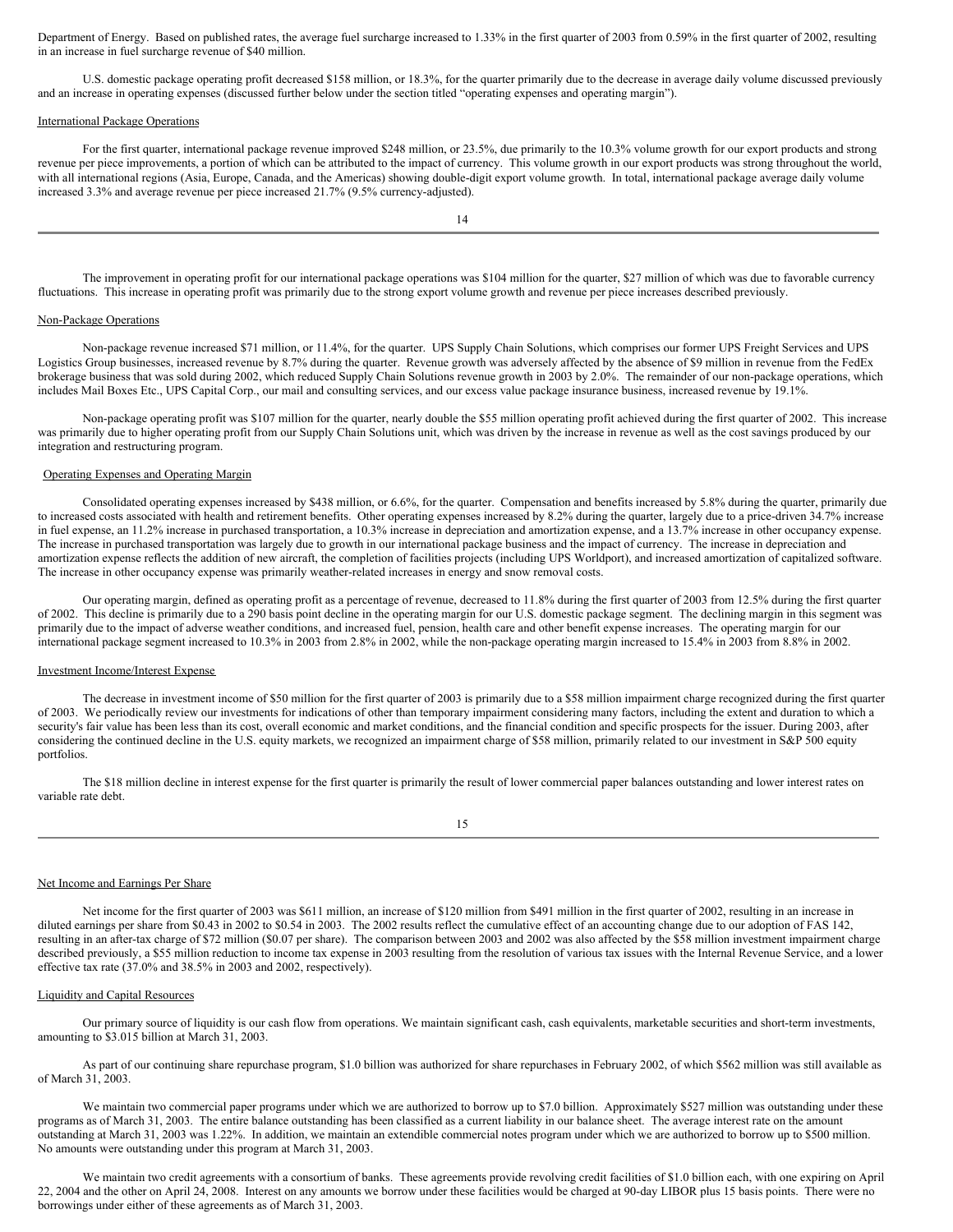We also maintain a \$1.0 billion European medium-term note program. Under this program, we may issue notes from time to time, denominated in a variety of currencies. No amounts were outstanding under this program at March 31, 2003.

We have a \$2.0 billion shelf registration statement under which we may issue debt securities in the United States. There was approximately \$1.699 billion issued under this shelf registration statement at March 31, 2003. During the first quarter of 2003, \$47 million of UPS Notes were issued, while \$122 million of UPS Notes were called. Also during the first quarter, a \$100 million floating rate note was issued which matures in 2053.

We are named as a defendant in twenty-three pending lawsuits that seek to hold us liable for the collection of premiums for excess value ("EV") insurance in connection with package shipments since 1984. Based on state and federal tort, contract and statutory claims, these cases generally claim that we failed to remit collected EV premiums to an independent insurer; we failed to provide promised EV insurance; we acted as an insurer without complying with state insurance laws and regulations; and the price for EV insurance was excessive.

These actions all were filed after the August 9, 1999 United States Tax Court decision, in which the Tax Court held that we were liable for tax on income of Overseas Partners Ltd., a Bermuda company that had reinsured EV insurance purchased by our customers beginning in 1984, and that we were liable for additional tax for the 1983 and 1984 tax years. On June 20, 2001, the U.S. Court of Appeals for the Eleventh Circuit ruled in our favor and reversed the Tax Court decision. In January 2003, we and the IRS finalized settlement of all outstanding tax issues relating to EV package insurance.

16

These twenty-three cases have been consolidated for pre-trial purposes in a multi-district litigation proceeding ("MDL Proceeding") in federal court in New York. The Court has granted our motions to dismiss with respect to all of the plaintiffs' tort claims and all of their breach of contract claims prior to August 26, 1994. Claims asserted under specific federal statutes, and breach of contract claims commencing on August 26, 1994, are proceeding. We intend to continue to seek dismissal of these remaining claims.

The defendants in the MDL Proceeding, including UPS, have stipulated to conditional certification of a plaintiff class in most of the lawsuits challenging the EV insurance program for our shippers. Class certification is a procedural step that allows claims to be resolved at one time as to all potential claimants; it does not depend on or reflect the merits of the underlying claims. Defendants may move later to set aside or modify the class certification.

The cases subject to the class certification stipulation will proceed to a single trial before the federal court presiding over the MDL Proceeding, instead of being returned for trial to the numerous federal courts around the country from which they were transferred. In addition, plaintiffs in the five cases with pending motions to remand to state court have withdrawn these motions.

In addition to the cases in which UPS is named as a defendant, there also is an action,*Smith v. Mail Boxes Etc.,* against Mail Boxes Etc. and its franchisees relating to UPS EV insurance purchased through Mail Boxes Etc. centers. This case also has been consolidated into the MDL Proceeding. The plaintiff has moved to have the case remanded back to state court.

We believe that the allegations in these cases have no merit and intend to continue to defend them vigorously. The ultimate resolution of these cases cannot presently be determined.

In addition, we are a defendant in various other lawsuits that arose in the normal course of business. We believe that the eventual resolution of these cases will not have a material adverse effect on our financial condition, results of operations or liquidity.

Due to the events of September 11, 2001, increased security requirements for air carriers may be forthcoming; however, we do not anticipate that such measures will have a material adverse effect on our financial condition, results of operations or liquidity. In addition, our insurance premiums have risen and we have taken several actions, including self-insuring certain risks, to mitigate the expense increase.

As of December 31, 2002, we had approximately 230,000 employees (64% of our total employees) employed under a national master agreement and various supplemental agreements with local unions affiliated with the International Brotherhood of Teamsters ("Teamsters"). On October 7, 2002, the Teamsters ratified a new master agreement with UPS that runs through July 31, 2008. The new agreement is retroactive to August 1, 2002. The majority of our pilots are employed under a collective bargaining agreement with the Independent Pilots Association, which becomes amendable January 1, 2004. Our airline mechanics are covered by a collective bargaining agreement with Teamsters Local 2727, which becomes amendable on November 1, 2006. In addition, the majority of our ground mechanics who are not employed under agreements with the Teamsters are employed under collective bargaining agreements with the International Association of Machinists and Aerospace Workers. These agreements run through July 31, 2009.

We believe that funds from operations and borrowing programs will provide adequate sources of liquidity and capital resources to meet our expected long-term needs for the operation of our business, including anticipated capital expenditures such as commitments for aircraft purchases, through 2009.

At March 31, 2003, we had unfunded loan commitments totaling \$752 million, consisting of standby letters of credit of \$63 million and other unfunded lending commitments of \$689 million.

17

#### New Accounting Pronouncements

On January 1, 2002, we adopted Financial Accounting Standards Board (FASB) Statement No. 142 "Goodwill and Other Intangible Assets" ("FAS 142"). Upon adoption of FAS 142, we were required to test all existing goodwill for impairment as of January 1, 2002, using a fair value approach. An impairment charge is recognized for the amount, if any, by which the carrying amount of goodwill exceeds its fair value. Fair values are established using discounted cash flows. We recorded a non-cash goodwill impairment charge of \$72 million (\$0.07 per diluted share) related to our Mail Technologies business. This charge is reported as a cumulative effect of change in accounting principle and resulted in a restatement of our first quarter 2002 quarterly financial statements. The primary factor resulting in the impairment charge was the lower than anticipated growth experienced in the expedited mail delivery business. Amortization of goodwill and indefinite-lived intangible assets ceased upon the implementation of FAS 142 on January 1, 2002.

On January 1, 2003, we adopted FASB interpretation No. 45 "Guarantor's Accounting and Disclosure Requirements for Guarantees, Including Indirect Guarantees of Indebtedness of Others" ("FIN 45"). FIN 45 requires that a liability be recognized at fair value at the inception of certain guarantees for the obligations undertaken by the guarantor. FIN 45 also requires additional disclosures for certain guarantee contracts. The adoption of FIN 45 was not material to our results of operations or financial condition.

In January 2003, the FASB issued Interpretation No. 46 "Consolidation of Variable Interest Entities" ("FIN 46"). FIN 46 addresses consolidation by a business of variable interest entities in which it is the primary beneficiary. FIN 46 is effective immediately for certain disclosure requirements and variable interest entities created after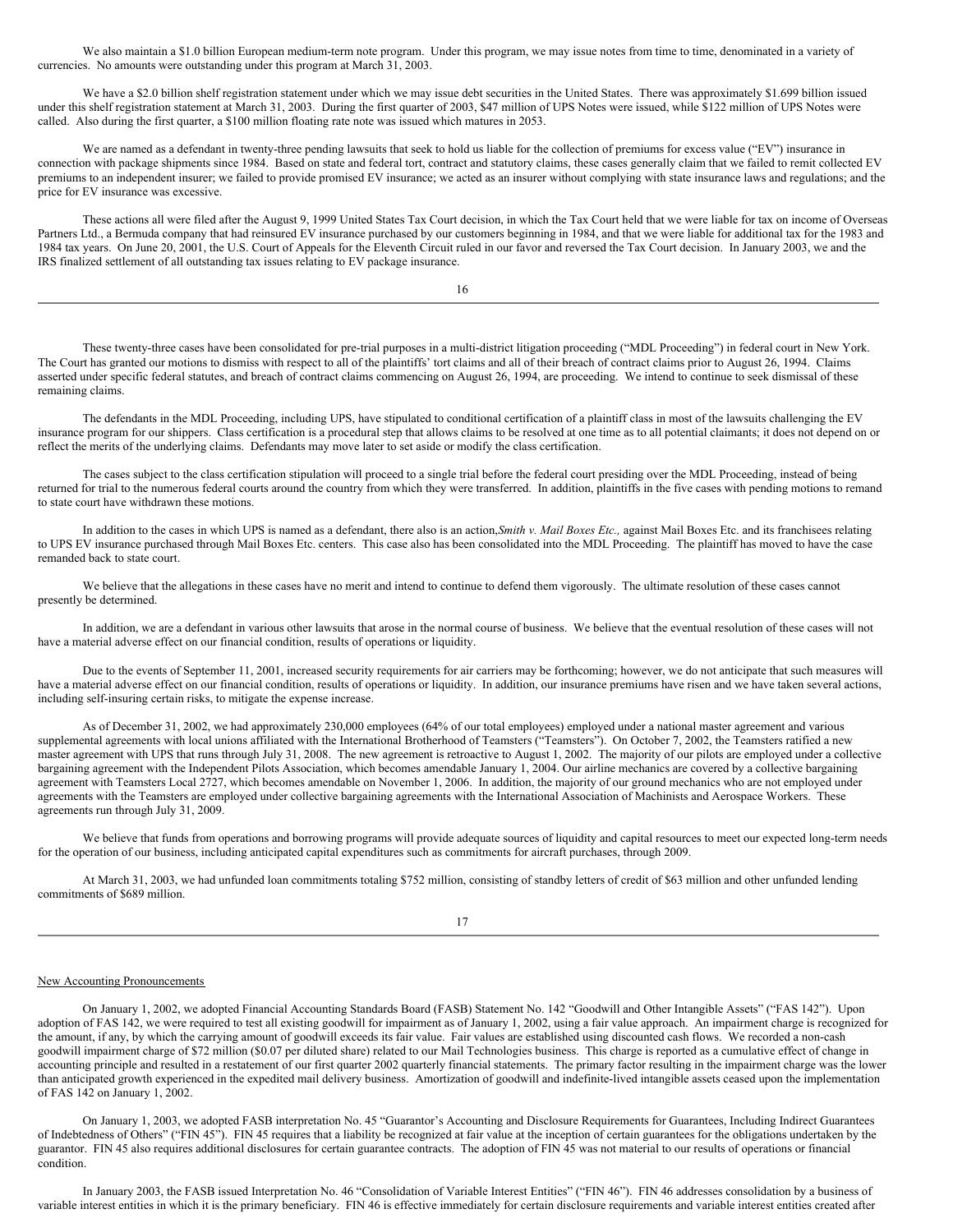January 31, 2003, and effective for periods beginning after June 15, 2003 for existing variable interest entities. We anticipate the effects of adopting FIN 46 will not be material to our results of operations or financial condition.

In April 2003, the FASB issued Statement No. 149 "Amendment of Statement 133 on Derivative Instruments and Hedging Activities" ("FAS 149"). FAS 149 amends FAS 133 for certain decisions made by the FASB as part of the Derivatives Implementation Group process. FAS 149 also amends FAS 133 to incorporate clarifications of the definition of a derivative. FAS 149 is effective for contracts entered into or modified after June 30, 2003, with certain exceptions, and requires prospective application. We anticipate the effects of adopting FAS 149 will not be material to our results of operations or financial condition.

#### Forward-Looking Statements

Except for historical information contained herein, "Management's Discussion and Analysis of Financial Condition and Results of Operations," "Liquidity and Capital Resources" and other parts of this report contain "forward-looking" statements about matters that inherently are difficult to predict. These statements include statements regarding our intent, belief and current expectations regarding strategic direction, prospects and future results. Certain factors may cause actual results to differ materially from those contained in the forward-looking statements, including economic and other conditions in the markets in which we operate, strikes, work stoppages and slowdowns, governmental regulations, our competitive environment, increases in aviation and motor fuel prices, cyclical and seasonal fluctuations in our operating results, and other risks discussed in our Form 10-K and other filings with the Securities and Exchange Commission, which discussions are incorporated herein by reference.

18

#### Item 3. Quantitative and Qualitative Disclosures About Market Risk

We are exposed to market risk from changes in foreign currency exchange rates, interest rates, equity prices, and certain commodity prices. All of this market risk arises in the normal course of business, as we do not engage in speculative trading activities. In order to manage the risk arising from these exposures, we utilize a variety of foreign exchange, interest rate, equity and commodity forward contracts, options, and swaps.

The total fair value asset (liability) of our derivative financial instruments, including derivatives added during the first three months of 2003, is summarized in the following table (in millions):

|                                  | March 31,<br>2003        | December 31,<br>2002 |      |
|----------------------------------|--------------------------|----------------------|------|
| <b>Energy Derivatives</b>        | 0 <sub>1</sub>           |                      | 34   |
| <b>Currency Derivatives</b>      |                          |                      |      |
| <b>Interest Rate Derivatives</b> | (74)                     |                      | (62) |
| <b>Investment Derivatives</b>    | $\overline{\phantom{a}}$ |                      | 219  |
|                                  | 10 <sub>0</sub>          |                      | 188  |

Our market risks, hedging strategies, and financial instrument positions at March 31, 2003 are similar to those disclosed in our Annual Report on Form 10-K for the year ended December 31, 2002. During the first three months of 2003, we issued a total of \$47 million of fixed rate notes with various maturities under our UPS Notes program. All of these fixed rate notes were effectively converted to floating interest rates using interest rate swaps. The notes are callable at various stated times after issuance, and \$122 million of the notes were called in the first three months of 2003. A \$100 million floating rate note was issued in the first quarter, maturing in 2053 and paying interest at LIBOR less 45 basis points. Additionally, a large investment derivative used to hedge equity price risk settled during the first three months of 2003 (which resulted in UPS receiving cash of \$222 million) accounting for the decline in value of our investment derivatives since December 31, 2002.

The forward contracts, swaps, and options previously discussed contain an element of risk that the counterparties may be unable to meet the terms of the agreements. However, we minimize such risk exposures for these instruments by limiting the counterparties to large banks and financial institutions that meet established credit guidelines. We do not expect to incur any losses as a result of counterparty default.

The information concerning market risk under the sub-caption "Market Risk" of the caption "Management's Discussion and Analysis" on pages 26-28 of our consolidated financial statements contained in our Annual Report on Form 10-K for the year ended December 31, 2002, is hereby incorporated by reference in this Quarterly Report on Form 10-Q.

19

#### Item 4. Controls and Procedures

During the 90-day period prior to the filing date of this report, management, including the Company's Chief Executive Officer and Chief Financial Officer, evaluated the effectiveness of the design and operation of the Company's disclosure controls and procedures. Based upon, and as of the date of, that evaluation, the Chief Executive Officer and Chief Financial Officer concluded that the disclosure controls and procedures were effective, in all material respects, to ensure that information required to be disclosed in the reports the Company files and submits under the Exchange Act is recorded, processed, summarized and reported as and when required.

There have been no significant changes in the Company's internal controls or in other factors that could significantly affect internal controls subsequent to the date the Company carried out its evaluation. There were no significant deficiencies or material weaknesses identified in the evaluation and therefore, no corrective actions were taken.

## **PART II. OTHER INFORMATION**

Item 1. Legal Proceedings

For a discussion of legal proceedings affecting us and our subsidiaries, please see Note 4 to our unaudited consolidated financial statements contained herein.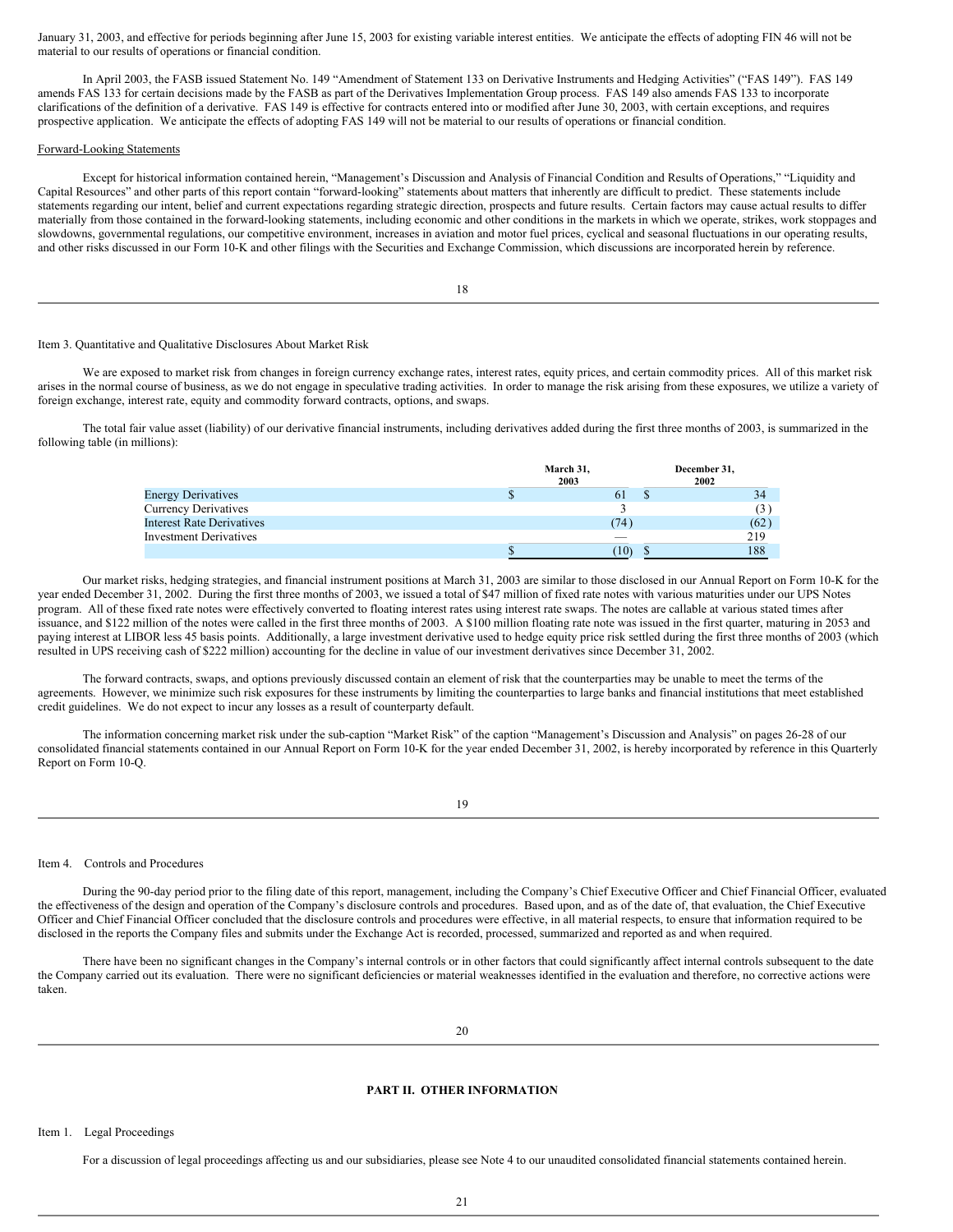#### Item 6. Exhibits and Reports on Form 8-K

(A) Exhibits:

3.1 - Form of Restated Certificate of Incorporation of United Parcel Service, Inc. (incorporated by reference to Exhibit 3.2 to Form 10-Q for the Quarter Ended June 30, 2002).

3.2 - Form of Bylaws of United Parcel Service, Inc. (incorporated by reference to Exhibit 3.2 on Form S-4 (No. 333-83349), filed on July 21, 1999, as amended).

- 10 Material Contracts
	- (a) Credit Agreement (364-Day Facility) dated April 24, 2003 among United Parcel Service, Inc., the initial lenders named therein, Citigroup Global Markets Inc. as Arranger and Bank of America, N.A., and Bank One, NA, as Co-Documentation Agents and Citibank, N.A. as Administrative and Syndication Agent.
	- (b) Credit Agreement (Five-Year Facility) dated April 24, 2003 among United Parcel Service, Inc., the initial lenders named therein, Citigroup Global Markets Inc. as Arranger and Bank of America, N.A., and Bank One, NA, as Co-Documentation Agents and Citibank, N.A. as Administrative and Syndication Agent.

99.1 - Certificate of the Chief Executive Officer Pursuant to 18 U.S.C. Section 1350, as Adopted Pursuant to Section 906 of the Sarbanes-Oxley Act of 2002.

99.2 - Certificate of the Chief Financial Officer Pursuant to 18 U.S.C. Section 1350, as Adopted Pursuant to Section 906 of the Sarbanes-Oxley Act of 2002.

(B) Reports on Form 8-K:

The Company filed a Form 8-K Current Report on February 21, 2003 (Date of Earliest Event Reported: January 28, 2003), announcing its fourth quarter and annual financial results for the three months and year ended December 31, 2002.

The Company filed a Form 8-K Current Report on April 24, 2003 (Date of Earliest Event Reported: April 22, 2003), announcing its first quarter financial results for the three months ended March 31, 2003.

#### 22

## **EXHIBIT INDEX**

10 - Material Contracts

- (a) Credit Agreement (364-Day Facility) dated April 24, 2003 among United Parcel Service, Inc., the initial lenders named therein, Citigroup Global Markets Inc. as Arranger and Bank of America, N.A., and Bank One, NA, as Co-Documentation Agents and Citibank, N.A. as Administrative and Syndication Agent.
- (b) Credit Agreement (Five-Year Facility) dated April 24, 2003 among United Parcel Service, Inc., the initial lenders named therein, Citigroup Global Markets Inc. as Arranger and Bank of America, N.A., and Bank One, NA, as Co-Documentation Agents and Citibank, N.A. as Administrative and Syndication Agent.
- 99.1 Certificate of the Chief Executive Officer Pursuant to 18 U.S.C. Section 1350, as Adopted Pursuant to Section 906 of the Sarbanes-Oxley Act of 2002.
- 99.2 Certificate of the Chief Financial Officer Pursuant to 18 U.S.C. Section 1350, as Adopted Pursuant to Section 906 of the Sarbanes-Oxley Act of 2002.

## 23

## **SIGNATURES**

Pursuant to the requirements of the Securities Exchange Act of 1934, the registrant has duly caused this report to be signed on its behalf by the undersigned thereunto duly authorized.

> UNITED PARCEL SERVICE, INC. (Registrant)

Date: May 15, 2003 By: /s/ D. Scott Davis

D. Scott Davis Senior Vice President, Treasurer and Chief Financial Officer (Duly Authorized Officer and Principal Financial Officer)

United Parcel Service, Inc. and Subsidiaries

**Certifications**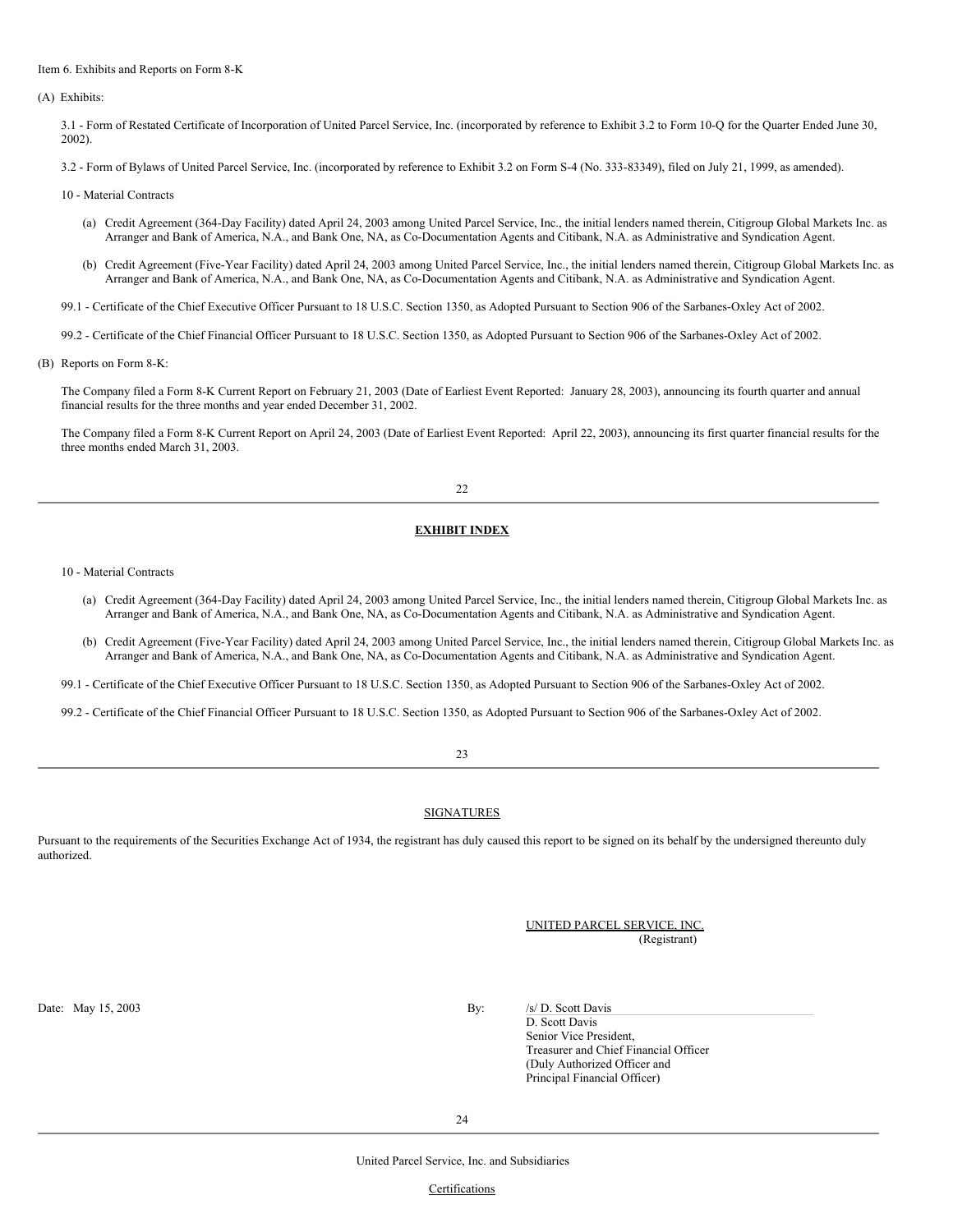I, Michael L. Eskew, certify that:

- 1. I have reviewed this quarterly report on Form 10-Q of United Parcel Service, Inc.;
- 2. Based on my knowledge, this quarterly report does not contain any untrue statement of a material fact or omit to state a material fact necessary to make the statements made, in light of the circumstances under which such statements were made, not misleading with respect to the period covered by this quarterly report;
- 3. Based on my knowledge, the financial statements, and other financial information included in this quarterly report, fairly present in all material respects the financial condition, results of operations and cash flows of the registrant as of, and for, the periods presented in this quarterly report;
- 4. The registrant's other certifying officer and I are responsible for establishing and maintaining disclosure controls and procedures (as defined in Exchange Act Rules 13a-14 and 15d-14) for the registrant and have:
	- a. designed such disclosure controls and procedures to ensure that material information relating to the registrant, including its consolidated subsidiaries, is made known to us by others within those entities, particularly during the period in which this quarterly report is being prepared;
	- b. evaluated the effectiveness of the registrant's disclosures controls and procedures as of a date within 90 days prior to the filing date of this quarterly report (the "Evaluation Date"); and
	- c. presented in this quarterly report our conclusions about the effectiveness of the disclosure controls and procedures based on our evaluation as of the Evaluation Date;
- 5. The registrant's other certifying officer and I have disclosed, based on our most recent evaluation, to the registrant's auditors and the audit committee of the registrant's board of directors (or persons performing the equivalent function):
	- a. all significant deficiencies in the design or operation of internal controls which could adversely affect the registrant's ability to record, process, summarize and report financial data and have identified for the registrant's auditors any material weaknesses in internal controls; and
	- b. any fraud, whether or not material, that involves management or other employees who have a significant role in the registrant's internal controls; and

6. The registrant's other certifying officer and I have indicated in this quarterly report whether or not there were significant changes in internal controls or in other factors that could significantly affect internal controls subsequent to the date of our most recent evaluation, including any corrective actions with regard to significant deficiencies and material weaknesses.

Date: May 15, 2003

/s/ Michael L. Eskew Michael L. Eskew Chairman and Chief Executive Officer

26

United Parcel Service, Inc. and Subsidiaries

#### Certifications

I, D. Scott Davis, certify that:

- 1. I have reviewed this quarterly report on Form 10-Q of United Parcel Service, Inc.;
- 2. Based on my knowledge, this quarterly report does not contain any untrue statement of a material fact or omit to state a material fact necessary to make the statements made, in light of the circumstances under which such statements were made, not misleading with respect to the period covered by this quarterly report;
- 3. Based on my knowledge, the financial statements, and other financial information included in this quarterly report, fairly present in all material respects the financial condition, results of operations and cash flows of the registrant as of, and for, the periods presented in this quarterly report;
- 4. The registrant's other certifying officer and I are responsible for establishing and maintaining disclosure controls and procedures (as defined in Exchange Act Rules 13a-14 and 15d-14) for the registrant and have:
	- a. designed such disclosure controls and procedures to ensure that material information relating to the registrant, including its consolidated subsidiaries, is made known to us by others within those entities, particularly during the period in which this quarterly report is being prepared;
	- b. evaluated the effectiveness of the registrant's disclosures controls and procedures as of a date within 90 days prior to the filing date of this quarterly report (the "Evaluation Date"); and
	- c. presented in this quarterly report our conclusions about the effectiveness of the disclosure controls and procedures based on our evaluation as of the Evaluation Date;
- 5. The registrant's other certifying officer and I have disclosed, based on our most recent evaluation, to the registrant's auditors and the audit committee of the registrant's board of directors (or persons performing the equivalent function):
	- a. all significant deficiencies in the design or operation of internal controls which could adversely affect the registrant's ability to record, process, summarize and report financial data and have identified for the registrant's auditors any material weaknesses in internal controls; and
	- b. any fraud, whether or not material, that involves management or other employees who have a significant role in the registrant's internal controls; and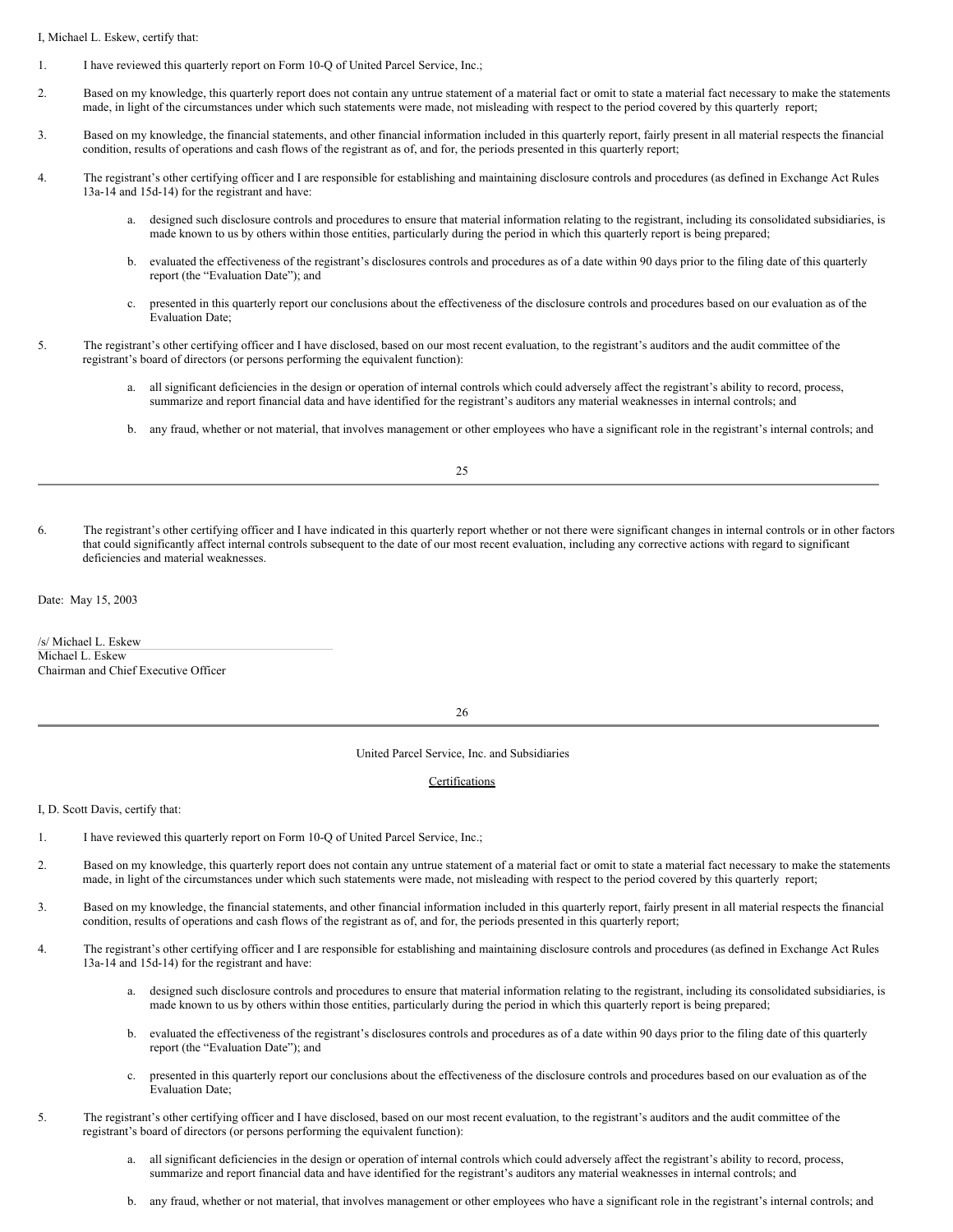6. The registrant's other certifying officer and I have indicated in this quarterly report whether or not there were significant changes in internal controls or in other factors that could significantly affect internal controls subsequent to the date of our most recent evaluation, including any corrective actions with regard to significant deficiencies and material weaknesses.

Date: May 15, 2003

/s/ D. Scott Davis D. Scott Davis Chief Financial Officer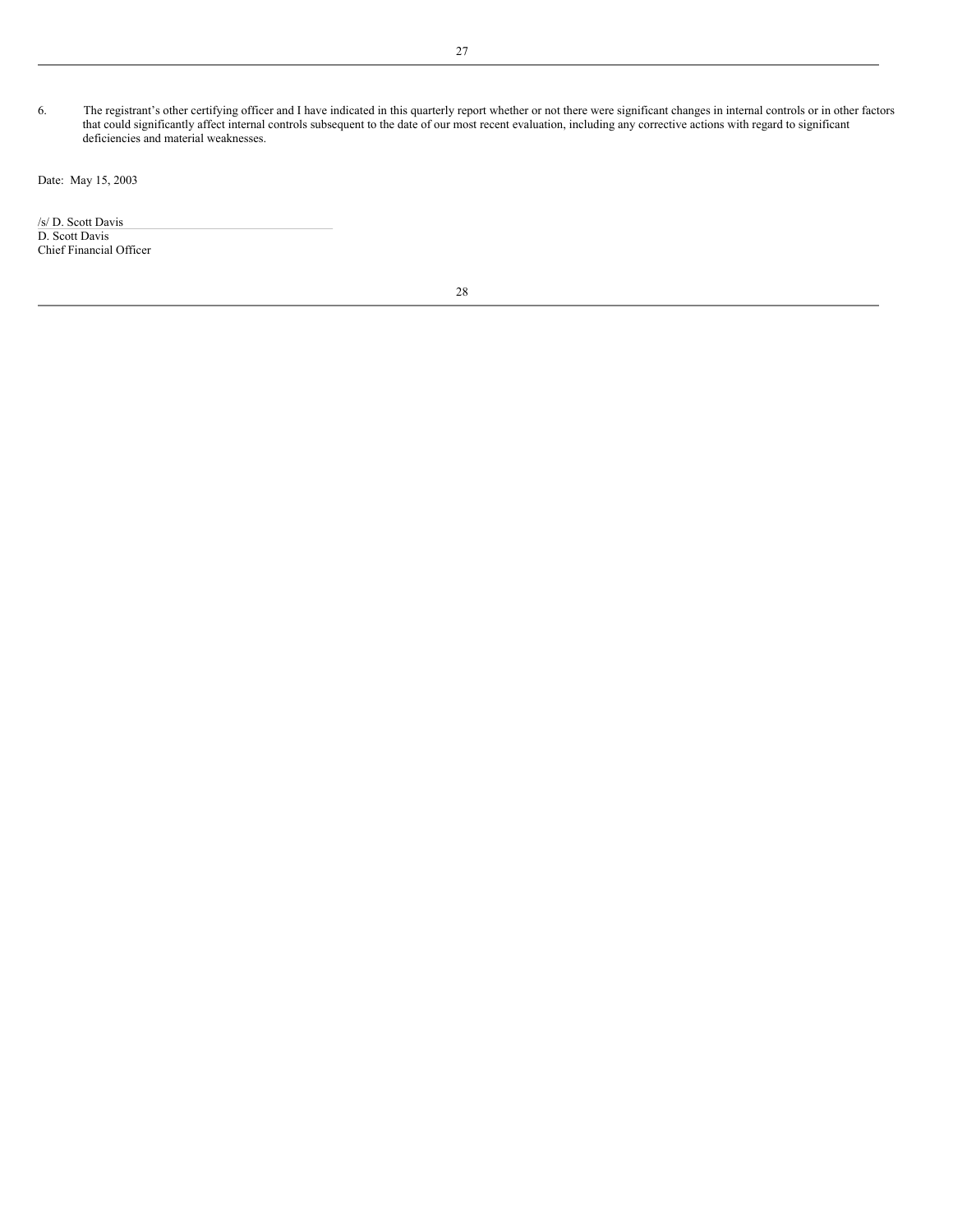## U.S. \$1,000,000,000

## **SEVENTH AMENDED AND RESTATED CREDIT AGREEMENT**

(364-Day Facility)

Dated as of April 24, 2003

### Among

## **UNITED PARCEL SERVICE, INC.**

## as Borrower

## and

## **THE INITIAL LENDERS NAMED HEREIN**

#### as Initial Lenders

### and

## **CITIGROUP GLOBAL MARKETS INC.**

as Arranger

#### and

#### **BANK OF AMERICA, N.A.**

and

## **BANK ONE, NA**

as Co-Documentation Agents

and

## **CITIBANK, N.A.**

as Administrative Agent and Syndication Agent

## **T A B L E O F C O N T E N T S**

## [ARTICLE](#page-16-0) I

## DEFINITIONS AND [ACCOUNTING](#page-16-1) TERMS

[SECTION](#page-16-2) 1.01.<br>SECTION 1.02. Computation of Time P<br>SECTION 1.03. Accounting Terms [SECTION](#page-22-0) 1.02. [Computation](#page-22-0) of Time Periods [SECTION](#page-22-1) 1.03. [Accounting](#page-22-1) Terms

## [ARTICLE](#page-22-2) II

### AMOUNTS AND TERMS OF THE [ADVANCES](#page-22-3)

| <b>SECTION 2.01.</b> | The Revolving Credit Advances                                 |
|----------------------|---------------------------------------------------------------|
| <b>SECTION 2.02.</b> | Making the Revolving Credit Advances                          |
| <b>SECTION 2.03.</b> | The Competitive Bid Advances                                  |
| <b>SECTION 2.04.</b> | Fees                                                          |
| <b>SECTION 2.05.</b> | <b>Termination or Reduction of the Commitments</b>            |
| <b>SECTION 2.06.</b> | <b>Repayment of Revolving Credit Advances</b>                 |
| <b>SECTION 2.07.</b> | <b>Interest on Revolving Credit Advances</b>                  |
| <b>SECTION 2.08.</b> | <b>Interest Rate Determination</b>                            |
| <b>SECTION 2.09.</b> | <b>Optional Conversion of Revolving Credit Advances</b>       |
| <b>SECTION 2.10.</b> | <b>Optional Prepayments of Advances</b>                       |
| <b>SECTION 2.11.</b> | <b>Increased Costs</b>                                        |
| <b>SECTION 2.12.</b> | <b>Illegality</b>                                             |
| <b>SECTION 2.13.</b> | <b>Payments and Computations</b>                              |
| <b>SECTION 2.14.</b> | Taxes                                                         |
| <b>SECTION 2.15.</b> | <b>Sharing of Payments, Etc.</b>                              |
| <b>SECTION 2.16.</b> | <b>Extensions of Termination Date and Final Maturity Date</b> |
| <b>SECTION 2.17.</b> | <b>Substitution of Lender</b>                                 |
|                      |                                                               |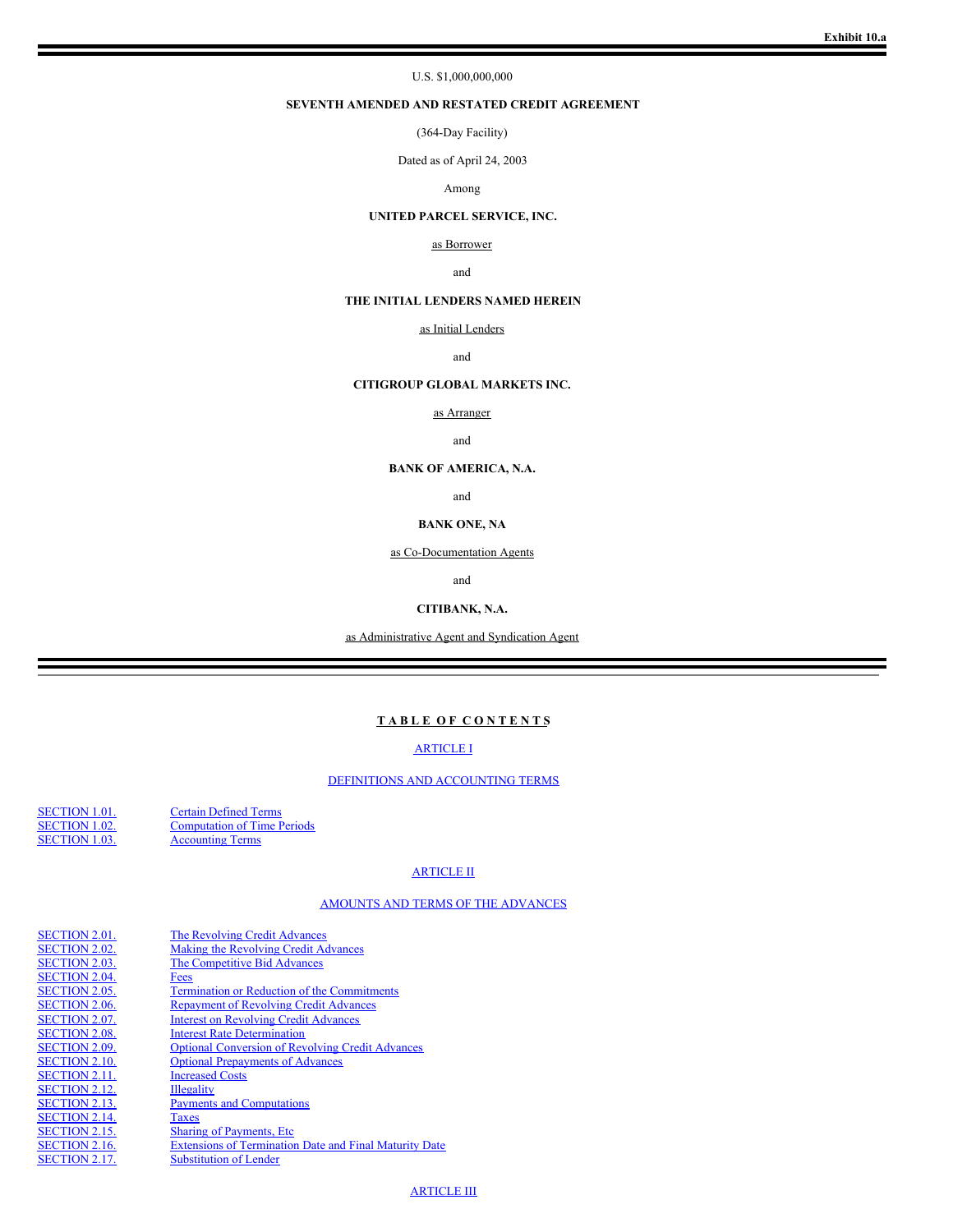| <b>SECTION 3.01.</b><br>Conditions Precedent to Effectiveness of Sections 2.01 and 2.03                                     |  |
|-----------------------------------------------------------------------------------------------------------------------------|--|
| <b>SECTION 3.02.</b><br>Conditions Precedent to Each Revolving Credit Borrowing and to Extension of the Final Maturity Date |  |
| <b>SECTION 3.03.</b><br>Conditions Precedent to Each Competitive Bid Borrowing                                              |  |
| <b>SECTION 3.04.</b><br>Determinations Under Section 3.01                                                                   |  |
| <b>SECTION 3.05.</b><br><b>Labor Dispute</b>                                                                                |  |

## [ARTICLE](#page-29-2) IV

## [REPRESENTATIONS](#page-29-3) AND WARRANTIES

## [ARTICLE](#page-30-0) V

## [COVENANTS](#page-30-1) OF THE BORROWER

[SECTION](#page-30-2) 5.01. **[Affirmative](#page-30-2) Covenants**<br>SECTION 5.02. **Negative Covenants Negative [Covenants](#page-32-0)** 

## [ARTICLE](#page-33-0) VI

## EVENTS OF [DEFAULT](#page-33-1)

[SECTION](#page-33-2) 6.01. Events of [Default](#page-33-2)

## [ARTICLE](#page-34-0) VII

## THE [AGENTS](#page-34-1)

| <b>SECTION 7.01.</b> | <b>Authorization and Action</b>                 |
|----------------------|-------------------------------------------------|
| <b>SECTION 7.02.</b> | The Agents' Reliance, Etc.                      |
| <b>SECTION 7.03.</b> | Citibank, B of A, Bank One and Their Affiliates |
| <b>SECTION 7.04.</b> | <b>Lender Credit Decision</b>                   |
| <b>SECTION 7.05.</b> | Indemnification                                 |
| SECTION 7.06.        | <b>Successor Agents</b>                         |
| <b>SECTION 7.07.</b> | <b>Documentation Agent</b>                      |

## **[ARTICLE](#page-35-2) VIII**

## **[MISCELLANEOUS](#page-35-3)**

| <b>SECTION 8.01.</b> | Amendments, Etc.                             |
|----------------------|----------------------------------------------|
| <b>SECTION 8.02.</b> | Notices, Etc.                                |
| <b>SECTION 8.03.</b> | No Waiver; Remedies                          |
| <b>SECTION 8.04.</b> | <b>Costs and Expenses</b>                    |
| <b>SECTION 8.05.</b> | <b>Right of Setoff</b>                       |
| <b>SECTION 8.06.</b> | <b>Binding Effect</b>                        |
| <b>SECTION 8.07.</b> | Assignments, Designations and Participations |
| <b>SECTION 8.08.</b> | Confidentiality                              |
| <b>SECTION 8.09.</b> | Governing La w                               |
| <b>SECTION 8.10.</b> | <b>Execution in Counterparts</b>             |
| <b>SECTION 8.11.</b> | Jurisdiction, Etc.                           |
|                      |                                              |

## **SCHEDULE**

[Schedule](#page-40-0) I — [Commitments](#page-40-0) and Applicable Lending Offices

## **EXHIBITS**

| Exhibit A-1 — | Form of Revolving Credit Note                |
|---------------|----------------------------------------------|
| Exhibit A-2 — | Form of Competitive Bid Note                 |
| Exhibit B-1 — | Form of Notice of Revolving Credit Borrowing |
| Exhibit B-2 — | Form of Notice of Competitive Bid Borrowing  |
| Exhibit C —   | Form of Assignment and Acceptance            |
| Exhibit D —   | Form of Designation Agreement                |
| Exhibit E —   | Form of Guaranty                             |
| Exhibit F —   | Form of Indemnity Agreement                  |
| Exhibit G —   | Form of Opinion of Counsel for the Borrower  |
| Exhibit H —   | Debenture Indenture                          |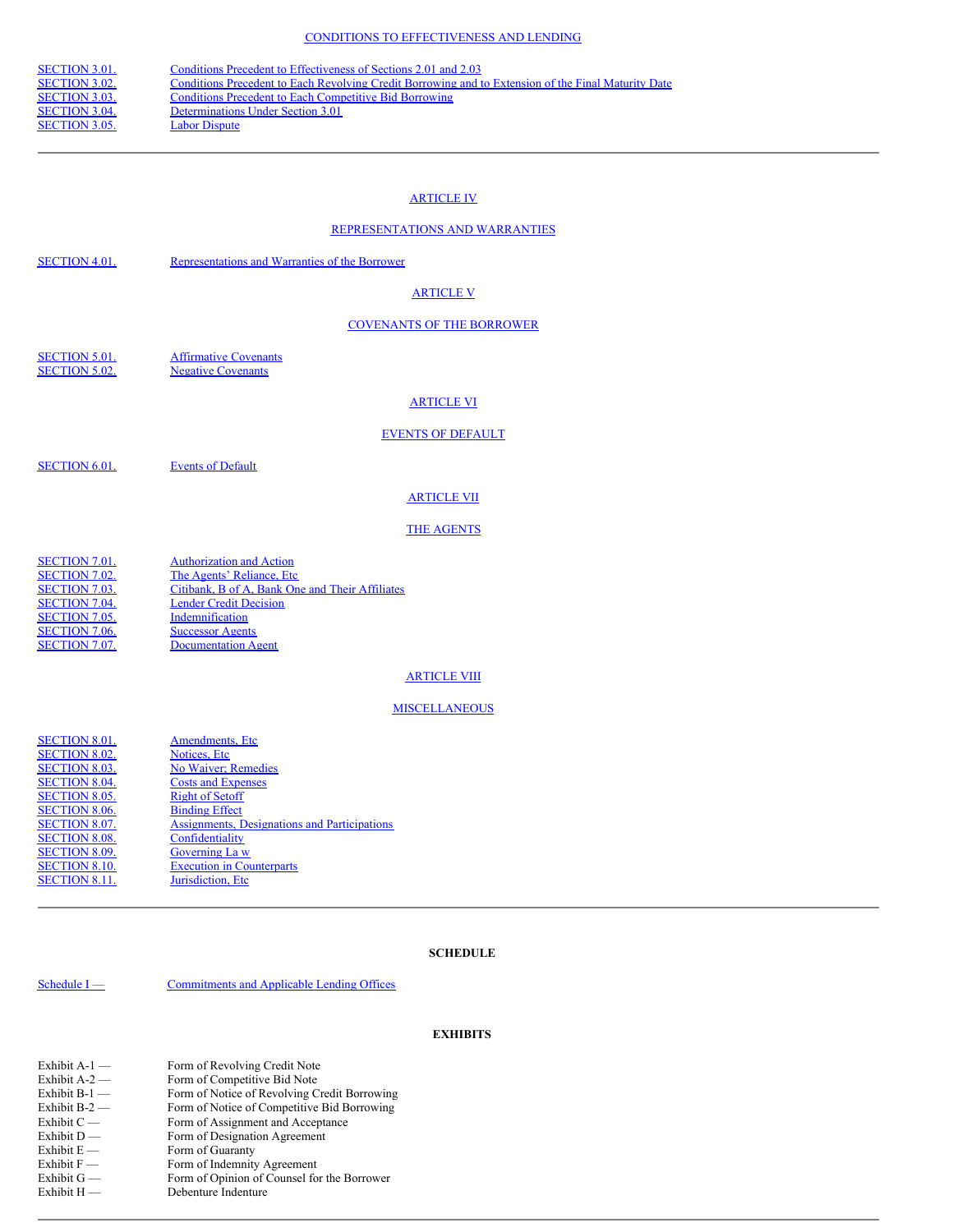#### SEVENTH AMENDED AND RESTATED CREDIT AGREEMENT

#### (364-Day Facility)

### Dated as of April 24, 2003

UNITED PARCEL SERVICE, INC., a Delaware corporation (the "Borrower"), the banks, financial institutions and other institutional lenders (collectively, the "Initial Lenders") listed on the signature pages hereof, Citibank, N.A. ("Citibank"), as administrative agent (in such capacity, the "Administrative Agent") and as syndication agent (in such capacity, the "Syndication Agent") for the Lenders (as hereinafter defined), Bank of America, N.A. ("Bof A") and Bank One, NA ("Bank One"), as co-documentation agents (in such capacity, the "Co-Documentation Agents") for such Lenders, and Citigroup Global Markets Inc., as sole arranger and book manager (in such capacity, the "Arranger") under the Loan Documents (as hereinafter defined), agree as follows:

## <span id="page-16-0"></span>ARTICLE I

#### <span id="page-16-1"></span>DEFINITIONS AND ACCOUNTING TERMS

SECTION 1.01. Certain Defined Terms. As used in this Agreement, the following terms shall have the following meanings (such meanings to be equally applicable to both the singular and plural forms of the terms defined):

<span id="page-16-2"></span>"Administrative Agent" has the meaning specified in the recital of parties to this Agreement.

"Administrative Agent's Account" means the account of the Administrative Agent maintained by the Administrative Agent at Citibank with its office at 399 Park Avenue, New York, New York 10043, Account No. 36852248, Attention: Lee Tang.

"Advance" means a Revolving Credit Advance or a Competitive Bid Advance, as the context may require.

"Affiliate" means, as to any Person, any other Person that, directly or indirectly, controlled by or is under common control with such Person; *provided*, *however*, that Overseas Partners shall not be deemed to be an Affiliate of the Borrower.

"Agent" means the Administrative Agent or the Documentation Agent, as the context may require.

"Applicable Fee Percentage" means, as of any date, a percentage per annum determined by reference to the Public Debt Rating in effect on such date as set forth below:

| <b>Public Debt Rating</b><br>S&P/Moody's   | Applicable<br>FeePercentage |
|--------------------------------------------|-----------------------------|
| Level 1                                    |                             |
| AA- / Aa3 or above                         | $0.050\%$                   |
|                                            |                             |
| Level 2                                    |                             |
| Lower than Level 1 but at least $A - / A3$ | $0.075\%$                   |
|                                            |                             |
| Level 3                                    |                             |
| Lower than Level 2                         | $0.100\%$                   |

"Applicable Lending Office" means, with respect to each Lender, such Lender's Domestic Lending Office in the case of a Base Rate Advance and such Lender's Eurodollar Lending Office in the case of a Eurodollar Rate Advance and, in the case of a Competitive Bid Advance, the office of such Lender notified by such Lender to the Administrative Agent and the Borrower as its Applicable Lending Office with respect to such Competitive Bid Advance.

"Applicable Margin" means (a) as of any date up to the Termination Date, 0.00% per annum for Base Rate Advances and 0.12% per annum for Eurodollar Rate Advances and (b) as of any date from and after the Termination Date, a percentage per annum determined by reference to the Public Debt Rating in effect on such date as set forth below:

| <b>Public Debt Rating</b><br>S&P/Moody's<br><b>Level 1</b> | <b>Applicable Margin</b><br>for Base Rate<br><b>Advances</b> | <b>Applicable Margin</b><br>for Eurodollar Rate<br><b>Advances</b> |
|------------------------------------------------------------|--------------------------------------------------------------|--------------------------------------------------------------------|
| $AA$ -/ $A$ a3 or above                                    | $0.00\%$                                                     | $0.300\%$                                                          |
| Level 2                                                    |                                                              |                                                                    |
| Lower than Level 1 but at least $A - / A3$                 | $0.00\%$                                                     | $0.500\%$                                                          |
| <b>Level 3</b>                                             |                                                              |                                                                    |
| Lower than Level 2                                         | $0.00\%$                                                     | $0.725\%$                                                          |

*provided*, *however*, that if as of any date of determination the aggregate principal amount of Advances outstanding exceeds 33% of the aggregate Commitments (without giving effect to any termination thereof, with respect to any period following the Termination

2

Date), the Applicable Margin for such date shall be the percentage per annum determined in accordance with clause (a) or (b) above*plus* 0.05%.

"Arranger" has the meaning specified in the recital of parties to this Agreement.

"Assignment and Acceptance" means an assignment and acceptance entered into by a Lender and an Eligible Assignee, and accepted by the Administrative Agent, in substantially the form of Exhibit C hereto.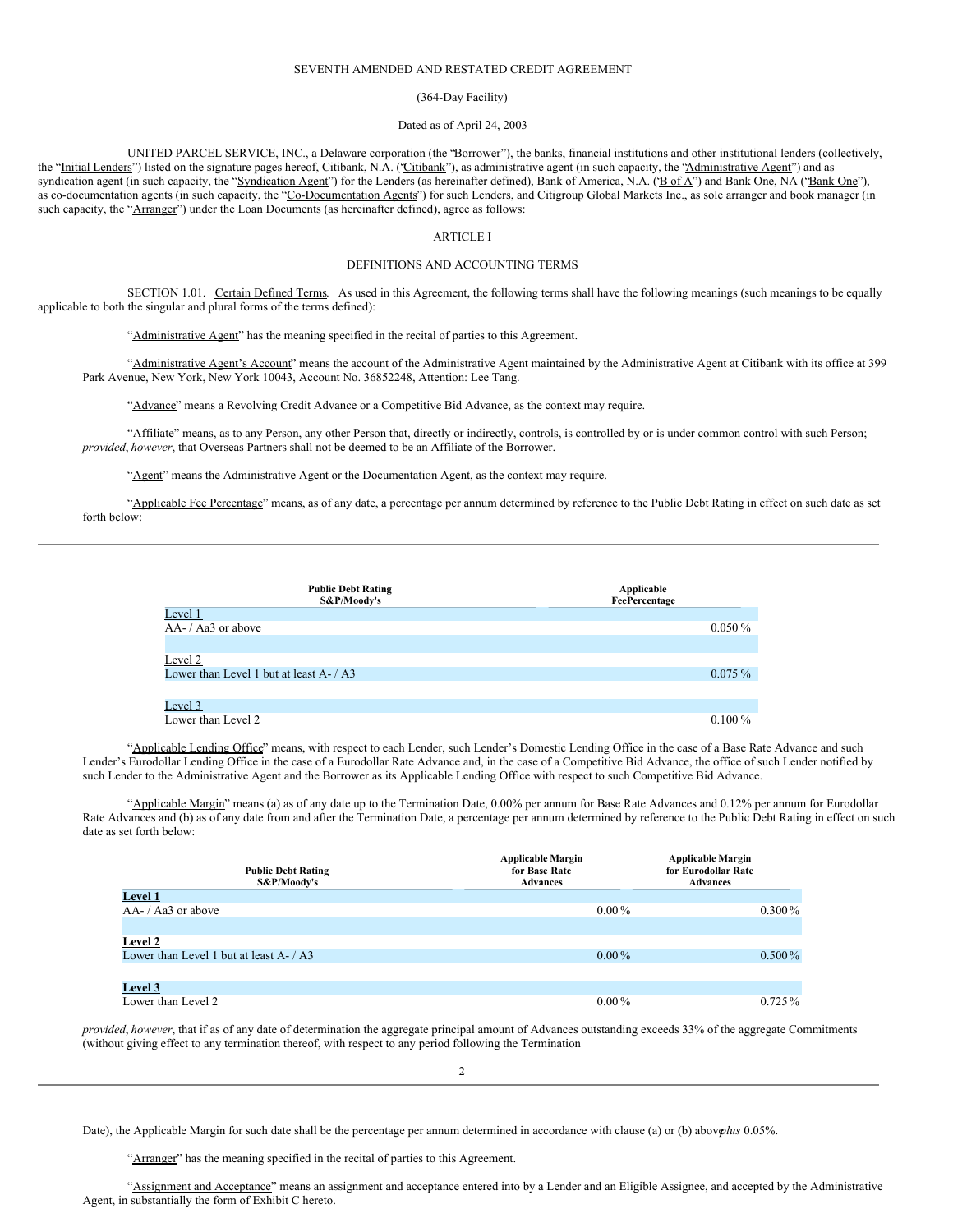"Attributable Debt" has the meaning specified in the Debenture Indenture.

" $B$  of  $A$ " has the meaning specified in the recital of parties to this Agreement.

"Bank One" has the meaning specified in the recital of parties to this Agreement.

"Base Rate" means a fluctuating interest rate per annum in effect from time to time, which rate per annum shall at all times be equal to the highest of:

(a) the rate of interest announced publicly by Citibank in New York, New York, from time to time, as Citibank's prime rate;

(b) the sum (adjusted to the nearest 1/16 of 1% or, if there is no nearest 1/16 of 1%, to the next higher 1/16 of 1%) of (i) 1/2 of 1% per annum *plus* (ii) the rate obtained by dividing (A) the latest three-week moving average of secondary market morning offering rates in the United States for threemonth certificates of deposit of major United States money market banks, such three-week moving average (adjusted to the basis of a year of 360 days ) being determined weekly on each Monday (or, if such day is not a Business Day, on the next succeeding Business Day) for the three-week period ending on the previous Friday by Citibank on the basis of such rates reported by certificate of deposit dealers to and published by the Federal Reserve Bank of New York or, if such publication shall be suspended or terminated, on the basis of quotations for such rates received by Citibank from three New York certificate of deposit dealers of recognized standing selected by Citibank, by (B) a percentage equal to 100% minus the average of the daily percentages specified during such three-week period by the Board of Governors of the Federal Reserve System (or any successor) for determining the maximum reserve requirement (including, but not limited to, any emergency, supplemental or other marginal reserve requirement) for Citibank with respect to liabilities consisting of or including (among other liabilities) three- month Dollar nonpersonal time deposits in the United States, *plus* (iii) the average during such three-week period of the annual assessment rates estimated by Citibank for determining the then current annual assessment payable by Citibank to the Federal Deposit Insurance Corporation (or any successor) for insuring Dollar deposits of Citibank in the United States; and

(c) 1/2 of 1% per annum above the Federal Funds Rate.

"Base Rate Advance" means a Revolving Credit Advance that bears interest as provided in Section 2.07(a)(i).

"Beneficial Ownership" means beneficial ownership as determined in accordance with Rule 13d-3 of the Securities and Exchange Commission under the Exchange Act, as in effect on the date hereof.

3

"Borrower" has the meaning specified in the recital of parties to this Agreement.

"Borrower's Account" means the account of the Borrower designated in writing by the Borrower to the Administrative Agent from time to time.

"Borrowing" means a Revolving Credit Borrowing or a Competitive Bid Borrowing, as the context may require.

"Business Day" means a day of the year (other than a Saturday or a Sunday) on which banks are not required or authorized by law to close in New York City and, if the applicable Business Day relates to any Eurodollar Rate Advances or LIBO Rate Advances, on which dealings are carried on in the London interbank market.

"Capital Lease Obligations" of any Person means all obligations of such Person to pay rent or other amounts under any lease of (or other arrangement conveying the right to use) real or personal property, or a combination thereof, which obligations are required to be classified and accounted for as capital leases on a balance sheet of such Person under GAAP.

"Change of Control" means the occurrence of any of the following:

(a) any Person or two or more Persons acting in concert other than a Permitted Person shall have acquired Beneficial Ownership, directly or indirectly, through a purchase, merger or other transaction or series of transactions or otherwise, of (i) 10% or more of the shares of common stock of the Borrower or (ii) Voting Stock of the Borrower to which 10% or more of the total Voting Power of the Borrower is attributable; or

Permitted Persons shall not have Beneficial Ownership of (i) 75% or more of the shares of common stock of the Borrower or (ii) Voting Stock of the Borrower to which 75% or more of the total Voting Power of the Borrower is attributable.

"Citibank" has the meaning specified in the recital of parties to this Agreement.

"Co-Documentation Agents" has the meaning specified in the recital of parties to this Agreement.

"Commitment" has the meaning specified in Section 2.01.

4

"Competitive Bid Advance" means an advance by a Lender to the Borrower as part of a Competitive Bid Borrowing resulting from the auction bidding procedure described in Section 2.03 and refers to a Fixed Rate Advance or a LIBO Rate Advance, as the context may require.

"Competitive Bid Borrowing" means a borrowing consisting of simultaneous Competitive Bid Advances from each of the Lenders whose offer to make one or more Competitive Bid Advances as part of such borrowing has been accepted by the Borrower under the auction bidding procedure described in Section 2.03.

"Competitive Bid Note" means a promissory note of the Borrower payable to the order of any Lender, in substantially the form of Exhibit A-2 hereto, evidencing the indebtedness of the Borrower to such Lender resulting from a Competitive Bid Advance made by such Lender.

"Competitive Bid Reduction" has the meaning specified in Section 2.01.

"Confidential Information" means information that the Borrower furnishes to an Agent or any Lender in a writing designated as confidential, but does not include any such information that is or becomes generally available to the public or that is or becomes available to an Agent or such Lender from a source other than the Borrower (unless such Agent or such Lender knows that such information is not generally available to the public).

"Consolidated" refers to the consolidation of accounts in accordance with GAAP.

"Consolidated Net Tangible Assets" has the meaning specified in the Debenture Indenture.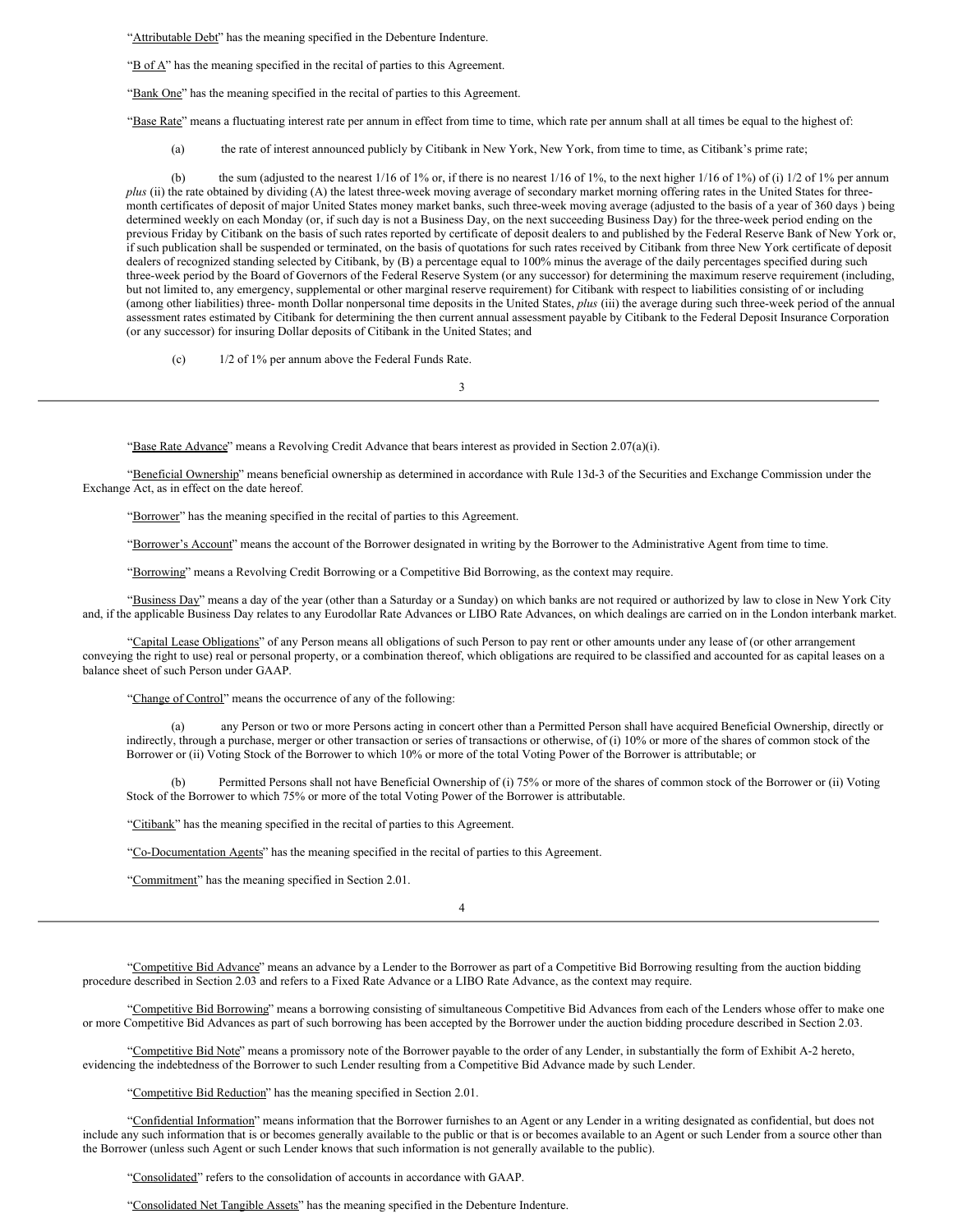"Consolidated Net Worth" means the shareholders' equity of the Borrower and its Subsidiaries, computed in accordance with GAAP.

"Convert", "Conversion" and "Converted" each refers to a conversion of Revolving Credit Advances of one Type into Revolving Credit Advances of the other Type pursuant to Section 2.08 or 2.09.

"Debenture Indenture" means the Indenture, dated as of December 1, 1989, between United Parcel Service of America, Inc. and Chemical Bank pursuant to which the 8-3/8% Debentures Due April 1, 2020 were issued, as in effect on the date of this Agreement (without giving effect to any amendment, supplement or other modification thereto, any repayment or covenant defeasance thereunder or any termination thereof), a copy of which is attached as Exhibit H hereto.

"Debt" of any Person means, without duplication, (a) all obligations of such Person for borrowed money, or with respect to deposits with or advances of any kind to such Person, (b) all obligations of such Person evidenced by bonds, debentures, notes or similar instruments, (c) all obligations of such Person upon which interest charges are customarily paid, (d) all obligations of such Person under conditional sale or other title

5

retention agreements relating to property or assets purchased by such Person, (e) all obligations of such Person issued or assumed as the deferred purchase price of property or services, (f) all Debt of others secured by (or for which the holder of such Debt has an existing right, contingent or otherwise, to be secured by) any Lien on property or assets owned or acquired by such Person (other than Non-Recourse Debt), (g) all Guarantees by such Person of Debt of others, (h) all Capital Lease Obligations of such Person, (i) all obligations of such Person in respect of Hedge Agreements; *provided*, *however*, that at any given time the term "obligations" as used in this clause (i) shall only include the net amounts due and payable at such time under any such agreements or arrangements and (j) all obligations of such Person as an account party in respect of letters of credit and bankers' acceptances. The Debt of any Person shall include the Debt of any partnership in which such Person is a general partner.

"Declining Lender" has the meaning specified in Section 2.16(a).

"Default" means any Event of Default or any event that would constitute an Event of Default but for the requirement that notice be given or time elapse or both.

"Designated Bidder" means (a) an Eligible Assignee or (b) a special purpose corporation that is engaged in making, purchasing or otherwise investing in commercial loans in the ordinary course of its business and that issues (or the parent of which issues) commercial paper rated at least "Prime-1" (or the then equivalent grade) by Moody's or "A-1" (or the then equivalent grade) by S&P that, in either case, (i) is organized under the laws of the United States or any state thereof or the District of Columbia, (ii) shall have become a party to this Agreement pursuant to Section 8.07(d), (e) and (f) and (iii) is not otherwise a Lender.

"Designation Agreement" means a designation agreement entered into by a Lender (other than a Designated Bidder) and a Designated Bidder, and accepted by the Administrative Agent, in substantially the form of Exhibit D hereto.

"Documentation Agent" means the Co-Documentation Agents.

"Dollars" and the sign "\$" mean lawful currency of the United States of America.

"Domestic Lending Office" means, with respect to any Lender, the office of such Lender specified as its "Domestic Lending Office" opposite its name on Schedule I hereto or in the Assignment and Acceptance pursuant to which it became a Lender, or such other office of such Lender as such Lender may from time to time specify to the Borrower and the Administrative Agent.

"Effective Date" has the meaning specified in Section 3.01.

"Eligible Assignee" means (i) a Lender; (ii) an Affiliate of a Lender that is otherwise an Eligible Assignee; (iii) a commercial bank organized under the laws of the United States, or any state thereof, and having total assets in excess of \$1,000,000,000, calculated in accordance with the accounting principles prescribed by the regulatory authority applicable to such bank in its jurisdiction of organization; (iv) a commercial

6

bank organized under the laws of any other country that is a member of the OECD, or a political subdivision of any such country, and having total assets in excess of \$1,000,000,000, calculated in accordance with the accounting principles prescribed by the regulatory authority applicable to such bank in its jurisdiction of organization, so long as such bank is acting through a branch or agency located in the country in which it is organized or another country that is described in this clause  $(iv)$ ; (v) the central bank of any country that is a member of the OECD; (vi) a finance company, insurance company or other financial institution or fund (whether a corporation, partnership, trust or other entity) organized under the laws of the United States, or any state thereof, that is engaged in making, purchasing or otherwise investing in commercial loans in the ordinary course of its business and having total assets in excess of \$1,000,000,000, calculated in accordance with the accounting principles prescribed by the regulatory authority applicable to such entity in its jurisdiction of organization; *provided*, *however*, that neither the Borrower nor an Affiliate of the Borrower shall qualify as an Eligible Assignee.

"ERISA" means the Employee Retirement Income Security Act of 1974, as amended from time to time, and the regulations promulgated and rulings issued thereunder.

"ERISA Affiliate" means any trade or business (whether or not incorporated) that is a member of a group of which the Borrower is a member and which is treated as a single employer under Section 414 of the Internal Revenue Code.

"Eurocurrency Liabilities" has the meaning assigned to that term in Regulation D.

"Eurodollar Lending Office" means, with respect to any Lender, the office of such Lender specified as its "Eurodollar Lending Office" opposite its name on Schedule I hereto or in the Assignment and Acceptance pursuant to which it became a Lender (or, if no such office is specified, its Domestic Lending Office), or such other office of such Lender as such Lender may from time to time specify to the Borrower and the Administrative Agent.

"Eurodollar Rate" means, for any Interest Period for each Eurodollar Rate Advance comprising part of the same Revolving Credit Borrowing, an interest rate per annum equal to the rate per annum obtained by dividing (a) the average (rounded upward to the nearest whole multiple of 1/16 of 1% per annum, if such average is not such a multiple) of the rate per annum at which deposits in Dollars are offered by the principal office of each of the Reference Banks in London, England to prime banks in the London interbank market at 11:00 A.M. (London time) two Business Days before the first day of such Interest Period in an amount substantially equal to such Reference Bank's Eurodollar Rate Advance comprising part of such Revolving Credit Borrowing to be outstanding during such Interest Period and for a period equal to such Interest Period by (b) a percentage equal to 100% minus the Eurodollar Rate Reserve Percentage for such Interest Period. The Eurodollar Rate for any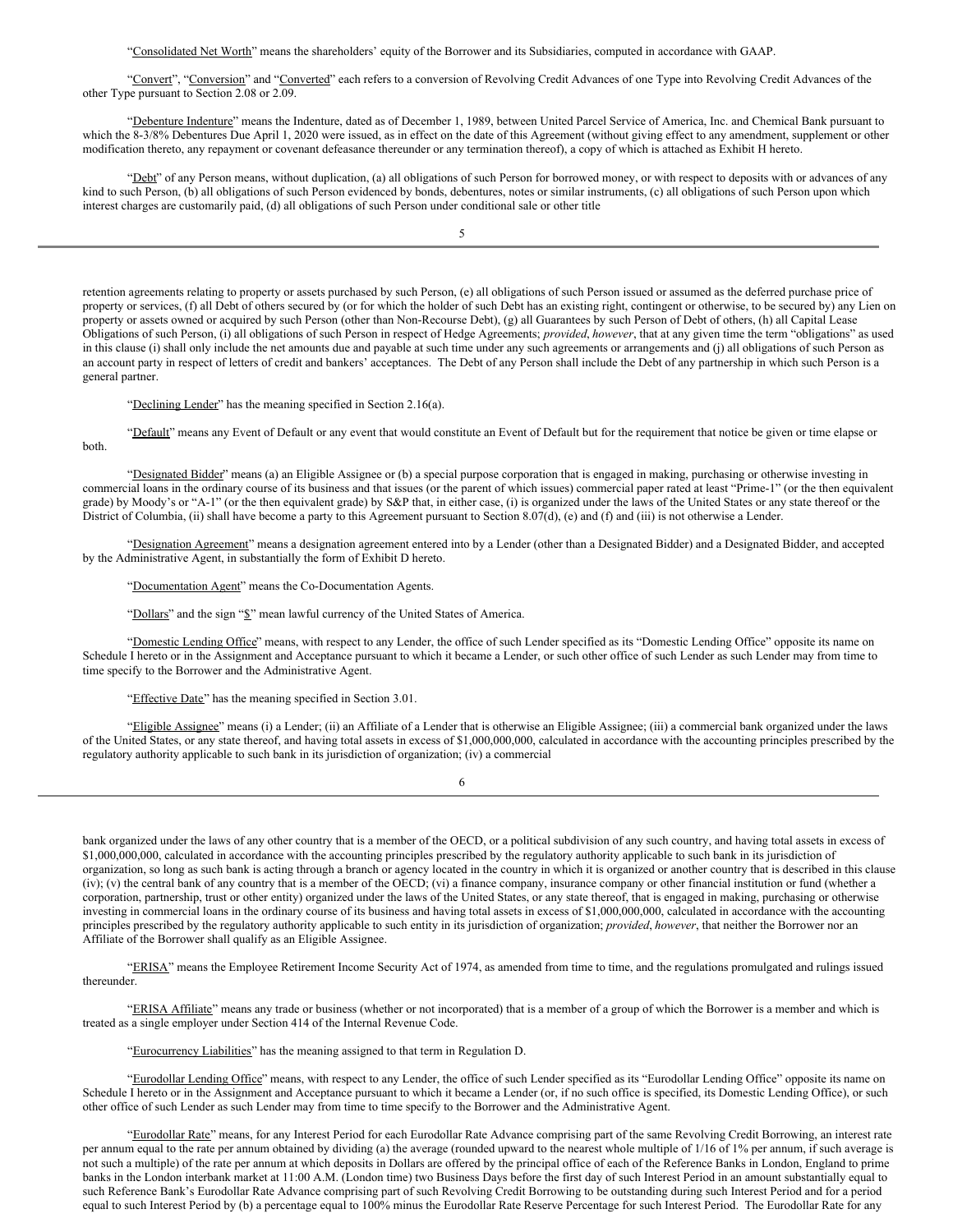Interest Period for each Eurodollar Rate Advance comprising part of the same Revolving Credit Borrowing shall be determined by the Administrative Agent on the basis of applicable rates furnished to and received by

7

the Administrative Agent from the Reference Banks two Business Days before the first day of such Interest Period,*subject*, *however*, to the provisions of Section  $2.08(e)$ .

"Eurodollar Rate Advance" means a Revolving Credit Advance that bears interest as provided in Section 2.07(a)(ii).

"Eurodollar Rate Reserve Percentage" means, for any Interest Period for all Eurodollar Rate Advances or LIBO Rate Advances comprising part of the same Borrowing, the reserve percentage applicable two Business Days before the first day of such Interest Period under regulations issued from time to time by the Board of Governors of the Federal Reserve System (or any successor) for determining the maximum reserve requirement (including, without limitation, any emergency, supplemental or other marginal reserve requirement) for a member bank of the Federal Reserve System in New York City with respect to liabilities or assets consisting of or including Eurocurrency Liabilities (or with respect to any other category of liabilities that includes deposits by reference to which the interest rate on Eurodollar Rate Advances or LIBO Rate Advances is determined) having a term equal to such Interest Period.

"Event of Default" has the meaning specified in Section 6.01.

"Exchange Act" means the Securities Exchange Act of 1934, as amended from time to time, and the regulations promulgated and rulings issued thereunder.

"Existing Credit Facilities" means the credit facilities provided pursuant to (a) the Sixth Amended and Restated Credit Agreement (364-Day Facility), dated as of April 25, 2002, as amended, supplemented or otherwise modified from time to time prior to the date hereof, among United Parcel Service, Inc., a Delaware corporation, the banks, financial institutions and other institutional lenders parties thereto, Citibank, as administrative agent and syndication agent, Bank of America, N.A. and Bank One, NA as co-documentation agents, and Salomon Smith Barney Inc., as arranger thereunder and (b) the Third Amended and Restated Credit Agreement (Five-year Facility) dated as of April 26, 2001, among United Parcel Service, Inc., a Delaware corporation, the banks, financial institutions and other institutional lenders parties thereto, Citibank, as administrative agent and syndication agent, Salomon Smith Barney Inc. and Banc of America Securities LLC, as coarrangers, and Bank of America, N.A. as documentation agent thereunder.

"Extending Lender" has the meaning specified in Section 2.16(a).

"Federal Funds Rate" means, for any period, a fluctuating interest rate per annum equal for each day during such period to the weighted average of the rates on overnight federal funds transactions with members of the Federal Reserve System arranged by federal funds brokers, as published for such day (or, if such day is not a Business Day, for the next preceding Business Day) by the Federal Reserve Bank of New York, or, if such rate is not so published for any day that is a Business Day, the average of the quotations for such day on such transactions received by the Administrative Agent from three federal funds brokers of recognized standing selected by it.

8

"Final Maturity Date" means (a) the Termination Date or (b) if extended pursuant to Section 2.16(b), the date requested by the Borrower pursuant to Section 2.16(b), but in no event shall such date be later than the third anniversary of the then scheduled Termination Date.

"Financial Officer" of any corporation means the chief financial officer, principal accounting officer, treasurer, assistant treasurer or controller of such corporation.

"Fiscal Year" means, with respect to any Person, the period commencing on January 1 and ending on December 31 of any calendar year.

"Fixed Rate Advances" has the meaning specified in Section 2.03(a)(i).

"GAAP" has the meaning specified in Section 1.03.

"Governmental Authority" means any federal, state, local or foreign court or governmental agency, authority, instrumentality or regulatory body.

"Guarantee" of or by any Person means any obligation, contingent or otherwise, of such Person guaranteeing or having the economic effect of guaranteeing any Debt of any other Person (the "primary obligor") in any manner, whether directly or indirectly, and including, without limitation, any obligation of such Person, direct or indirect, (a) to purchase or pay (or advance or supply funds for the purchase or payment of) such Debt or to purchase (or to advance or supply funds for the purchase of) any security for the payment of such Debt, (b) to purchase property, securities or services for the purpose of assuring the owner of such debt of the payment of such Debt or (c) to maintain working capital, equity capital or other financial statement condition or liquidity of the primary obligor so as to enable the primary obligor to pay such Debt; *provided*, *however*, that the term "Guarantee" shall not include endorsements for collection or deposit, in either case in the ordinary course of business.

"Guarantor" means each of UPSCO, UPSNY and UPSO.

"Guaranty" has the meaning specified in Section 3.01(e)(ii).

"Hedge Agreements" means interest rate swap, cap or collar agreements, interest rate future or option contracts, currency swap agreements, currency future or option contracts and other similar agreements.

"Incurrence" has the meaning specified in Section 5.02(a).

"Indemnified Matters" has the meaning specified in Section 8.04(b).

"Indemnified Party" has the meaning specified in Section 8.04(b).

"Indemnity Agreement" has the meaning specified in Section 3.01(e)(iii).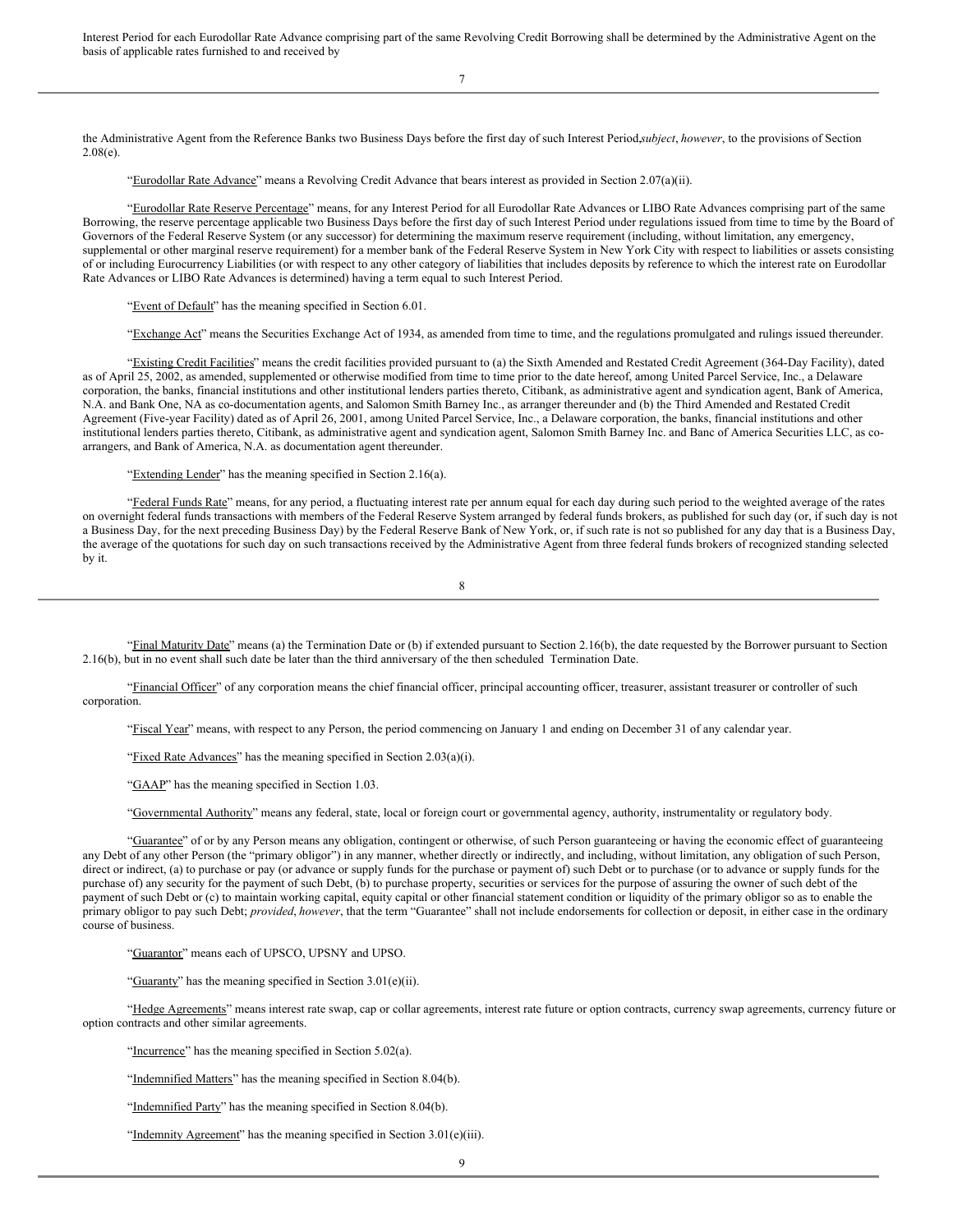"Initial Lender" has the meaning specified in the recital of parties to this Agreement.

"Interest Period" means, for each Eurodollar Rate Advance comprising part of the same Revolving Credit Borrowing and each LIBO Rate Advance comprising part of the same Competitive Bid Borrowing, the period commencing on the date of such Eurodollar Rate Advance or LIBO Rate Advance or the date of the Conversion of any Base Rate Advance into such Eurodollar Rate Advance and ending on the last day of the period selected by the Borrower pursuant to the provisions below and, thereafter, each subsequent period commencing on the last day of the immediately preceding Interest Period and ending on the last day of the period selected by the Borrower pursuant to the provisions below. The duration of each such Interest Period shall be (a) in the case of Eurodollar Rate Advances, one, two, three or six months, as the Borrower may, upon notice received by the Administrative Agent not later than 11:00 A.M. (New York City time) on the third Business Day prior to the first day of such Interest Period, select and (b) in the case of LIBO Rate Advances, a minimum of seven days; *provided*, *however*, that:

(i) the Borrower may not select any Interest Period that ends after the Final Maturity Date;

(ii) Interest Periods commencing on the same date for Eurodollar Rate Advances comprising part of the same Revolving Credit Borrowing or for LIBO Rate Advances comprising part of the same Competitive Bid Borrowing shall be of the same duration;

(iii) whenever the last day of any Interest Period would otherwise occur on a day other than a Business Day, the last day of such Interest Period shall be extended to occur on the next succeeding Business Day, *provided*, *however*, that, if such extension would cause the last day of such Interest Period to occur in the next following calendar month, the last day of such Interest Period shall occur on the next preceding Business Day; and

(iv) whenever the first day of (A) any Interest Period in respect of Eurodollar Rate Advances or (B) any Interest Period in respect of LIBO Rate Advances the durations of which are one, two, three or six months, occurs on a day of an initial calendar month for which there is no numerically corresponding day in the calendar month that succeeds such initial calendar month by the number of months equal to the number of months in such Interest Period, such Interest Period shall end on the last Business Day of such succeeding calendar month.

"Internal Revenue Code" means the Internal Revenue Code of 1986, as amended from time to time, and the regulations promulgated and rulings issued thereunder.

"Lenders" means the Initial Lenders and each Person that shall become a party hereto pursuant to Section 8.07(a), (b) and (c) and, except when used in reference to a

10

Revolving Credit Advance, a Revolving Credit Borrowing, a Revolving Credit Note, a Commitment or a related term, each Designated Bidder.

"LIBO Rate" means, for any Interest Period for all LIBO Rate Advances comprising part of the same Competitive Bid Borrowing, an interest rate per annum equal to the rate per annum obtained by dividing (a) the average (rounded upward to the nearest whole multiple of 1/16 of 1% per annum, if such average is not such a multiple) of the rate per annum at which deposits in Dollars are offered to the principal office of each of the Reference Banks in London, England by prime banks in the London interbank market at 11:00 A.M. (London time) two Business Days before the first day of such Interest Period in an amount substantially equal to the amount that would be the Reference Banks' respective ratable shares of such Borrowing if such Borrowing were to be a Revolving Credit Borrowing to be outstanding during such Interest Period and for a period equal to such Interest Period by (b) a percentage equal to 100% minus the Eurodollar Rate Reserve Percentage for such Interest Period. The LIBO Rate for any Interest Period for each LIBO Rate Advance comprising part of the same Competitive Bid Borrowing shall be determined by the Administrative Agent on the basis of applicable rates furnished to and received by the Administrative Agent from the Reference Banks two Business Days before the first day of such Interest Period, *subject*, *however*, to the provisions of Section 2.08.

"LIBO Rate Advances" has the meaning specified in Section 2.03(a)(i).

"Lien" means any lien, security interest or other charge or encumbrance of any kind, including, without limitation, the lien or retained security title of a conditional vendor and any easement, right of way or other encumbrance on title to real property and, in the case of securities, any purchase option, call or similar right of a third party with respect to such securities.

"Loan Documents" means this Agreement, the Notes, the Guaranty and the Indemnity Agreement.

"Loan Parties" means, collectively, the Borrower and each of the Guarantors.

"Margin Stock" means all "margin stock" within the meaning of Regulation U.

"Material Adverse Change" means any material adverse change in the business, assets, operations, prospects or financial condition of the Borrower and its Subsidiaries, taken as a whole. For purposes hereof, it is understood and agreed that the occurrence of a labor dispute shall not in and of itself constitute a Material Adverse Change.

"Material Adverse Effect" means (a) a material adverse effect on the business, assets, operations, prospects or financial condition of the Borrower and its Subsidiaries, taken as a whole, (b) material impairment of the ability of the Borrower or any Material Subsidiary to perform any of its obligations under any Loan Document to which it is or is to be a party or (c) material impairment of the rights of or benefits available to the Lenders under any of the Loan Documents. For purposes hereof, it is understood and

11

agreed that the occurrence of a labor dispute shall not in and of itself constitute a Material Adverse Effect.

"Material Subsidiary" means any Subsidiary of the Borrower having (a) 5% of the Consolidated Net Tangible Assets or (b) 5% of the total revenues appearing on the most recently prepared Consolidated income statements of the Borrower and its Subsidiaries as of the end of the immediately preceding fiscal quarter of the Borrower.

"Moody's" means Moody's Investors Service, Inc.

"Non-Recourse Debt" means, with respect to any Person, Debt for which such Person neither (a) provides credit support nor (b) is directly or indirectly liable.

"Note" means a Revolving Credit Note or a Competitive Bid Note, as the context may require.

"Notice of Competitive Bid Borrowing" has the meaning specified in Section 2.03(a).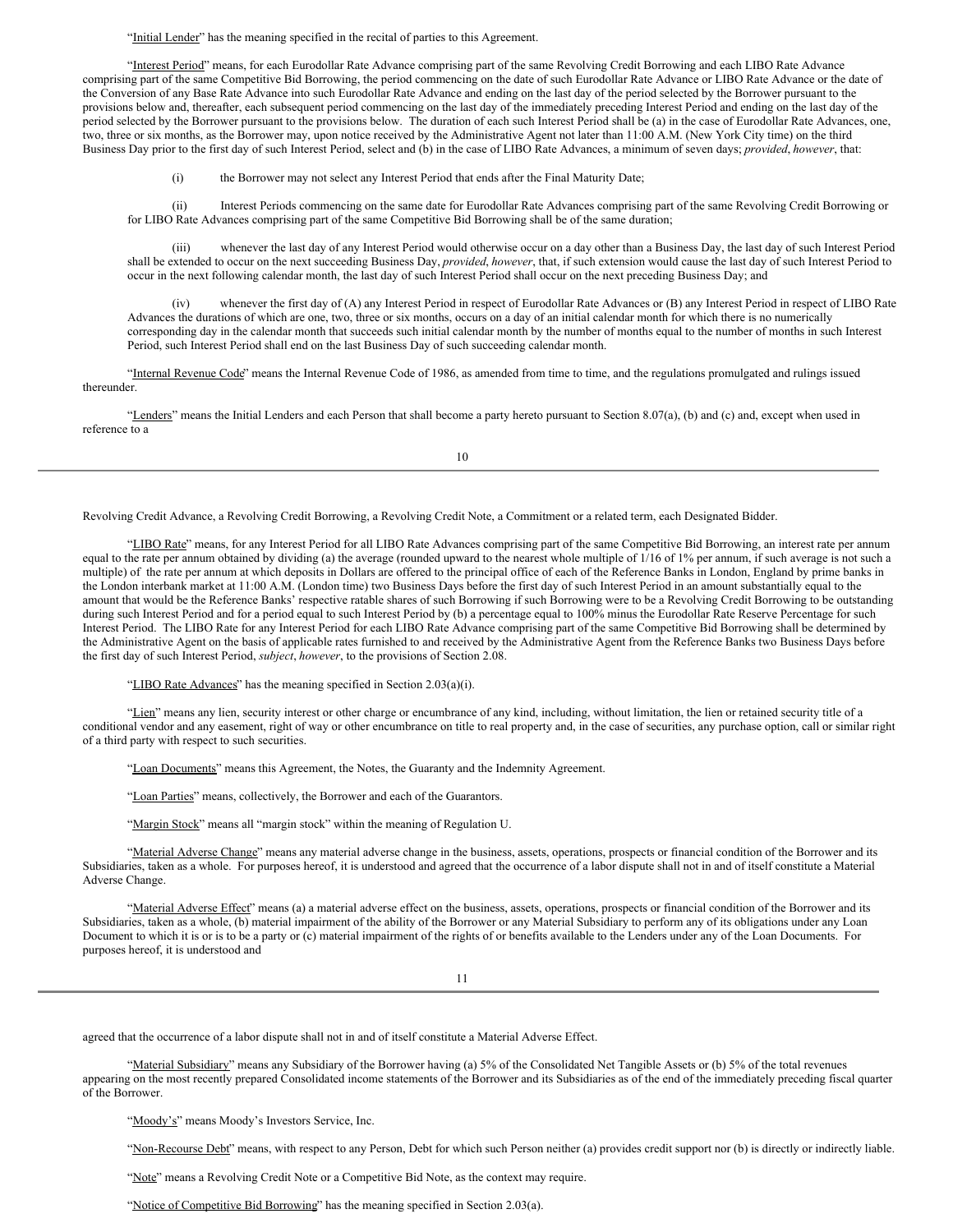"Notice of Revolving Credit Borrowing" has the meaning specified in Section 2.02(a).

"OECD" means the Organization for Economic Cooperation and Development and any successor.

"Overseas Partners" means Overseas Partners Ltd., a Bermuda corporation.

"PBGC" means the Pension Benefit Guaranty Corporation and any successor.

"Permitted Person" means the UPS Managers Stock Trust, the UPS Stock Trust, the Annie E. Casey Foundation, any retiree or present or former employee of the Borrower or any of its Subsidiaries or their respective present or former spouse, relatives (by consanguinity or law), estate or heirs (or their respective spouse's estate or heirs) or any other Person that has Beneficial Ownership of the common stock of the Borrower on the date of this Agreement, or any Person that is created for the benefit of any of the foregoing after the date of this Agreement.

"Person" means an individual, partnership, corporation (including a business trust), joint stock company, trust, unincorporated association, joint venture, limited liability company or other entity, or a government or any political subdivision or agency thereof.

"Plan" means any pension plan subject to the provisions of Title IV of ERISA or Section 412 of the Internal Re venue Code that is maintained for employees of the Borrower or any ERISA Affiliate.

"Principal Property" has the meaning specified in the Debenture Indenture.

12

"Public Debt Rating" means, as of any date, the higher rating that has been most recently announced by either S&P or Moody's, as the case may be, for any class of non-credit enhanced long-term senior unsecured debt issued by the Borrower. For purposes of the foregoing, (a) if only one of S&P and Moody's shall have in effect a Public Debt Rating, the Applicable Margin and the Applicable Fee Percentage shall be determined by reference to the available rating; (b) if neither S&P nor Moody's shall have in effect a Public Debt Rating, the Applicable Margin and the Applicable Fee Percentage will be set in accordance with Level 3 under the definition of "Applicable Margin" or "Applicable Fee Percentage", as the case may be; (c) if the ratings established by S&P and Moody's shall fall within different levels, the Applicable Margin and the Applicable Fee Percentage shall be based upon the higher rating; *provided*, *however*, that if the lower of such ratings is more than one level below the level of the higher of such ratings, then the Applicable Margin and the Applicable Fee Percentage shall be based upon the level immediately above the level of the lower of such ratings; (d) if any rating established by S&P or Moody's shall be changed, such change shall be effective as of the date on which such change is first announced publicly by the rating agency making such change; and (e) if S&P or Moody's shall change the basis on which ratings are established, each reference to the Public Debt Rating announced by S&P or Moody's, as the case may be, shall refer to the then equivalent rating by S&P or Moody's, as the case may be; *provided*, *however*, that if prior thereto the Borrower has selected, and the Required Lenders have approved, a rating agency to replace S&P or Moody's, as the case may be, such selection shall be deemed to be S&P or Moody's, as the case may be, for all purposes hereof.

"Reference Banks" means Citibank, B of A and Bank One, or if any such Lender assigns all of its Commitment, the Advances owing to it and the Note or Notes held by it pursuant to Section 8.07(a), such other Lender as may be designated by the Required Lenders and approved by the Borrower (such approval not to be unreasonably withheld).

"Register" has the meaning specified in Section 8.07(g).

"Regulation A", "Regulation D", "Regulation T", "Regulation U" or "Regulation X" means Regulation A, Regulation D, Regulation T, Regulation U or Regulation X, respectively, of the Board of Governors of the Federal Reserve System, in each case as in effect from time to time, and all official rulings and interpretations thereunder or thereof, respectively.

"Replacement Lender" has the meaning specified in Section 2.16(a).

"Reportable Event" means any reportable event as defined in Section 4043(b) of ERISA or the regulations issued thereunder with respect to a Plan (other than a Plan maintained by an ERISA Affiliate that is considered an ERISA Affiliate only pursuant to subsection (m) or (o) of Section 414 of the Internal Revenue Code).

"Required Lenders" means at any time Lenders owed greater than 50% of the then aggregate unpaid principal amount of the Revolving Credit Advances owing to

13

Lenders, or, if no such principal amount is then outstanding, Lenders having greater than 50% of the Commitments.

"Restricted Subsidiary" has the meaning specified in the Debenture Indenture.

"Revolving Credit Advance" means an advance by a Lender to the Borrower as part of a Revolving Credit Borrowing and refers to a Base Rate Advance or a Eurodollar Rate Advance (each of which shall be a "Type" of Revolving Credit Advance), as the context may require.

"Revolving Credit Borrowing" means a borrowing consisting of simultaneous Revolving Credit Advances of the same Type made by each of the Lenders pursuant to Section 2.01.

"Revolving Credit Note" means a promissory note of the Borrower payable to the order of any Lender, in substantially the form of Exhibit A-1 hereto, evidencing the aggregate indebtedness of the Borrower to such Lender resulting from the Revolving Credit Advances made by such Lender.

"Sale and Leaseback Transaction" has the meaning specified in the Debenture Indenture.

"Secured Indebtedness" has the meaning specified in the Debenture Indenture.

"S&P" means Standard & Poor's Rating Services, a division of The McGraw-Hill Companies, Inc.

"Subsidiary" of any Person means any corporation, partnership, joint venture, limited liability company, trust or estate of which (or in which) more than 50% of (a) the Voting Power to elect a majority of the board of directors of such corporation (irrespective of whether at the time capital stock of any other class or classes of such corporation shall or might have voting power upon the occurrence of any contingency), (b) the interest in the capital or profits of such partnership or joint venture or (c) the beneficial interest in such trust or estate is at the time owned or controlled by such Person, by such Person and one or more of its other Subsidiaries or by one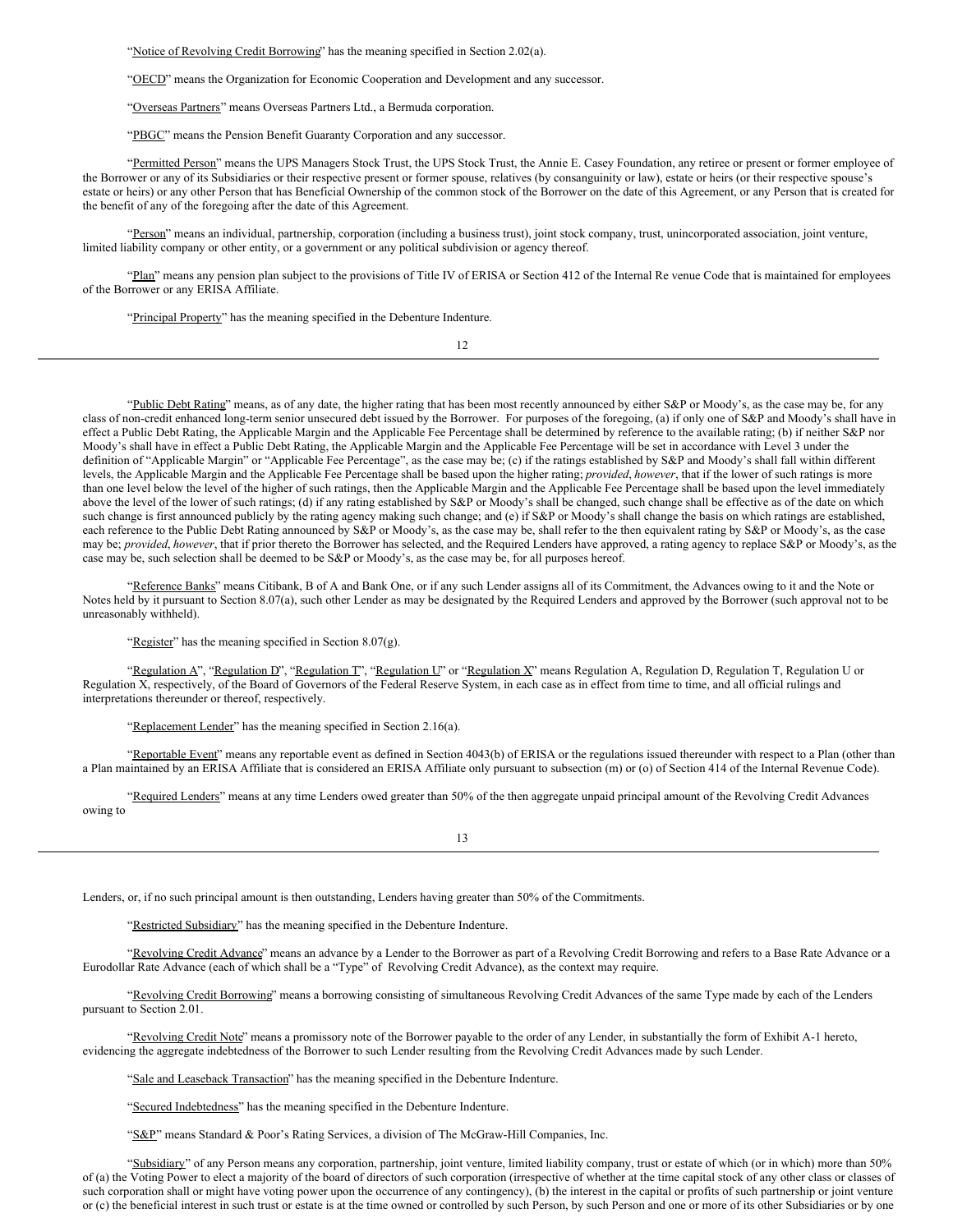or more of such Person's other Subsidiaries; *provided*, *however*, that Overseas Partners shall not be deemed to be a Subsidiary of the Borrower.

"Termination Date" means the earlier of (a) April 22, 2004 or, if extended pursuant to Section 2.16(a), the date that is 364 days after the Termination Date then in effect, and (b) the date of termination in whole of the Commitments pursuant to Section 2.05 or 6.01.

"Type" has the meaning specified in the definition of "Revolving Credit Advance".

"UPSCO" means United Parcel Service Co., a Delaware corporation and a wholly owned Subsidiary of the Borrower.

"UPSNY" means United Parcel Service, Inc., a New York corporation and a wholly owned Subsidiary of the Borrower.

"UPSO" means United Parcel Service, Inc., an Ohio corporation and a wholly owned Subsidiary of the Borrower.

"Voting Power" means, with respect to any Voting Stock of any Person at any time, the number of votes entitled to vote generally in the election of directors of such Person that are attributable to such Voting Stock at such time divided by the number of votes entitled to vote generally in the election of directors of such Person that are attributable to all shares of capital stock of such Person (including such Voting Stock) at such time.

<span id="page-22-0"></span>"Yoting Stock" means capital stock issued by a corporation, or equivalent interests in any other Person, the holders of which are ordinarily, in the absence of contingencies, entitled to vote for the election of directors (or persons performing similar functions) of such Person, even if the right so to vote has been suspended by the happening of such a contingency.

SECTION 1.02. Computation of Time Periods. In this Agreement in the computation of periods of time from a specified date to a later specified date, the word "from" means "from and including" and the words "to" and "until" each means "to but excluding".

<span id="page-22-1"></span>SECTION 1.03. Accounting Terms. All accounting terms not specifically defined herein shall be construed in accordance with generally accepted accounting principles consistent with those applied in the preparation of the financial statements referred to in Section 4.01(e) ("GAAP").

#### <span id="page-22-2"></span>ARTICLE II

#### <span id="page-22-3"></span>AMOUNTS AND TERMS OF THE ADVANCES

<span id="page-22-4"></span>SECTION 2.01. The Revolving Credit Advances Each Lender severally agrees, on the terms and conditions hereinafter set forth, to make Revolving Credit Advances to the Borrower from time to time on any Business Day during the period from the Effective Date until the Termination Date in an aggregate amount not to exceed at any time outstanding the amount set forth opposite such Lender's name on Schedule I hereto or, if such Lender has entered into any Assignment and Acceptance, set forth for such Lender in the Register maintained by the Administrative Agent pursuant to Section 8.07(c), as such amount may be reduced pursuant to Section 2.05 (such Lender's "Commitment"), *provided* that the aggregate amount of the Commitments of the Lenders shall be deemed used from time to time to the extent of the aggregate amount of the Competitive Bid Advances then outstanding and such deemed use of the aggregate amount of the Commitments shall be allocated among the Lenders ratably according to their respective Commitments (such deemed use of the aggregate amount of the Commitments being a "Competitive Bid Reduction"). Each Revolving Credit Borrowing shall be in an aggregate amount of \$25,000,000 or an integral multiple of \$1,000,000 in excess thereof (or, if less, an amount equal to the remaining aggregate amount of unused Commitments or equal to the

15

amount by which the aggregate amount of a proposed Competitive Bid Borrowing requested by the Borrower exceeds the aggregate amount of Competitive Bid Advances offered to be made by the Lenders and accepted by the Borrower in respect of such Competitive Bid Borrowing, if such Competitive Bid Borrowing is made on the same date as such Revolving Credit Borrowing) and shall consist of Revolving Credit Advances of the same Type made on the same day by the Lenders ratably according to their respective Commitments. Within the limits of each Lender's Commitment, the Borrower may borrow under this Section 2.01, prepay pursuant to Section 2.10 and, unless the Borrower has delivered a request pursuant to the provisions of Section 2.16(b), reborrow under this Section 2.01.

<span id="page-22-5"></span>SECTION 2.02. Making the Revolving Credit Advances (a) Each Revolving Credit Borrowing shall be made on notice, given not later than 11:00 A.M. (New York City time) on the third Business Day prior to the date of the proposed Revolving Credit Borrowing in the case of a Revolving Credit Borrowing consisting of Eurodollar Rate Advances, or on the date of the proposed Revolving Credit Borrowing in the case of a Revolving Credit Borrowing consisting of Base Rate Advances, by the Borrower to the Administrative Agent, which shall give to each Lender prompt notice thereof by telecopier or telex. Each such notice of a Revolving Credit Borrowing (a "Notice of Revolving Credit Borrowing") shall be by telephone, telecopier or telex, confirmed promptly in writing, in substantially the form of Exhibit B-1 hereto, specifying therein the requested (i) date of such Revolving Credit Borrowing, (ii) Type of Advances comprising such Revolving Credit Borrowing, (iii) aggregate amount of such Revolving Credit Borrowing, and (iv) in the case of a Revolving Credit Borrowing consisting of Eurodollar Rate Advances, initial Interest Period for each such Revolving Credit Advance. Each Lender shall, before 11:00 A.M. (New York City time) on the date of such Revolving Credit Borrowing, make available for the account of its Applicable Lending Office to the Administrative Agent at the Administrative Agent's Account, in same day funds, such Lender's ratable portion of such Revolving Credit Borrowing. After the Administrative Agent's receipt of such funds and upon fulfillment of the applicable conditions set forth in Article III, the Administrative Agent will make such funds available to the Borrower in same day funds at the Borrower's Account.

(b) Anything in subsection (a) of this Section 2.02 to the contrary notwithstanding, the Borrower may not select Eurodollar Rate Advances for any Revolving Credit Borrowing if the aggregate amount of such Revolving Credit Borrowing is less than \$25,000,000 or if the obligation of the Lenders to make Eurodollar Rate Advances shall then be suspended pursuant to Section 2.08 or 2.12.

(c) Each Notice of Revolving Credit Borrowing shall be irrevocable and binding on the Borrower. In the case of any Revolving Credit Borrowing that the related Notice of Revolving Credit Borrowing specifies is to be comprised of Eurodollar Rate Advances, the Borrower shall indemnify each Lender against any loss, cost or expense incurred by such Lender as a result of any failure by the Borrower to fulfill on or before the date specified in such Notice of Revolving Credit Borrowing for such Revolving Credit Borrowing the applicable conditions set forth in Article III, including, without limitation, any loss (including loss of anticipated profits), cost or expense incurred by reason of the liquidation or reemployment of deposits or other funds acquired by such Lender to fund the Revolving Credit Advance to be made by such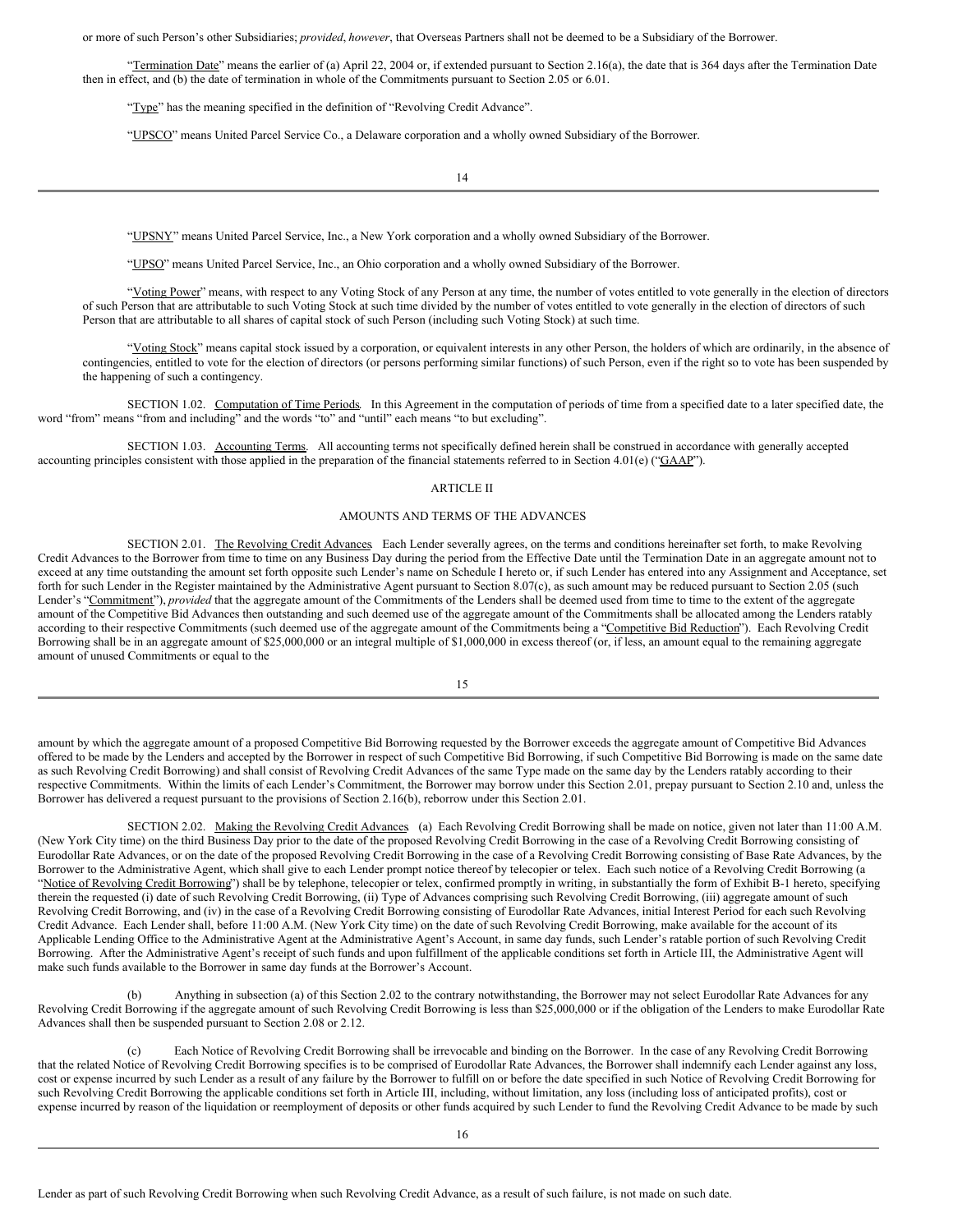(d) Unless the Administrative Agent shall have received notice from a Lender prior to the date of any Revolving Credit Borrowing that such Lender will not make available to the Administrative Agent such Lender's ratable portion of such Revolving Credit Borrowing, the Administrative Agent may assume that such Lender has made such portion available to the Administrative Agent on the date of such Revolving Credit Borrowing in accordance with subsection (a) of this Section 2.02 and the Administrative Agent may, in reliance upon such assumption, make available to the Borrower on such date a corresponding amount. If and to the extent that such Lender shall not have so made such ratable portion available to the Administrative Agent, such Lender and the Borrower severally agree to repay to the Administrative Agent forthwith on demand such corresponding amount together with interest thereon, for each day from the date such amount is made available to the Borrower until the date such amount is repaid to the Administrative Agent, at (i) in the case of the Borrower, the interest rate applicable at the time to Revolving Credit Advances comprising such Revolving Credit Borrowing and (ii) in the case of such Lender, the Federal Funds Rate. If such Lender shall repay to the Administrative Agent such corresponding amount, such amount so repaid shall constitute such Lender's Revolving Credit Advance as part of such Revolving Credit Borrowing for purposes of this Agreement.

(e) The failure of any Lender to make the Revolving Credit Advance to be made by it as part of any Revolving Credit Borrowing shall not relieve any other Lender of its obligation, if any, hereunder to make its Revolving Credit Advance on the date of such Revolving Credit Borrowing, but no Lender shall be responsible for the failure of any other Lender to make the Revolving Credit Advance to be made by such other Lender on the date of any Revolving Credit Borrowing.

SECTION 2.03. The Competitive Bid Advances. (a) Each Lender severally agrees that the Borrower may make Competitive Bid Borrowings under this Section 2.03 from time to time on any Business Day during the period from the date hereof until the date occurring prior to the then scheduled Termination Date in the manner set forth below; *provided* that, following the making of each Competitive Bid Advance, the aggregate amount of the Advances then outstanding shall not exceed the aggregate amount of the Commitments of the Lenders (computed without regard to any Competitive Bid Reduction).

<span id="page-23-0"></span>(i) The Borrower may request a Competitive Bid Borrowing under this Section 2.03 by delivering to the Administrative Agent, by telecopier or telex, confirmed promptly in writing, a notice of a Competitive Bid Borrowing (a "Notice of Competitive Bid Borrowing"), in substantially the form of Exhibit B-2 hereto, specifying therein (A) the date of such proposed Competitive Bid Borrowing, (B) the aggregate amount of such proposed Competitive Bid Borrowing, (C) in the case of a Competitive Bid Borrowing consisting of LIBO Rate Advances, the Interest Period for such LIBO Rate Advances, (D) the maturity date for repayment of each Competitive Bid Advance to be made as part of such Competitive Bid Borrowing (which maturity date may not be earlier than the date occurring thirty days after the date of such Competitive Bid Borrowing or later than the Termination Date and, in the case of any LIBO Rate Advance to be made as part of such

17

Competitive Bid Borrowing, shall be the last day of the interest period for such LIBO Rate Advance), (E) the interest payment date or dates relating thereto, and (F) any other terms to be applicable to such Competitive Bid Borrowing, not later than 10:00 A.M. (New York City time) (1) at least one Business Day prior to the date of the proposed Competitive Bid Borrowing, if the Borrower shall specify in the Notice of Competitive Bid Borrowing that the rates of interest to be offered by the Lenders shall be fixed rates per annum (the Advances comprising any such Competitive Bid Borrowing being referred to herein as "Fixed Rate Advances") and (2) at least four Business Days prior to the date of the proposed Competitive Bid Borrowing, if the Borrower shall instead specify in the Notice of Competitive Bid Borrowing that the rates of interest to be offered by the Lenders are to be based on the LIBO Rate (the Advances comprising such Competitive Bid Borrowing being referred to herein as "LIBO Rate Advances"). The Administrative Agent shall in turn promptly notify each Lender of each request for a Competitive Bid Borrowing received by it from the Borrower by sending such Lender a copy of the related Notice of Competitive Bid Borrowing.

Each Lender may, if in its sole discretion it elects to do so, irrevocably offer to make one or more Competitive Bid Advances to the Borrower as part of such proposed Competitive Bid Borrowing at a rate or rates of interest (including default rates not to exceed 1% per annum above the rate per annum required to be paid on such Competitive Bid Advance) specified by such Lender in its sole discretion, by notifying the Administrative Agent (which shall give prompt notice thereof to the Borrower), before 10:00 A.M. (New York City time) on the date of such proposed Competitive Bid Borrowing, in the case of a Competitive Bid Borrowing consisting of Fixed Rate Advances and three Business Days before the date of such proposed Competitive Bid Borrowing, in the case of a Competitive Bid Borrowing consisting of LIBO Rate Advances, of the minimum amount and maximum amount of each Competitive Bid Advance which such Lender would be willing to make as part of such proposed Competitive Bid Borrowing (which amounts may, subject to the proviso to the first sentence of this Section 2.03(a), exceed such Lender's Commitment, if any), the rate or rates of interest therefor and such Lender's Applicable Lending Office with respect to such Competitive Bid Advance; *provided* that if the Administrative Agent in its capacity as a Lender shall, in its sole discretion, elect to make any such offer, it shall notify the Borrower of such offer before 9:00 A.M. (New York City time) on the date on which notice of such election is to be given to the Administrative Agent by the other Lenders. If any Lender shall elect not to make such an offer, such Lender shall so notify the Administrative Agent, before 10:00 A.M. (New York City time) on the date on which notice of such election is to be given to the Administrative Agent by the other Lenders, and such Lender shall not be obligated to, and shall not, make any Competitive Bid Advance as part of such Competitive Bid Borrowing; *provided* that the failure by any Lender to give such notice shall not cause such Lender to be obligated to make any Competitive Bid Advance as part of such proposed Competitive Bid Borrowing.

(iii) The Borrower shall, in turn, before 11:00 A.M. (New York City time) on the date of such proposed Competitive Bid Borrowing, in the case of a Competitive Bid Borrowing consisting of Fixed Rate Advances and before 11:30 A.M. (New York City

18

time) three Business Days before the date of such proposed Competitive Bid Borrowing, in the case of a Competitive Bid Borrowing consisting of LIBO Rate Advances, either:

(A) cancel such Competitive Bid Borrowing by giving the Administrative Agent notice to that effect, or

(B) accept one or more of the offers made by any Lender or Lenders pursuant to subsection (a)(ii) of this Section 2.03, in its sole discretion, by giving notice to the Administrative Agent of the amount of each Competitive Bid Advance (which amount shall be equal to or greater than the minimum amount, and equal to or less than the maximum amount, notified to the Borrower by the Administrative Agent on behalf of such Lender for such Competitive Bid Advance pursuant to subsection (a)(ii) of this Section 2.03) to be made by each Lender as part of such Competitive Bid Borrowing, and reject any remaining offers made by Lenders pursuant to subsection (a)(ii) of this Section 2.03 by giving the Administrative Agent notice to that effect. The Borrower shall accept the offers made by any Lender or Lenders to make Competitive Bid Advances in order of the lowest to the highest rates of interest offered by such Lenders; *provided*, *however*, that if the Borrower has a reasonable basis to believe that acceptance of the offer of any such Lender has a reasonable likelihood of subjecting the Borrower to additional costs pursuant to the provisions of Section 2.11, 2.12 or 2.14, the Borrower may reject the offer of such Lender and accept the offer of the Lender offering the next lowest rate of interest. Subject to the next preceding sentence, if two or more Lenders have offered the same interest rate, the amount to be borrowed at such interest rate will be allocated among such Lenders in proportion to the amount that each such Lender offered at such interest rate.

(iv) If the Borrower notifies the Administrative Agent that such Competitive Bid Borrowing is cancelled pursuant to subsection (a)(iii)(A) of this Section 2.03, the Administrative Agent s hall give prompt notice thereof to the Lenders and such Competitive Bid Borrowing shall not be made.

If the Borrower accepts one or more of the offers made by any Lender or Lenders pursuant to subsection  $(a)(iii)(B)$  of this Section 2.03, the Administrative Agent shall in turn promptly notify (A) each Lender that has made an offer as described in subsection (a)(ii) of this Section 2.03, of the date and aggregate amount of such Competitive Bid Borrowing and whether or not any offer or offers made by such Lender pursuant to subsection (a)(ii) of this Section 2.03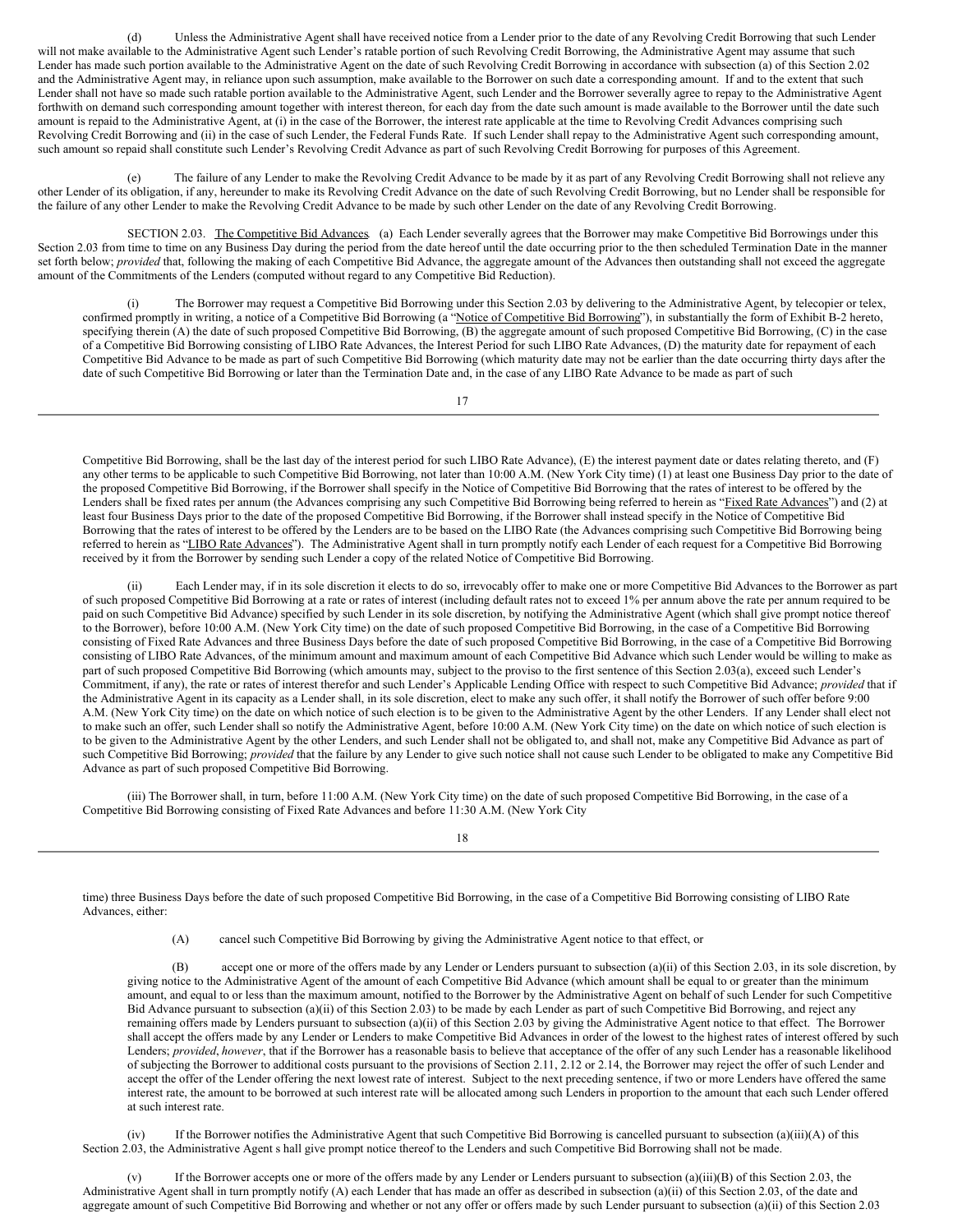have been accepted by the Borrower, (B) each Lender that is to make a Competitive Bid Advance as part of such Competitive Bid Borrowing, of the amount of each Competitive Bid Advance to be made by such Lender as part of such Competitive Bid Borrowing, and (C) each Lender that is to make a Competitive Bid Advance as part of such Competitive Bid Borrowing, upon receipt, that the Administrative Agent has received forms of documents appearing to fulfill the applicable conditions set forth in Article III. Each Lender that is to make a Competitive Bid Advance as part of such Competitive Bid Borrowing shall, before 12:00 NOON (New York City time) on the date of such Competitive Bid Borrowing specified in the

notice received from the Administrative Agent pursuant to clause (A) of the next preceding sentence or at such later date when such Lender shall have received notice from the Administrative Agent pursuant to clause (C) of the next preceding sentence, make available for the account of its Applicable Lending Office to the Administrative Agent at the Administrative Agent's Account, in same day funds, such Lender's portion of such Competitive Bid Borrowing. Upon fulfillment of the applicable conditions set forth in Article III and after receipt by the Administrative Agent of such funds, the Administrative Agent will make such funds available to the Borrower in same day funds at the Borrower's Account. Promptly after each Competitive Bid Borrowing the Administrative Agent will notify each Lender of the amount of the Competitive Bid Borrowing, the consequent Competitive Bid Reduction and the dates upon which such Competitive Bid Reduction commenced and will terminate.

(b) Each Competitive Bid Borrowing shall be in an aggregate amount of \$25,000,000 or an integral multiple of \$1,000,000 in excess thereof and, following the making of each Competitive Bid Borrowing, the Borrower shall be in compliance with the limitation set forth in the proviso to the first sentence of subsection (a) of this Section 2.03.

(c) Within the limits and on the conditions set forth in this Section 2.03, the Borrower may from time to time borrow under this Section 2.03, repay pursuant to subsection (d) of this Section 2.03, and, unless the Borrower has delivered a request pursuant to the provisions of Section 2.16(b), reborrow under this Section 2.03, *provided* that a Competitive Bid Borrowing shall not be made within three Business Days of the date of any other Competitive Bid Borrowing.

(d) The Borrower shall repay to the Administrative Agent for the account of each Lender that has made a Competitive Bid Advance, on the maturity date of each Competitive Bid Advance (such maturity date being that specified by the Borrower for repayment of such Competitive Bid Advance in the related Notice of Competitive Bid Borrowing delivered pursuant to subsection (a)(i) of this Section 2.03 and provided in the Competitive Bid Note evidencing such Competitive Bid Advance), the then unpaid principal amount of such Competitive Bid Advance. The Borrower may prepay any principal amount of any Competitive Bid Advance, subject to the provisions of Sections 2.10 and 8.04(c), with the consent of the respective Lender of such Competitive Bid Advance.

(e) The Borrower shall pay interest on the unpaid principal amount of each Competitive Bid Advance from the date of such Competitive Bid Advance to the date the principal amount of such Competitive Bid Advance is repaid in full, at the rate of interest for such Competitive Bid Advance specified by the Lender making such Competitive Bid Advance in its notice with respect thereto delivered pursuant to subsection (a)(ii) of this Section 2.03, payable on the interest payment date or dates specified by the Borrower for such Competitive Bid Advance in the related Notice of Competitive Bid Borrowing delivered pursuant to subsection (a)(i) of this Section 2.03, as provided in the Competitive Bid Note evidencing such Competitive Bid Advance. Upon the occurrence and during the continuance of an Event of Default, the Borrower shall pay interest on the amount of unpaid principal of and interest on each Competitive Bid Advance owing to a Lender, payable in arrears on the date or dates interest is

20

payable thereon, at a rate per annum equal to the default rate specified by the appropriate Lender in respect of such Competitive Bid Advance.

(f) The indebtedness of the Borrower resulting from each Competitive Bid Advance made to the Borrower as part of a Competitive Bid Borrowing shall be evidenced by a separate Competitive Bid Note of the Borrower payable to the order of the Lender making such Competitive Bid Advance. Upon repayment in full of each Competitive Bid Advance in accordance with the provisions of subsection (d) of this Section 2.03 and the terms of the Competitive Bid Note evidencing such Competitive Bid Advance, the Lender holding such Competitive Bid Note shall cancel such Note and return such Note to the Borrower.

<span id="page-24-0"></span>SECTION 2.04. Fees. (a) Facility Fee. The Borrower agrees to pay to the Administrative Agent for the account of each Lender (other than the Designated Bidders) a facility fee (i) from the Effective Date in the case of each Initial Lender and from the effective date specified in the Assignment and Acceptance pursuant to which it became a Lender in the case of each other Lender until the Termination Date then in effect at a rate per annum equal to 0.03%, on the aggregate amount of such Lender's Commitment, or (ii) if the Borrower has extended the Final Maturity Date pursuant to Section 2.16(b), from the Termination Date then in effect until such Final Maturity Date at a rate per annum equal to the Applicable Fee Percentage in effect from time to time, on the aggregate amount of such Lender's outstanding Advances, in each case payable in arrears quarterly on the last day of each March, June, September and December, commencing June 30, 2003, and on the Termination Date or such Final Maturity Date.

(b) Agents' Fees. The Borrower shall pay to each Agent for its own account such fees as may from time to time be agreed between the Borrower and such Agent.

<span id="page-24-1"></span>SECTION 2.05. Termination or Reduction of the Commitments. The Borrower shall have the right, upon at least three Business Days' notice to the Administrative Agent, to terminate in whole or reduce ratably in part the unused portions of the respective Commitments of the Lenders, *provided* that each partial reduction shall be in the aggregate amount of \$25,000,000 or an integral multiple of \$1,000,000 in excess thereof and *provided further* that the aggregate amount of the Commitments of the Lenders shall not be reduced to an amount that is less than the aggregate principal amount of the Competitive Bid Advances then outstanding.

<span id="page-24-2"></span>SECTION 2.06. Repayment of Revolving Credit Advances The Borrower shall repay to the Administrative Agent for the ratable account of the Lenders on the Final Maturity Date the aggregate principal amount of the Revolving Credit Advances then outstanding.

SECTION 2.07. Interest on Revolving Credit Advances (a) Scheduled Interest. The Borrower shall pay interest on the unpaid principal amount of each Revolving Credit Advance owing to each Lender from the date of such Revolving Credit Advance until such principal amount shall be paid in full, at the following rates per annum:

<span id="page-24-3"></span>(i) Base Rate Advances. During such periods as such Revolving Credit Advance is a Base Rate Advance, a rate per annum equal at all times to the sum of (A) the Base Rate in effect from time to time *plus* (B) the Applicable Margin in effect from

time to time, payable in arrears quarterly on the last day of each March, June, September and December during such periods and on the date such Base Rate Advance shall be Converted or paid in full.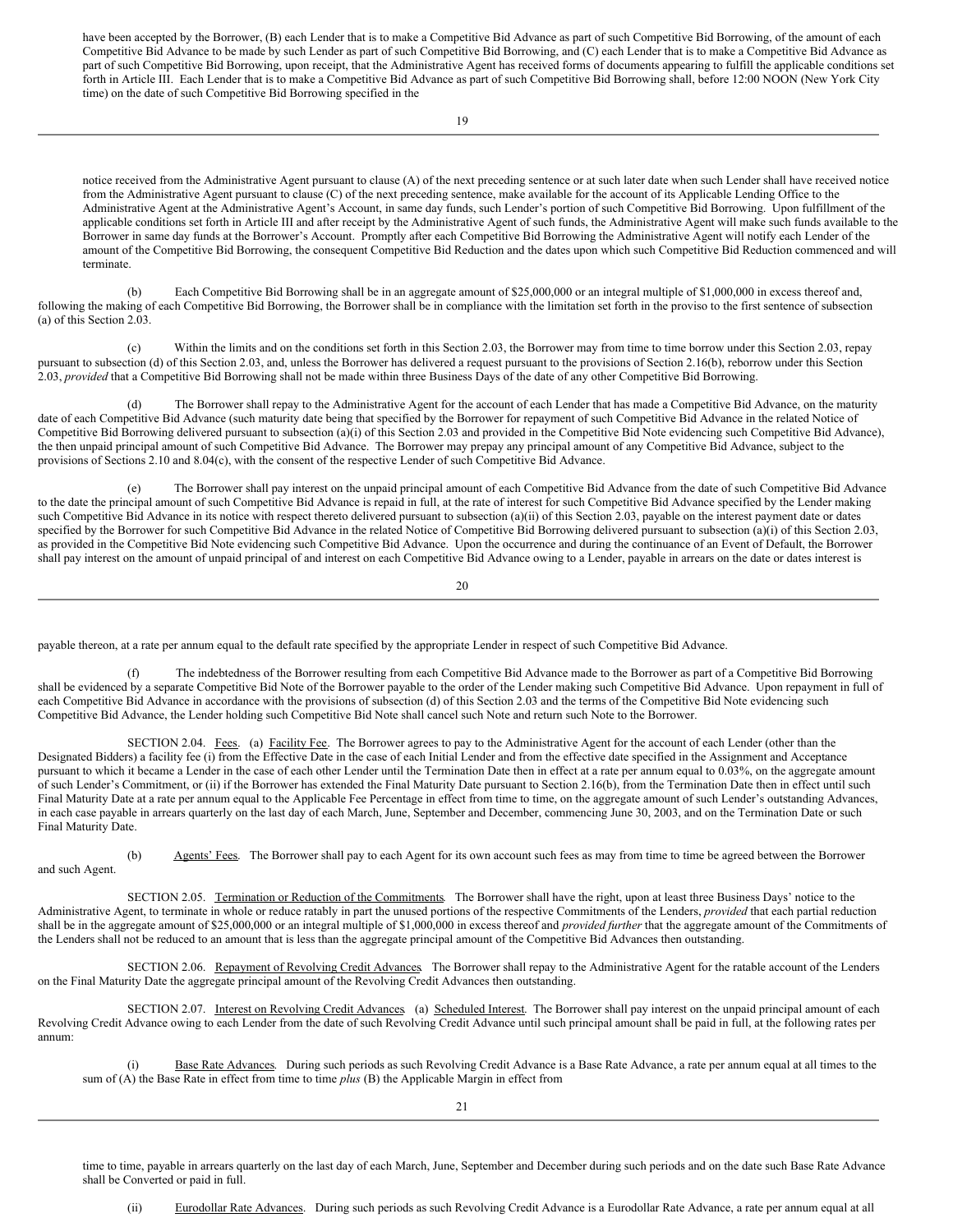times during each Interest Period for such Revolving Credit Advance to the sum of (A) the Eurodollar Rate for such Interest Period for such Revolving Credit Advance *plus* (B) the Applicable Margin in effect from time to time, payable in arrears on the last day of such Interest Period and, if such Interest Period has a duration of more than three months, on each day that occurs during such Interest Period every three months from the first day of such Interest Period and on the date such Eurodollar Rate Advance shall be Converted or paid in full.

(b) Default Interest. Upon the occurrence and during the continuance of an Event of Default, the Borrower shall pay interest on (i) the unpaid principal amount of each Revolving Credit Advance owing to each Lender, payable in arrears on the dates referred to in subsection (a)(i) or (a)(ii) of this Section 2.07, at a rate per annum equal at all times to 1% per annum above the rate per annum required to be paid on such Revolving Credit Advance pursuant to subsection (a)(i) or (a)(ii) of this Section 2.07 and (ii) the amount of any interest, fee or other amount payable hereunder that is not paid when due, from the date such amount shall be due until such amount shall be paid in full, payable in arrears on the date such amount shall be paid in full and on demand, at a rate per annum equal at all times to 1% per annum above the rate per annum required to be paid on Base Rate Advances pursuant to subsection (a)(i) of this Section 2.07.

<span id="page-25-0"></span>SECTION 2.08. Interest Rate Determination. (a) Each Reference Bank agrees to furnish to the Administrative Agent timely information for the purpose of determining each Eurodollar Rate and each LIBO Rate. If any one or more of the Reference Banks shall not furnish such timely information to the Administrative Agent for the purpose of determining any such interest rate, the Administrative Agent shall determine such interest rate on the basis of timely information furnished by the remaining Reference Banks, subject to the provisions of subsection (e) of this Section 2.08. The Administrative Agent shall give prompt notice to the Borrower and the Lenders of the applicable interest rate determined by the Administrative Agent for purposes of Section 2.07(a)(i) or 2.07(a)(ii), and the rate, if any, furnished by each Reference Bank for the purpose of determining the interest rate under Section 2.07(a)(ii).

(b) If the Borrower shall fail to select the duration of any Interest Period for any Eurodollar Rate Advances in accordance with the provisions contained in the definition of "Interest Period" in Section 1.01, the Administrative Agent will forthwith so notify the Borrower and the Lenders and such Advances will automatically, on the last day of the then existing Interest Period therefor, Convert into Base Rate Advances.

(c) On the date on which the aggregate unpaid principal amount of Eurodollar Rate Advances comprising any Revolving Credit Borrowing shall be reduced, by payment or prepayment or otherwise, to less than \$25,000,000, such Advances shall automatically Convert into Base Rate Advances.

22

(d) Upon the occurrence and during the continuance of any Event of Default, (i) each Eurodollar Rate Advance will automatically, on the last day of the then existing Interest Period therefor, Convert into a Base Rate Advance and (ii) the obligations of the Lenders to make, or to Convert Advances into, Eurodollar Rate Advances shall be suspended.

(e) If fewer than two Reference Banks furnish timely information to the Administrative Agent for determining the Eurodollar Rate or LIBO Rate for any Eurodollar Rate Advances or LIBO Rate Advances, as the case may be,

(i) the Administrative Agent shall forthwith notify the Borrower and the Lenders that the interest rate cannot be determined for such Eurodollar Rate Advances or LIBO Rate Advances, as the case may be,

(ii) with respect to Eurodollar Rate Advances, each such Advance will automatically, on the last day of the then existing Interest Period therefor, Convert into a Base Rate Advance (or if such Advance is then a Base Rate Advance, will continue as a Base Rate Advance), and

<span id="page-25-1"></span>(iii) the obligations of the Lenders to make Eurodollar Rate Advances or LIBO Rate Advances, or to Convert Revolving Credit Advances into Eurodollar Rate Advances, shall be suspended until the Administrative Agent shall notify the Borrower and the Lenders that the circumstances causing such suspension no longer exist.

SECTION 2.09. Optional Conversion of Revolving Credit Advances The Borrower may on any Business Day, upon notice given to the Administrative Agent not later than 11:00 A.M. (New York City time) on the third Business Day prior to the date of the proposed Conversion and subject to the provisions of Sections 2.08, 2.12 and 8.04(c), Convert Revolving Credit Advances of one Type comprising the same Borrowing into Revolving Credit Advances of the other Type; *provided*, *however*, that any Conversion of Base Rate Advances into Eurodollar Rate Advances shall be in an amount not less than the minimum amount specified in Section 2.02(b). Each such notice of a Conversion shall, within the restrictions specified above, specify (a) the date of such Conversion, (b) the Revolving Credit Advances to be Converted, and (c) if such Conversion is into Eurodollar Rate Advances, the duration of the initial Interest Period for each such Advance. Each notice of Conversion shall be irrevocable and binding on the Borrower.

<span id="page-25-2"></span>SECTION 2.10. Optional Prepayments of Advances The Borrower may, upon at least two Business Days' notice in the case of Eurodollar Rate Advances and notice on the same Business Day in the case of Base Rate Advances to the Administrative Agent stating the proposed date and aggregate principal amount of the prepayment, and if such notice is given the Borrower shall, prepay the outstanding principal amount of such Advances comprising part of the same Borrowing in whole or ratably in part, together with accrued interest to the date of such prepayment on the principal amount prepaid; *provided*, *however*, that (a) each partial prepayment shall be in an aggregate principal amount of \$10,000,000 or an integral multiple of \$1,000,000 in excess thereof and (b) in the event of any such prepayment of a Eurodollar Rate Advance, the Borrower shall be obligated to reimburse the Lenders in respect thereof pursuant to Section 8.04(c).

23

<span id="page-25-3"></span>SECTION 2.11. Increased Costs. (a) If, due to either (i) the introduction of or any change (other than any change by way of imposition or increase of reserve requirements included in the Eurodollar Rate Reserve Percentage) in or in the interpretation of any law or regulation or (ii) the compliance with any guideline or request from any central bank or other Governmental Authority (whether or not having the force of law), there shall be any increase in the cost as measured from the date hereof to any Lender of agreeing to make or making, funding or maintaining Eurodollar Rate Advances or LIBO Rate Advances, then the Borrower shall from time to time, upon demand by such Lender (with a copy of such demand to the Administrative Agent), promptly pay to the Administrative Agent for the account of such Lender additional amounts sufficient to compensate such Lender for such increased cost. A certificate as to the amount of such increased cost, submitted to the Borrower and the Administrative Agent by such Lender, shall be conclusive and binding for all purposes, absent manifest error.

If any Lender (other than the Designated Bidders) determines that compliance with any law or regulation or any guideline or request from any central bank or other Governmental Authority (whether or not having the force of law) affects or would affect the amount of capital required or expected to be maintained by such Lender or any corporation controlling such Lender and that the amount of such capital is increased by or based upon the existence of such Lender's commitment to lend hereunder and other commitments of this type, then, upon demand by such Lender (with a copy of such demand to the Administrative Agent), the Borrower shall promptly pay to the Administrative Agent for the account of such Lender, from time to time as specified by such Lender, additional amounts sufficient to compensate such Lender or such corporation in the light of such circumstances, to the extent that such Lender reasonably determines such increase in capital to be allocable to the existence of such Lender's commitment to lend hereunder. A certificate as to such amounts submitted to the Borrower and the Administrative Agent by such Lender shall be conclusive and binding for all purposes, absent manifest error.

<span id="page-25-4"></span>SECTION 2.12. Illegality. Notwithstanding any other provision of this Agreement, if any Lender shall notify the Administrative Agent that the introduction of or any change in or in the interpretation of any law or regulation by any governmental authority charged with such interpretation makes it unlawful, or any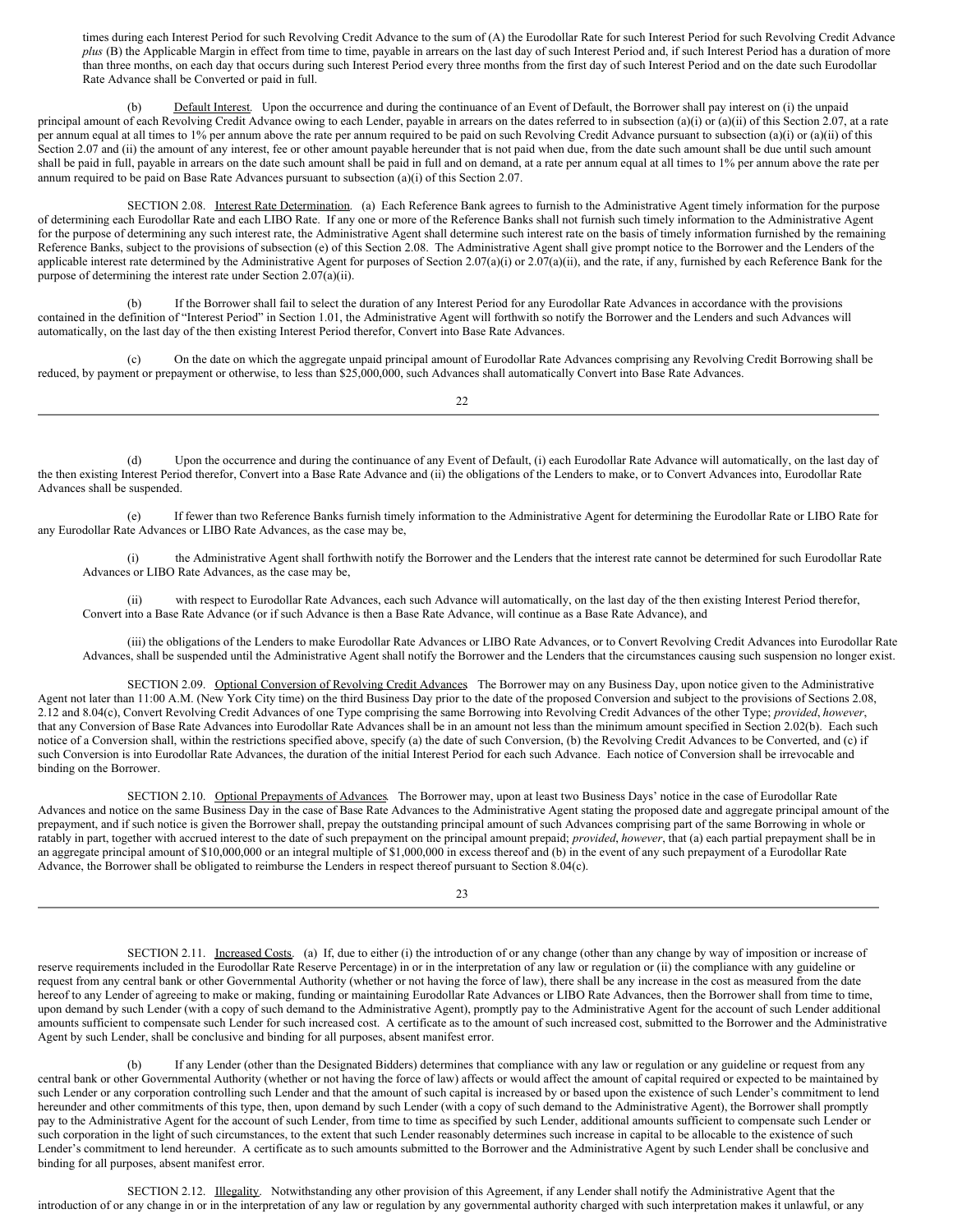central bank or other Governmental Authority asserts that it is unlawful, for any Lender or its Eurodollar Lending Office to perform its obligations hereunder to make Eurodollar Rate Advances or LIBO Rate Advances or to fund or maintain Eurodollar Rate Advances or LIBO Rate Advances hereunder, (a) each Eurodollar Rate Advance or LIBO Rate Advance, as the case may be, will automatically, upon such demand, Convert into a Base Rate Advance or an Advance that bears interest at the rate set forth in Section 2.07(a)(i), as the case may be, and (b) the obligation of the Lenders to make Eurodollar Rate Advances or LIBO Rate Advances, or to Convert Revolving Credit Advances into Eurodollar Rate Advances, shall be suspended until the Administrative Agent shall notify the Borrower and the Lenders that the circumstances causing such suspension no longer exist.

<span id="page-26-0"></span>SECTION 2.13. Payments and Computations. (a) The Borrower shall make each payment hereunder and under the Notes not later than 1:00 P.M. (New York City time) on the day when due, without setoff or counterclaim, in Dollars to the Administrative Agent at the Administrative Agent's Account in same day funds. The Administrative Agent will promptly thereafter cause to be distributed like funds relating to the payment of principal or interest,

facility fees or utilization fees ratably (other than amounts payable pursuant to Section 2.03, 2.11, 2.14 or 8.04(c)) to the Lenders for the account of their respective Applicable Lending Offices, and like funds relating to the payment of any other amount payable to any Lender to such Lender for the account of its Applicable Lending Office, in each case to be applied in accordance with the terms of this Agreement. Upon its acceptance of an Assignment and Acceptance and recording of the information contained therein in the Register pursuant to Section 8.07(d), from and after the effective date specified in such Assignment and Acceptance, the Administrative Agent shall make all payments hereunder and under the Notes in respect of the interest assigned thereby to the Lender assignee thereunder, and the parties to such Assignment and Acceptance shall make all appropriate adjustments in such payments for periods prior to such effective date directly between themselves.

(b) The Borrower hereby authorizes the Administrative Agent, if and to the extent payment owed to any Lender is not made when due hereunder or under the Note held by such Lender, to charge from time to time against any or all of the Borrower's accounts with the Administrative Agent any amount so due.

(c) All computations of interest based on the Base Rate shall be made by the Administrative Agent on the basis of a year of 365 or 366 days, as the case may be, and all computations of interest based on the Eurodollar Rate or the Federal Funds Rate and of facility fees shall be made by the Administrative Agent on the basis of a year of 360 days, in each case for the actual number of days (including the first day but excluding the last day) occurring in the period for which such interest or facility fees are payable. Each determination by the Administrative Agent of an interest rate hereunder shall be conclusive and binding for all purposes, absent manifest error.

(d) Whenever any payment hereunder or under the Notes shall be stated to be due on a day other than a Business Day, such payment shall be made on the next succeeding Business Day, and such extension of time shall in such case be included in the computation of payment of interest or facility fees, as the case may be; *provided*, *however*, that, if such extension would cause payment of interest on or principal of Eurodollar Rate Advances or LIBO Rate Advances to be made in the next following calendar month, such payment shall be made on the next preceding Business Day.

(e) Unless the Administrative Agent shall have received notice from the Borrower prior to the date on which any payment is due to the Lenders hereunder that the Borrower will not make such payment in full, the Administrative Agent may assume that the Borrower has made such payment in full to the Administrative Agent on such date and the Administrative Agent may, in reliance upon such assumption, cause to be distributed to each Lender on such due date an amount equal to the amount then due such Lender. If and to the extent the Borrower shall not have so made such payment in full to the Administrative Agent, each Lender shall repay to the Administrative Agent forthwith on demand such amount distributed to such Lender together with interest thereon, for each day from the date such amount is distributed to such Lender until the date such Lender repays such amount to the Administrative Agent, at the Federal Funds Rate.

25

<span id="page-26-1"></span>SECTION 2.14. Taxes. (a) Any and all payments by the Borrower hereunder or under the Notes shall be made, in accordance with Section 2.13, free and clear of and without deduction for any and all present or future taxes, levies, imposts, deductions, charges or withholdings, and all liabilities with respect thereto, *excluding*, in the case of each Lender and each Agent, taxes imposed on its net income, and franchise taxes measured by income imposed on it, by the jurisdiction under the laws of which such Lender or such Agent (as the case may be) is organized or any political subdivision thereof and, in the case of each Lender, taxes imposed on its net income, and franchise taxes measured by income imposed on it, by the jurisdiction of such Lender's Applicable Lending Office or any political subdivision thereof (all such non-excluded taxes, levies, imposts, deductions, charges, withholdings and liabilities in respect of payments hereunder or under the Notes being hereinafter referred to as "Taxes"). If the Borrower shall be required by law to deduct any Taxes from or in respect of any sum payable hereunder or under any Note to any Lender or any Agent (i) the sum payable shall be increased as may be necessary so that after making all required deductions (including deductions applicable to additional sums payable under this Section 2.14) such Lender or such Agent (as the case may be) receives an amount equal to the sum it would have received had no such deductions been made, (ii) the Borrower shall make such deductions and (iii) the Borrower shall pay the full amount deducted to the relevant taxation authority or other authority in accordance with applicable law.

(b) In addition, the Borrower agrees to pay any present or future stamp or documentary taxes or any other excise or property taxes, charges or similar levies that arise from any payment made hereunder or under the Notes or from the execution, delivery or registration of, or otherwise with respect to, this Agreement or the Notes hereinafter referred to as "Other Taxes").

(c) The Borrower shall indemnify each Lender and each Agent for the full amount of Taxes or Other Taxes (including, without limitation, any Taxes or Other Taxes imposed by any jurisdiction on amounts payable under this Section 2.14) paid by such Lender or such Agent or any of its Affiliates (as the case may be) and any liability (including penalties, interest and expenses) arising therefrom or with respect thereto, whether or not such Taxes or Other Taxes were correctly or legally asserted. This indemnification shall be made within 30 days from the date such Lender, such Agent or such Affiliate (as the case may be) makes written demand therefor.

(d) Within 30 days after the date of any payment of Taxes, the Borrower shall furnish to the Administrative Agent, at its address referred to in Section 8.02, the original or a certified copy of a receipt evidencing payment thereof. If no Taxes are payable in respect of any payment hereunder or under the Notes, the Borrower will furnish to the Administrative Agent, at such address, a certificate from each appropriate taxing authority, or an opinion of counsel acceptable to the Administrative Agent, in either case stating that such payment is exempt from or not subject to Taxes.

(e) Each Lender organized under the laws of a jurisdiction outside the United States, on or prior to the date of its execution and delivery of this Agreement in the case of each Initial Lender and on the date of the Assignment and Acceptance pursuant to which it becomes a Lender in the case of each other Lender, and from time to time thereafter if requested in writing

by the Borrower (but only so long as such Lender remains lawfully able to do so), shall provide each of the Administrative Agent and the Borrower with Internal Revenue Service form 1001 or 4224, or (in the case of a Lender that has certified in writing to the Administrative Agent that it is not a "bank" as defined in Section 881(c)(3)(A) of the Internal Revenue Code) Form W-8 (and, if such Non-U.S. Lender delivers a Form W-8, a certificate representing that such Non-U.S. Lender is not a "bank" for purposes of Section 881(c) of the Internal Revenue Code, is not a 10-percent shareholder (within the meaning of Section 871(h)(3)(B) of the Internal Revenue Code) of the Borrower and is not a controlled foreign corporation related to the Borrower (within the meaning of Section 864(d)(4) of the Internal Revenue Code)),as appropriate, or any successor form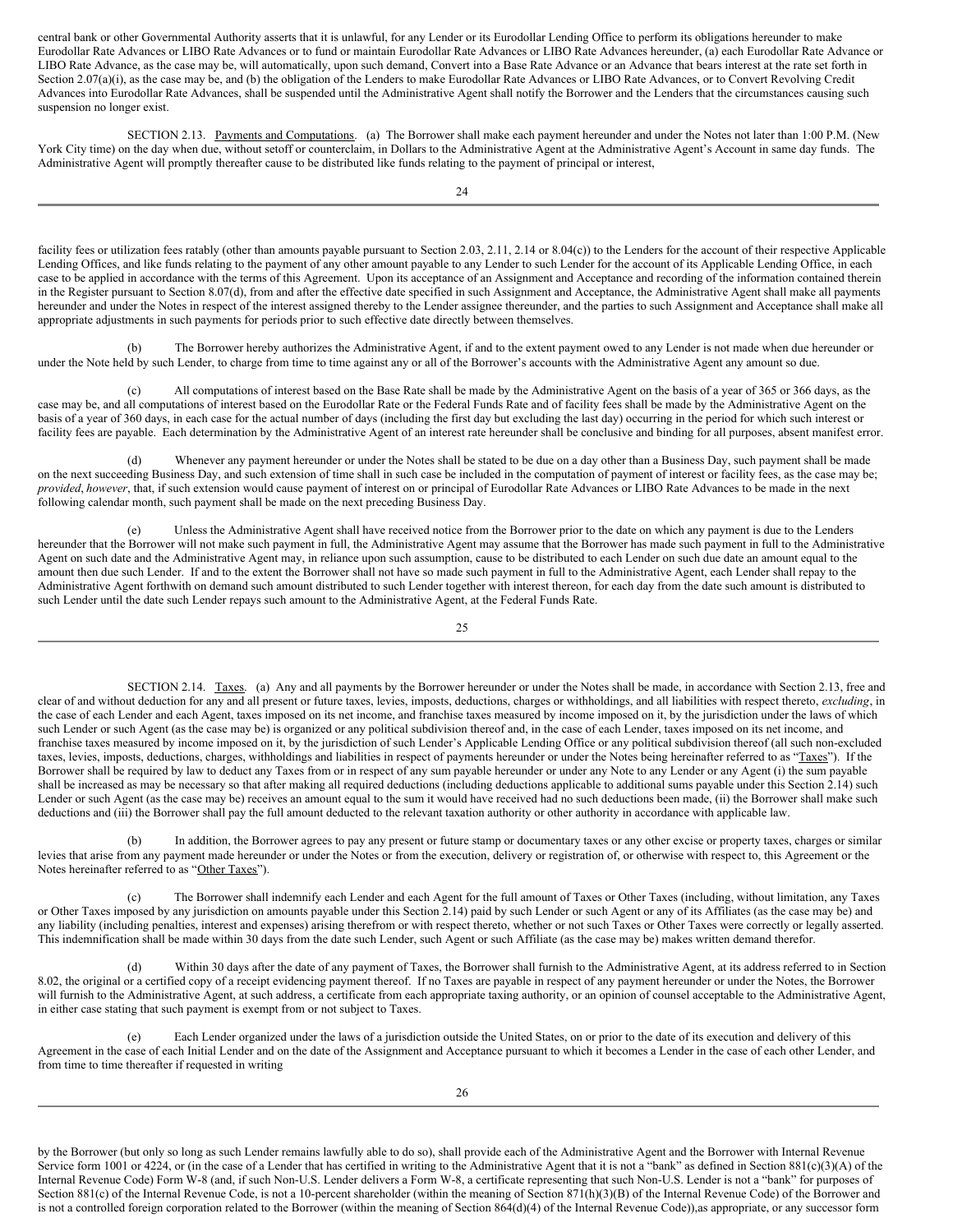prescribed by the Internal Revenue Service, certifying that such Lender is entitled to benefits under an income tax treaty to which the United States is a party which reduces the rate of withholding tax on payments of interest or certifying that the income receivable pursuant to this Agreement is effectively connected with the conduct of a trade or business in the United States. Each such Lender shall provide the Administrative Agent and the Borrower with a new form 1001, 4224 or W-8, as appropriate, if and at such time as the previously provided form becomes invalid. If the form provided by a Lender at the time such Lender first becomes a party to this Agreement or at any other time indicates a United States interest withholding tax rate in excess of zero, withholding tax at such rate shall be considered excluded from "Taxes" as defined in Section 2.14(a).

For any period with respect to which a Lender has failed to provide the Borrower with the appropriate form described in subsection (e) of this Section 2.14 (*other than* if such failure is due to a change in law occurring subsequent to the date on which a form originally was required to be provided, or if such form otherwise is not required under the first sentence of subsection (e) of this Section 2.14), such Lender shall not be entitled to indemnification under subsection (a) or (c) of this Section 2.14 with respect to Taxes imposed by the United States by reason of such failure; *provided*, *however*, that should a Lender become subject to Taxes because of its failure to deliver a form required hereunder, the Borrower shall take such steps as the Lender shall reasonably request to assist the Lender to recover such Taxes.

(g) Notwithstanding any contrary provisions of this Agreement, in the event that a Lender that originally provided such form as may be required under subsection (e) of this Section 2.14 thereafter ceases to qualify for complete exemption from United States withholding tax, such Lender, with the prior written consent of the Borrower, which consent shall not be unreasonably withheld, may assign its interest under this Agreement to any assignee and such assignee shall be entitled to the same benefits under this Section 2.14 as the assignor *provided* that the rate of United States withholding tax applicable to such assignee shall not exceed the rate then applicable to the assignor.

(h) Without prejudice to the survival of any other agreement of the Borrower hereunder, the agreements and obligations of the Borrower contained in this Section 2.14 shall survive the payment in full of principal and interest hereunder and under the Notes.

Any Lender claiming any additional amounts payable pursuant to this Section 2.14 agrees to use reasonable efforts (consistent with its internal policy and legal and regulatory restrictions) to change the jurisdiction of its Eurodollar Lending Office if the making of such a change would avoid the need for, or reduce the amount of, any such additional amounts

27

that may thereafter accrue and would not, in the reasonable judgment of such Lender, be otherwise disadvantageous to such Lender.

<span id="page-27-0"></span>SECTION 2.15. Sharing of Payments, Etc. If any Lender shall obtain any payment (whether voluntary, involuntary, through the exercise of any right of setoff, or otherwise) on account of the Revolving Credit Advances owing to it (other than pursuant to Section 2.11, 2.14 or 8.04(c)) in excess of its ratable share of payments on account of the Revolving Credit Advances obtained by all the Lenders, such Lender shall forthwith purchase from the other Lenders such participations in the Revolving Credit Advances owing to them as shall be necessary to cause such purchasing Lender to share the excess payment ratably with each of them; *provided*, *however*, that if all or any portion of such excess payment is thereafter recovered from such purchasing Lender, such purchase from each Lender shall be rescinded and such Lender shall repay to the purchasing Lender the purchase price to the extent of such recovery together with an amount equal to such Lender's ratable share (according to the proportion of (i) the amount of such Lender's required repayment to (ii) the total amount so recovered from the purchasing Lender) of any interest or other amount paid or payable by the purchasing Lender in respect of the total amount so recovered. The Borrower agrees that any Lender so purchasing a participation from another Lender pursuant to this Section 2.15 may, to the fullest extent permitted by law, exercise all its rights of payment (including the right of setoff) with respect to such participation as fully as if such Lender were the direct creditor of the Borrower in the amount of such participation.

<span id="page-27-1"></span>SECTION 2.16. Extensions of Termination Date and Final Maturity Date. (a) No earlier than 60 days and no later than 45 days prior to the Termination Date in effect at any time, the Borrower may, by written notice to the Administrative Agent, request that such Termination Date be extended for a period of 364 days. Such request shall be irrevocable and binding upon the Borrower. The Administrative Agent shall promptly notify each Lender of such request. If a Lender agrees, in its individual and sole discretion, to so extend its Commitment (an "Extending Lender"), it shall deliver to the Administrative Agent a written notice of its agreement to do so no earlier than 30 days and no later than 20 days prior to such Termination Date and the Administrative Agent shall notify the Borrower of such Extending Lender's agreement to extend its Commitment no later than 15 days prior to such Termination Date. The Commitment of any Lender that fails to accept or respond to the Borrower's request for extension of the Termination Date (a "Declining Lender") shall be terminated on the Termination Date originally in effect (without regard to any extension by other Lenders) and on such Termination Date the Borrower shall pay in full the principal amount of all Advances owing to such Declining Lender, together with accrued interest thereon to the date of such payment of principal and all other amounts payable to such Declining Lender under this Agreement. The Administrative Agent shall promptly notify each Extending Lender of the aggregate Commitments of the Declining Lender. The Extending Lenders, or any of them, may offer to increase their respective Commitments by an aggregate amount up to the aggregate amount of the Declining Lenders' Commitments and any such Extending Lender shall deliver to the Administrative Agent a notice of its offer to so increase its Commitment no later than 15 days prior to such Termination Date. To the extent of any shortfall in the aggregate amount of extended Commitments, the Borrower shall have the right to require any Declining Lender to assign in full its rights and obligations under this Agreement to one or more Eligible Assignees designated by the Borrower and acceptable to the Administrative Agent, such acceptance not to

28

be unreasonably withheld, that agree to accept all of such rights and obligations (each a 'Replacement Lender"), *provided* that (i) such increase and/or such assignment is otherwise in compliance with Section 8.07, (ii) such Declining Lender receives payment in full of the principal amount of all Advances owing to such Declining Lender, together with accrued interest thereon to the date of such payment of principal and all other amounts payable to such Declining Lender under this Agreement and (iii) any such increase shall be effective on the Termination Date in effect at the time the Borrower requests such extension and any such assignment shall be effective on the date specified by the Borrower and agreed to by the Replacement Lender and the Administrative Agent. If Extending Lenders and Replacement Lenders provide Commitments in an aggregate amount greater than 50% of the aggregate amount of the Commitments outstanding 30 days prior to the Termination Date in effect at the time the Borrower requests such extension, the Termination Date shall be extended by 364 days for such Extending Lenders and Replacement Lenders, *subject*, *however*, to the provisions of subsection (b) of this Section 2.16.

(b) On the Termination Date in effect at any time, the Borrower may, by written notice to the Administrative Agent, request that the Final Maturity Date be a date occurring up to the third anniversary of the then scheduled Termination Date. Such request shall be irrevocable and binding upon the Borrower. The Administrative Agent shall promptly notify each Lender of such request. Subject to the satisfaction of the applicable conditions set forth in Section 3.02 as of such Termination Date, the Final Maturity Date shall be, effective as of such Termination Date, such date as the Borrower shall request pursuant to this subsection (b) of this Section 2.16. In the event that the Borrower shall request that the Final Maturity Date be a date occurring up to the third anniversary of the then scheduled Termination Date, and the Final Maturity Date shall be so extended as provided in this subsection (b) of this Section 2.16, the right of the Borrower to request an extension of the Termination Date pursuant to subsection (a) of this Section 2.16 shall automatically terminate and any extension of the Termination Date in effect at the time such request is made which would otherwise occur as provided in subsection (a) of this Section 2.16 shall automatically be cancelled. The Administrative Agent shall promptly notify each Lender of any such extension of the Final Maturity Date and any such cancellation of an extension of the Termination Date.

<span id="page-27-2"></span>SECTION 2.17. Substitution of Lender. If the obligation of any Lender to make Eurodollar Rate Advances has been suspended pursuant to Section 2.12 or any Lender has demanded compensation or the Borrower is otherwise required to pay additional amounts under Section 2.11 or 2.14, the Borrower shall have the right to seek a substitute lender or lenders who qualify as Eligible Assignees to assume, in accordance with the provisions of Section 8.07, the Commitment of such Lender and to purchase the Revolving Credit Advances made by such Lender (without recourse to or warranty by such Lender).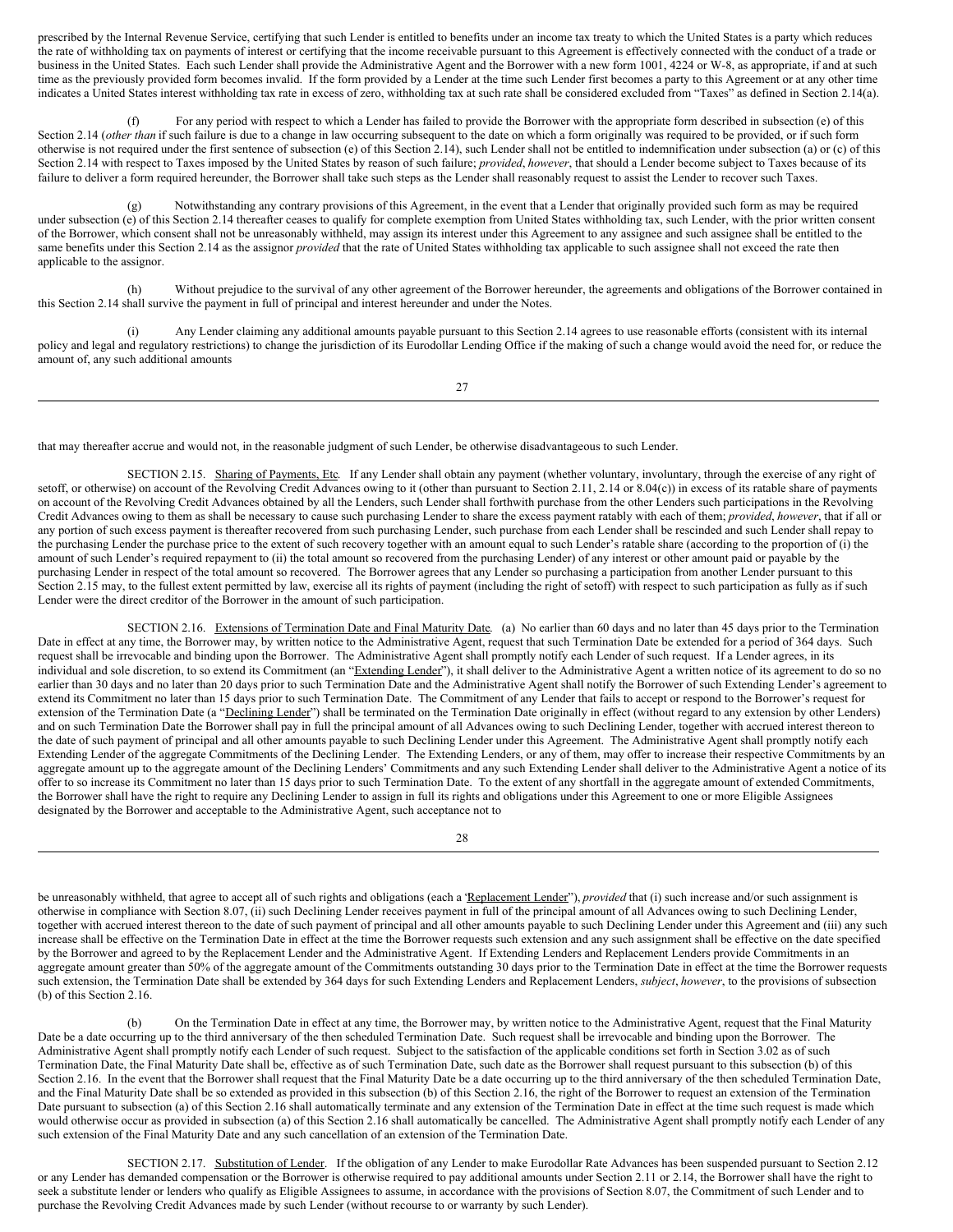#### <span id="page-28-0"></span>ARTICLE III

#### <span id="page-28-1"></span>CONDITIONS TO EFFECTIVENESS AND LENDING

<span id="page-28-2"></span>SECTION 3.01. Conditions Precedent to Effectiveness of Sections 2.01 and 2.03. Sections 2.01 and 2.03 of this Agreement shall become effective on and as of the first date (the "*Effective Date*") on which the following conditions precedent have been satisfied:

29

(a) The Borrower shall have notified each Lender and the Administrative Agent in writing as to the proposed Effective Date.

(b) The Borrower shall have paid all fees and other amounts due and payable.

(c) The Borrower shall have repaid all outstanding advances and shall have paid all other amounts payable under each of the Existing Credit Facilities and the commitments under each such Existing Credit Facility shall have been terminated.

(d) On the Effective Date, the following statements shall be true and the Administrative Agent shall have received for the account of each Lender a certificate signed by a duly authorized officer of the Borrower, dated the Effective Date, stating that:

(i) the representations and warranties contained in Section 4.01 are correct in all material respects on and as of the Effective Date; and

(ii) no event has occurred and is continuing that constitutes a Default.

(e) The Administrative Agent shall have received on or before the Effective Date the following, each dated such day, in form and substance satisfactory to the Administrative Agent and (except for the Revolving Credit Notes) in sufficient copies for each Lender:

(i) The Revolving Credit Notes to the order of the Lenders, respectively.

(ii) A guaranty, in substantially the form of Exhibit E hereto (as amended, supplemented or otherwise modified from time to time, the "Guaranty"), duly executed by each of the Guarantors.

An indemnity, subrogation and contribution agreement, in substantially the form of Exhibit F hereto (as amended, supplemented or otherwise modified from time to time, the "Indemnity Agreement"), duly executed by the Borrower and each of the Guarantors.

(iv) Certified copies of the resolutions of the board of directors of the Borrower approving this Agreement, the Notes and the Indemnity Agreement, and of all documents evidencing other necessary corporate action and governmental approvals, if any, with respect to this Agreement, the Notes and the Indemnity Agreement.

(v) Certified copies of the resolutions of the board of directors of each of the Guarantors approving the Guaranty and the Indemnity Agreement, and of all documents evidencing other necessary corporate action and governmental approvals, if any, with respect to the Guaranty and the Indemnity Agreement.

(vi) A certificate of the Secretary or an Assistant Secretary of each of the Guarantors certifying the names and true signatures of the officers of such

| v<br>I<br>$\sim$ | ۰.<br>۰.<br>v<br>۰. |
|------------------|---------------------|

Guarantor authorized to sign the Guaranty and the Indemnity Agreement and the other documents to be delivered hereunder.

(vii) A certificate of the Secretary or an Assistant Secretary of the Borrower certifying the names and true signatures of the officers of the Borrower authorized to sign this Agreement, the Notes and the Indemnity Agreement and the other documents to be delivered hereunder.

(viii) A favorable opinion of King & Spalding LLP, counsel for the Borrower, substantially in the form of Exhibit G hereto.

<span id="page-28-3"></span>(ix) A favorable opinion of Shearman & Sterling, counsel for the Administrative Agent, in form and substance satisfactory to the Administrative Agent.

SECTION 3.02. Conditions Precedent to Each Revolving Credit Borrowing and to Extension of the Final Maturity Date The obligation of each Lender to make a Revolving Credit Advance on the occasion of each Revolving Credit Borrowing and the extension of the Final Maturity Date pursuant to Section 2.16(b) shall be subject to the conditions precedent that the Effective Date shall have occurred and on the date of such Revolving Credit Borrowing or, in the case of the Extension of the Final Maturity Date, on the Termination Date then in effect the following statements shall be true (and each of the giving of the applicable Notice of Revolving Credit Borrowing and the acceptance by the Borrower of the proceeds of such Revolving Credit Borrowing and the giving of the applicable notice of extension of the Final Maturity Date, as the case may be, shall constitute a representation and warranty by the Borrower that on the date of such Borrowing or such extension such statements are true):

the representations and warranties contained in Section 4.01 (except the representations set forth in subsection (f) thereof and in subsection (h) thereof) are correct in all material respects on and as of the date of such Revolving Credit Borrowing or such extension, before and after giving effect to such Revolving Credit Borrowing and to the application of the proceeds therefrom or to such extension, as though made on and as of such date; and

<span id="page-28-4"></span>(b) no event has occurred and is continuing, or would result from such Revolving Credit Borrowing or from the application of the proceeds therefrom or from such extension, that constitutes a Default.

SECTION 3.03. Conditions Precedent to Each Competitive Bid Borrowing The obligation of each Lender that is to make a Competitive Bid Advance on the occasion of a Competitive Bid Borrowing to make such Competitive Bid Advance as part of such Competitive Bid Borrowing is subject to the conditions precedent that (a) the Administrative Agent shall have received the written confirmatory Notice of Competitive Bid Borrowing with respect thereto, (b) on or before the date of such Competitive Bid Borrowing, but prior to such Competitive Bid Borrowing, the Administrative Agent shall have received a Competitive Bid Note payable to the order of such Lender for each of the one or more Competitive Bid Advances to be made by such Lender as part of such Competitive Bid Borrowing, in a principal amount equal to the principal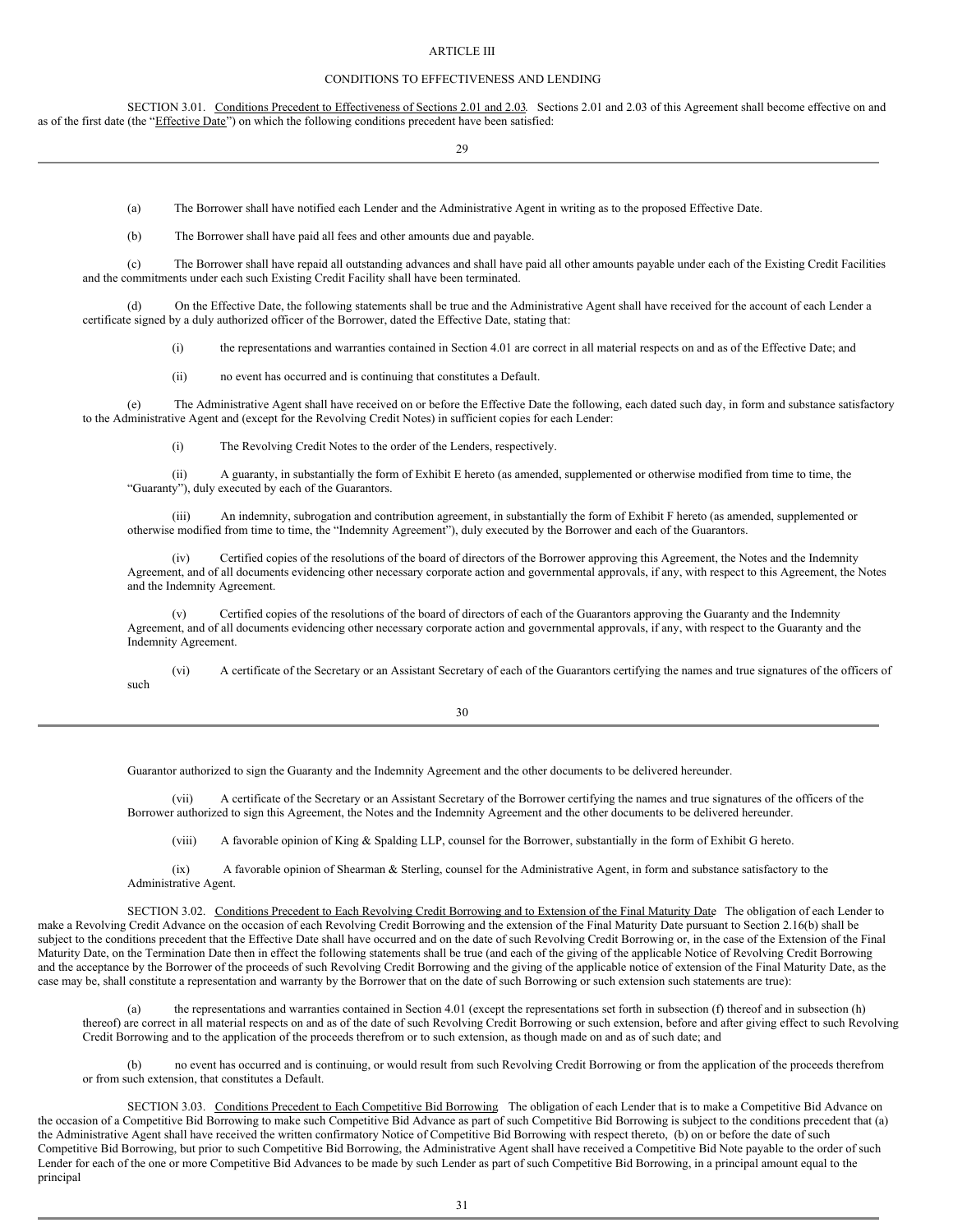amount of the Competitive Bid Advance to be evidenced thereby and otherwise on such terms as were agreed to for such Competitive Bid Advance in accordance with Section 2.03, and (c) on the date of such Competitive Bid Borrowing the following statements shall be true (and each of the giving of the applicable Notice of Competitive Bid Borrowing and the acceptance by the Borrower of the proceeds of such Competitive Bid Borrowing shall constitute a representation and warrant y by the Borrower that on the date of such Competitive Bid Borrowing such statements are true):

(i) the representations and warranties contained in Section 4.01 (except the representations set forth in subsection (f) thereof and in subsection (h) thereof) are correct in all material respects on and as of the date of such Competitive Bid Borrowing, before and after giving effect to such Competitive Bid Borrowing and to the application of the proceeds therefrom, as though made on and as of such date; and

<span id="page-29-0"></span>(ii) no event has occurred and is continuing, or would result from such Competitive Bid Borrowing or from the application of the proceeds therefrom, that constitutes a Default.

SECTION 3.04. Determinations Under Section 3.01. For purposes of determining compliance with the conditions specified in Section 3.01, each Lender shall be deemed to have consented to, approved or accepted or to be satisfied with each document or other matter required thereunder to be consented to or approved by or acceptable or satisfactory to the Lenders unless an officer of the Administrative Agent responsible for the transactions contemplated by this Agreement shall have received notice from such Lender prior to the proposed Effective Date, as notified by the Borrower to the Lenders, specifying its objection thereto. The Administrative Agent shall promptly notify the Borrower and the other Lenders of the occurrence of any such objection. The Administrative Agent shall promptly notify the Borrower and the Lenders of the Effective Date.

<span id="page-29-1"></span>SECTION 3.05. Labor Dispute. Notwithstanding any condition precedent to the contrary contained herein, a labor dispute of any sort involving employees of the Borrower or its Subsidiaries shall not prevent the Borrower from borrowing hereunder unless as a result thereof a Default exists under Section 6.01(a) or (e).

#### <span id="page-29-2"></span>ARTICLE IV

#### <span id="page-29-3"></span>REPRESENTATIONS AND WARRANTIES

<span id="page-29-4"></span>SECTION 4.01. Representations and Warranties of the Borrower. The Borrower represents and warrants as follows:

(a) Each of the Loan Parties and the Subsidiaries of the Borrower (i) is a corporation duly organized, validly existing and in good standing under the laws of the jurisdiction of its incorporation, (ii) has the requisite power and authority to own its property and assets and to carry on its business as now conducted, (iii) is qualified to do business in every jurisdiction where such qualification is required, except where the failure so to qualify would not result in a Material Adverse Effect, (iv) in the case of each

32

of the Loan Parties, has the corporate power and authority to execute, deliver and perform its obligations under each Loan Document to which it is or is to be a party and each other agreement or instrument contemplated thereby to which it is or is to be a party and (v) in the case of the Borrower, has the corporate power and authority to borrow under this Agreement.

The execution, delivery and performance by each of the Loan Parties of each Loan Document to which it is or is to be a party and the consummation of the transactions contemplated thereby are within such Loan Party's corporate powers, have been duly authorized by all necessary corporate action and, if required, stockholder action, and do not (i) contravene the charter or other constitutive documents or by- laws of such Loan Party or any Subsidiary of the Borrower, (ii) violate any law or order of any Governmental Authority or any provision of any indenture, agreement or other instrument to which any Loan Party or any Subsidiary of the Borrower is a party or by which any of them or any of their property is or may be bound or affected, (iii) conflict with, result in a breach of or constitute (alone or with notice or lapse of time or both) a default under any such indenture, agreement or other instrument or (iv) result in the creation or imposition of any Lien upon or with respect to any property or assets now owned or hereafter acquired by any Loan Party or any Subsidiary of the Borrower.

(c) No authorization, approval or other action by, and no notice to or filing with, any Governmental Authority is required for the due execution, delivery and performance by any Loan Party of this Agreement, the Notes or any other Loan Document to which it is or is to be a party, or for the consummation of the transactions contemplated hereby and thereby, except for such authorizations, approvals, actions, notices or filings that have been made or obtained and are in full force and effect.

(d) This Agreement has been, and each of the Notes and each other Loan Document when delivered hereunder will have been, duly executed and delivered by each of the Loan Parties party thereto. This Agreement is, and each of the Notes and each other Loan Document when delivered hereunder will be, the legal, valid and binding obligation of each of the Loan Parties party thereto enforceable against such Loan Party in accordance with their respective terms (subject, as to the enforcement of remedies, to applicable bankruptcy, reorganization, insolvency, moratorium and similar laws affecting creditors' rights generally).

(e) (i) The Consolidated balance sheet of the Borrower and its Subsidiaries as at December 31, 2002, and the related Consolidated statements of income and cash flows of the Borrower and its Subsidiaries for the Fiscal Year then ended, all audited and certified by Deloitte & Touche LLP, independent public accountants, copies of which have been furnished to each Lender, fairly present the Consolidated financial condition of the Borrower and its Subsidiaries at such dates and the Consolidated results of the operations of the Borrower and its Subsidiaries for the periods ended on such dates, all in accordance with GAAP consistently applied. Such balance sheets and the notes thereto disclose all material liabilities, direct or contingent, of the Borrower and its Subsidiaries on a Consolidated basis as of the dates thereof.

(f) There has been no Material Adverse Change since December 31, 2002.

Each of the Borrower and its Material Subsidiaries has good and marketable title to, or valid leasehold interests in, all their material properties and assets, except for such properties as are no longer used or useful in the conduct of their businesses or as have been disposed of in the ordinary course of business and except for minor defects in title that do not interfere with the ability of the Borrower or any of its Material Subsidiaries to conduct its businesses as currently conducted. All such properties and assets are free and clear of Liens, other than Liens expressly permitted by Section 5.02(b).

(h) Except as set forth in the financial statements referred to in subsection (e) of this Section 4.01, there is no pending or, to the knowledge of the Borrower, threatened action, suit, investigation, litigation or proceeding affecting the Borrower or any of its Material Subsidiaries or any business, property or rights of the Borrower or any Material Subsidiary (i) as to which there is a reasonable possibility of an adverse determination and which, if adversely determined, could reasonably be expected to have, individually or in the aggregate, a Material Adverse Effect or (ii) that purports to affect the legality, validity or enforceability of this Agreement, any Note or any other Loan Document or the consummation of the transactions contemplated hereby or thereby. Neither the Borrower nor any of its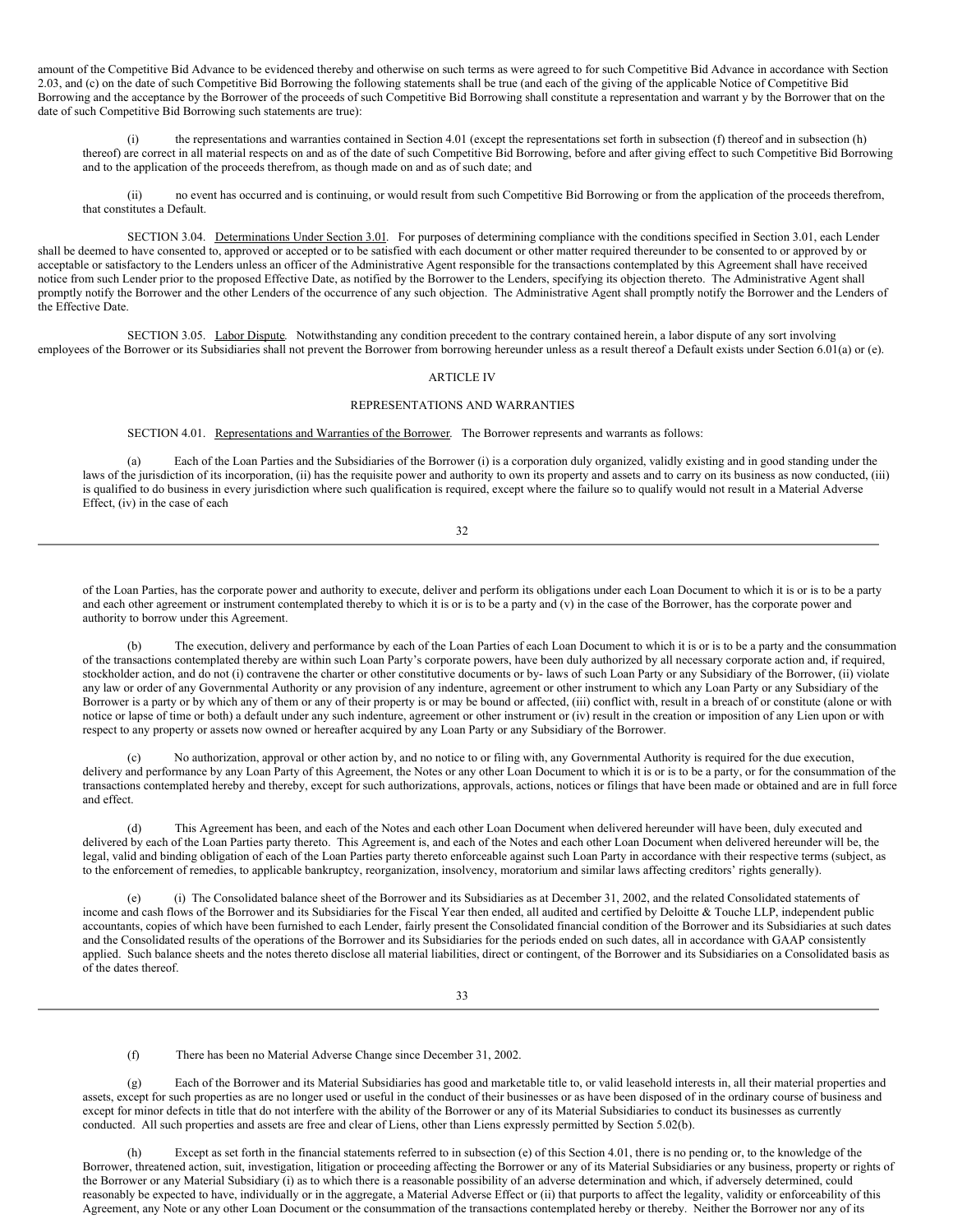Subsidiaries is in violation of any law, rule or regulation, or in default with respect to any judgement, writ, injunction or decree of any Governmental Authority, where such violation or default could result in a Material Adverse Effect.

(i) Neither the Borrower nor any of its Subsidiaries is a party to any agreement or instrument or subject to any corporate restriction that has resulted or could reasonably be expected to result in a Material Adverse Effect. Neither the Borrower nor any of its Subsidiaries is in default in any manner under any provision of any indenture or other agreement or instrument evidencing Debt, or any other material agreement or instrument to which it is a party or by which it or any of its properties or assets are or may be bound, where such default could result in a Material Adverse Effect.

Neither the Borrower nor any of its Subsidiaries is engaged principally, or as one of its important activities, in the business of extending credit for the purpose of purchasing or carrying Margin Stock. No part of the proceeds of any Advance will be used, whether directly or indirectly, and whether immediately, incidentally or ultimately, (i) to purchase or carry Margin Stock or to extend credit to others for the purpose of purchasing or carrying Margin Stock or to refund indebtedness originally incurred for such purpose or (ii) for any purpose which entails a violation of, or which is inconsistent with, the provisions of the Regulations of the Board of Governors of the Federal Reserve System, including Regulation T, U or X thereof.

(k) Neither the Borrower nor any of its Subsidiaries is (i) an "investment company", as defined in, or subject to regulation under, the Investment Company Act of 1940, as amended or (ii) a "holding company" as defined in, or subject to regulation under, the Public Utility Holding Company Act of 1935, as amended.

(l) The Borrower will use the proceeds of the Advances only as a commercial paper backstop and for lawful general corporate purposes.

(m) Each of the Borrower and its Subsidiaries has filed or caused to be filed all federal, state and local tax returns required to have been filed by it and has paid or caused to be paid all taxes shown to be due and payable on such returns or on any assessments received by it, except taxes that are otherwise permitted in accordance with the provisions of Section 5.01(b).

(n) No information, report, financial statement, exhibit or schedule prepared or furnished by or on behalf of the Borrower to the Administrative Agent, the Documentation Agent, the Arranger or any Lender in connection with the negotiation of any Loan Document or included therein or delivered pursuant thereto contained, contains or will contain any material misstatement of fact or omitted, omits or will omit to state any material fact necessary to make the statements therein, in the light of the circumstances under which they were, are or will be made, not misleading.

(o) Each of the Borrower and its Subsidiaries is in compliance in all material respects with the applicable provisions of ERISA and the regulations and published interpretations thereunder that are applicable to the Borrower and its Subsidiaries. As of the date hereof, no Reportable Event has occurred as to which the Borrower or any of its Subsidiaries was required to file a report with the PBGC, and no material unfunded vested liabilities exist under any Plan.

Each of the Borrower and its Subsidiaries is in substantial compliance with all applicable federal, state and local environmental laws, regulations and ordinances governing its business, properties or assets with respect to discharges into the ground and surface water, emissions into the ambient air and generation, storage, transportation and disposal of waste materials or process by-products, except such noncompliances as are not likely to have a Material Adverse Effect. All licenses, permits or registrations required for the business of the Borrower and its Subsidiaries under any federal, state or local environmental laws, regulations or ordinances have been secured, and the Borrower and each Subsidiary are in substantial compliance therewith, except such licenses, permits or registrations the failure to secure or to comply therewith are not likely to have a Material Adverse Effect.

#### <span id="page-30-0"></span>ARTICLE V

#### <span id="page-30-1"></span>COVENANTS OF THE BORROWER

SECTION 5.01. Affirmative Covenants. So long as any Advance shall remain unpaid or any Lender shall have any Commitment hereunder, the Borrower will, and will cause each of its Material Subsidiaries to, unless the Required Lenders shall otherwise consent in writing:

<span id="page-30-2"></span>(a) Compliance with Laws, Etc. Comply with all applicable laws, rules, regulations and orders of any Governmental Authority, whether now in effect or hereafter

35

enacted, such compliance to include, without limitation, compliance with ERISA and applicable environmental laws, except for such noncompliance as would not result in a Material Adverse Effect.

(b) Payment of Taxes, Etc. Pay and discharge promptly when due all taxes, assessments and governmental charges or levies imposed upon it or upon its income or profits or in respect of its property, before the same shall become delinquent or in default, as well as all lawful claims for labor, materials and supplies or otherwise that, if unpaid, might give rise to a Lien upon such properties or any part thereof; *provided*, *however*, that such payment and discharge shall not be required with respect to any such tax, assessment, charge, levy or claim so long as the validity or amount thereof shall be contested in good faith by appropriate proceedings or where the failure to pay such tax, assessment, charge, levy or claim would not (i) result in a Material Adverse Effect or (ii) result in the imposition of any lien securing a material amount in favor of any party entitling such party to priority of payment over the Lenders, and the Borrower or such Subsidiary shall, to the extent required by generally accepted accounting principles applied on a consistent basis, have set aside on its books adequate reserves with respect thereto.

Maintenance of Insurance. (i) Keep its insurable properties adequately insured at all times by financially sound and reputable insurers, (ii) maintain such other insurance, to such extent and against such risks, including fire and other risks insured against by extended coverage, as is customary with companies in the same or similar businesses, including public liability insurance against claims for personal injury or death or property damage occurring upon, in, about or in connection with the use of any properties owned, occupied or controlled by the Borrower or any of its Subsidiaries, in such amount as the Borrower or such Subsidiary shall reasonably deem necessary and (iii) maintain such other insurance as may be required by law or as may be reasonably requested by the Lenders for purposes of assuring compliance with this Section 5.01(c) (it being understood that the Borrower may self- insure against certain risks to the extent customary with companies similarly situated and in the same or similar lines of business).

Preservation of Corporate Existence, Etc. Preserve and maintain, and cause its Subsidiaries to preserve and maintain, its corporate existence; obtain, preserve, renew, extend and keep in full force and effect the rights, licenses, permits, franchises, authorizations, patents, copyrights, trademarks and tradename material to the conduct of its business (unless the failure to so preserve or renew would not result in a Material Adverse Effect); and maintain and operate, and cause its Subsidiaries to maintain and operate, its businesses in materially the same manner in which they are currently conducted and operated; *provided*, *however*, that the Borrower and its Subsidiaries may consummate any merger or consolidation permitted under Section 5.02(d).

(e) Visitation Rights. At any reasonable time and from time to time, upon ten Business Days' prior notice, permit the Administrative Agent or any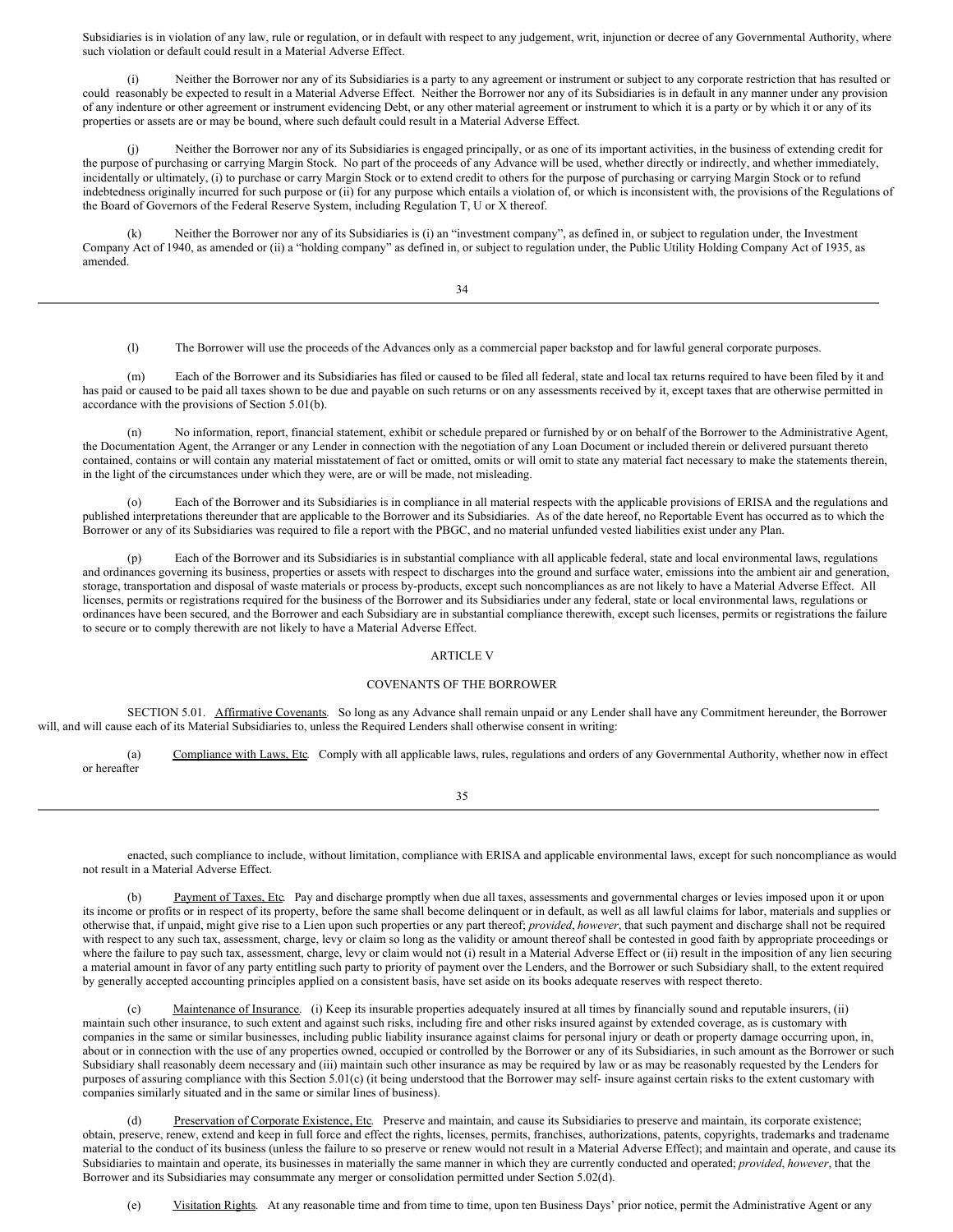Lender (other than a Designated Bidder) or any agents or representatives thereof, to examine and make copies of and abstracts from the records and books of account of, and visit the properties of, the Borrower and any of its Subsidiaries, and to discuss the affairs, finances and accounts of

36

the Borrower and any of its Subsidiaries (i) with any of their officers and (ii) with their independent certified public accountants, in the presence of one or more officers of the Borrower if so requested by the Borrower (it being understood that information obtained by the Lenders pursuant to this Section 5.01(e) shall be kept confidential except to the extent that any such information becomes public or is required to be disclosed by law or requested to be disclosed by any Governmental Authority; provided that such information may be disclosed to the same extent that other Confidential Information may be disclosed pursuant to Section 8.08).

Keeping of Books. Keep, and cause each of its Subsidiaries to keep, proper books of record and account, in which full and correct entries shall be made of all financial transactions and the assets and business of the Borrower and each such Subsidiary in accordance with generally accepted accounting principles in effect from time to time.

(g) Maintenance of Properties, Etc. Maintain and preserve all of its properties material to the conduct of its business in good repair, working order and condition, ordinary wear and tear excepted, and from time to time make, or cause to be made, all needful and proper repairs, renewals, additions, improvements and replacements thereto necessary in order that the business carried on in connection therewith may be properly conducted at all times.

(h) Reporting Requirements. In the case of the Borrower, furnish to each Agent and each Lender (other than a Designated Bidder):

within 120 days after the end of each Fiscal Year of the Borrower, Consolidated balance sheets of the Borrower and its Subsidiaries showing the financial condition of the Borrower and its Subsidiaries as of the close of such Fiscal Year and the related statements of Consolidated income and statements of Consolidated cash flow as of and for such Fiscal Year, all such Consolidated financial statements of the Borrower and its Subsidiaries to be reported on by Deloitte & Touche or other independent accountants acceptable to the Required Lenders, and to be in form reasonably acceptable to the Required Lenders;

(ii) within 60 days after the end of the first three fiscal quarters of each Fiscal Year, unaudited Consolidated balance sheets and statements of Consolidated income and statements of Consolidated cash flow showing the financial condition and results of operations of the Borrower as of the end of each such quarter and, with respect to statements of Consolidated cash flow, for the then-elapsed portion of the Fiscal Year, certified by a Financial Officer of the Borrower as presenting fairly the financial position and results of operations of the Borrower on a Consolidated basis and as having been prepared in accordance with GAAP, in each case subject to normal year-end audit adjustments;

(iii) promptly after the same become publicly available, copies of (A) such annual, periodic and other reports, and such proxy statements and other information as shall be filed by the Borrower or any Material Subsidiary with the

37

Securities and Exchange Commission pursuant to the requirements of the Exchange Act and (B) such registration statements filed by the Borrower or any Material Subsidiary pursuant to the requirements of Securities Act of 1933, as amended, other than any such registration statements filed on Form S-8 or any comparable form;

(iv) concurrently with subsections (h)(i) and (h)(ii) of this Section 5.01, a certificate of a Financial Officer of the Borrower stating compliance, as of the dates of the financial statements being furnished at such time, with the covenant set forth in Section 5.02(a);

concurrently with subsections  $(h)(i)$  and  $(h)(ii)$  of this Section 5.01, a certificate of the Person referred to therein (which certificate furnished by the independent accountants referred to in subsection (h)(i) of this Section 5.01 may be limited to accounting matters and disclaim responsibility for legal interpretations) certifying that to the best of his, her or its knowledge no Default or Event of Default has occurred and, in the case of a certificate of a Financial Officer of the Borrower, if such a Default or Event of Default has occurred, specifying the nature and extent thereof and any corrective action taken or proposed to be taken with respect thereto;

(vi) prompt written notice of any Default, specifying the nature and extent thereof and any corrective action taken or proposed to be taken with respect thereto;

(vii) prompt written notice of the filing or commencement of, or any threat or notice of intention of any Person to file or commence, any action, suit, arbitration proceeding or other proceeding, whether at law or in equity or by or before any Governmental Authority, against the Borrower or any Subsidiary thereof that, if adversely determined, could result in a Material Adverse Effect;

(viii) prompt written notice of any development in the business or affairs of the Borrower or any of its Subsidiaries that has resulted in or which is likely, in the reasonable judgment of the Borrower, to result in a Material Adverse Effect (it being understood that material provided to any Agent or Lender pursuant to this subsection (h)(viii) of this Section 5.01 shall be kept confidential except to the extent that any such material becomes public or is required to be disclosed by law or requested to be disclosed by any Governmental Authority having jurisdiction over such Agent or Lender; provided that such information may be disclosed to the same extent that other Confidential Information may be disclosed pursuant to Section 8.08);

prompt written notice of the issuance by any Governmental Authority of any injunction, order, decision or other restraint prohibiting, or having the effect of prohibiting, the making of the Advances or the initiation of any litigation or similar proceedings seeking any such injunction, order or other restraint;

(x) prompt written notice of any Change of Control;

(xi) prompt written notice of any change in the identity of the Principal Properties from those set forth on the schedule to be delivered pursuant to Section 5.01(j) after the date such schedule is delivered to the Administrative Agent and each Lender; and

(xii) prompt written notice of any change in the identity of the Restricted Subsidiaries from those set forth on the schedule to be delivered pursuant to Section 5.01(j) after the date such schedule is delivered to the Administrative Agent and each Lender.

(i) Compliance with ERISA. Comply in all material respects with the applicable provisions of ERISA and furnish to the Administrative Agent, the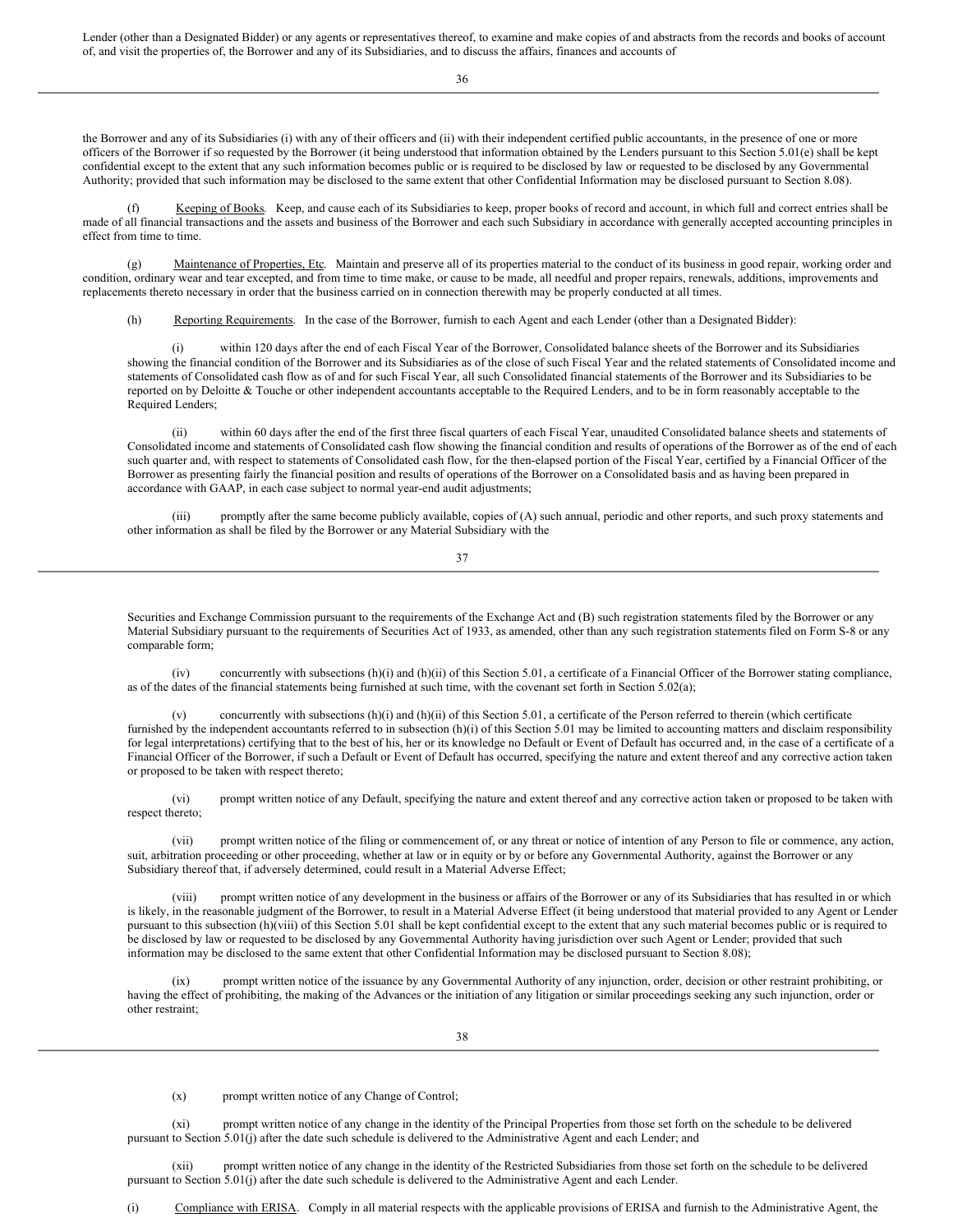Documentation Agent and each Lender (other than a Designated Bidder) (i) as soon as possible, and in any event within 30 days after any Financial Officer of the Borrower knows or has reason to know that any Reportable Event has occurred that alone or together with any other Reportable Event with respect to the same or another Plan could reasonably be expected to result in liability of the Borrower or any Subsidiary to the PBGC in an aggregate amount exceeding \$1,000,000, a statement of a Financial Officer setting forth details as to such Reportable Event and the action proposed to be taken with respect thereto, together with a copy of the notice, if any, of such Reportable Event given to the PBGC and (ii) promptly after receipt thereof, a copy of any notice the Borrower or any Subsidiary may receive from the PBGC relating to the intention of the PBGC to terminate any Plan or Plans or to appoint a trustee to administer any Plan or Plans.

(j) Principal Properties; Restricted Subsidiaries. Promptly deliver to the Administrative Agent and each Lender (other than a Designated Bidder) on the date on which the Borrower's Public Debt Rating is lower than S&P AA- or Moody's AA3, a schedule setting forth each Principal Property and each Restricted Subsidiary as of such date.

SECTION 5.02. Negative Covenants. So long as any Advance shall remain unpaid or any Lender shall have any Commitment hereunder, the Borrower will not, and will not permit any of its Subsidiaries to, without the written consent of the Required Lenders:

<span id="page-32-0"></span>(a) Secured Indebtedness. In the case of the Borrower and each of its Restricted Subsidiaries, create, assume, incur or guarantee, or permit any Restricted Subsidiary to create, assume, incur or guarantee (each such creation, assumption, incurrence or guarantee being an "Incurrence"), any Secured Indebtedness without making provision whereby all amounts outstanding under this Agreement and each other Loan Document shall be secured equally and ratably with (or prior to) such Secured Indebtedness (together with, if the Borrower shall so determine, any other Debt of the Borrower or such Restricted Subsidiary then existing or thereafter created that is not subordinate to such amounts outstanding under this Agreement and the other Loan Documents) so long as such Secured Indebtedness shall be outstanding, unless such Secured Indebtedness, when added to (i) the aggregate amount of all Secured

39

Indebtedness then outstanding (not including in this computation (A) any Secured Indebtedness if all amounts outstanding under this Agreement and each other Loan Document are secured equally and ratably with (or prior to) such Secured Indebtedness and (B) any Secured Indebtedness that is concurrently being retired) and (ii) the aggregate amount of all Attributable Debt then outstanding pursuant to Sale and Leaseback Transactions entered into by the Borrower after December 1, 1989, or entered into by any Restricted Subsidiary after December 1, 1989, or, if later, the date on which such Subsidiary became a Restricted Subsidiary (not including in this computation any Attributable Debt that is currently being retired) would not exceed 10% of Consolidated Net Tangible Assets at the time of such Incurrence.

(b) Liens, Etc. In the case of the Borrower and each of the Restricted Subsidiaries, create, incur, assume or permit to exist any Lien on any property or assets (including stock or other securities of any Person, including any Subsidiary) now owned or hereafter acquired, or assign or convey any rights to or security interests in any future revenue, except:

(i) Liens on property or assets of the Borrower and its Subsidiaries existing on the date hereof and (A) disclosed in the financial statements referred to in Section 4.01(e) or (B) securing Debt in an aggregate principal amount not in excess of \$50,000,000; *provided* that such Liens shall secure only those obligations which they secure on the date hereof;

any Lien existing on any property or asset prior to the acquisition thereof by the Borrower or any Subsidiary;*provided* that (A) such Lien is not created in contemplation of or in connection with such acquisition and (B) such Lien does not apply to any other property or assets of the Borrower or any Subsidiary;

(iii) carriers', warehousemen's, mechanics', materialmen's, repairmen's or other like Liens arising in the ordinary course of business and securing obligations that are not due or which are otherwise allowed in accordance with the provisions of Section 5.01(b);

(iv) pledges and deposits made in the ordinary course of business in compliance with workmen's compensation, unemployment insurance and other social security laws or regulations;

(v) deposits to secure the performance of bids, trade contracts (other than for Debt), leases (other than Capital Lease Obligations), statutory obligations, surety and appeal bonds, performance bonds and other obligations of a like nature incurred in the ordinary course of business;

(vi) zoning restrictions, easements, rights-of-way, restrictions on use of real property and other similar encumbrances incurred in the ordinary course of business that, in the aggregate, are not substantial in amount and do not materially

40

detract from the value of the property subject thereto or interfere with the ordinary conduct of the business of the Borrower or any of its Subsidiaries;

(vii) Liens upon any property acquired, constructed or improved by the Borrower or any Subsidiary that are created or incurred contemporaneously with acquisition, construction or improvement to secure or provide for the payment of any part of the purchase price of such property or the cost of such construction or improvement (but no other amounts); provided that any such Lien shall not apply to any other property of the Borrower or any Subsidiary;

(viii) Liens securing the payment of taxes, assessments and governmental charges or levies, either (A) not delinquent or (B) permitted in accordance with Section 5.01(b);

(ix) Liens on the property or assets of any Subsidiary in favor of the Borrower or another Subsidiary;

 $(x)$  extensions, renewals and replacements of Liens referred to in subsections  $(b)(i)$  through  $(b)(ix)$  of this Section 5.02; provided that any such extension, renewal or replacement Lien shall be limited to the property or assets covered by the Lie n extended, renewed or replaced and that the obligations secured by any such extension, renewal or replacement Lien shall be in an amount not greater than the amount of the obligations secured by the Lien extended, renewed or replaced;

(xi) Liens in connection with Debt permitted to be incurred pursuant to subsections (a) and (c) of this Section 5.02;

(xii) Liens in connection with Debt incurred in the ordinary course of business in connection with workmen's compensation, unemployment insurance and other social security laws or regulations;

any attachment or judgment Lien not in excess of \$50,000,000 unless (A) enforcement proceedings shall have been commenced by any creditor upon such attachment or judgment or (B) there shall be any period of 45 consecutive days during which a stay of enforcement of such attachment or judgment, by reason of a pending appeal or otherwise, shall not be in effect;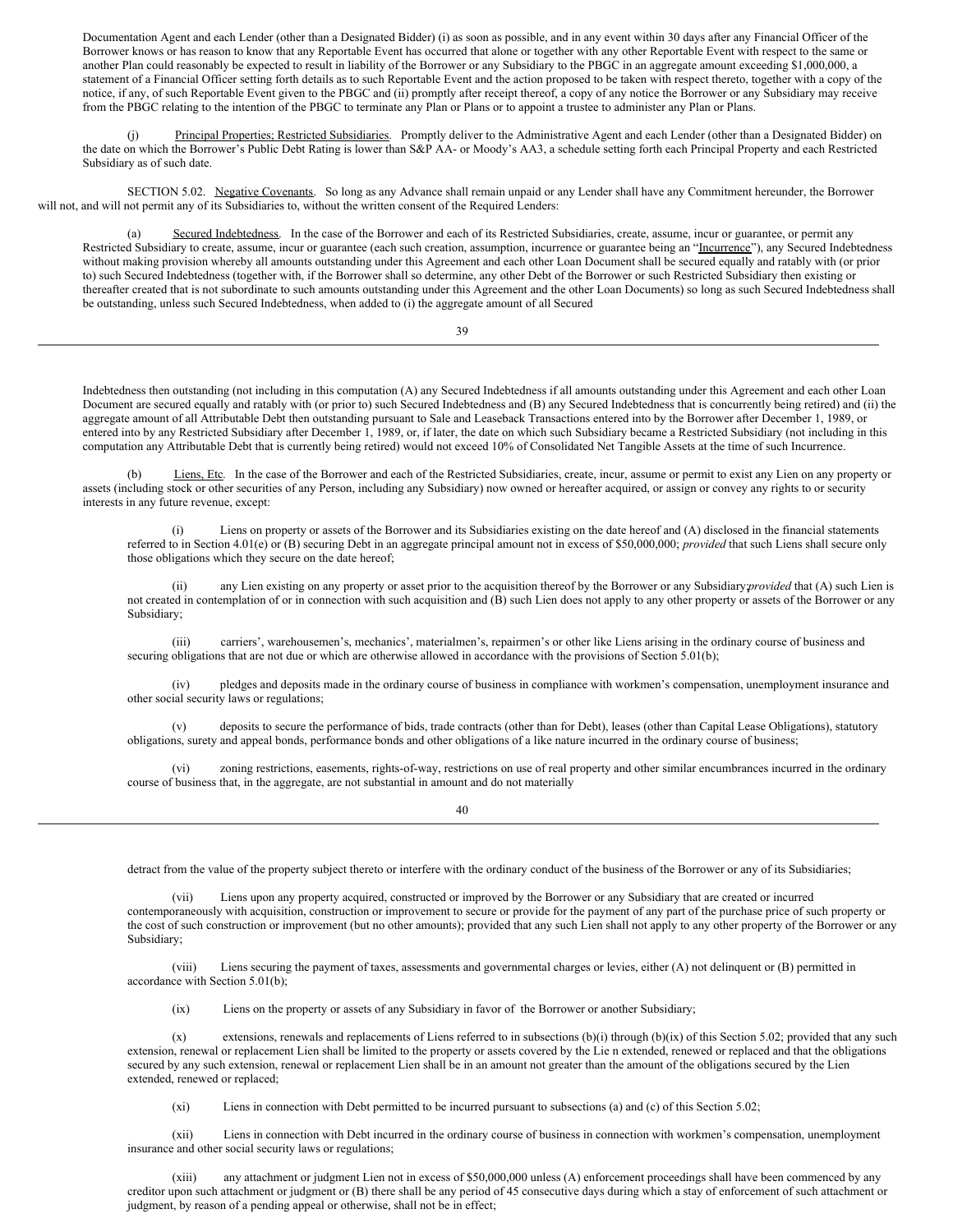(xiv) other Liens securing Debt in an aggregate principal amount not to exceed 1% of Consolidated Net Worth at any time outstanding;

(xv) Liens arising in connection with rights of setoff that commercial banks and other financial institutions obtain against monies, securities or other properties of the Borrower and its Restricted Subsidiaries in possession of or on deposit with such banks or financial institutions, whether in general or special deposit accounts or held for safekeeping, transmission, collection or otherwise; and

41

(xvi) Liens on aircraft, airframes or aircraft engines, aeronautic equipment or computers and electronic data processing equipment.

(c) Sale and Lease-Back Transactions. In the case of the Borrower and its Restricted Subsidiaries, enter into any Sale and Leaseback Transaction unless at such time it would be permitted to enter into such Sale and Leaseback Transaction pursuant to Section 1006 of the Debenture Indenture.

(d) Mergers, Etc. Merge or consolidate with or into, or convey, transfer, lease or otherwise dispose of (whether in one transaction or in a series of transactions) all or substantially all of its assets (whether now owned or hereafter acquired) to, any Person, or permit another Person to merge into it, or acquire all or substantially all of the assets of any other Person, except that (i) any Subsidiary of the Borrower may merge into the Borrower or any other Subsidiary of the Borrower, (ii) the Borrower or any Subsidiary of the Borrower may merge or consolidate with or into any other Person so long as the Borrower or such Subsidiary is the surviving corporation, and (iii) the Borrower and any of its Subsidiaries may acquire all or substantially all of the assets of another Person; *provided* that any Subsidiary that is not a Guarantor may not acquire all or substantially all of the assets of a Guarantor unless such Subsidiary duly executes a guaranty in favor of the Lenders in substantially the form of Exhibit E hereto; and *provided further*, in each case, that no Default shall have occurred and be continuing at the time of such proposed transaction or would result therefrom.

## <span id="page-33-0"></span>ARTICLE VI

#### <span id="page-33-1"></span>EVENTS OF DEFAULT

<span id="page-33-2"></span>SECTION 6.01. Events of Default. If any of the following events ("Events of Default") shall occur and be continuing:

(a) the Borrower shall fail to pay (i) any principal of any Advance when the same becomes due and payable or (ii) any interest on any Advance or any other amount payable under this Agreement or any Note when the same becomes due and payable and such failure to pay such interest or such other amount shall remain unremedied for three Business Days; or

(b) any representation or warranty made or deemed made by any Loan Party (or any of its officers) in or in connection with any Loan Document or any Borrowing under this Agreement, or any representation, warranty, statement or information contained in any report, certificate, financial statement or other instrument furnished in connection with or pursuant to any Loan Document, shall prove to have been incorrect in any material respect when made or deemed made; or

the Borrower or any of its Subsidiaries shall fail to perform or observe (i) any term, covenant or agreement contained in subsection (a), (d), (e), (f), (g) or (h) (other than subsections (h)(i) through (h)(v)) of Section 5.01 or Section 5.02 or (ii) any other term, covenant or agreement contained in any Loan Document on its part to be performed

42

or observed if such failure to perform such other term, covenant or agreement shall remain unremedied for 30 days after written notice thereof shall have been given to the Borrower or such Subsidiary, as the case may be, by the Administrative Agent; or

the Borrower or any of its Subsidiaries shall fail to pay any principal of or premium or interest on any Debt that is outstanding in a principal amount of at least \$100,000,000 in the aggregate (but excluding Debt evidenced by the Notes) of the Borrower or such Subsidiary (as the case may be), when the same becomes due and payable (whether at maturity, by acceleration or otherwise), and such failure shall continue after the applicable grace period, if any, specified in the agreement or instrument relating to such Debt; or any other event shall occur or condition shall exist under any agreement or instrument relating to any such Debt and shall continue after the applicable grace period, if any, specified in such agreement or instrument, if the effect of such event or condition is to accelerate (with or without notice or lapse of time or both), or to permit the acceleration (with or without notice or lapse of time or both) of, the maturity of such Debt; or

(e) the Borrower or any of its Material Subsidiaries shall generally not pay its debts as such debts become due, or shall admit in writing its inability to pay its debts generally, or shall make a general assignment for the benefit of creditors; or any proceeding shall be instituted by or against the Borrower or any of its Material Subsidiaries seeking to adjudicate it a bankrupt or insolvent, or seeking liquidation, winding up, reorganization, arrangement, adjustment, protection, relief, or composition of it or its debts under any law relating to bankruptcy, insolvency or reorganization or relief of debtors, or seeking the entry of an order for relief or the appointment of a receiver, trustee, custodian or other similar official for it or for any substantial part of its property and, in the case of any such proceeding instituted against it (but not instituted by it), either such proceeding shall remain undismissed or unstayed for a period of 60 days, or any of the actions sought in such proceeding (including, without limitation, the entry of an order for relief against, or the appointment of a receiver, trustee, custodian or other similar official for, it or for any substantial part of its property) shall occur; or the Borrower or any of its Material Subsidiaries shall take any corporate action to authorize any of the actions set forth above in this subsection (e); or

any final judgment or order for the payment of money in excess of \$50,000,000 in the aggregate shall be rendered against the Borrower or any of its Subsidiaries or any combination thereof and either (i) enforcement proceedings shall have been commenced by any creditor upon such judgment or order or (ii) there shall be any period of 45 consecutive days during which a stay of enforcement of such judgment or order, by reason of a pending appeal or otherwise, shall not be in effect; or

(g) any Change of Control shall have occurred; or

(h) a Reportable Event or Reportable Events, or a failure to make a required installment or other payment (within the meaning of Section  $412(n)(1)$  of the Internal Revenue Code), shall have occurred with respect to any Plan or Plans that reasonably could be expected to result in liability of the Borrower or any Subsidiary to the PBGC or

to a Plan in an aggregate amount exceeding \$25,000,000 and, within 30 days after the reporting of any such Reportable Event or Reportable Events to the Administrative Agent, the Administrative Agent shall have notified the Borrower, in writing that (i) the Required Lenders have made a determination that, on the basis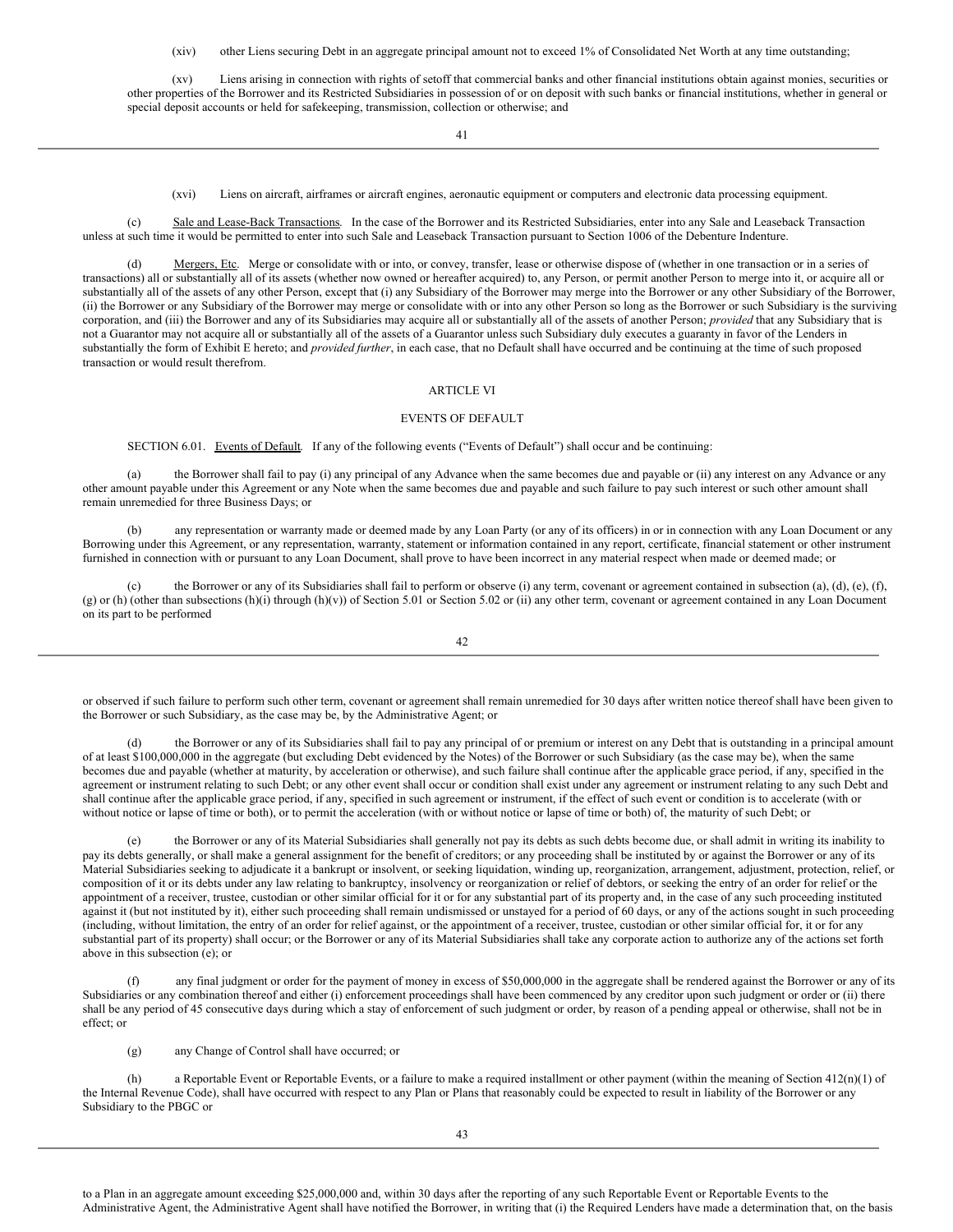of such Reportable Event or Reportable Events or the failure to make a required payment, there are reasonable grounds (A) for the termination of such Plan or Plans by the PBGC or (B) for the appointment by the appropriate United States District Court of a trustee to administer such Plan or Plans and (ii) as a result thereof, an Event of Default exists hereunder; or the PBGC shall have instituted proceedings to terminate any Plan or Plans with vested unfunded liabilities aggregating in excess of \$25,000,000; or a trustee shall be appointed by a United States District Court to administer any such Plan or Plans and the Borrower is being requested to make a payment with respect to vested unfunded liabilities aggregating in excess of \$25,000,000; or

(i) (i) any senior debt securities of the Borrower shall become rated lower than BBB- (or the equivalent thereof) by S&P or lower than Baa3 (or the equivalent thereof) by Moody's and such ratings shall remain in effect for a period of 90 days (it being understood that if either S&P or Moody's (but not both such rating agencies) shall cease to rate the senior debt securities of the Borrower, then the occurrence of the event described in this subsection (i)(i) shall be determined solely by reference to the rating assigned to the senior debt securities of the Borrower by the rating agency continuing to rate such securities) or (ii) the senior debt securities of the Borrower shall cease to be rated by both S&P and Moody's; or

(j) this Agreement, the Guaranty or any other Loan Document shall for any reason cease to be, or shall be asserted by the Borrower, any Guarantor or any other Subsidiary of the Borrower not to be, a legal, valid and binding obligation of any party thereto (other than the Administrative Agent or any Lender), enforceable in accordance with its terms, except as otherwise permitted by Section 5.02(d);

then, and in any such event, the Administrative Agent (i) shall at the request, or may with the consent, of the Required Lenders, by notice to the Borrower, declare the obligation of each Lender to make Advances to be terminated, whereupon the same shall forthwith terminate, and (ii) shall at the request, or may with the consent, of the Required Lenders, by notice to the Borrower, declare the Notes, all interest thereon and all other amounts payable under this Agreement to be forthwith due and payable, whereupon the Notes, all such interest and all such amounts shall become and be forthwith due and payable, without presentment, demand, protest or further notice of any kind, all of which are hereby expressly waived by the Borrower; *provided*, *however*, that in the event of an actual or deemed entry of an order for relief with respect to the Borrower or any of its Subsidiaries under the Federal Bankruptcy Code, (A) the obligation of each Lender to make Advances shall automatically be terminated and (B) the Notes, all such interest and all such amounts shall automatically become and be due and payable, without presentment, demand, protest or any notice of any kind, all of which are hereby expressly waived by the Borrower.

44

#### <span id="page-34-0"></span>ARTICLE VII

#### <span id="page-34-1"></span>THE AGENTS

<span id="page-34-2"></span>SECTION 7.01. Authorization and Action. Each Lender hereby appoints and authorizes (a) the Administrative Agent to take such action as agent on its behalf and to exercise such powers and discretion under this Agreement as are delegated to the Administrative Agent by the terms hereof, together with such powers and discretion as are reasonably incidental thereto, and (b) the Documentation Agent to take such action as agent on its behalf and to exercise such powers and discretion under this Agreement as are delegated to the Documentation Agent by the terms hereof, together with such powers and discretion as are reasonably incidental thereto. As to any matters not expressly provided for by this Agreement (including, without limitation, enforcement or collection of the Notes), the Administrative Agent shall not be required to exercise any discretion or take any action, but shall be required to act or to refrain from acting (and shall be fully protected in so acting or refraining from acting) upon the instructions of the Required Lenders, and such instructions shall be binding upon all Lenders and all holders of Notes; *provided*, *however*, that the Administrative Agent shall not be required to take any action that exposes the Administrative Agent to personal liability or that is contrary to this Agreement or applicable law. The Administrative Agent agrees to give to each Lender prompt notice of each notice given to it by the Borrower or any of its Subsidiaries pursuant to the terms of this Agreement.

<span id="page-34-3"></span>SECTION 7.02. The Agents' Reliance, Etc. Neither the Administrative Agent or the Documentation Agent nor any of its respective directors, officers, agents or employees shall be liable for any action taken or omitted to be taken by it or them under or in connection with this Agreement, except for its or their own gross negligence or willful misconduct. Without limitation of the generality of the foregoing, the Administrative Agent and the Documentation Agent: (i) may treat the payee of any Note as the holder thereof until the Administrative Agent receives and accepts an Assignment and Acceptance entered into by the Lender that is the payee of such Note, as assignor, and an Eligible Assignee, as assignee, as provided in Section 8.07; (ii) may consult with legal counsel (including counsel for the Borrower), independent public accountants and other experts selected by it and shall not be liable for any action taken or omitted to be taken in good faith by it in accordance with the advice of such counsel, accountants or experts; (iii) make no warranty or representation to any Lender and shall not be responsible to any Lender for any statements, warranties or representations (whether written or oral) made in or in connection with this Agreement; (iv) shall not have any duty to ascertain or to inquire as to the performance or observance of any of the terms, covenants or conditions of this Agreement on the part of the Borrower or any of its Subsidiaries or to inspect the property (including the books and records) of the Borrower or any of its Subsidiaries; (v) shall not be responsible to any Lender for the due execution, legality, validity, enforceability, genuineness, sufficiency or value of this Agreement or any other instrument or document furnished pursuant hereto; and (vi) shall incur no liability under or in respect of this Agreement by acting upon any notice, consent, certificate or other instrument or writing (which may be by telecopier, telegram or telex) believed by it to be genuine and signed or sent by the proper party or parties.

<span id="page-34-4"></span>

|                          |  | SECTION 7.03. Citibank, B of A, Bank One and Their Affiliates. With respect to its Commitment, the Advances made by it and the Note issued to it, |  |
|--------------------------|--|---------------------------------------------------------------------------------------------------------------------------------------------------|--|
| each of Citibank. B of A |  |                                                                                                                                                   |  |

45

and Bank One shall have the same rights and powers under this Agreement as any other Lender and may exercise the same as though it were not the Administrative Agent or a Co-Documentation Agent, respectively; and the term "Lender" or "Lenders" shall, unless otherwise expressly indicated, include each of Citibank, B of A and Bank One in its individual capacity. Citibank, B of A, Bank One and their Affiliates may accept deposits from, lend money to, act as trustee under indentures of, accept investment banking engagements from and generally engage in any kind of business with, the Borrower, any of its Subsidiaries and any Person who may do business with or own securities of the Borrower or any such Subsidiary, all as if Citibank, B of A, Bank One and their Affiliates were not the Administrative Agent or a Co-Documentation Agent, respectively, and without any duty to account therefor to the Lenders.

<span id="page-34-5"></span>SECTION 7.04. Lender Credit Decision. Each Lender acknowledges that it has, independently and without reliance upon the Administrative Agent or any other Lender and based on the financial statements referred to in Section 4.01 and such other documents and information as it has deemed appropriate, made its own credit analysis and decision to enter into this Agreement. Each Lender also acknowledges that it will, independently and without reliance upon the Administrative Agent or any other Lender and based on such documents and information as it shall deem appropriate at the time, continue to make its own credit decisions in taking or not taking action under this Agreement.

<span id="page-34-6"></span>SECTION 7.05. Indemnification. The Lenders (other than the Designated Bidders) agree to indemnify each of the Administrative Agent, the Documentation Agent and their respective Affiliates (to the extent not reimbursed by the Borrower), ratably according to the respective principal amounts of the Revolving Credit Notes then held by each of them (or if no Revolving Credit Notes are at the time outstanding or if any Revolving Credit Notes are held by Persons that are not Lenders, ratably according to the respective amounts of their Commitments), from and against any and all liabilities, obligations, losses, damages, penalties, actions, judgments, suits, costs, expenses or disbursements of any kind or nature whatsoever that may be imposed on, incurred by, or asserted against the Administrative Agent, the Documentation Agent or such Affiliate in any way relating to or arising out of this Agreement or any action taken or omitted by the Administrative Agent or the Documentation Agent under this Agreement (collectively, the "Indemnified Costs"), *provided* that no Lender shall be liable for any portion of such Indemnified Costs resulting from the Administrative Agent's, the Documentation Agent's or such Affiliate's gross negligence or willful misconduct. Without limitation of the foregoing, each Lender (other than the Designated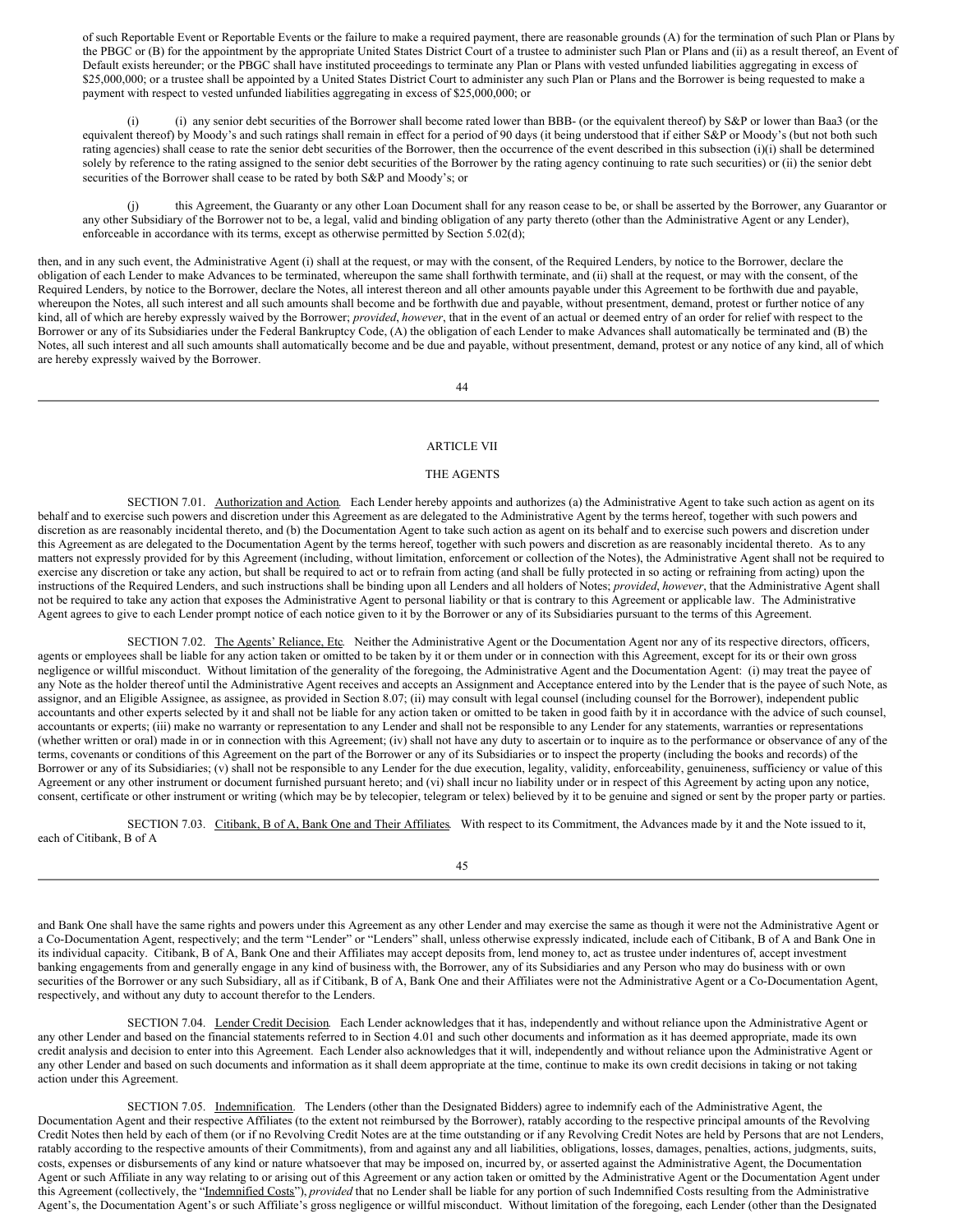Bidders) agrees to reimburse the Administrative Agent, the Documentation Agent and their respective Affiliates promptly upon demand for its ratable share of any out-ofpocket expenses (including counsel fees and disbursements) incurred by the Administrative Agent, the Documentation Agent or such Affiliate in connection with the preparation, execution, delivery, administration, modification, amendment or enforcement (whether through negotiations, legal proceedings or otherwise) of, or legal advice in respect of rights or responsibilities under, this Agreement, to the extent that the Administrative Agent, the Documentation Agent or such Affiliate is not reimbursed for such expenses by the Borrower. In the case of any investigation, litigation or proceeding giving rise to any Indemnified Costs, this Section 7.05 applies whether any such investigation, litigation or proceeding is brought by the Administrative Agent, any Lender or a third party.

46

<span id="page-35-0"></span>SECTION 7.06. Successor Agents. The Administrative Agent or the Documentation Agent may resign at any time by giving written notice thereof to the Lenders and the Borrower and may be removed at any time with or without cause by the Required Lenders. Upon any such resignation or removal, the Required Lenders shall have the right to appoint a successor Administrative Agent or Documentation Agent, as the case may be, with the approval of the Borrower so long as no Event of Default exists, such approval not to be unreasonably withheld or delayed. If no successor Administrative Agent or Documentation Agent, as the case may be, shall have been so appointed by the Required Lenders, and shall have accepted such appointment, within 30 days after the retiring Administrative Agent's or Documentation Agent's giving of notice of resignation or the Required Lenders' removal of the retiring Administrative Agent or Documentation Agent, then the retiring Administrative Agent or Documentation Agent may, on behalf of the Lenders, with the approval of the Borrower, such approval not to be unreasonably withheld, appoint a successor Administrative Agent or Documentation Agent, as the case may be, which shall be a commercial bank organized under the laws of the United States of America or of any State thereof and having a combined capital and surplus of at least \$500,000,000. Upon the acceptance of any appointment as Administrative Agent or Documentation Agent hereunder by a successor Administrative Agent or Documentation Agent, as the case may be, such successor Administrative Agent or Documentation Agent shall thereupon succeed to and become vested with all the rights, powers, discretion, privileges and duties of the retiring Administrative Agent or Documentation Agent, and the retiring Administrative Agent or Documentation Agent shall be discharged from its duties and obligations under this Agreement. After any retiring Administrative Agent's or Documentation Agent's resignation or removal hereunder as Administrative Agent or Documentation Agent, the provisions of this Article VII shall inure to its benefit as to any actions taken or omitted to be taken by it while it was Administrative Agent or Documentation Agent under this Agreement.

<span id="page-35-1"></span>SECTION 7.07. Documentation Agent. The Documentation Agent shall not have any duty in connection with this Agreement and the other Loan Documents except as expressly set forth herein or in the other Loan Documents.

#### <span id="page-35-2"></span>ARTICLE VIII

#### <span id="page-35-3"></span>MISCELLANEOUS

<span id="page-35-4"></span>SECTION 8.01. Amendments, Etc. No amendment or waiver of any provision of this Agreement or the Revolving Credit Notes, nor consent to any departure by the Borrower therefrom, shall in any event be effective unless the same shall be in writing and signed by the Required Lenders, and then such waiver or consent shall be effective only in the specific instance and for the specific purpose for which given; *provided*, *however*, that no amendment, waiver or consent shall, unless in writing and signed by all the Lenders (other than the Designated Bidders), do any of the following: (a) waive any of the conditions specified in Section 3.01, 3.02 or 3.03, (b) except as permitted in accordance with Section 2.16, increase the Commitments of the Lenders or subject the Lenders to any additional obligations, (c) reduce the principal of, or interest on, the Revolving Credit Notes or any fees or other amounts payable hereunder, (d) except as permitted in accordance with Section 2.16, postpone any date fixed for any payment of principal of, or interest on, the Revolving Credit Notes or any fees or other amounts payable

#### 47

hereunder, (e) change the percentage of the Commitments or of the aggregate unpaid principal amount of the Revolving Credit Notes, or the number of Lenders, that shall be required for the Lenders or any of them to take any action hereunder, (f) except as permitted in accordance with Section 5.02(d), release any Guarantor under the Guaranty or (g) amend this Section 8.01; and *provided further* that no amendment, waiver or consent shall, unless in writing and signed by the Administrative Agent or the Documentation Agent in addition to the Lenders required above to take such action, affect the rights or duties of the Administrative Agent or Documentation Agent, as the case may be, under this Agreement or any Note.

<span id="page-35-5"></span>SECTION 8.02. Notices, Etc. All notices and other communications provided for hereunder shall be in writing (including telecopier, telegraphic or telex communication) and mailed, telecopied, telegraphed, telexed or delivered, if to the Borrower, at its address at 55 Glenlake Parkway, N.E., Atlanta, Georgia 30328, Attention: Financial Resources Department (telecopier number (404) 828-6562); if to any Initial Lender, at its Domestic Lending Office specified opposite its name on Schedule I hereto; if to any other Lender, at its Domestic Lending Office specified in the Assignment and Acceptance pursuant to which it became a Lender; if to the Administrative Agent, at its address at Two Penns Way, Suite 200, New Castle, Delaware 19720, Attention: Pat Dimery (telecopier number (302) 894-6120), with a copy to 400 Perimeter Center Terrace, Suite 600, Atlanta, Georgia 30346, Attention: Bruce Simmons (telecopier number (770) 668-8137); if to B of A as Co-Documentation Agent, at its address at 901 Main Street, 14<sup>th</sup> Floor, Dallas, Texas 75202, Attention: Betty Canales (telecopier number(214) 290-8377); and if to Bank One as Co-Documentation Agent, at its address at 1 Bank One Plaza, Chicago, Illinois 60670, Attention: Mark Gibbs (telecopier number (312) 732-1117); or, as to the Borrower or the Administrative Agent, at such other address as shall be designated by such party in a written notice to the other parties and, as to each other party, at such other address as shall be designated by such party in a written notice to the Borrower and the Administrative Agent. All such notices and communications shall, when mailed, telecopied, telegraphed or telexed, be effective when deposited in the mails, telecopied, delivered to the telegraph company or confirmed by telex answerback, respectively, except that notices and communications to the Administrative Agent pursuant to Article II, III or VII shall not be effective until received by the Administrative Agent.

<span id="page-35-6"></span>SECTION 8.03. No Waiver; Remedies. No failure on the part of any Lender, the Administrative Agent or the Documentation Agent to exercise, and no delay in exercising, any right, power or privilege hereunder or under any Note shall operate as a waiver thereof; nor shall any single or partial exercise of any such right, power or privilege preclude any other or further exercise thereof or the exercise of any other right, power or privilege. The remedies herein provided are cumulative and not exclusive of any remedies provided by law.

<span id="page-35-7"></span>SECTION 8.04. Costs and Expenses. (a) The Borrower agrees to pay on demand all reasonable out-of-pocket costs and expenses of the Administrative Agent and Citigroup Global Markets Inc. in connection with the preparation, execution, delivery, administration, modification and amendment of this Agreement, the Notes, each other Loan Document and the other documents to be delivered hereunder, including, without limitation, (i) all due diligence, syndication (including printing, distribution and bank meetings), transportation, computer, duplication, appraisal, consultant, and audit expenses and (ii) the reasonable fees and expenses of counsel for the Administrative Agent with respect thereto and with respect to

advising the Administrative Agent as to its rights and responsibilities under this Agreement. The Borrower further agrees to pay on demand all costs and expenses of the Administrative Agent, the Documentation Agent and the Lenders, if any (including, without limitation, reasonable counsel fees and expenses), in connection with the enforcement (whether through negotiations, legal proceedings or otherwise) of this Agreement, the Notes, each other Loan Document and the other documents to be delivered hereunder, including, without limitation, reasonable fees and expenses of counsel for the Administrative Agent, the Documentation Agent and each Lender in connection with the enforcement of rights under this Section 8.04(a).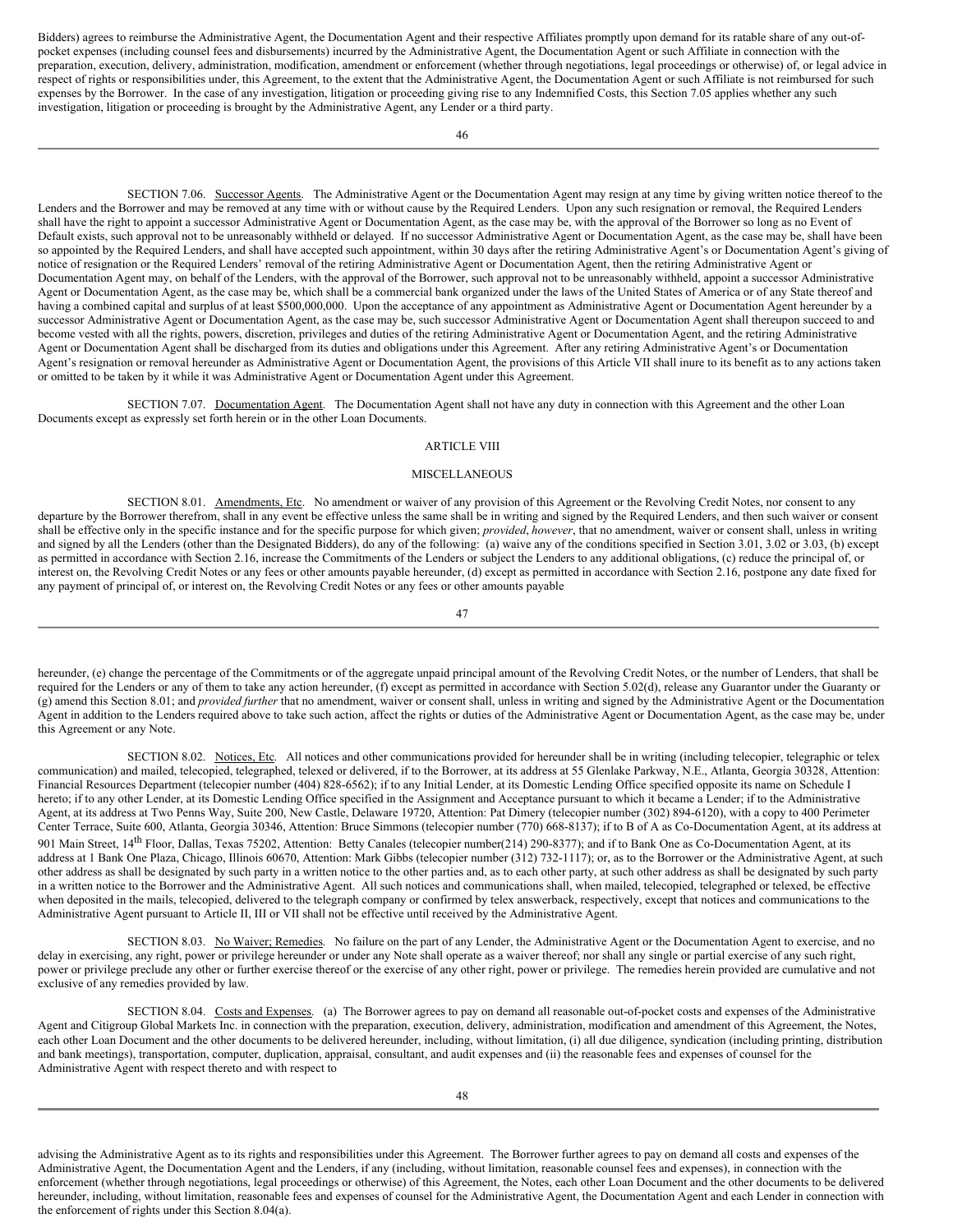(b) The Borrower agrees to defend, protect, indemnify and hold harmless the Administrative Agent, the Documentation Agent, the Arranger, each Lender, each of their Affiliates and their officers, directors, employees, agents and advisors (each, an "Indemnified Party") from and against any and all liabilities, obligations, losses (other than loss of profits), damages, penalties, actions, judgments, suits, claims, costs, expenses and disbursements of any kind or nature whatsoever (excluding any taxes and including, without limitation, the reasonable fees and disbursements of counsel for such Indemnified Party in connection with any investigative, administrative or judicial proceeding, whether or not such Indemnified Party shall be designated a party thereto), imposed on, incurred by, or asserted against such Indemnified Party in any manner relating to or arising out of this Agreement, the Notes, the other Loan Documents, any of the transactions contemplated hereby or thereby, the Commitments, the use of proceeds, or any act, event or transaction related or attendant thereto (collectively, the "Indemnified Matters"); *provided*, *however*, the Borrower shall have no obligation to an Indemnified Party hereunder with respect to Indemnified Matters directly caused by or directly resulting from the willful misconduct or gross negligence of such Indemnified Party, as determined by a court of competent jurisdiction.

If any payment of principal of, or Conversion of, any Eurodollar Rate Advance or LIBO Rate Advance is made by the Borrower to or for the account of a Lender other than on the last day of the Interest Period for such Advance, as a result of a payment or Conversion pursuant to Section 2.08(c) or (d), 2.10 or 2.12, acceleration of the maturity of the Notes pursuant to Section 6.01 or for any other reason, or by an Eligible Assignee to a Lender other than on the last day of the Interest Period for such Advance upon an assignment of rights and obligations under this Agreement pursuant to Section 8.07 as a result of a demand by the Borrower pursuant to Section 8.07(a), the Borrower shall, upon demand by such Lender (with a copy of such demand to the Administrative Agent), pay to the Administrative Agent for the account of such Lender any amounts required to compensate such Lender for any additional losses, costs or expenses that it may reasonably incur as a result of such payment or Conversion, including, without limitation, any loss (including loss of anticipated profits), cost or expense incurred by reason of the liquidation or reemployment of deposits or other funds acquired by any Lender to fund or maintain such Advance.

<span id="page-36-0"></span>SECTION 8.05. Right of Setoff. Upon (a) the occurrence and during the continuance of any Event of Default and (b) the making of the request or the granting of the consent specified by Section 6.01 to authorize the Administrative Agent to declare the Notes due and payable pursuant to the provisions of Section 6.01, each Lender and each of its Affiliates is hereby authorized at any time and from time to time, to the fullest extent permitted by law, to set off and apply any and all deposits (general or special, time or demand, provisional or final, but

49

excluding any accounts designated as collateral accounts securing other Debt) at any time held and other indebtedness at any time owing by such Lender or such Affiliate to or for the credit or the account of the Borrower against any and all of the obligations of the Borrower now or hereafter existing under this Agreement and the Note held by such Lender, whether or not such Lender shall have made any demand under this Agreement or such Note and although such obligations may be unmatured. Each Lender agrees promptly to notify the Borrower after any such setoff and application, *provided* that the failure to give such notice shall not affect the validity of such setoff and application. The rights of each Lender and its Affiliates under this Section 8.05 are in addition to other rights and remedies (including, without limitation, other rights of setoff) that such Lender and its Affiliates may have.

<span id="page-36-1"></span>SECTION 8.06. Binding Effect. This Agreement shall become effective (other than Sections 2.01 and 2.03, which shall only become effective upon satisfaction of the conditions precedent set forth in Sections 3.01 and 3.03) when it shall have been executed by the Borrower, the Administrative Agent and the Documentation Agent and when the Administrative Agent shall have been notified by each Initial Lender that such Initial Lender has executed it and thereafter shall be binding upon and inure to the benefit of the Borrower, the Administrative Agent, the Documentation Agent and each Lender and their respective successors and assigns, except that the Borrower shall not have the right to assign its rights hereunder or any interest herein without the prior written consent of the Lenders.

<span id="page-36-2"></span>SECTION 8.07. Assignments, Designations and Participations. (a) Each Lender (other than a Designated Bidder) may, with the consent of the Borrower, such consent not to be unreasonably withheld or delayed, and shall, so long as no Default has occurred and is continuing and if demanded by the Borrower (pursuant to the provisions of Section 2.17) upon at least five Business Days' notice to such Lender and the Administrative Agent, assign to one or more Persons all or a portion of its rights and obligations under this Agreement (including, without limitation, all or a portion of its Commitment, the Revolving Credit Advances owing to it and the Revolving Credit Note or Notes held by it); *provided*, *however*, that:

(i) each such assignment shall be of a constant, and not a varying, percentage of all rights and obligations under this Agreement (other than any right to make Competitive Bid Advances, Competitive Bid Advances owing to it or Competitive Bid Notes),

except in the case of an assignment to a Person that, immediately prior to such assignment, was a Lender or an assignment of all of a Lender's rights and obligations under this Agreement, the amount of the Commitment of the assigning Lender being assigned pursuant to each such assignment (determined as of the date of the Assignment and Acceptance with respect to such assignment) shall in no event be less than \$10,000,000 or an integral multiple of \$1,000,000 in excess thereof,

(iii) each such assignment shall be to an Eligible Assignee,

(iv) each such assignment made as a result of a demand by the Borrower pursuant to this Section 8.07(a) shall be arranged by the Borrower at the Borrower's expense, shall be to an Eligible Assignee acceptable to the Administrative Agent (which

50

acceptance shall not be unreasonably withheld) and shall be either an assignment of all of the rights and obligations of the assigning Lender under this Agreement or an assignment of a portion of such rights and obligations made concurrently with another such assignment or other such assignments that together cover all of the rights and obligations of the assigning Lender under this Agreement,

no Lender shall be obligated to make any such assignment as a result of a demand by the Borrower pursuant to this Section 8.07(a) unless and until such Lender shall have received one or more payments from either the Borrower or one or more Eligible Assignees in an aggregate amount at least equal to the aggregate outstanding principal amount of the Advances owing to such Lender, together with accrued interest thereon to the date of payment of such principal amount and all other amounts payable to such Lender under this Agreement,

(vi) the parties to each such assignment shall execute and deliver to the Administrative Agent, for its acceptance and recording in the Register, an Assignment and Acceptance, together with any Revolving Credit Note subject to such assignment and a processing and recordation fee of \$3,000,

(vii) if such assignment shall be made as a result of a demand by the Borrower pursuant to this Section 8.07(a) to an assignee that, immediately prior to such assignment, was neither a Lender nor an Affiliate of a Lender, an administrative fee of \$3,000 shall have been paid by the Borrower to the Administrative Agent upon its demand,

(viii) notwithstanding any other provision set forth in this Agreement, a Lender may assign to any of its Affiliates all or a portion of its rights and obligations under this Agreement (including, without limitation, all or a portion of its Commitment, the Revolving Credit Advances owing to it and the Revolving Credit Note or Notes held by it) upon notice to the Borrower and the Administrative Agent, with or without the consent of the Borrower or the Administrative Agent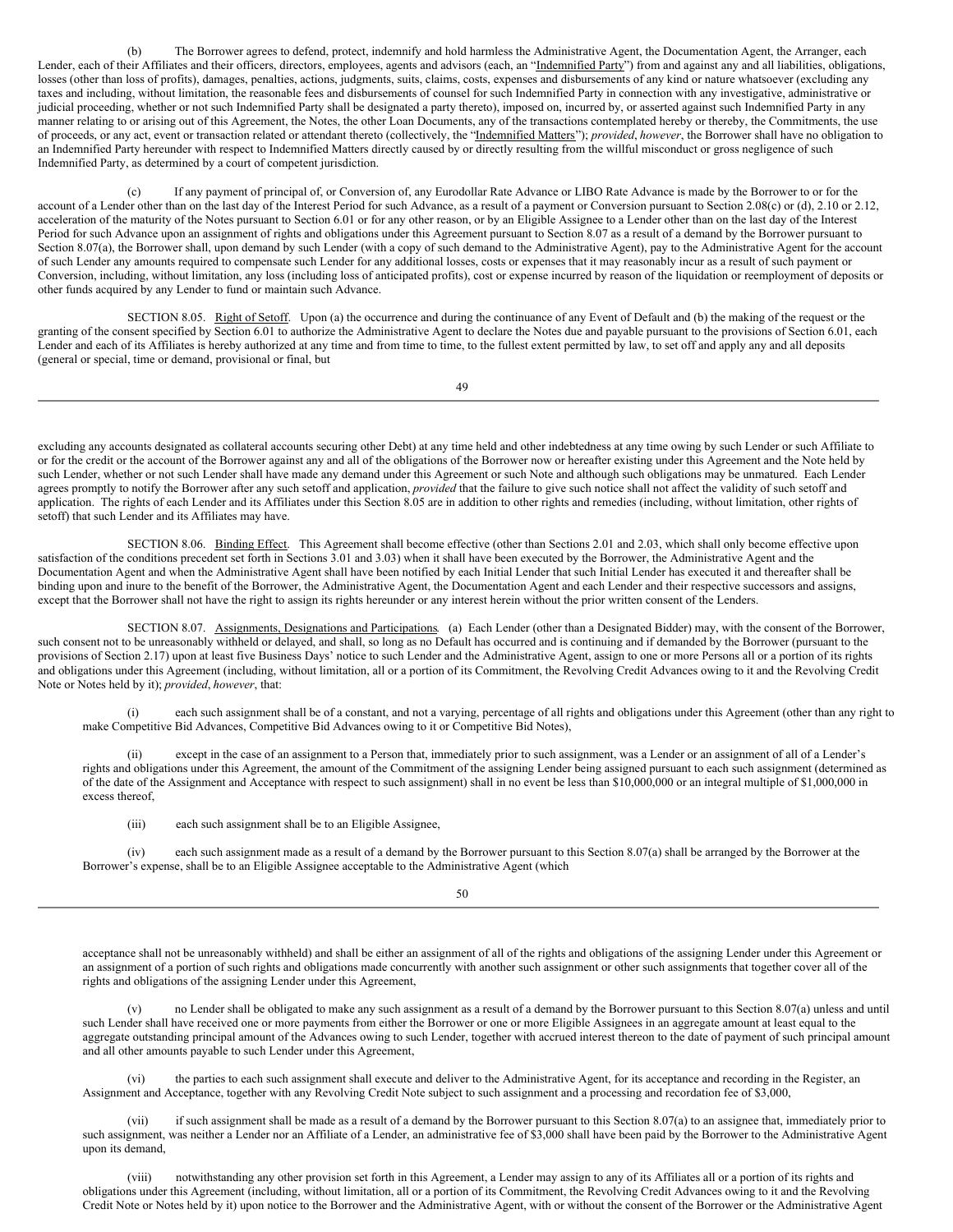(but without releasing the obligations of the assigning Lender hereunder except with the written consent of the Borrower), so long as such assignment is otherwise in compliance with this Agreement, and

(ix) notwithstanding any other provision set forth in this Agreement, a Lender may assign to any assignee all or a portion of its rights and obligations under this Agreement (including, without limitation, all or a portion of its Commitment, the Revolving Credit Advances owing to it and the Revolving Credit Note or Notes held by it) upon notice to the Administrative Agent, with or without the consent of the Borrower, so long as any Event of Default shall have occurred and be continuing.

Upon such execution, delivery, acceptance and recording, from and after the effective date specified in each Assignment and Acceptance, (A) the assignee thereunder shall be a party hereto and, to the extent that rights and obligations hereunder have been assigned to it pursuant to such Assignment and Acceptance, have the rights and obligations of a Lender hereunder and (B) the Lender assignor thereunder shall, to the extent that rights and obligations hereunder have been assigned by it pursuant to such Assignment and Acceptance, relinquish its rights and be released from its obligations under this Agreement (and, in the case of an Assignment and Acceptance

51

covering all or the remaining portion of an assigning Lender's rights and obligations under this Agreement, such Lender shall cease to be a party hereto).

(b) By executing and delivering an Assignment and Acceptance, the Lender assignor thereunder and the assignee thereunder confirm to and agree with each other and the other parties hereto as follows:

(i) other than as provided in such Assignment and Acceptance, such assigning Lender makes no representation or warranty and assumes no responsibility with respect to any statements, warranties or representations made in or in connection with this Agreement or any other Loan Document or the execution, legality, validity, enforceability, genuineness, sufficiency or value of this Agreement or any other Loan Document or any other instrument or document furnished pursuant hereto or thereto;

(ii) such assigning Lender makes no representation or warranty and assumes no responsibility with respect to the financial condition o f any Loan Party or the performance or observance by any Loan Party of any of its obligations under this Agreement, any other Loan Document or any other instrument or document furnished pursuant hereto or thereto;

(iii) such assignee confirms that it has received a copy of this Agreement and each other Loan Document, together with copies of the financial statements referred to in Section 4.01 and such other documents and information as it has deemed appropriate to make its own credit analysis and decision to enter into such Assignment and Acceptance;

(iv) such assignee will, independently and without reliance upon the Administrative Agent, the Documentation Agent, such assigning Lender or any other Lender and based on such documents and information as it shall deem appropriate at the time, continue to make its own credit decisions in taking or not taking action under this Agreement or any other Loan Document;

(v) such assignee confirms that it is an Eligible Assignee;

(vi) such assignee appoints and authorizes (A) the Administrative Agent to take such action as agent on its behalf and to exercise such powers and discretion under this Agreement and each other Loan Document as are delegated to the Administrative Agent by the terms hereof and thereof, together with such powers and discretion as are reasonably incidental thereto and (B) the Documentation Agent to take such action as agent on its behalf and to exercise such powers and discretion under this Agreement and each other Loan Document as are delegated to the Documentation Agent by the terms hereof and thereof, together with such powers and discretion as are reasonably incidental thereto; and

(vii) such assignee agrees that it will perform in accordance with their terms all of the obligations that by the terms of this Agreement and each other Loan Document are required to be performed by it as a Lender.

52

(c) Upon its receipt of an Assignment and Acceptance executed by an assigning Lender and an assignee representing that it is an Eligible Assignee, together with any Revolving Credit Note or Notes subject to such assignment, the Administrative Agent shall, if such Assignment and Acceptance has been completed and is in substantially the form of Exhibit C hereto and has been consented to by the Borrower if such consent is required, (i) accept such Assignment and Acceptance, (ii) record the information contained therein in the Register and (iii) give prompt notice thereof to the Borrower. Within five Business Days after its receipt of such notice, the Borrower, at its own expense, shall execute and deliver to the Administrative Agent in exchange for the surrendered Revolving Credit Note a new Note to the order of such Eligible Assignee in an amount equal to the Commitment assumed by it pursuant to such Assignment and Acceptance and, if the assigning Lender has retained a Commitment hereunder, a new Revolving Credit Note to the order of the assigning Lender in an amount equal to the Commitment retained by it hereunder. Such new Revolving Credit Note or Notes shall be in an aggregate principal amount equal to the aggregate principal amount of such surrendered Revolving Credit Note or Notes, shall be dated the effective date of such Assignment and Acceptance and shall otherwise be in substantially the form of Exhibit A-1 hereto.

(d) Each Lender (other than the Designated Bidders) may designate one or more banks or other entities to have a right to make Competitive Bid Advances as a Lender pursuant to Section 2.03; *provided*, *however*, that (i) no such Lender shall be entitled to make more than five such designations, (ii) each such Lender making one or more of such designations shall retain the right to make Competitive Bid Advances as a Lender pursuant to Section 2.03, (iii) each such designation shall be to a Designated Bidder and (iv) the parties to each such designation shall execute and deliver to the Administrative Agent, for its acceptance and recording in the Register, a Designation Agreement. Upon such execution, delivery, acceptance and recording, from and after the effective date specified in each Designation Agreement, the designee thereunder shall be a party hereto with a right to make Competitive Bid Advances as a Lender pursuant to Section 2.03 and the obligations related thereto.

(e) By executing and delivering a Designation Agreement, the Lender making the designation thereunder and its designee thereunder confirm and agree with each other and the other parties hereto as follows:

such Lender makes no representation or warranty and assumes no responsibility with respect to any statements, warranties or representations made in or in connection with this Agreement or any other Loan Document or the execution, legality, validity, enforceability, genuineness, sufficiency or value of this Agreement or any other Loan Document or any other instrument or document furnished pursuant hereto or thereto;

(ii) such Lender makes no representation or warranty and assumes no responsibility with respect to the financial condition of any Loan Party or the performance or observance by any Loan Party of any of its obligations under this Agreement or any other Loan Document or any other instrument or document furnished pursuant hereto or thereto;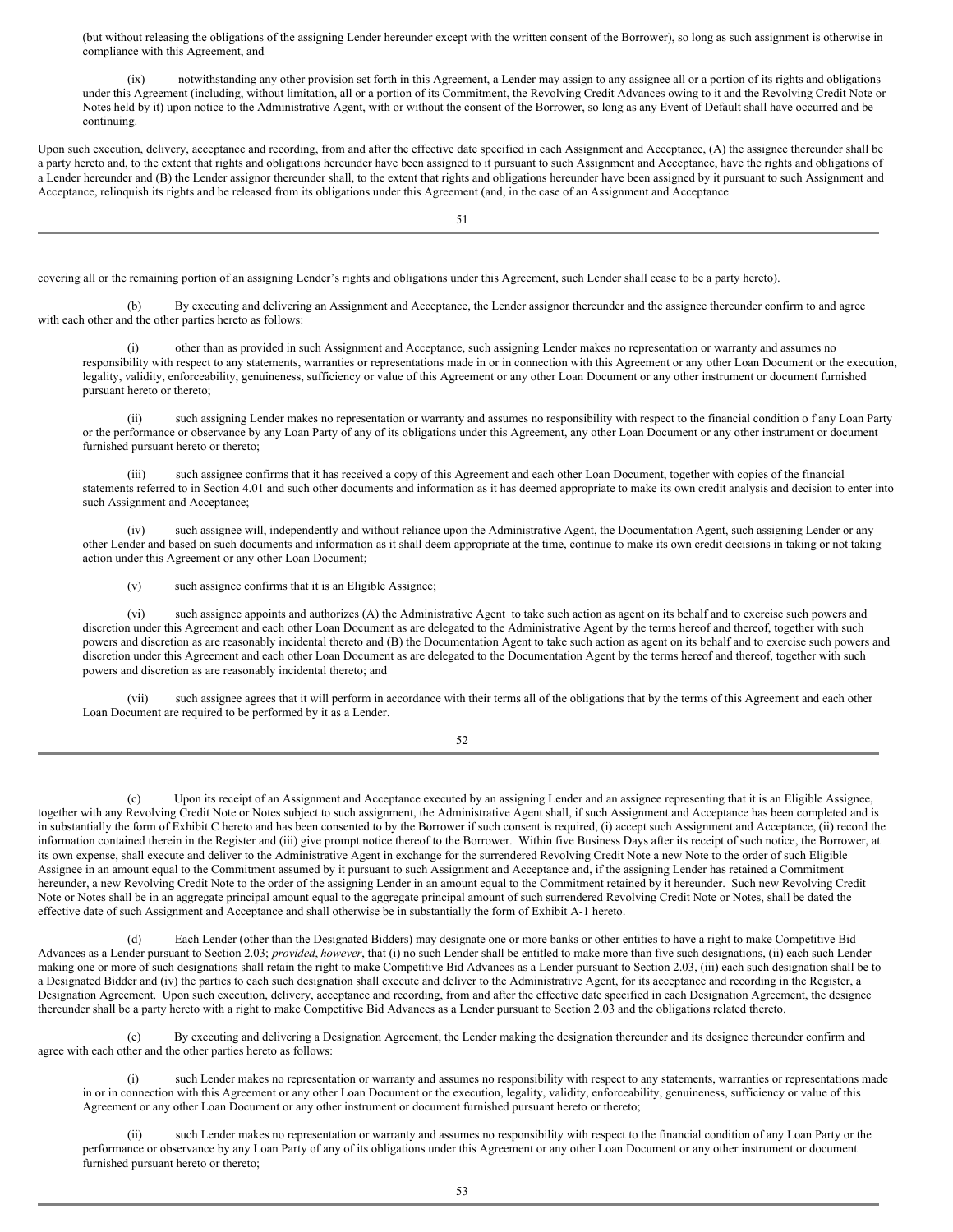such designee confirms that it has received a copy of this Agreement and each other Loan Document, together with copies of the financial statements referred to in Section 4.01 and such other documents and information as it has deemed appropriate to make its own credit analysis and decision to enter into such Designation Agreement;

(iv) such designee will, independently and without reliance upon the Administrative Agent, the Documentation Agent, such designating Lender or any other Lender and based on such documents and information as it shall deem appropriate at the time, continue to make its own credit decisions in taking or not taking action under this Agreement or any other Loan Document;

(v) such designee confirms that it is a Designated Bidder;

York.

(vi) such designee appoints and authorizes (A) the Administrative Agent to take such action as agent on its behalf and to exercise such powers and discretion under this Agreement and each other Loan Document as are delegated to the Administrative Agent by the terms hereof and thereof, together with such powers and discretion as are reasonably incidental thereto and (B) the Documentation Agent to take such action as agent on its behalf and to exercise such powers and discretion under this Agreement and each other Loan Document as are delegated to the Documentation Agent by the terms hereof and thereof, together with such powers and discretion as are reasonably incidental thereto; and

(vii) such designee agrees that it will perform in accordance with their terms all of the obligations which by the terms of this Agreement and each other Loan Document are required to be performed by it as a Lender.

(f) Upon its receipt of a Designation Agreement executed by a designating Lender and a designee representing that it is a Designated Bidder, the Administrative Agent shall, if such Designation Agreement has been completed and is substantially in the form of Exhibit D hereto, (i) accept such Designation Agreement, (ii) record the information contained therein in the Register and (iii) give prompt notice thereof to the Borrower.

The Administrative Agent shall maintain at its address referred to in Section 8.02 a copy of each Assignment and Acceptance and each Designation Agreement delivered to and accepted by it and a register for the recordation of the names and addresses of the Lenders and, with respect to Lenders (other than Designated Bidders), the Commitment of, and principal amount of the Advances owing to, each Lender from time to time (the "Register"). The entries in the Register shall be conclusive and binding for all purposes, absent manifest error, and the Borrower, the Administrative Agent, the Documentation Agent and the Lenders shall treat only the Person whose name is recorded in the Register as a Lender hereunder for all purposes of this Agreement and each other Loan Document. The Register shall be available for inspection by the Borrower or any Lender at any reasonable time and from time to time upon reasonable prior notice. The Administrative Agent shall be considered to act as the agent of the Borrower in connection with its duties in respect of the Register.

54

Each Lender may sell participations to one or more banks or other entities in or to all or a portion of its rights and obligations under this Agreement (including, without limitation, all or a portion of its Commitment, the Advances owing to it and the Note or Notes held by it); *provided*, *however*, that (i) such Lender's obligations under this Agreement (including, without limitation, its Commitment to the Borrower hereunder) shall remain unchanged, (ii) such Lender shall remain solely responsible to the other parties hereto for the performance of such obligations, (iii) such Lender shall remain the holder of any such Note for all purposes of this Agreement, (iv) the Borrower, the Administrative Agent, the Documentation Agent and the other Lenders shall continue to deal solely and directly with such Lender in connection with such Lender's rights and obligations under this Agreement and the other Loan Documents and (v) no participant under any such participation shall have any right to approve any amendment or waiver of any provision of this Agreement, any Note or any other Loan Document, or any consent to any departure by the Borrower therefrom, except to the extent that such amendment, waiver or consent would reduce the principal of, or interest on, the Notes or any fees or other amounts payable hereunder, in each case to the extent subject to such participation, or postpone any date fixed for any payment of principal of, or interest on, the Notes or any fees or other amounts payable hereunder, in each case to the extent subject to such participation.

Any Lender ma y, in connection with any assignment, designation or participation or proposed assignment, designation or participation pursuant to this Section 8.07, disclose to the assignee, designee or participant or proposed assignee, designee or participant, any information relating to any Loan Party furnished to such Lender by or on behalf of the Borrower; *provided* that, prior to any such disclosure, the assignee, designee or participant or proposed assignee, designee or participant shall agree to preserve the confidentiality of any Confidential Information relating to any Loan Party received by it from such Lender.

(j) Notwithstanding any other provision set forth in this Agreement, any Lender may at any time create a security interest in all or any portion of its rights under this Agreement (including, without limitation, the Advances owing to it and the Note or Notes held by it) in favor of any Federal Reserve Bank in accordance with Regulation A.

<span id="page-38-0"></span>SECTION 8.08. Confidentiality. None of the Administrative Agent, the Documentation Agent, or any Lender shall disclose any Confidential Information to any Person without the consent of the Borrower, other than (a) to the Administrative Agent's, the Documentation Agent's, or such Lender's Affiliates and their officers, directors, employees, agents, advisors, auditors and accountants and to actual or prospective assignees and participants, and then only on a confidential basis, (b) as required by any law, rule or regulation or judicial process, (c) to any rating agency when required by it, *provided* that, prior to any such disclosure, such rating agency shall undertake to preserve the confidentiality of any Confidential Information relating to the Borrower received by it from such Lender and (d) as requested or required by any state, federal or foreign authority or examiner regulating banks or banking. Notwithstanding anything herein to the contrary, the Agents and the Lenders may disclose to any and all Persons, without limitation of any kind, the U.S. tax treatment and tax structure of the transactions contemplated hereby and all materials of any kind (including opinions or other tax analyses) that are provided to the Agents or any Lender relating to such U.S. tax treatment and tax structure.

55

<span id="page-38-2"></span><span id="page-38-1"></span>SECTION 8.09. Governing Law. This Agreement and the Notes shall be governed by, and construed in accordance with, the laws of the State of New

SECTION 8.10. Execution in Counterparts. This Agreement may be executed in any number of counterparts and by different parties hereto in separate counterparts, each of which when so executed shall be deemed to be an original and all of which taken together shall constitute one and the same agreement. Delivery of an executed counterpart of a signature page to this Agreement by telecopier shall be effective as delivery of a manually executed counterpart of this Agreement.

<span id="page-38-3"></span>SECTION 8.11. Jurisdiction, Etc. (a) Each of the parties hereto hereby irrevocably and unconditionally submits, for itself and its property, to the nonexclusive jurisdiction of any New York State court or federal court of the United States of America sitting in New York City, and any appellate court from any thereof, in any action or proceeding arising out of or relating to this Agreement or any other Loan Document to which it is a party, or for recognition or enforcement of any judgment, and each of the parties hereto hereby irrevocably and unconditionally agrees that all claims in respect of any such action or proceeding may be heard and determined in any such New York State or, to the extent permitted by law, in such federal court. Each of the parties hereto agrees that a final judgment in any such action or proceeding shall be conclusive and may be enforced in other jurisdictions by suit on the judgment or in any other manner provided by law. Nothing in this Agreement shall affect any right that any party may otherwise have to bring any action or proceeding relating to this Agreement or any other Loan Document to which it is a party in the courts of any jurisdiction.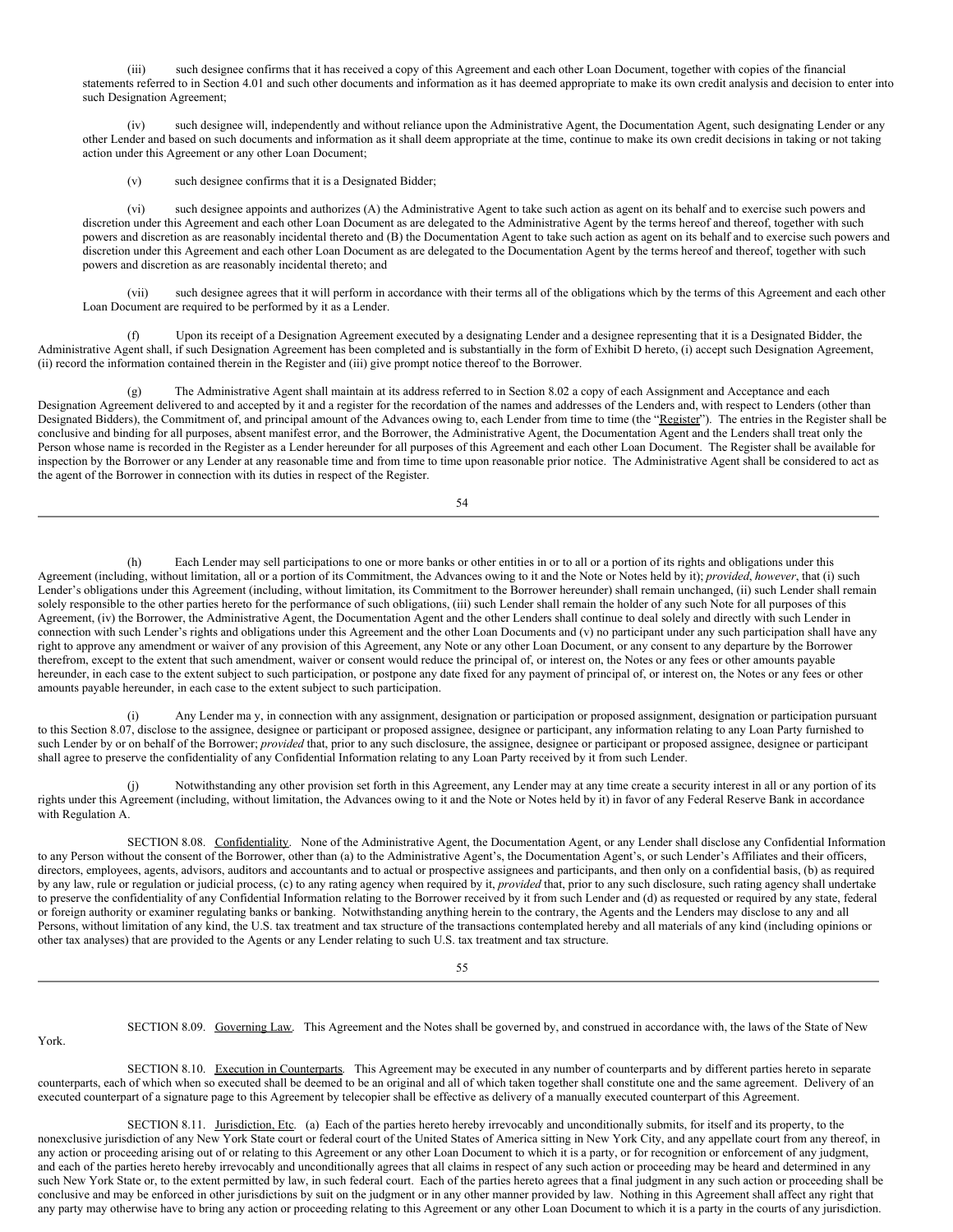(b) Each of the parties hereto irrevocably and unconditionally waives, to the fullest extent it may legally and effectively do so, any objection that it may now or hereafter have to the laying of venue of any suit, action or proceeding arising out of or relating to this Agreement or any other Loan Document to which it is a party in any New York State or federal court. Each of the parties hereto hereby irrevocably waives, to the fullest extent permitted by law, the defense of an inconvenient forum to the maintenance of such action or proceeding in any such court.

56

**IN WITNESS WHEREOF**, the parties hereto have caused this Amendment and Restatement to be executed by their respective officers thereunto duly authorized, as of the date first above written.

UNITED PARCEL SERVICE, INC., a Delaware corporation, as Borrower

By Name:

Title:

UNITED PARCEL SERVICE, INC., a New York corporation, as Guarantor

By Name: Title:

## UNITED PARCEL SERVICE, INC., an Ohio corporation, as Guarantor

By Name: Title:

## UNITED PARCEL SERVICE CO., a Delaware corporation, as Guarantor

By Name: Title:

#### **THE AGENTS**

CITIBANK, N.A., as Administrative Agent and Syndication Agent

By Name: Title:

BANK OF AMERICA, N.A., as Documentation Agent

By Name:

Title:

BANK ONE, NA as Documentation Agent

By Name:

Title:

CITIGROUP GLOBAL MARKETS INC. as Arranger

By Name: Title: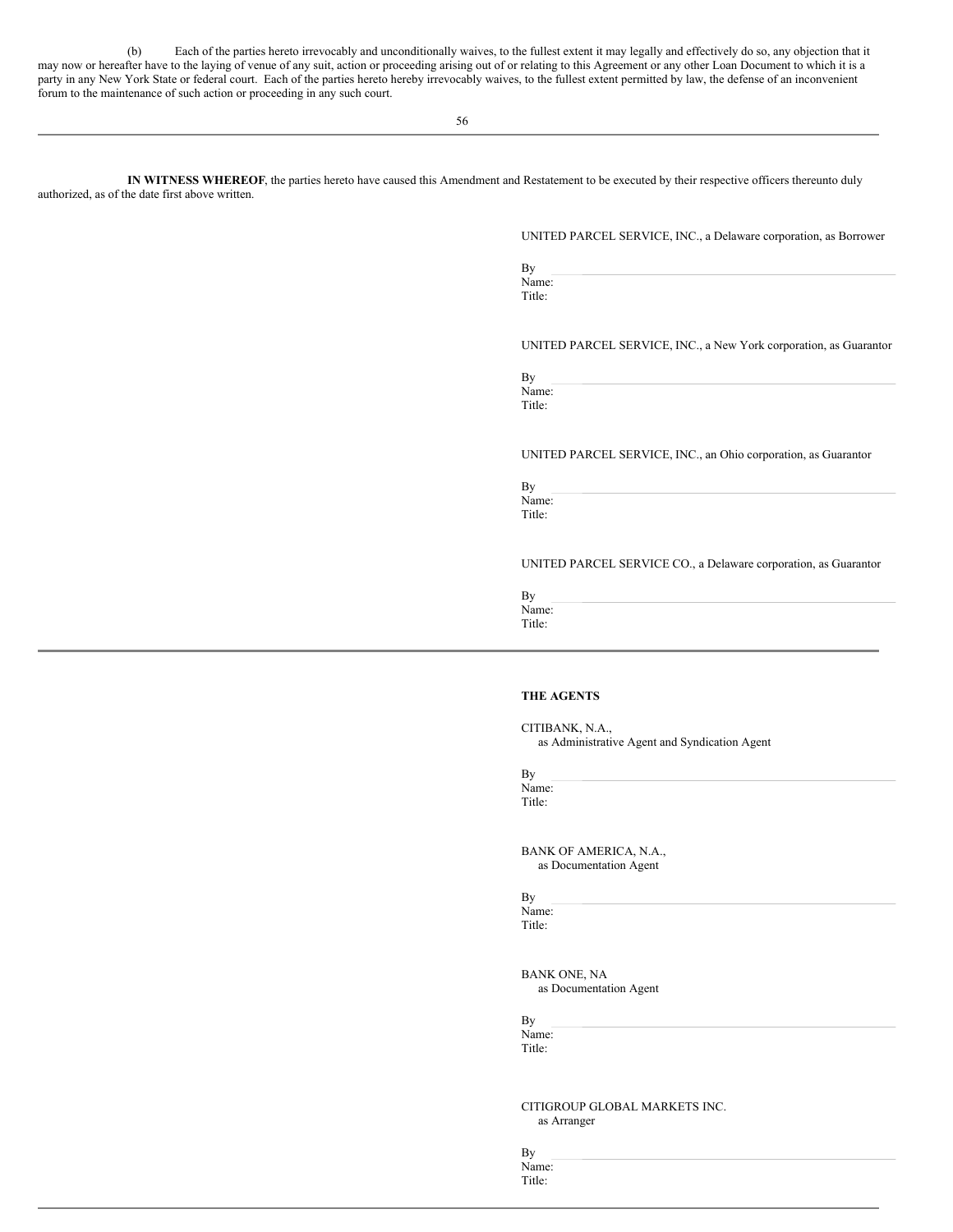## **THE INITIAL LENDERS**

CITIBANK, N.A., as Lender

By Name:

Title:

, as Lender

*[type or print legal name of lender]*

By Name: Title:

#### <span id="page-40-0"></span>SCHEDULE I LIST OF APPLICABLE LENDING OFFICES

| Name of Lender        | Commitment    | <b>Domestic Lending Office</b>                                                                                                                                 | <b>Eurodollar Lending Office</b>                                                                                                                             |
|-----------------------|---------------|----------------------------------------------------------------------------------------------------------------------------------------------------------------|--------------------------------------------------------------------------------------------------------------------------------------------------------------|
| Citibank, N.A.        | \$125,000,000 | Citibank, N.A.<br>2 Penns Way Suite 200<br>New Castle, DE 19720<br>Attn: Pat Dimery<br>$T: (302) 894-6023$<br>$F: (302) 894 - 6120$                            | Citibank, N.A.<br>2 Penns Way Suite 200<br>New Castle, DE 19720<br>Attn: Pat Dimery<br>$T: (302894-6023)$<br>F: (302 894-6120)                               |
| Bank of America, N.A. | \$100,000,000 | <b>Bank of America</b><br>901 Main Street, 14 <sup>th</sup> Floor<br>Dallas, TX 75202<br>Attn: Betty Canales<br>$T: (214) 209 - 2131$<br>$F: (214) 290 - 8377$ | Bank of America<br>901 Main Street, 14 <sup>th</sup> Floor<br>Dallas, TX 75202<br>Attn: Betty Canales<br>$T: (214) 209 - 2131$<br>$F: (214) 290 - 8377$      |
| Bank One, NA          | \$100,000,000 | Bank One, NA<br>1 Bank One Plaza<br>Chicago, IL 60670<br>Attn: Mark Gibbs<br>$T: (312) 732 - 7624$<br>$F: (312) 732 - 1117$                                    | Bank One, NA<br>1 Bank One Plaza<br>Chicago, IL 60670<br>Attn: Mark Gibbs<br>$T: (312) 732 - 7624$<br>$F: (312) 732 - 1117$                                  |
| ABN AMRO Bank, N.V.   | \$75,000,000  | ABN AMRO Bank N.V.<br>208 South LaSalle St., Suite 1500<br>Chicago, IL 60604-1003<br>Attn: Loan Administration<br>$T: (312)$ 992-5160<br>F: (312) 992-5155     | ABN AMRO Bank N.V.<br>208 South LaSalle St., Suite 1500<br>Chicago, IL 60604-1003<br>Attn: Loan Administration<br>$T: (312)$ 992-5160<br>$F: (312)$ 992-5155 |
| JP Morgan Chase Bank  | \$75,000,000  | JP Morgan Chase Bank<br>1 Chase Manhattan Plaza<br>8th Floor<br>New York, NY 10081<br>Attn: May Fong<br>$T: (212) 552 - 7314$<br>$F: (212) 552 - 5650$         | JP Morgan Chase Bank<br>1 Chase Manhattan Plaza<br>8th Floor<br>New York, NY 10081<br>Attn: May Fong<br>$T: (212) 552 - 7314$<br>$F: (212)$ 552-5650         |
| <b>BNP</b> Paribas    | \$75,000,000  | <b>BNP</b> Paribas<br>1200 Smith Street, Suite 3100<br>Houston, TX 77002<br>Attn: Leah Evans-Hughes<br>$T: (713) 982 - 1126$<br>$F: (713) 659 - 5305$          | <b>BNP</b> Paribas<br>1200 Smith Street, Suite 3100<br>Houston, TX 77002<br>Attn: Leah Evans-Hughes<br>$T: (713) 982 - 1126$<br>$F: (713) 659 - 5305$        |
| Mellon Bank, N.A.     | \$75,000,000  | Mellon Bank, N.A.<br>One Mellon Bank Center<br>Pittsburgh, PA<br>15258-0001<br>Attn: Daniel Lenckos<br>$T: (412)$ 234-0733<br>$F: (412)$ 236-1914              | Mellon Bank, N.A.<br>One Mellon Bank Center<br>Pittsburgh, PA<br>15258-0001<br>Attn: Daniel Lenckos<br>$T: (412)$ 234-0733<br>$F: (412)$ 236-1914            |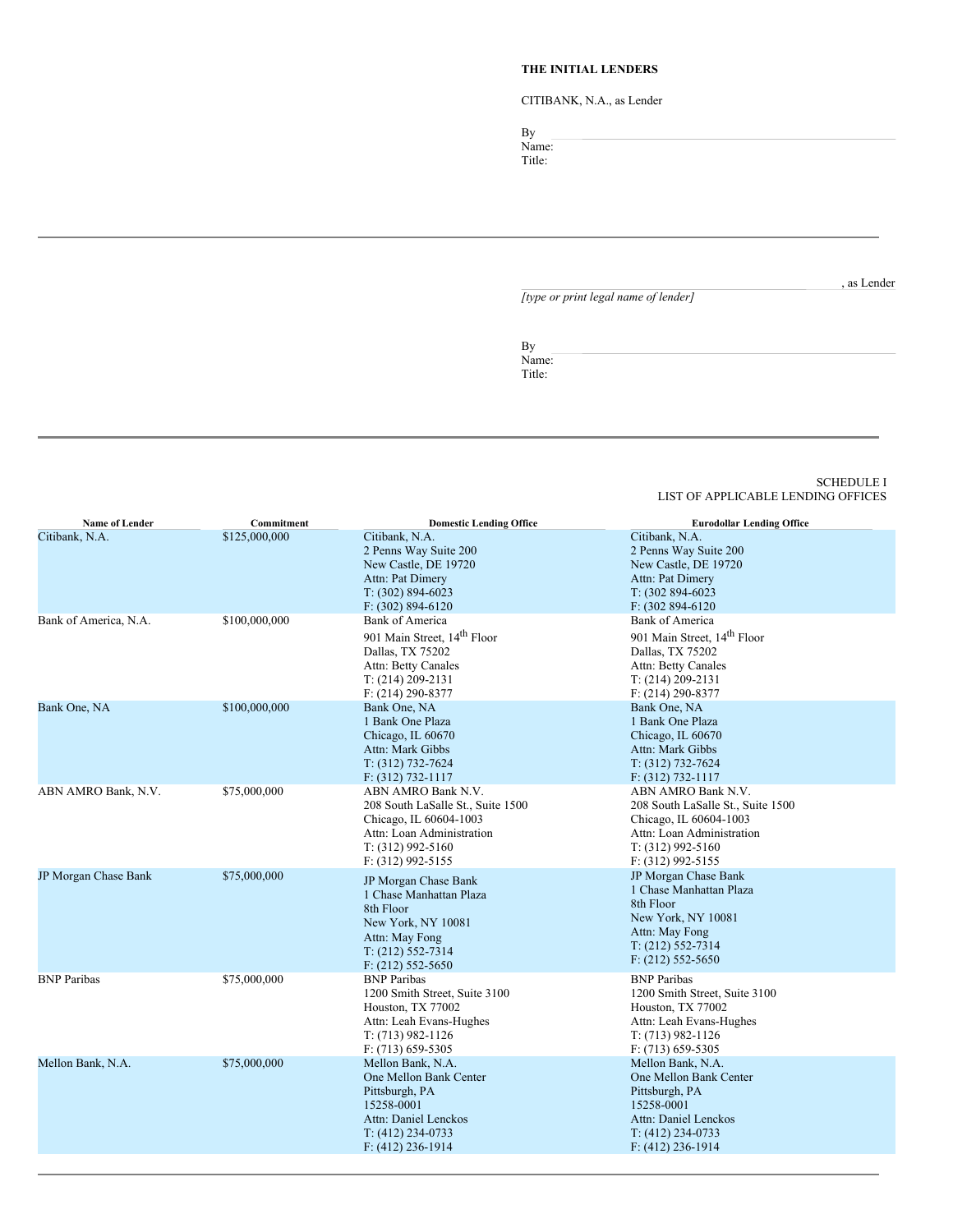| <b>Name of Lender</b>                                                      | Commitment   | <b>Domestic Lending Office</b>                                                                                                                                                              | <b>Eurodollar Lending Office</b>                                                                                                                                                            |
|----------------------------------------------------------------------------|--------------|---------------------------------------------------------------------------------------------------------------------------------------------------------------------------------------------|---------------------------------------------------------------------------------------------------------------------------------------------------------------------------------------------|
| Wells Fargo Bank, National<br>Association                                  | \$75,000,000 | Wells Fargo Bank, N.A.<br>201 Third Street - 8th Floor<br>MAC A0187-081<br>San Francisco, CA 94103<br>Attn: Maria Belle Garcia<br>$T: (415)$ 477-5471<br>$F: (415)$ 979-0675                | Wells Fargo Bank, N.A.<br>201 Third Street - 8th Floor<br>MAC A0187-081<br>San Francisco, CA 94103<br>Attn: Maria Belle Garcia<br>$T: (415)$ 477-5471<br>$F: (415)$ 979-0675                |
| Barclays Bank Plc                                                          | \$50,000,000 | Barclays Bank Plc<br>222 Broadway<br>New York, NY 10038<br>Attn: Eddie Cotto Jr.<br>$T: (212)$ 412-3701<br>$F: (212)$ 412-5306                                                              | Barclays Bank Plc<br>222 Broadway<br>New York, NY 10038<br>Attn: Eddie Cotto Jr.<br>$T: (212)$ 412-3701<br>$F: (212)$ 412-5306                                                              |
| Dresdner Bank AG, New York<br>and Grand Cayman Branches                    | \$50,000,000 | Dresdner Bank<br>1301 Avenue of the Americas<br>New York, NY 10019<br>Attn: Deborah Carlson<br>$T: (212) 895 - 1763$<br>$F: (212) 895 - 1766$                                               | Dresdner Bank<br>1301 Avenue of the Americas<br>New York, NY 10019<br>Attn: Deborah Carlson<br>$T: (212) 895 - 1763$<br>$F: (212) 895 - 1766$                                               |
| Royal Bank of Canada                                                       | \$50,000,000 | Royal Bank of Canada,<br>New York Branch<br>One Liberty Plaza, 3rd Floor<br>New York, NY 10006-1404<br>Attn: Manager, Loans<br>Administration<br>$T: (212)$ 428-6322<br>$F: (212)$ 428-2372 | Royal Bank of Canada,<br>New York Branch<br>One Liberty Plaza, 3rd Floor<br>New York, NY 10006-1404<br>Attn: Manager, Loans<br>Administration<br>$T: (212)$ 428-6322<br>$F: (212)$ 428-2372 |
| <b>Standard Chartered Bank</b>                                             | \$50,000,000 | <b>Standard Chartered Bank</b><br>1 Madison Avenue<br><b>Third Floor</b><br>New York, NY 10010-3603<br>Attn: Vijayant Jain<br>$T: (212)$ 667-0499<br>$F: (212) 667 - 0251$                  | <b>Standard Chartered Bank</b><br>1 Madison Avenue<br><b>Third Floor</b><br>New York, NY 10010-3603<br>Attn: Vijayant Jain<br>$T: (212)$ 667-0499<br>$F: (212) 667 - 0251$                  |
| Credit Suisse First Boston,<br>acting through its Cayman<br>Islands branch | \$25,000,000 | Credit Suisse First Boston<br>11 Madison Avenue<br>New York, NY 10010-3629<br>Attn: Sonya Shillingford<br>$T: (212) 538-3361$<br>$F: (212) 538-6851$                                        | Credit Suisse First Boston<br>11 Madison Avenue<br>New York, NY 10010-3629<br>Attn: Sonya Shillingford<br>$T: (212) 538-3361$<br>$F: (212) 538-6851$                                        |
| Merrill Lynch Bank USA                                                     | \$25,000,000 | Merrill Lynch Bank USA<br>15 W. South Temple, Suite 300<br>Salt Lake City, UT 84101<br>Attn: Butch Alder<br>$T: (801) 526 - 8324$<br>$F: (801) 531 - 7470$                                  | Merrill Lynch Bank USA<br>15 W. South Temple, Suite 300<br>Salt Lake City, UT 84101<br>Attn: Butch Alder<br>$T: (801) 526 - 8324$<br>$F: (801) 531 - 7470$                                  |
| UBS AG, Stamford Branch                                                    | \$25,000,000 | UBS AG, Stamford Branch<br>677 Washington Blvd.<br>Stamford, CT 06901<br>Attn: Vladimira Holeckova<br>$T: (203)$ 719-6403<br>$F: (203)$ 719-3888                                            | UBS AG, Stamford Branch<br>677 Washington Blvd.<br>Stamford, CT 06901<br>Attn: Vladimira Holeckova<br>$T: (203)$ 719-6403<br>$F: (203)$ 719-3888                                            |

| <b>Name of Lender</b>              | Commitment   | <b>Domestic Lending Office</b>     | <b>Eurodollar Lending Office</b>   |
|------------------------------------|--------------|------------------------------------|------------------------------------|
| <b>State Street Bank and Trust</b> | \$25,000,000 | <b>State Street Bank and Trust</b> | <b>State Street Bank and Trust</b> |
| Company                            |              | Company                            | Company                            |
|                                    |              | 2 Avenue De Lafayette              | 2 Avenue De Lafayette              |
|                                    |              | Boston, MA 02111                   | Boston, MA 02111                   |
|                                    |              | Attn: Ms. C. Jaynelle Landy        | Attn: Ms. C. Jaynelle Landy        |
|                                    |              | $T: (617) 662 - 3677$              | $(617)$ 662-3677                   |
|                                    |              | $F: (617) 662 - 4201$              | $F: (617) 662 - 4201$              |
|                                    |              |                                    |                                    |

**TOTAL OF COMMITMENTS** **\$1,000,000,000**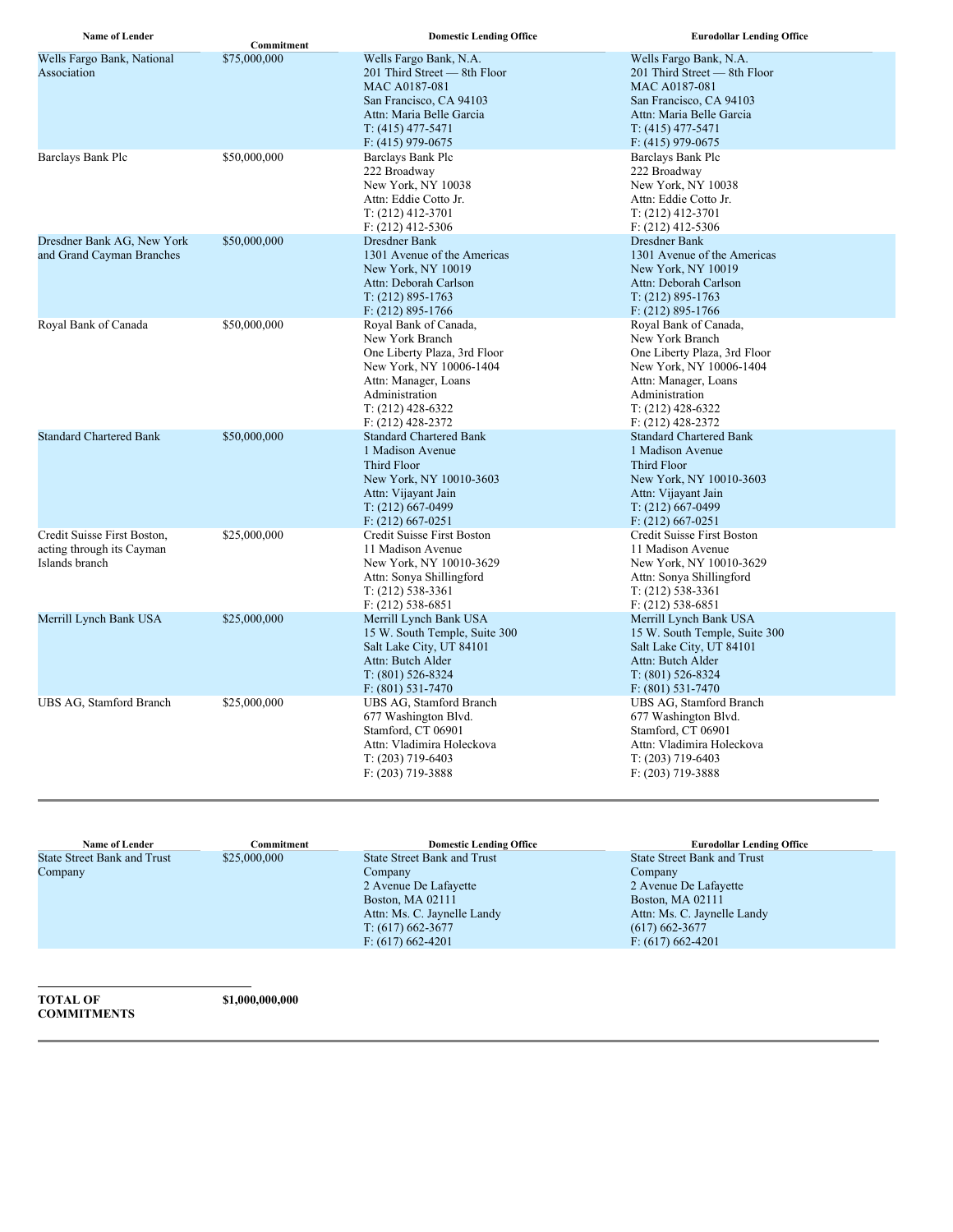#### U.S. \$1,000,000,000

## **CREDIT AGREEMENT**

(Five-Year Facility)

Dated as of April 24, 2003

#### Among

#### **UNITED PARCEL SERVICE, INC.**

#### as Borrower

#### and

#### **THE INITIAL LENDERS NAMED HEREIN**

as Initial Lenders

and

#### **CITIGROUP GLOBAL MARKETS INC.**

as Arranger

and

#### **BANK OF AMERICA, N.A.**

and

#### **BANK ONE, NA**

as Co-Documentation Agents

and

#### **CITIBANK, N.A.**

as Administrative Agent and Syndication Agent

#### **TABLE OF CONTENTS**

[ARTICLE](#page-43-0) I

#### DEFINITIONS AND [ACCOUNTING](#page-43-0) TERMS

[SECTION](#page-43-1) 1.01. Certain Defined Terms SECTION 1.02. [Computation](#page-48-0) of Time Periods SECTION 1.03. [Accounting](#page-48-1) Terms

#### [ARTICLE](#page-48-2) II

#### AMOUNTS AND TERMS OF THE [ADVANCES](#page-48-2)

[SECTION](#page-48-3) 2.01. The Revolving Credit Advances [SECTION](#page-48-4) 2.02. Making the Revolving Credit Advances SECTION 2.03. The [Competitive](#page-49-0) Bid Advances [SECTION](#page-50-0) 2.04. Fees SECTION 2.05. Termination or Reduction of the [Commitments](#page-50-1) SECTION 2.06. [Repayment](#page-50-2) of Revolving Credit Advances [SECTION](#page-50-3) 2.07. Interest on Revolving Credit Advances SECTION 2.08. Interest Rate [Determination](#page-50-4) SECTION 2.09. Optional [Conversion](#page-50-5) of Revolving Credit Advances SECTION 2.10. Optional [Prepayments](#page-51-0) of Advances [SECTION](#page-51-1) 2.11. Increased Costs [SECTION](#page-51-2) 2.12. Illegality SECTION 2.13. Payments and [Computations](#page-51-3) [SECTION](#page-51-4) 2.14. Taxes [SECTION](#page-52-0) 2.15. Sharing of Payments, Etc. SECTION 2.16. Extensions of [Termination](#page-52-1) Date SECTION 2.17. [Substitution](#page-52-2) of Lender

#### [ARTICLE](#page-52-3) III

#### CONDITIONS TO [EFFECTIVENESS](#page-52-3) AND LENDING

SECTION 3.01. Conditions Precedent to [Effectiveness](#page-52-4) of Sections 2.01 and 2.03 SECTION 3.02. [Conditions](#page-53-0) Precedent to Each Revolving Credit Borrowing SECTION 3.03. Conditions Precedent to Each [Competitive](#page-53-1) Bid Borrowing SECTION 3.04. [Determinations](#page-53-2) Under Section 3.01 [SECTION](#page-53-3) 3.05. Labor Dispute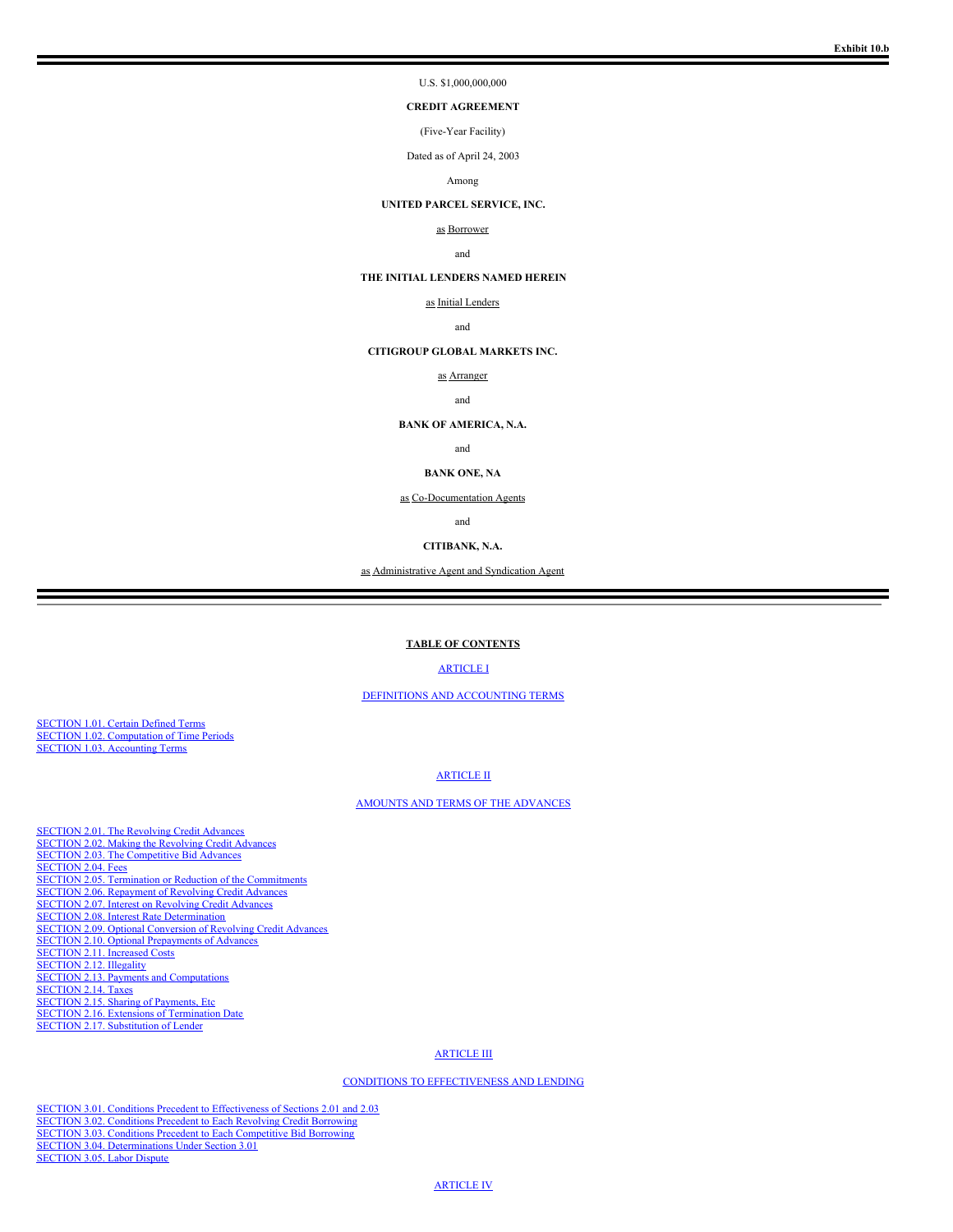# [ARTICLE](#page-54-0) V [COVENANTS](#page-54-0) OF THE BORROWER SECTION 5.01. [Affirmative](#page-54-1) Covenants [SECTION](#page-55-0) 5.02. Negative Covenants [ARTICLE](#page-56-0) VI EVENTS OF [DEFAULT](#page-56-0) [SECTION](#page-56-1) 6.01. Events of Default [ARTICLE](#page-57-0) VII

## THE [AGENTS](#page-57-0)

SECTION 7.01. [Authorization](#page-57-1) and Action SECTION 7.02. [Administrative](#page-57-2) Agent's Reliance, Etc [SECTION](#page-57-3) 7.03. Citibank, B of A, Bank One and Their Affiliates [SECTION](#page-58-0) 7.04. Lender Credit Decision SECTION 7.05. [Indemnification](#page-58-1) [SECTION](#page-58-2) 7.06. Successor Agents SECTION 7.07. [Documentation](#page-58-3) Agent

#### **[ARTICLE](#page-58-4) VIII**

#### **[MISCELLANEOUS](#page-58-4)**

SECTION 8.01. [Amendments,](#page-58-5) Etc [SECTION](#page-58-6) 8.02. Notices, Etc [SECTION](#page-58-7) 8.03. No Waiver; Remedies [SECTION](#page-58-8) 8.04. Costs and Expenses [SECTION](#page-59-0) 8.05. Right of Setoff [SECTION](#page-59-1) 8.06. Binding Effect SECTION 8.07. [Assignments,](#page-59-2) Designations and Participations SECTION 8.08. [Confidentiality](#page-60-0) SECTION 8.09. [Governing](#page-61-0) Law SECTION 8.10. Execution in [Counterparts](#page-61-1) SECTION 8.11. [Jurisdiction,](#page-61-2) Etc.

#### **SCHEDULE**

Schedule I — [Applicable](#page-62-0) Lending Offices

ii

#### **EXHIBITS**

| Exhibit $A-1$ — | Form of Revolving Credit Note                |
|-----------------|----------------------------------------------|
| Exhibit $A-2$ — | Form of Competitive Bid Note                 |
| Exhibit $B-1$ — | Form of Notice of Revolving Credit Borrowing |
| Exhibit $B-2$ — | Form of Notice of Competitive Bid Borrowing  |
| Exhibit $C$ —   | Form of Assignment and Acceptance            |
| Exhibit $D$ —   | Form of Designation Agreement                |
| Exhibit $E -$   | Form of Guaranty                             |
| Exhibit $F -$   | Form of Indemnity Agreement                  |
| Exhibit $G$ —   | Form of Opinion of Counsel for the Borrower  |
| Exhibit $H$ —   | Debenture Indenture                          |
|                 |                                              |

iii

#### CREDIT AGREEMENT

#### (Five-Year Facility)

#### Dated as of April 24, 2003

UNITED PARCEL SERVICE, INC., a Delaware corporation (the "Borrower"), the banks, financial institutions and other institutional lenders (collectively, the "Initial Lenders") listed on the signature pages hereof, Citibank, N.A. ("Citibank"), as administrative agent (in such capacity, the "Administrative Agent") and as syndication agent (in such capacity, the "Syndication Agent") for the Lenders (as hereinafter defined), Bank of America, N.A. ('Bof A"), and Bank One, NA ('Bank One''), as co-documentation agents (in such capacity, the 'Co-Documentation Agents'') for such Lenders, and Citigroup Global Markets Inc., as sole arranger and book manager (in such capacity, the "Arranger") under the Loan Documents (as hereinafter defined), agree as follows:

#### <span id="page-43-0"></span>ARTICLE I

#### DEFINITIONS AND ACCOUNTING TERMS

<span id="page-43-1"></span>SECTION 1.01. Certain Defined Terms.

As used in this Agreement, the following terms shall have the following meanings (such meanings to be equally applicable to both the singular and plural forms of the terms defined):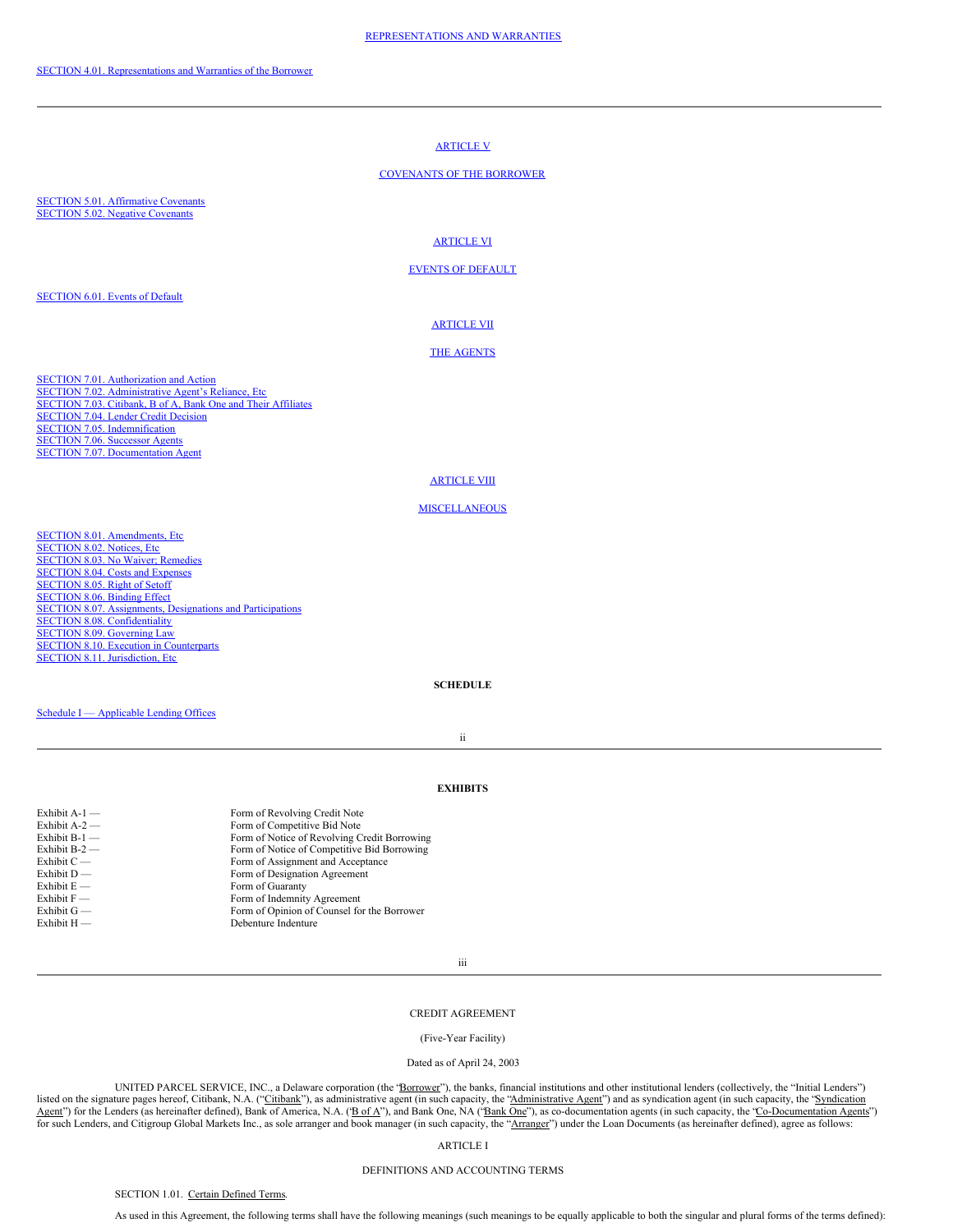"Administrative Agent" has the meaning specified in the recital of parties to this Agreement.

"Administrative Agent's Account" means the account of the Administrative Agent maintained by the Administrative Agent at Citibank with its office at 399 Park Avenue, New York, New York 10043, Account No. 36852248, Attention: Lee Tang.

"Advance" means a Revolving Credit Advance or a Competitive Bid Advance, as the context may require.

"Affiliate" means, as to any Person, any other Person that, directly or indirectly, controls, is controlled by or is under common control with such Person; provided, however, that Overseas Partners shall not be deemed to be an Affiliate of the Borrower.

"Agent" means the Administrative Agent or the Documentation Agent, as the context may require.

"Applicable Fee Percentage" means, as of any date, a percentage per annum determined by reference to the Public Debt Rating in effect on such date as set forth below:

| <b>Level 1</b>                  | $0.050\%$ |  |
|---------------------------------|-----------|--|
| $AA$ -/ $A$ a $3$ or above      |           |  |
| Level 2                         | 0.075%    |  |
| Lower than Level 1 but at least |           |  |
| $A - / A3$                      |           |  |
| <b>Level 3</b>                  | $0.100\%$ |  |
| Lower than Level 2              |           |  |

"Applicable Lending Office" means, with respect to each Lender, such Lender's Domestic Lending Office in the case of a Base Rate Advance and such Lender's Eurodollar Lending Office in the case of a Eurodollar Rate Advance and, in the case of a Competitive Bid Advance, the office of such Lender notified by such Lender to the Administrative Agent and the Borrower as its Applicable Lending Office with respect to such Competitive Bid Advance.

"Applicable Margin" means, as of any date, a percentage per annum determined by reference to the Public Debt Rating in effect on such date as set forth below:

|                                         |                              | <b>Applicable Margin</b> |
|-----------------------------------------|------------------------------|--------------------------|
|                                         | <b>Applicable Margin for</b> | for                      |
| <b>Public Debt Rating</b>               | <b>Base Rate</b>             | <b>Eurodollar Rate</b>   |
| S&P/Moody's                             | <b>Advances</b>              | <b>Advances</b>          |
| Level 1                                 |                              |                          |
| $AA$ - / $Aa3$ or above                 | $0.00\%$                     | $0.100\%$                |
| Level 2                                 |                              |                          |
| Lower than Level 1 but at least A- / A3 | $0.00\%$                     | $0.175\%$                |
| Level 3                                 |                              |                          |
| Lower than Level 2                      | $0.00\%$                     | $0.200\%$                |

*provided, however*, that if as of any date of determination the aggregate principal amount of Advances outstanding exceeds 33% of the aggregate Commitments, the Applicable Margin for such date shall be the percentage per annum determined by reference to the Public Debt Rating in effect on such date as set forth above plus 0.05%.

"Arranger" has the meaning specified in the recital of parties to this Agreement.

'Assignment and Acceptance" means an assignment and acceptance entered into by a Lender and an Eligible Assignee, and accepted by the Administrative Agent, in substantially the form of Exhibit C hereto.

"Attributable Debt" has the meaning specified in the Debenture Indenture.

"B of A" has the meaning specified in the recital of the parties to this Agreement.

 $\overline{2}$ 

"Bank One" has the meaning specified in the recital of the parties to this Agreement.

"Base Rate" means a fluctuating interest rate per annum in effect from time to time, which rate per annum shall at all times be equal to the highest of:

(a) the rate of interest announced publicly by Citibank in New York, New York, from time to time, as Citibank's prime rate;

the sum (adjusted to the nearest  $1/16$  of  $1\%$  or, if there is no nearest  $1/16$  of  $1\%$ , to the next higher  $1/16$  of  $1\%$ ) of (i)  $1/2$  of  $1\%$  per annum plus (ii) the rate obtained by dividing (A) the latest three-week moving average of secondary market morning offering rates in the United States for three-month certificates of deposit of major United States money market banks, such three-week moving average (adjusted to the basis of a year of 360 days) being determined weekly on each Monday (or, if such day is not a Business Day, on the next succeeding Business Day) for the three-week period ending on the previous Friday by Citibank on the basis of such rates reported by certificate of deposit dealers to and published by the Federal Reserve Bank of New York or, if such publication shall be suspended or terminated, on the basis of quotations for such rates received by Citibank from three New York certificate of deposit dealers of recognized standing selected by Citibank, by (B) a percentage equal to 100% minus the average of the daily percentages specified during such three-week period by the Board of Governors of the Federal Reserve System (or any successor) for determining the maximum reserve requirement (including, but not limited to, any emergency, supplemental or other marginal reserve requirement) for Citibank with respect to liabilities consisting of or including (among other liabilities) three-month Dollar nonpersonal time deposits in the United States, plus (iii) the average during such three-week period of the annual assessment rates estimated by Citibank for determining the then current annual assessment payable by Citibank to the Federal Deposit Insurance Corporation (or any successor) for insuring Dollar deposits of Citibank in the United States; and

(c) 1/2 of 1% per annum above the Federal Funds Rate.

"Base Rate Advance" means a Revolving Credit Advance that bears interest as provided in Section 2.07(a)(i).

"Beneficial Ownership" means beneficial ownership as determined in accordance with Rule 13d-3 of the Securities and Exchange Commission under the Exchange Act, as in effect on the date hereof.

"Borrower" has the meaning specified in the recital of parties to this Agreement.

"Borrower's Account" means the account of the Borrower designated in writing by the Borrower to the Administrative Agent from time to time.

"Borrowing" means a Revolving Credit Borrowing or a Competitive Bid Borrowing, as the context may require.

"Business Day" means a day of the year (other than a Saturday or a Sunday) on which banks are not required or authorized by law to close in New York City and, if the applicable Business Day relates to any Eurodollar Rate Advances or LIBO Rate Advances, on which dealings are carried on in the London interbank market.

3

"Capital Lease Obligations" of any Person means all obligations of such Person to pay rent or other amounts under any lease of (or other arrangement conveying the right to use) real or personal property, or a combination thereof, which obligations are required to be classified and accounted for as capital leases on a balance sheet of such Person under GAAP.

"Change of Control" means the occurrence of any of the following: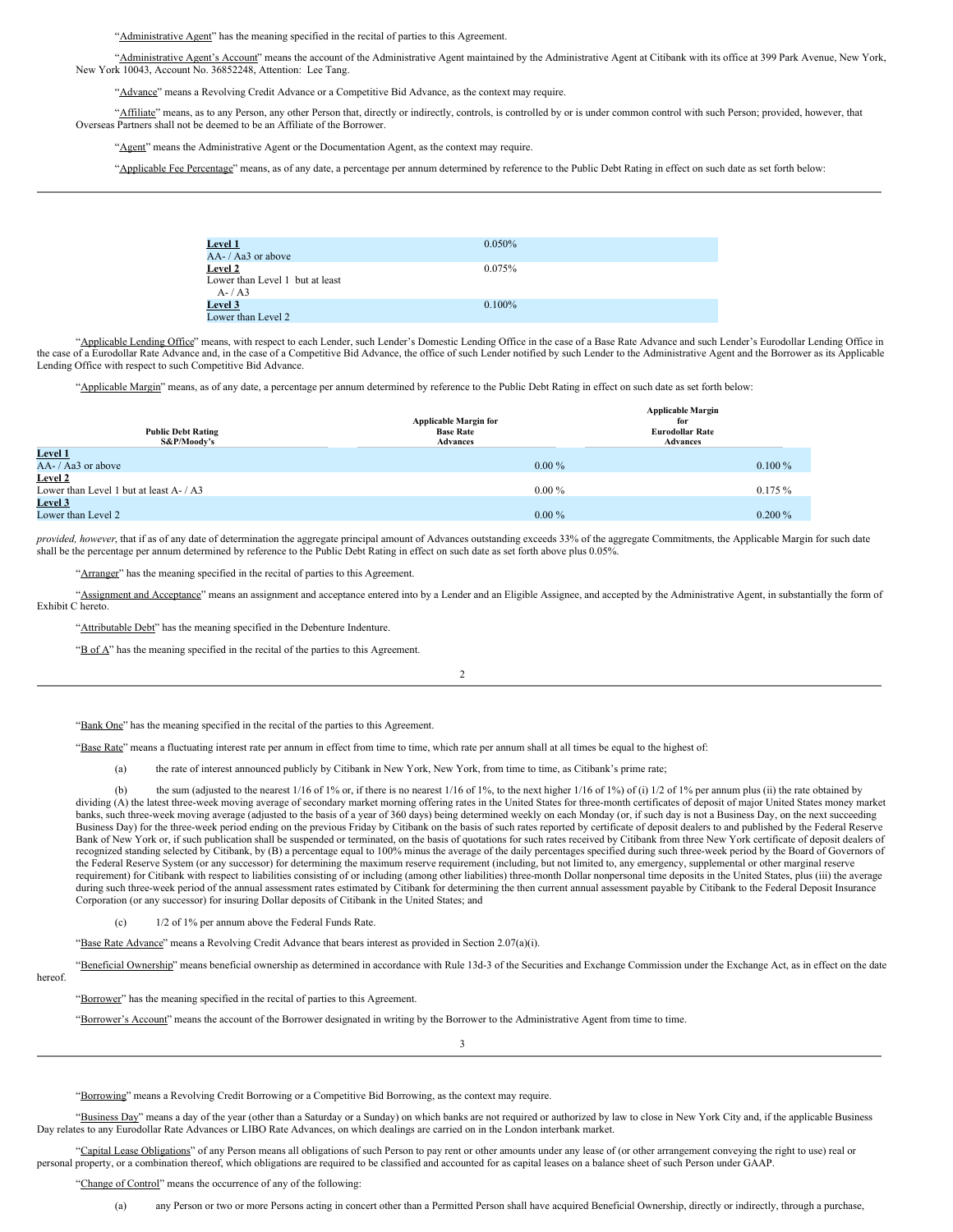merger or other transaction or series of transactions or otherwise, of (i) 10% or more of the shares of common stock of the Borrower or (ii) Voting Stock of the Borrower to which 10% or more of the total Voting Power of the Borrower is attributable; or

(b) Permitted Persons shall not have Beneficial Ownership of (i) 75% or more of the shares of common stock of the Borrower or (ii) Voting Stock of the Borrower to which 75% or more of the total Voting Power of the Borrower is attributable.

"Citibank" has the meaning specified in the recital of parties to this Agreement.

"Co-Documentation Agents" has the meaning specified in the recital of parties to this Agreement.

"Commitment" has the meaning specified in Section 2.01.

"Competitive Bid Advance" means an advance by a Lender to the Borrower as part of a Competitive Bid Borrowing resulting from the auction bidding procedure described in Section 2.03 and refers to a Fixed Rate Advance or a LIBO Rate Advance, as the context may require.

"Competitive Bid Borrowing" means a borrowing consisting of simultaneous Competitive Bid Advances from each of the Lenders whose offer to make one or more Competitive Bid Advances as part of such borrowing has been accepted by the Borrower under the auction bidding procedure described in Section 2.03.

4

"Competitive Bid Note" means a promissory note of the Borrower payable to the order of any Lender, in substantially the form of Exhibit A-2 hereto, evidencing the

indebtedness of the Borrower to such Lender resulting from a Competitive Bid Advance made by such Lender.

"Competitive Bid Reduction" has the meaning specified in Section 2.01.

"Confidential Information" means information that the Borrower furnishes to an Agent or any Lender in a writing designated as confidential, but does not include any such information that is or becomes generally available to the public or that is or becomes available to an Agent or such Lender from a source other than the Borrower (unless such Agent or such Lender knows that such information is not generally available to the public).

"Consolidated" refers to the consolidation of accounts in accordance with GAAP.

"Consolidated Net Tangible Assets" has the meaning specified in the Debenture Indenture.

"Consolidated Net Worth" means the shareholders' equity of the Borrower and its Subsidiaries, computed in accordance with GAAP.

"Convert", "Conversion" and "Converted" each refers to a conversion of Revolving Credit Advances of one Type into Revolving Credit Advances of the other Type pursuant to Section 2.08 or 2.09.

"Debenture Indenture" means the Indenture, dated as of December 1, 1989, between United Parcel Service of America, Inc. and Chemical Bank pursuant to which the 8-3/8% Debentures Due April 1, 2020 were issued, as in effect on the date of this Agreement (without giving effect to any amendment, supplement or other modification thereto, any repayment or covenant defeasance thereunder or any termination thereof), a copy of which is attached as Exhibit H hereto.

"Debt" of any Person means, without duplication, (a) all obligations of such Person for borrowed money, or with respect to deposits with or advances of any kind to such Person, (b) all obligations of such Person evidenced by bonds, debentures, notes or similar instruments, (c) all obligations of such Person upon which interest charges are customarily paid, (d) all obligations of such Person under conditional sale or other title retention agreements relating to property or assets purchased by such Person, (e) all obligations of such Person issued or assumed as the deferred purchase price of property or services, (f) all Debt of others secured by (or for which the holder of such Debt has an existing right, contingent or otherwise, to be secured by) any Lien on property or assets owned or acquired by such Person (other than Non-Recourse Debt), (g) all Guarantees by such Person of Debt of others, (h) all Capital Lease Obligations of such Person, (i) all obligations of such Person in respect of Hedge Agreements; provided, however, that at any given time the term "obligations" as used in this clause (i) shall only include the net amounts due and payable at such time under any such agreements or arrangements and (j) all obligations of such Person as an account party in respect of letters of credit and bankers' acceptances. The Debt of any Person shall include the Debt of any partnership in which such Person is a general partner.

5

"Declining Lender" has the meaning specified in Section 2.16.

"Default" means any Event of Default or any event that would constitute an Event of Default but for the requirement that notice be given or time elapse or both.

"Designated Bidder" means (a) an Eligible Assignee or (b) a special purpose corporation that is engaged in making, purchasing or otherwise investing in commercial loans in the ordinary course of its business and that issues (or the parent of which issues) commercial paper rated at least "Prime-1" (or the then equivalent grade) by Moody's or "A-1" (or the then equivalent grade) by S&P that, in either case, (i) is organized under the laws of the United States or any state thereof or the District of Columbia, (ii) shall have become a party to this Agreement pursuant to Section 8.07(d), (e) and (f) and (iii) is not otherwise a Lender.

"Designation Agreement" means a designation agreement entered into by a Lender (other than a Designated Bidder) and a Designated Bidder, and accepted by the Administrative Agent, in substantially the form of Exhibit D hereto.

"Documentation Agent" means the Co-Documentation Agents.

"Dollars" and the sign "\$" mean lawful currency of the United States of America.

"Domestic Lending Office" means, with respect to any Lender, the office of such Lender specified as its "Domestic Lending Office" opposite its name on Schedule I hereto or in the Assignment and Acceptance pursuant to which it became a Lender, or such other office of such Lender as such Lender may from time to time specify to the Borrower and the Administrative Agent.

"Effective Date" has the meaning specified in Section 3.01.

"Eligible Assignee" means (i) a Lender; (ii) an Affiliate of a Lender that is otherwise an Eligible Assignee; (iii) a commercial bank organized under the laws of the United States, or any state thereof, and having total assets in excess of \$1,000,000,000, calculated in accordance with the accounting principles prescribed by the regulatory authority applicable to such bank in its jurisdiction of organization; (iv) a commercial bank organized under the laws of any other country that is a member of the OECD, or a political subdivision of any such country, and having total assets in excess of \$1,000,000,000, calculated in accordance with the accounting principles prescribed by the regulatory authority applicable to such bank in its jurisdiction of organization, so long as such bank is acting through a branch or agency located in the country in which it is organized or another country that is described in this clause (iv); (v) the central bank of any country that is a member of the OECD; (vi) a finance company, insurance company or other financial institution or fund (whether a corporation, partnership, trust or other entity) organized under the laws of the United States, or any state thereof, that is engaged in making, purchasing or otherwise investing in commercial loans in the ordinary course of its business and having total assets in excess of \$1,000,000,000, calculated in accordance with the accounting principles prescribed by the regulatory authority applicable to such entity in its jurisdiction of organization; *provided, however*, that

6

neither the Borrower nor an Affiliate of the Borrower shall qualify as an Eligible Assignee.

"ERISA" means the Employee Retirement Income Security Act of 1974, as amended from time to time, and the regulations promulgated and rulings issued thereunder.

"ERISA Affiliate" means any trade or business (whether or not incorporated) that is a member of a group of which the Borrower is a member and which is treated as a single employer under Section 414 of the Internal Revenue Code.

"Eurocurrency Liabilities" has the meaning assigned to that term in Regulation D.

"Eurodollar Lending Office" means, with respect to any Lender, the office of such Lender specified as its "Eurodollar Lending Office" opposite its name on Schedule I hereto or in the Assignment and Acceptance pursuant to which it became a Lender (or, if no such office is specified, its Domestic Lending Office), or such other office of such Lender as such Lender may from time to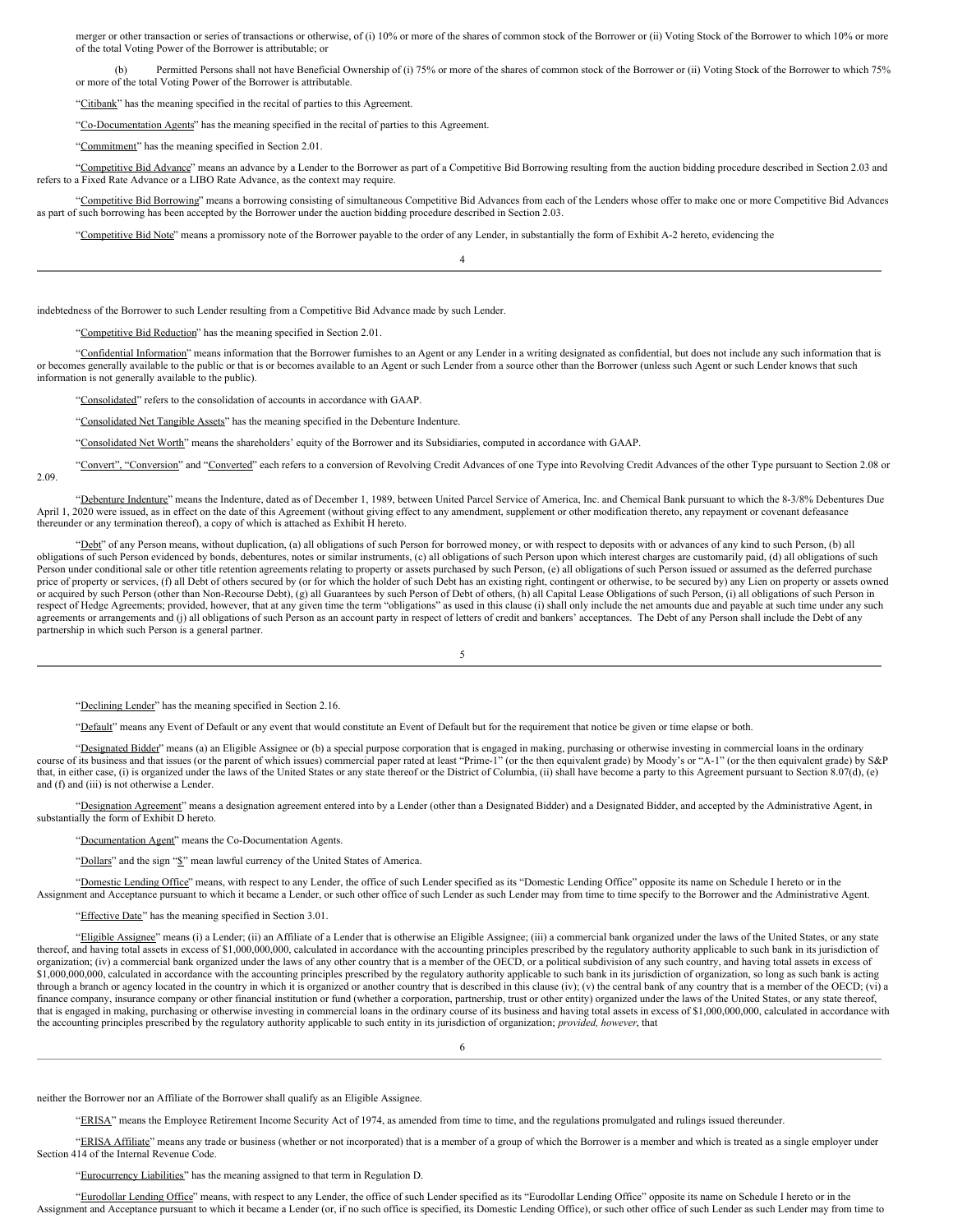time specify to the Borrower and the Administrative Agent.

"Eurodollar Rate" means, for any Interest Period for each Eurodollar Rate Advance comprising part of the same Revolving Credit Borrowing, an interest rate per annum equal to the rate per annum obtained by dividing (a) the average (rounded upward to the nearest whole multiple of 1/16 of 1% per annum, if such average is not such a multiple) of the rate per annum at which deposits in Dollars are offered by the principal office of each of the Reference Banks in London, England to prime banks in the London interbank market at 11:00 A.M. (London time) two Business Days before the first day of such Interest Period in an amount substantially equal to such Reference Bank's Eurodollar Rate Advance comprising part of such Revolving Credit Borrowing to be outstanding during such Interest Period and for a period equal to such Interest Period by (b) a percentage equal to 100% minus the Eurodollar Rate Reserve Percentage for such Interest Period. The Eurodollar Rate for any Interest Period for each Eurodollar Rate Advance comprising part of the same Revolving Credit Borrowing shall be determined by the Administrative Agent on the basis of applicable rates furnished to and received by the Administrative Agent from the Reference Banks two Business Days before the first day of such Interest Period, *subject, however*, to the provisions of Section 2.08(e).

"Eurodollar Rate Advance" means a Revolving Credit Advance that bears interest as provided in Section 2.07(a)(ii).

"Eurodollar Rate Reserve Percentage" means, for any Interest Period for all Eurodollar Rate Advances or LIBO Rate Advances comprising part of the same Borrowing, the reserve percentage applicable two Business Days before the first day of such Interest Period under regulations issued from time to time by the Board of Governors of the Federal Reserve System (or any successor) for determining the maximum reserve requirement (including, without limitation, any emergency, supplemental or other marginal reserve requirement) for a member bank of the Federal

7

Reserve System in New York City with respect to liabilities or assets consisting of or including Eurocurrency Liabilities (or with respect to any other category of liabilities that includes deposits by reference to which the interest rate on Eurodollar Rate Advances or LIBO Rate Advances is determined) having a term equal to such Interest Period.

"Event of Default" has the meaning specified in Section 6.01.

"Exchange Act" means the Securities Exchange Act of 1934, as amended from time to time, and the regulations promulgated and rulings issued thereunder.

"Existing Credit Facilities" means the credit facilities provided pursuant to (a) the Sixth Amended and Restated Credit Agreement (364-Day Facility), dated as of April 25, 2002, as amended, supplemented or otherwise modified from time to time prior to the date hereof, among United Parcel Service, Inc., a Delaware corporation, the banks, financial institutions and other institutional lenders parties thereto, Citibank, as administrative agent and syndication agent, Bank of America, N.A. and Bank One, NA as co-documentation agents, and Salomon Smith Barney Inc., as arranger thereunder and (b) the Third Amended and Restated Credit Agreement (Five-year Facility) dated as of April 26, 2001, among United Parcel Service, Inc., a Delaware corporation, the banks, financial institutions and other institutional lenders parties thereto, Citibank, as administrative agent and syndication agent, and Salomon Smith Barney Inc. and Banc of America Securities LLC, as co-arrangers, and Bank of America, N.A. as documentation agent thereunder.

"Extending Lender" has the meaning specified in Section 2.16.

"Federal Funds Rate" means, for any period, a fluctuating interest rate per annum equal for each day during such period to the weighted average of the rates on overnight federal funds transactions with members of the Federal Reserve System arranged by federal funds brokers, as published for such day (or, if such day is not a Business Day, for the next preceding Business Day) by the Federal Reserve Bank of New York, or, if such rate is not so published for any day that is a Business Day, the average of the quotations for such day on such transactions received by the Administrative Agent from three federal funds brokers of recognized standing selected by it.

"Financial Officer" of any corporation means the chief financial officer, principal accounting officer, treasurer, assistant treasurer or controller of such corporation.

"Fiscal Year" means, with respect to any Person, the period commencing on January 1 and ending on December 31 of any calendar year.

"Fixed Rate Advances" has the meaning specified in Section 2.03(a)(i).

"GAAP" has the meaning specified in Section 1.03.

"Governmental Authority" means any federal, state, local or foreign court or governmental agency, authority, instrumentality or regulatory body.

"Guarantee" of or by any Person means any obligation, contingent or otherwise, of such Person guaranteeing or having the economic effect of guaranteeing any Debt of any other Person (the "primary obligor") in any manner, whether directly or indirectly, and including, without limitation, any obligation of such Person, direct or indirect, (a) to purchase or pay (or advance or supply funds for the purchase or payment of) such Debt or to purchase (or to advance or supply funds for the purchase of) any security for the payment of such Debt, (b) to purchase property, securities or services for the purpose of assuring the owner of such debt of the payment of such Debt or (c) to maintain working capital, equity capital or other financial statement condition or liquidity of the primary obligor so as to enable the primary obligor to pay such Debt; *provided, however*, that the term "Guarantee" shall not include endorsements for collection or deposit, in either case in the ordinary course of business.

8

"Guarantor" means each of UPSCO, UPSNY and UPSO.

"Guaranty" has the meaning specified in Section 3.01(e)(ii).

"Hedge Agreements" means interest rate swap, cap or collar agreements, interest rate future or option contracts, currency swap agreements, currency future or option contracts and other similar agreements.

- "Incurrence" has the meaning specified in Section 5.02(a).
- "Indemnified Party" has the meaning specified in Section 8.04(b).
- "Indemnified Matters" has the meaning specified in Section 8.04(b).
- "Indemnity Agreement" has the meaning specified in Section 3.01(e)(iii).
- "Initial Lender" has the meaning specified in the recital of parties to this Agreement.

"Interest Period" means, for each Eurodollar Rate Advance comprising part of the same Revolving Credit Borrowing and each LIBO Rate Advance comprising part of the same Competitive Bid Borrowing, the period commencing on the date of such Eurodollar Rate Advance or LIBO Rate Advance or the date of the Conversion of any Base Rate Advance into such Eurodollar Rate Advance and ending on the last day of the period selected by the Borrower pursuant to the provisions below and, thereafter, each subsequent period commencing on the last day of the immediately preceding Interest Period and ending on the last day of the period selected by the Borrower pursuant to the provisions below. The duration of each such Interest Period shall be (a) in the case of Eurodollar Rate Advances, one, two, three or six months, as the Borrower may, upon notice received by the Administrative Agent not later than 11:00 A.M. (New York City time) on the third Business Day prior to the first day of such Interest Period, select and (b) in the case of LIBO Rate Advances, a minimum of seven days; *provided, however*, that:

9

(i) the Borrower may not select any Interest Period that ends after the Termination Date;

(ii) Interest Periods commencing on the same date for Eurodollar Rate Advances comprising part of the same Revolving Credit Borrowing or for LIBO Rate Advances comprising part of the same Competitive Bid Borrowing shall be of the same duration;

(iii) whenever the last day of any Interest Period would otherwise occur on a day other than a Business Day, the last day of such Interest Period shall be extended to occur on the next succeeding Business Day, provided, however, that, if such extension would cause the last day of such Interest Period to occur in the next following calendar month, the last day of such Interest Period shall occur on the next preceding Business Day; and

(iv) whenever the first day of (A) any Interest Period in respect of Eurodollar Rate Advances or (B) any Interest Period in respect of LIBO Rate Advances the durations of which are one, two, three or six months, occurs on a day of an initial calendar month for which there is no numerically corresponding day in the calendar month that succeeds such initial calendar month by the number of months equal to the number of months in such Interest Period, such Interest Period shall end on the last Business Day of such succeeding calendar month.

"Internal Revenue Code" means the Internal Revenue Code of 1986, as amended from time to time, and the regulations promulgated and rulings issued thereunder.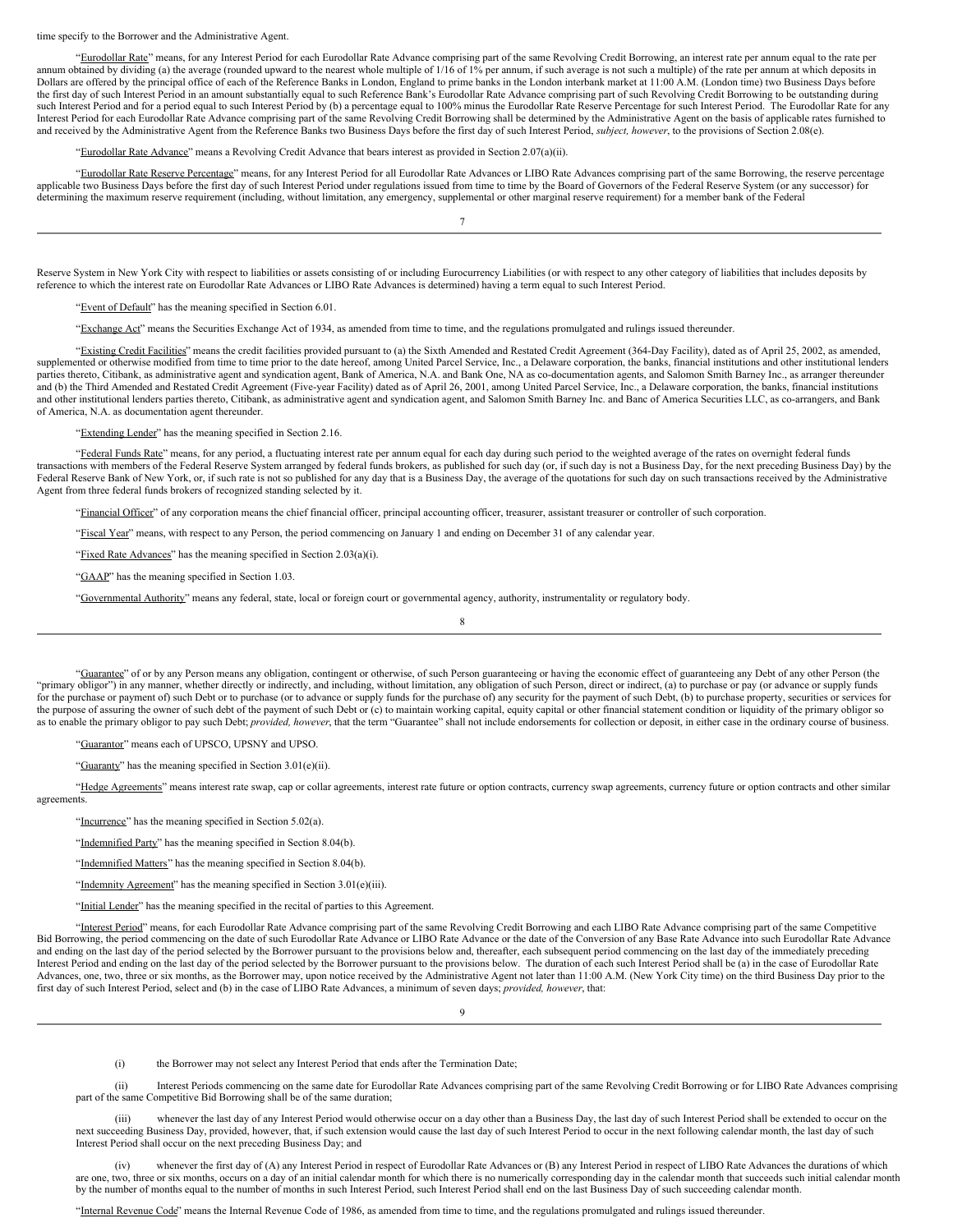"Lenders" means the Initial Lenders and each Person that shall become a party hereto pursuant to Section 8.07(a), (b) and (c) and, except when used in reference to a Revolving Credit Advance, a Revolving Credit Borrowing, a Revolving Credit Note, a Commitment or a related term, each Designated Bidder.

"LIBO Rate" means, for any Interest Period for all LIBO Rate Advances comprising part of the same Competitive Bid Borrowing, an interest rate per annum equal to the rate per annum obtained by dividing (a) the average (rounded upward to the nearest whole multiple of 1/16 of 1% per annum, if such average is not such a multiple) of the rate per annum at which deposits in Dollars are offered to the principal office of each of the Reference Banks in London, England by prime banks in the London interbank market at 11:00 A.M. (London time) two Business Days before the first day of such Interest Period in an amount substantially equal to the amount that would be the Reference Banks' respective ratable shares of such Borrowing if such Borrowing were to be a Revolving Credit Borrowing to be outstanding during such Interest Period and for a period equal to such Interest Period by (b) a percentage equal to 100% minus the Eurodollar Rate Reserve Percentage for such Interest Period. The LIBO Rate for any Interest Period for each LIBO Rate Advance comprising part of the same Competitive Bid Borrowing shall be determined by the Administrative Agent on the basis of applicable rates furnished to and received by the Administrative Agent from the Reference Banks two Business Days

10

before the first day of such Interest Period, subject, however, to the provisions of Section 2.08.

LIBO Rate Advances" has the meaning specified in Section 2.03(a)(i).

"Lien" means any lien, security interest or other charge or encumbrance of any kind, including, without limitation, the lien or retained security title of a conditional vendor and any easement, right of way or other encumbrance on title to real property and, in the case of securities, any purchase option, call or similar right of a third party with respect to such securities.

"Loan Documents" means this Agreement, the Notes, the Guaranty and the Indemnity Agreement.

"Loan Parties" means, collectively, the Borrower and each of the Guarantors.

"Margin Stock" means all "margin stock" within the meaning of Regulation U.

"Material Adverse Change" means any material adverse change in the business, assets, operations, prospects or financial condition of the Borrower and its Subsidiaries, taken as a whole. For purposes hereof, it is understood and agreed that the occurrence of a labor dispute shall not in and of itself constitute a Material Adverse Change.

"Material Adverse Effect" means (a) a material adverse effect on the business, assets, operations, prospects or financial condition of the Borrower and its Subsidiaries, taken as a whole, (b) material impairment of the ability of the Borrower or any Material Subsidiary to perform any of its obligations under any Loan Document to which it is or is to be a party or (c) material impairment of the rights of or benefits available to the Lenders under any of the Loan Documents. For purposes hereof, it is understood and agreed that the occurrence of a labor dispute shall not in and of itself constitute a Material Adverse Effect.

"Material Subsidiary" means any Subsidiary of the Borrower having (a) 5% of the Consolidated Net Tangible Assets or (b) 5% of the total revenues appearing on the most recently prepared Consolidated income statements of the Borrower and its Subsidiaries as of the end of the immediately preceding fiscal quarter of the Borrower.

"Moody's" means Moody's Investors Service, Inc.

"Non-Recourse Debt" means, with respect to any Person, Debt for which such Person neither (a) provides credit support nor (b) is directly or indirectly liable.

"Note" means a Revolving Credit Note or a Competitive Bid Note, as the context may require.

"Notice of Competitive Bid Borrowing" has the meaning specified in Section 2.03(a).

11

"Notice of Revolving Credit Borrowing" has the meaning specified in Section 2.02(a).

"OECD" means the Organization for Economic Cooperation and Development and any successor.

"Overseas Partners" means Overseas Partners Ltd., a Bermuda corporation.

"PBGC" means the Pension Benefit Guaranty Corporation and any successor.

"Permitted Person" means the UPS Managers Stock Trust, the UPS Stock Trust, the Annie E. Casey Foundation, any retiree or present or former employee of the Borrower or any of its Subsidiaries or their respective present or former spouse, relatives (by consanguinity or law), estate or heirs (or their respective spouse's estate or heirs) or any other Person that has Beneficial Ownership of the common stock of the Borrower on the date of this Agreement, or any Person that is created for the benefit of any of the foregoing after the date of this Agreement.

"Person" means an individual, partnership, corporation (including a business trust), joint stock company, trust, unincorporated association, joint venture, limited liability company or other entity, or a government or any political subdivision or agency thereof.

"Plan" means any pension plan subject to the provisions of Title IV of ERISA or Section 412 of the Internal Revenue Code that is maintained for employees of the Borrower or any ERISA Affiliate.

"Principal Property" has the meaning specified in the Debenture Indenture.

"Public Debt Rating" means, as of any date, the higher rating that has been most recently announced by either S&P or Moody's, as the case may be, for any class of non-credit enhanced longterm senior unsecured debt issued by the Borrower. For purposes of the foregoing, (a) if only one of S&P and Moody's shall have in effect a Public Debt Rating, the Applicable Margin and the Applicable Fee Percentage shall be determined by reference to the available rating; (b) if neither S&P nor Moody's shall have in effect a Public Debt Rating, the Applicable Margin and the Applicable Fee Percentage will be set in accordance with Level 3 under the definition of "Applicable Margin" or "Applicable Fee Percentage", as the case may be; (c) if the ratings established by S&P and Moody's shall fall within different levels, the Applicable Margin shall be based upon the higher rating; provided, however, that if the lower of such ratings is more than one level below the level of the higher of such ratings, then the Applicable Margin and the Applicable Fee Percentage shall be based upon the level immediately above the level of the lower of such ratings; (d) if any rating established by S&P or Moody's shall be changed, such change shall be effective as of the date on which such change is first announced publicly by the rating agency making such change; and (e) if S&P or Moody's shall change the basis on which ratings are established, each reference to the Public Debt Rating announced by S&P or Moody's, as the case may be, shall refer to the then equivalent rating by S&P or Moody's, as the case may be; provided, however, that if prior

12

thereto the Borrower has selected, and the Required Lenders have approved, a rating agency to replace S&P or Moody's, as the case may be, such selection shall be deemed to be S&P or Moody's, as the case may be, for all purposes hereof.

"Reference Banks" means Citibank, B of A and Bank One, or if any such Lender assigns all of its Commitment, the Advances owing to it and the Note or Notes held by it pursuant to Section 8.07(a), such other Lender as may be designated by the Required Lenders and approved by the Borrower (such approval not to be unreasonably withheld).

"Register" has the meaning specified in Section  $8.07(g)$ .

"Regulation A", "Regulation D", "Regulation T", "Regulation U" or "Regulation X" means Regulation A, Regulation D, Regulation T, Regulation U or Regulation X, respectively, of the Board of Governors of the Federal Reserve System, in each case as in effect from time to time, and all official rulings and interpretations thereunder or thereof, respectively.

"Replacement Lender" has the meaning specified in Section 2.16.

"Reportable Event" means any reportable event as defined in Section 4043(b) of ERISA or the regulations issued thereunder with respect to a Plan (other than a Plan maintained by an ERISA Affiliate that is considered an ERISA Affiliate only pursuant to subsection (m) or (o) of Section 414 of the Internal Revenue Code).

"Required Lenders" means at any time Lenders owed greater than 50% of the then aggregate unpaid principal amount of the Revolving Credit Advances owing to Lenders, or, if no such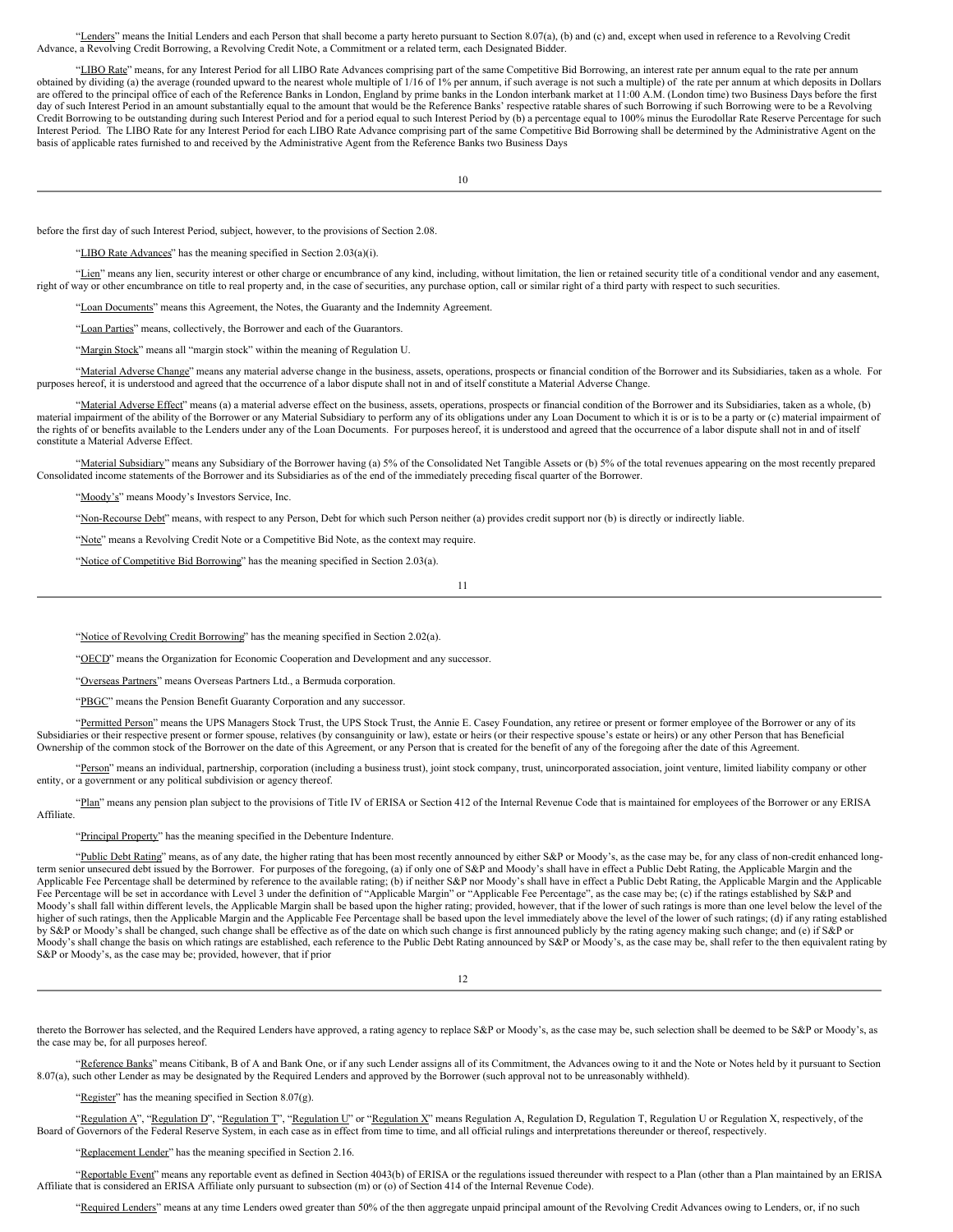principal amount is then outstanding, Lenders having greater than 50% of the Commitments.

"Restricted Subsidiary" has the meaning specified in the Debenture Indenture.

"Revolving Credit Advance" means an advance by a Lender to the Borrower as part of a Revolving Credit Borrowing and refers to a Base Rate Advance or a Eurodollar Rate Advance (each of which shall be a "Type" of Revolving Credit Advance), as the context may require.

ing Credit Borrowing" means a borrowing consisting of simultaneous Revolving Credit Advances of the same Type made by each of the Lenders pursuant to Section 2.01.

"Revolving Credit Note" means a promissory note of the Borrower payable to the order of any Lender, in substantially the form of Exhibit A-1 hereto, evidencing the aggregate indebtedness of the Borrower to such Lender resulting from the Revolving Credit Advances made by such Lender.

"Sale and Leaseback Transaction" has the meaning specified in the Debenture Indenture.

13

"Secured Indebtedness" has the meaning specified in the Debenture Indenture.

"S&P" means Standard & Poor's Rating Services, a division of The McGraw-Hill Companies, Inc.

"Subsidiary" of any Person means any corporation, partnership, joint venture, limited liability company, trust or estate of which (or in which) more than 50% of (a) the Voting Power to elect a majority of the board of directors of such corporation (irrespective of whether at the time capital stock of any other class or classes of such corporation shall or might have voting power upon the occurrence of any contingency), (b) the interest in the capital or profits of such partnership or joint venture or (c) the beneficial interest in such trust or estate is at the time owned or controlled by such Person, by such Person and one or more of its other Subsidiaries or by one or more of such Person's other Subsidiaries; provided, however, that Overseas Partners shall not be deemed to be a Subsidiary of the Borrower.

"Termination Date" means the earlier of (a) April 24, 2008 or, if extended pursuant to Section 2.16, the date that is one year after the Termination Date then in effect, and (b) the date of termination in whole of the Commitments pursuant to Section 2.05 or 6.01.

"Type" has the meaning specified in the definition of "Revolving Credit Advance".

"UPSCO" means United Parcel Service Co., a Delaware corporation and a wholly owned Subsidiary of the Borrower.

"UPSNY" means United Parcel Service, Inc., a New York corporation and a wholly owned Subsidiary of the Borrower.

"UPSO" means United Parcel Service, Inc., an Ohio corporation and a wholly owned Subsidiary of the Borrower.

"Voting Power" means, with respect to any Voting Stock of any Person at any time, the number of votes entitled to vote generally in the election of directors of such Person that are attributable to such Voting Stock at such time divided by the number of votes entitled to vote generally in the election of directors of such Person that are attributable to all shares of capital stock of such Person (including such Voting Stock) at such time.

"Voting Stock" means capital stock issued by a corporation, or equivalent interests in any other Person, the holders of which are ordinarily, in the absence of contingencies, entitled to vote for the election of directors (or persons performing similar functions) of such Person, even if the right so to vote has been suspended by the happening of such a contingency.

14

<span id="page-48-0"></span>SECTION 1.02. Computation of Time Periods. In this Agreement in the computation of periods of time from a specified date to a later specified date, the word "from" means "from and including" and the words "to" and "until" each means "to but excluding".

<span id="page-48-1"></span>SECTION 1.03. Accounting Terms. All accounting terms not specifically defined herein shall be construed in accordance with generally accepted accounting principles consistent with those applied in the preparation of the financial statements referred to in Section 4.01(e) ("GAAP").

#### <span id="page-48-2"></span>ARTICLE II

#### AMOUNTS AND TERMS OF THE ADVANCES

<span id="page-48-3"></span>SECTION 2.01. The Revolving Credit Advances Each Lender severally agrees, on the terms and conditions hereinafter set forth, to make Revolving Credit Advances to the Borrower from time to time on any Business Day during the period from the Effective Date until the Termination Date in an aggregate amount not to exceed at any time outstanding the amount set forth opposite such Lender's name on Schedule I hereto, if such Lender has entered into any Assignment and Acceptance, set forth for such Lender in the Register maintained by the Administrative Agent pursuant to Section 8.07(c), as such amount may be reduced pursuant to Section 2.05 (such Lender's "Commitment"), *provided* that the aggregate amount of the Commitments of the Lenders shall be deemed used from time to time to the extent of the aggregate amount of the Competitive Bid Advances then outstanding and such deemed use of the aggregate amount of the Commitments shall be allocated among the Lenders ratably according to their respective Commitments (such deemed use of the aggregate amount of the Commitments being a "Competitive Bid Reduction"). Each Revolving Credit Borrowing shall be in an aggregate amount of \$25,000,000 or an integral multiple of \$1,000,000 in excess thereof (or, if less, an amount equal to the remaining aggregate amount of unused Commitments or equal to the amount by which the aggregate amount of a proposed Competitive Bid Borrowing requested by the Borrower exceeds the aggregate amount of Competitive Bid Advances offered to be made by the Lenders and accepted by the Borrower in respect of such Competitive Bid Borrowing, if such Competitive Bid Borrowing is made on the same date as such Revolving Credit Borrowing) and shall consist of Revolving Credit Advances of the same Type made on the same day by the Lenders ratably according to their respective Commitments. Within the limits of each Lender's Commitment, the Borrower may borrow under this Section 2.01, prepay pursuant to Section 2.10 and reborrow under this Section 2.01.

<span id="page-48-4"></span>SECTION 2.02. Making the Revolving Credit Advances. (a) Each Revolving Credit Borrowing shall be made on notice, given not later than 11:00 A.M. (New York City time) on the third Business Day prior to the date of the proposed Revolving Credit Borrowing in the case of a Revolving Credit Borrowing consisting of Eurodollar Rate Advances, or on the date of the proposed Revolving Credit Borrowing in the case of a Revolving Credit Borrowing consisting of Base Rate Advances, by the Borrower to the Administrative Agent, which shall give to each Lender prompt notice thereof by telecopier or telex. Each such notice of a Revolving Credit Borrowing (a "Notice of Revolving Credit Borrowing") shall be by telephone, telecopier or telex, confirmed promptly in writing, in substantially the form of Exhibit B-1 hereto, specifying therein the requested (i) date of such Revolving Credit Borrowing, (ii) Type of

15

Advances comprising such Revolving Credit Borrowing, (iii) aggregate amount of such Revolving Credit Borrowing, and (iv) in the case of a Revolving Credit Borrowing consisting of Eurodollar Rate Advances, initial Interest Period for each such Revolving Credit Advance. Each Lender shall, before 11:00 A.M. (New York City time) on the date of such Revolving Credit Borrowing, make available for the account of its Applicable Lending Office to the Administrative Agent at the Administrative Agent's Account, in same day funds, such Lender's ratable portion of such Revolving Credit Borrowing. After the Administrative Agent's receipt of such funds and upon fulfillment of the applicable conditions set forth in Article III, the Administrative Agent will make such funds available to the Borrower in same day funds at the Borrower's Account.

(b) Anything in subsection (a) of this Section 2.02 to the contrary notwithstanding, the Borrower may not select Eurodollar Rate Advances for any Revolving Credit Borrowing if the aggregate amount of such Revolving Credit Borrowing is less than \$25,000,000 or if the obligation of the Lenders to make Eurodollar Rate Advances shall then be suspended pursuant to Section 2.08 or 2.12.

(c) Each Notice of Revolving Credit Borrowing shall be irrevocable and binding on the Borrower. In the case of any Revolving Credit Borrowing that the related Notice of Revolving Credit Borrowing specifies is to be comprised of Eurodollar Rate Advances, the Borrower shall indemnify each Lender against any loss, cost or expense incurred by such Lender as a result of any failure by the Borrower to fulfill on or before the date specified in such Notice of Revolving Credit Borrowing for such Revolving Credit Borrowing the applicable conditions set forth in Article III, including, without limitation, any loss (including loss of anticipated profits), cost or expense incurred by reason of the liquidation or reemployment of deposits or other funds acquired by such Lender to fund the Revolving Credit Advance to be made by such Lender as part of such Revolving Credit Borrowing when such Revolving Credit Advance, as a result of such failure, is not made on such date.

(d) Unless the Administrative Agent shall have received notice from a Lender prior to the date of any Revolving Credit Borrowing that such Lender will not make available to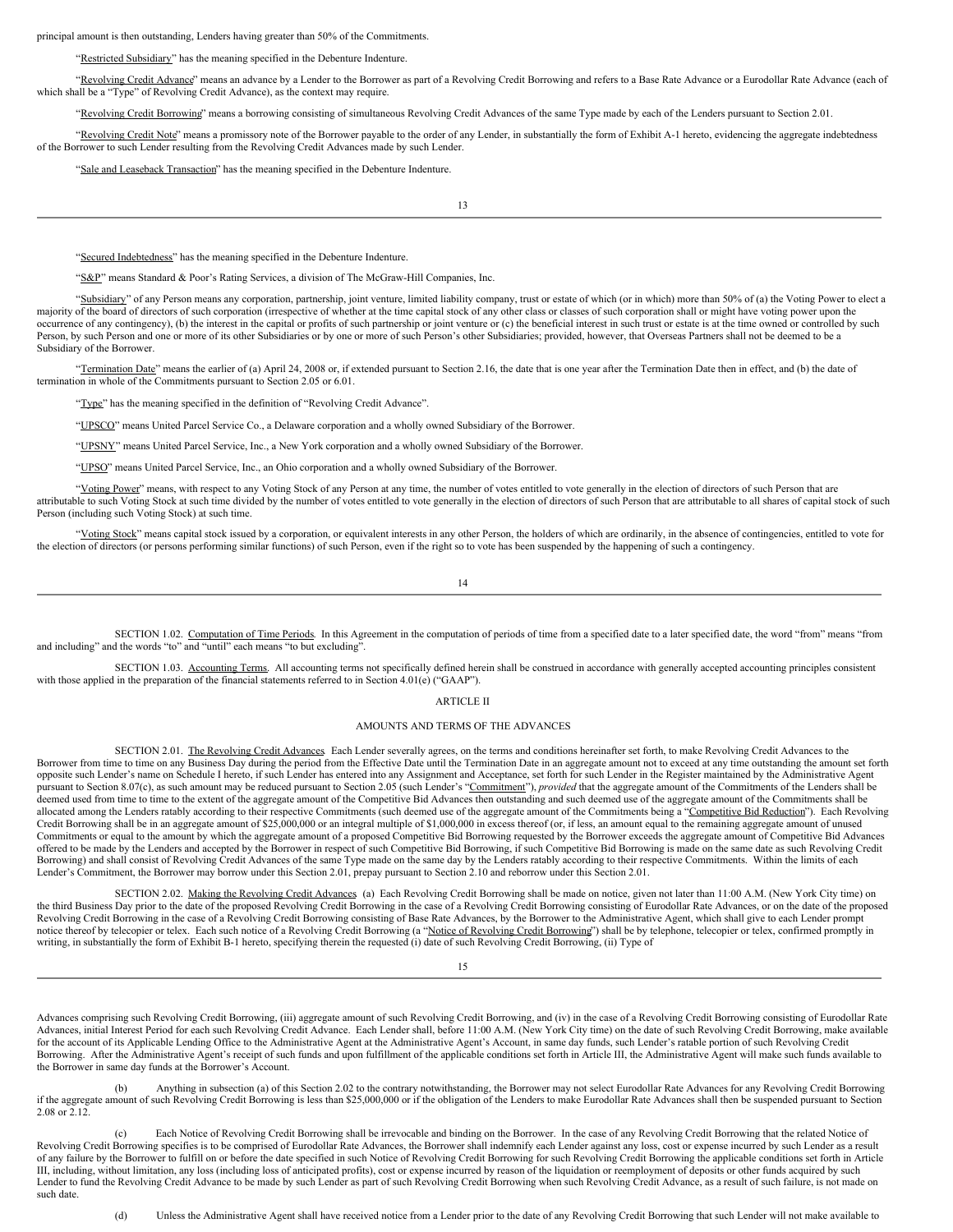the Administrative Agent such Lender's ratable portion of such Revolving Credit Borrowing, the Administrative Agent may assume that such Lender has made such portion available to the Administrative Agent on the date of such Revolving Credit Borrowing in accordance with subsection (a) of this Section 2.02 and the Administrative Agent may, in reliance upon such assumption, make available to the Borrower on such date a corresponding amount. If and to the extent that such Lender shall not have so made such ratable portion available to the Administrative Agent, such Lender and the Borrower severally agree to repay to the Administrative Agent forthwith on demand such corresponding amount together with interest thereon, for each day from the date such amount is made available to the Borrower until the date such amount is repaid to the Administrative Agent, at (i) in the case of the Borrower, the interest rate applicable at the time to Revolving Credit Advances comprising such Revolving Credit Borrowing and (ii) in the case of such Lender, the Federal Funds Rate. If such Lender shall repay to the Administrative Agent such corresponding amount, such amount so repaid shall constitute such Lender's Revolving Credit Advance as part of such Revolving Credit Borrowing for purposes of this Agreement.

16

(e) The failure of any Lender to make the Revolving Credit Advance to be made by it as part of any Revolving Credit Borrowing shall not relieve any other Lender of its obligation, if any, hereunder to make its Revolving Credit Advance on the date of such Revolving Credit Borrowing, but no Lender shall be responsible for the failure of any other Lender to make the Revolving Credit Advance to be made by such other Lender on the date of any Revolving Credit Borrowing.

SECTION 2.03. The Competitive Bid Advances (a) Each Lender severally agrees that the Borrower may make Competitive Bid Borrowings under this Section 2.03 from time to time on any Business Day during the period from the dat Competitive Bid Advance, the aggregate amount of the Advances then outstanding shall not exceed the aggregate amount of the Commitments of the Lenders (computed without regard to any Competitive Bid Reduction).

<span id="page-49-0"></span>(i) The Borrower may request a Competitive Bid Borrowing under this Section 2.03 by delivering to the Administrative Agent, by telecopier or telex, confirmed promptly in writing, a notice of a Competitive Bid Borrowing (a "<u>Notice of Competitive Bid Borrowing</u>"), in substantially the form of Exhibit B-2 hereto, specifying therein (A) the date of such proposed Competitive Bid Borrowing cons Interest Period for such LIBO Rate Advances, (D) the maturity date for repayment of each Competitive Bid Advance to be made as part of such Competitive Bid Borrowing (which maturity date may not be earlier than the date occurring seven days after the date of such Competitive Bid Borrowing or later than the Termination Date and, in the case of any LIBO Rate Advance to be made as part of such Competitive Bid Borrowing, shall be the last day of the interest period for such LIBO Rate Advance), (E) the interest payment date or dates relating thereto, and (F) any other terms to be applicable to such Competitive Bid Borrowing, not later than 10:00 A.M. (New York City time) (1) at least one Business Day prior to the date of the proposed Competitive Bid Borrowing, if the Borrower shall specify in the Notice of Competitive Bid Borrowing that the rates of interest to be offered by the Lenders shall be fixed rates per annum (the Advances comprising any such Competitive Bid Borrowing being referred to herein as "Fixed Rate Advances") and (2) at least four Business Days prior to the date of the proposed Competitive Bid Borrowing, if the Borrower shall instead specify in the Notice of Competitive Bid Borrowing that the rates of interest to be offered by the Lenders are to be based on the LIBO Rate (the Advances comprising such Competitive Bid Borrowing being referred to herein as "LIBO Rate Advances"). The Administrative Agent shall in turn promptly notify each Lender of each request for a Competitive Bid Borrowing received by it from the Borrower by sending such Lender a copy of the related Notice of Competitive Bid Borrowing.

(ii) Each Lender may, if in its sole discretion it elects to do so, irrevocably offer to make one or more Competitive Bid Advances to the Borrower as part of such proposed Competitive Bid Borrowing at a rate or rates of interest (including default rates not to exceed 1% per annum above the rate per annum required to be paid on such Competitive Bid Advance) specified by such Lender in its sole discretion, by notifying

17

the Administrative Agent (which shall give prompt notice thereof to the Borrower), before 10:00 A.M. (New York City time) on the date of such proposed Competitive Bid Borrowing, in the case of a Competitive Bid Borrowing consisting of Fixed Rate Advances and three Business Days before the date of such proposed Competitive Bid Borrowing, in the case of a Competitive Bid Borrowing consisting of LIBO Rate Advances, of the minimum amount and maximum amount of each Competitive Bid Advance which such Lender would be willing to make as part of such proposed Competitive Bid Borrowing (which amounts may, subject to the proviso to the first sentence of this Section 2.03(a), exceed such Lender's Commitment, if any), the rate or rates of interest therefor and such Lender's Applicable Lending Office with respect to such Competitive Bid Advance; *provided* that if the Administrative Agent in its capacity as a Lender shall, in its<br>sole discretion, elect to ma Administrative Agent by the other Lenders. If any Lender shall elect not to make such an offer, such Lender shall so notify the Administrative Agent, before 10:00 A.M. (New York City time) on the date on which notice of such election is to be given to the Administrative Agent by the other Lenders, and such Lender shall not be obligated to, and shall not, make any Competitive Bid Advance as part of such Competitive Bid Borrowing; *provided* that the failure by any Lender to give such notice shall not cause such Lender to be obligated to make any Competitive Bid Advance as part of such proposed Competitive Bid Borrowing.

(iii) the Borrower shall, in turn, before 11:00 A.M. (New York City time) on the date of such proposed Competitive Bid Borrowing, in the case of a Competitive Bid Borrowing consisting of Fixed Rate Advances and before 11:30 A.M. (New York City time) three Business Days before the date of such proposed Competitive Bid Borrowing, in the case of a Competitive Bid Borrowing consisting of LIBO Rate Advances, either:

(A) cancel such Competitive Bid Borrowing by giving the Administrative Agent notice to that effect, or

(B) accept one or more of the offers made by any Lender or Lenders pursuant to subsection (a)(ii) of this Section 2.03, in its sole discretion, by giving notice to the Administrative Agent of the amount of each Competitive Bid Advance (which amount shall be equal to or greater than the minimum amount, and equal to or less than the maximum amount, notified to the Borrower by the Administrative Agent on behalf of such Lender for such Competitive Bid Advance pursuant to subsection (a)(ii) of this Section 2.03) to be made<br>by each Lender as part of such Competit Administrative Agent notice to that effect. The Borrower shall accept the offers made by any Lender or Lenders to make Competitive Bid Advances in order of the lowest to the highest rates of interest offered by such Lenders; *provided, however*, that if the Borrower has a reasonable basis to believe that acceptance of the offer of any such Lender has a reasonable likelihood of subjecting the Borrower to additional costs pursuant to the provisions of Section 2.11, 2.12 or 2.14, the Borrower may reject the offer of such Lender and accept

18

the offer of the Lender offering the next lowest rate of interest. Subject to the next preceding sentence, if two or more Lenders have offered the same interest rate, the amount to be borrowed at such interest rate will be allocated among such Lenders in proportion to the amount that each such Lender offered at such interest rate.

(iv) the Borrower notifies the Administrative Agent that such Competitive Bid Borrowing is cancelled pursuant to subsection (a)(iii)(A) of this Section 2.03, the Administrative Agent shall give prompt notice thereof to the Lenders and such Competitive Bid Borrowing shall not be made.

(v) If the Borrower accepts one or more of the offers made by any Lender or Lenders pursuant to subsection (a)(iii)(B) of this Section 2.03, the Administrative Agent shall in turn promptly notify (A) each Lender that has made an offer as described in subsection (a)(ii) of this Section 2.03, of the date and aggregate amount of such Competitive Bid Borrowing and whether or not any offer or offers made by such Lender pursuant to subsection (a)(ii) of this Section 2.03 have been accepted by the Borrower, (B) each Lender that is to make a Competitive Bid Advance as part of such Competitive Bid Borrowing, of the amount of each Competitive Bid Advance to be made by such Lender as part of such Competitive Bid Borrowing, and (C) each Lender that is to make a Competitive Bid Advance as part of such Competitive Bid Borrowing, upon receipt, that the Administrative Agent has received forms of documents appearing to fulfill the applicable conditions set forth in Article III. Each Lender that is to make a Competitive Bid Advance as part of such Competitive Bid Borrowing shall, before 12:00 noon (New York City time) on the date of such Competitive Bid Borrowing specified in the notice received from the Administrative Agent pursuant to clause (A) of the next preceding sentence or at such later date when such Lender shall have received notice from the Administrative Agent pursuant to clause (C) of the next preceding sentence, make available for the account of its Applicable Lending Office to the Administrative Agent at the Administrative Agent's Account, in same day funds, such Lender's portion of such Competitive Bid Borrowing. Upon fulfillment of the applicable conditions set forth in Article III and after receipt by the Administrative Agent of such funds, the Administrative Agent will make such funds available to the Borrower in same day funds at the Borrower's Account. Promptly after each Competitive Bid Borrowing the Administrative Agent will notify each Lender of the amount of the Competitive Bid Borrowing, the consequent Competitive Bid Reduction and the dates upon which such Competitive Bid Reduction commenced and will terminate.

(b) Each Competitive Bid Borrowing shall be in an aggregate amount of \$25,000,000 or an integral multiple of \$1,000,000 in excess thereof and, following the making of each Competitive Bid Borrowing, the Borrower shall be in compliance with the limitation set forth in the proviso to the first sentence of subsection (a) of this Section 2.03.

(c) Within the limits and on the conditions set forth in this Section 2.03, the Borrower may from time to time borrow under this Section 2.03, repay pursuant to subsection (d) of this Section 2.03, and reborrow under this Section 2.03, *provided* that a Competitive Bid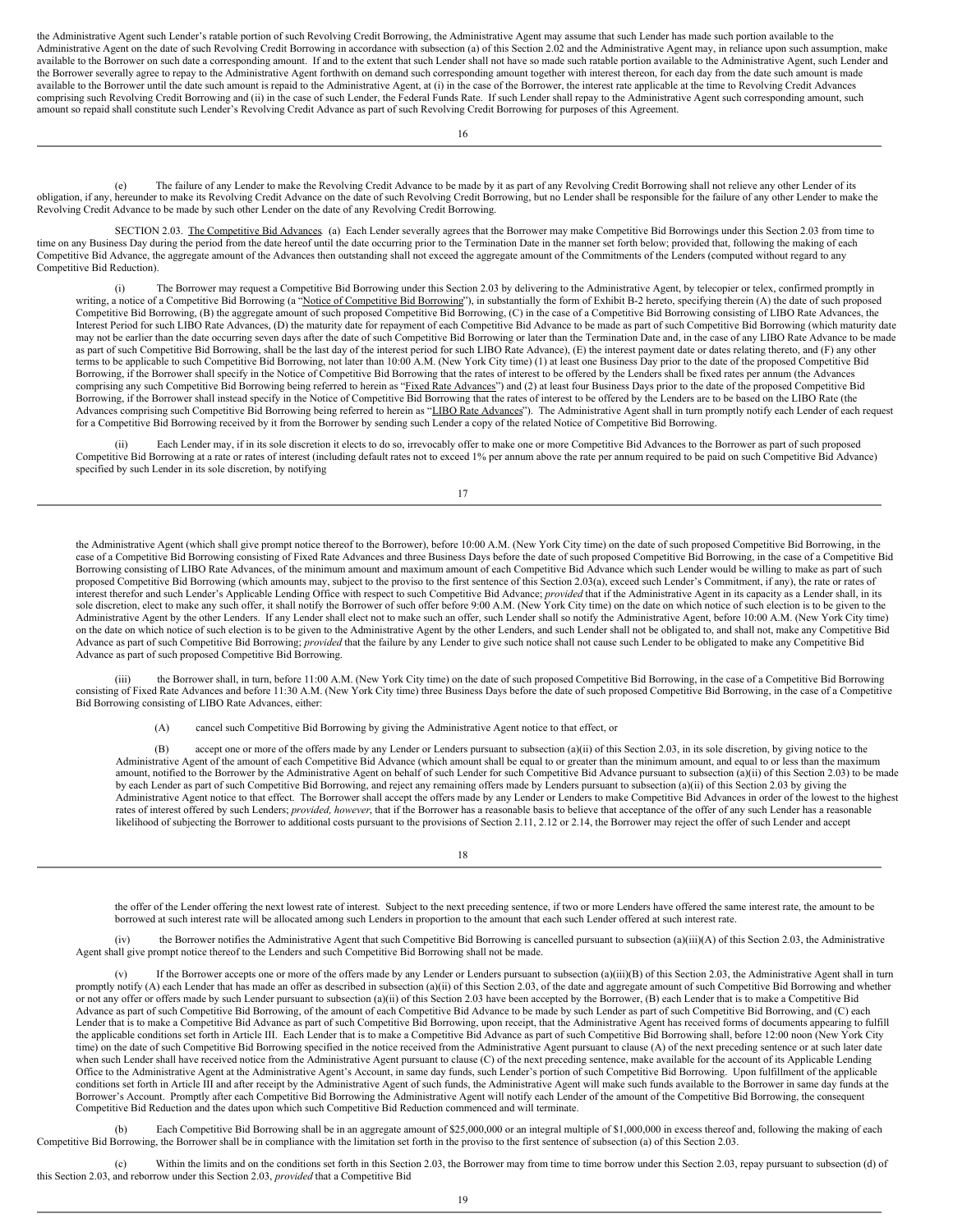Borrowing shall not be made within three Business Days of the date of any other Competitive Bid Borrowing.

(d) The Borrower shall repay to the Administrative Agent for the account of each Lender that has made a Competitive Bid Advance, on the maturity date of each Competitive Bid Advance (such maturity date being that specified by the Borrower for repayment of such Competitive Bid Advance in the related Notice of Competitive Bid Borrowing delivered pursuant to subsection (a)(i) of this Section 2.03 and provided in the Competitive Bid Note evidencing such Competitive Bid Advance), the then unpaid principal amount of such Competitive Bid Advance. The Borrower may prepay any principal amount of any Competitive Bid Advance, subject to the provisions of Sections 2.10 and 8.04(c), with the consent of the respective Lender of such Competitive Bid Advance.

(e) The Borrower shall pay interest on the unpaid principal amount of each Competitive Bid Advance from the date of such Competitive Bid Advance to the date the principal amount of such Competitive Bid Advance is repaid in full, at the rate of interest for such Competitive Bid Advance specified by the Lender making such Competitive Bid Advance in its notice with respect thereto delivered pursuant to subsection (a)(ii) of this Section 2.03, payable on the interest payment date or dates specified by the Borrower for such Competitive Bid Advance in the related Notice of Competitive Bid Borrowing delivered pursuant to subsection (a)(i) of this Section 2.03, as provided in the Competitive Bid Note evidencing such Competitive Bid Advance. Upon the occurrence and during the continuance of an Event of Default, the Borrower shall pay interest on the amount of unpaid principal of and interest on each Competitive Bid Advance owing to a Lender, payable in arrears on the date or dates interest is payable thereon, at a rate per annum equal to the default rate specified by the appropriate Lender in respect of such Competitive Bid Advance.

(f) The indebtedness of the Borrower resulting from each Competitive Bid Advance made to the Borrower as part of a Competitive Bid Borrowing shall be evidenced by a<br>separate Competitive Bid Advance in accordance with separ the provisions of subsection (d) of this Section 2.03 and the terms of the Competitive Bid Note evidencing such Competitive Bid Advance, the Lender holding such Competitive Bid Note shall cancel such Note and return such Note to the Borrower.

SECTION 2.04. Fees. (a) Facility Fee. The Borrower agrees to pay to the Administrative Agent for the account of each Lender (other than the Designated Bidders) a facility fee on the aggregate amount of such Lender's Commitment from the Effective Date in the case of each Initial Lender and from the effective date specified in the Assignment and Acceptance pursuant to which it became a Lender in the case of each other Lender until the Termination Date at a rate per annum equal to the Applicable Fee Percentage, payable in arrears quarterly on the last day of each March, June, September and December, commencing June 30, 2003, and on the Termination Date.

<span id="page-50-1"></span><span id="page-50-0"></span>(b) Agents' Fees. The Borrower shall pay to each Agent for its own account such fees as may from time to time be agreed between the Borrower and such Agent.

20

SECTION 2.05. Termination or Reduction of the Commitments. The Borrower shall have the right, upon at least three Business Days' notice to the Administrative Agent, to terminate in whole or reduce ratably in part the unused portions of the respective Commitments of the Lenders, provided that each partial reduction shall be in the aggregate amount of \$25,000,000 or an integral multiple of \$1,000,000 in excess thereof and *provided further* that the aggregate amount of the Commitments of the Lenders shall not be reduced to an amount that is less than the aggregate principal amount of the Competitive Bid Advances then outstanding.

<span id="page-50-2"></span>SECTION 2.06. Repayment of Revolving Credit Advances. The Borrower shall repay to the Administrative Agent for the ratable account of the Lenders on the Termination Date the aggregate principal amount of the Revolving Credit Advances then outstanding.

SECTION 2.07. Interest on Revolving Credit Advances (a) Scheduled Interest. The Borrower shall pay interest on the unpaid principal amount of each Revolving Credit Advance owing to each Lender from the date of such Revolving Credit Advance until such principal amount shall be paid in full, at the following rates per annum:

<span id="page-50-3"></span>Base Rate Advances. During such periods as such Revolving Credit Advance is a Base Rate Advance, a rate per annum equal at all times to the sum of (A) the Base Rate in effect from time to time *plus* (B) the Applicable Margin in effect from time to time, payable in arrears quarterly on the last day of each March, June, September and December during such periods and on the date such Base Rate Advance shall be Converted or paid in full.

Eurodollar Rate Advances. During such periods as such Revolving Credit Advance is a Eurodollar Rate Advance, a rate per annum equal at all times during each Interest Period for such Revolving Credit Advance to the sum of (A) the Eurodollar Rate for such Interest Period for such Revolving Credit Advance *plus* (B) the Applicable Margin in effect from time to time, payable in arrears on the last day of such Interest Period and, if such Interest Period has a duration of more than three months, on each day that occurs during such Interest Period every three months from the first day of such Interest Period and on the date such Eurodollar Rate Advance shall be Converted or paid in full.

(b) Default Interest. Upon the occurrence and during the continuance of an Event of Default, the Borrower shall pay interest on (i) the unpaid principal amount of each Revolving Credit Advance owing to each Lender, payable in arrears on the dates referred to in subsection (a)(i) or (a)(ii) of this Section 2.07, at a rate per annum equal at all times to 1% per annum above the rate per annum required to be paid on such Revolving Credit Advance pursuant to subsection (a)(i) or (a)(ii) of this Section 2.07 and (ii) the amount of any interest, fee or other amount payable hereunder that is not paid when due, from the date such amount shall be due until such amount shall be paid in full, payable in arrears on the date such amount shall be paid in full and on demand, at a rate per annum equal at all times to 1% per annum above the rate per annum required to be paid on Base Rate Advances pursuant to subsection (a)(i) of this Section 2.07.

 $21$ 

<span id="page-50-4"></span>SECTION 2.08. Interest Rate Determination. (a) Each Reference Bank agrees to furnish to the Administrative Agent timely information for the purpose of determining each Eurodollar Rate and each LIBO Rate. If any one or more of the Reference Banks shall not furnish such timely information to the Administrative Agent for the purpose of determining any such interest rate, the Administrative Agent shall determine such interest rate on the basis of timely information furnished by the remaining Reference Banks, subject to the provisions of subsection (e) of this Section 2.08. The Administrative Agent shall give prompt notice to the Borrower and the Lenders of the applicable interest rate determined by the Administrative Agent for purposes of Section 2.07(a)(i) or  $2.07(a)(ii)$ , and the rate, if any, furnished by each Reference Bank for the purpose of determining the interest rate under Section  $2.07(a)(ii)$ .

(b) If the Borrower shall fail to select the duration of any Interest Period for any Eurodollar Rate Advances in accordance with the provisions contained in the definition of "Interest Period" in Section 1.01, the Administrative Agent will forthwith so notify the Borrower and the Lenders and such Advances will automatically, on the last day of the then existing Interest Period therefor, Convert into Base Rate Advances.

(c) On the date on which the aggregate unpaid principal amount of Eurodollar Rate Advances comprising any Revolving Credit Borrowing shall be reduced, by payment or prepayment or otherwise, to less than \$25,000,000, such Advances shall automatically Convert into Base Rate Advances.

(d) Upon the occurrence and during the continuance of any Event of Default, (i) each Eurodollar Rate Advance will automatically, on the last day of the then existing Interest Period therefor, Convert into a Base Rate Advance and (ii) the obligations of the Lenders to make, or to Convert Advances into, Eurodollar Rate Advances shall be suspended.

(e) If fewer than two Reference Banks furnish timely information to the Administrative Agent for determining the Eurodollar Rate or LIBO Rate for any Eurodollar Rate Advances or LIBO Rate Advances, as the case may be,

(i) the Administrative Agent shall forthwith notify the Borrower and the Lenders that the interest rate cannot be determined for such Eurodollar Rate Advances or LIBO Rate Advances, as the case may be,

(ii) with respect to Eurodollar Rate Advances, each such Advance will automatically, on the last day of the then existing Interest Period therefor, Convert into a Base Rate Advance (or if such Advance is then a Base Rate Advance, will continue as a Base Rate Advance), and

<span id="page-50-5"></span>(iii) the obligations of the Lenders to make Eurodollar Rate Advances or LIBO Rate Advances, or to Convert Revolving Credit Advances into Eurodollar Rate Advances, shall be suspended until the Administrative Agent shall notify the Borrower and the Lenders that the circumstances causing such suspension no longer exist.

SECTION 2.09. Optional Conversion of Revolving Credit Advances The Borrower may on any Business Day, upon notice given to the Administrative Agent not later than 11:00 A.M. (New York City time) on the third Business Day prior to the date of the

 $22$ 

proposed Conversion and subject to the provisions of Sections 2.08, 2.12 and 8.04(c), Convert Revolving Credit Advances of one Type comprising the same Borrowing into Revolving Credit Advances of the other Type; *provided, however*, that any Conversion of Base Rate Advances into Eurodollar Rate Advances shall be in an amount not less than the minimum amount specified in Section 2.02(b). Each such notice of a Conversion shall, within the restrictions specified above, specify (a) the date of such Conversion, (b) the Revolving Credit Advances to be Converted, and (c) if such Conversion is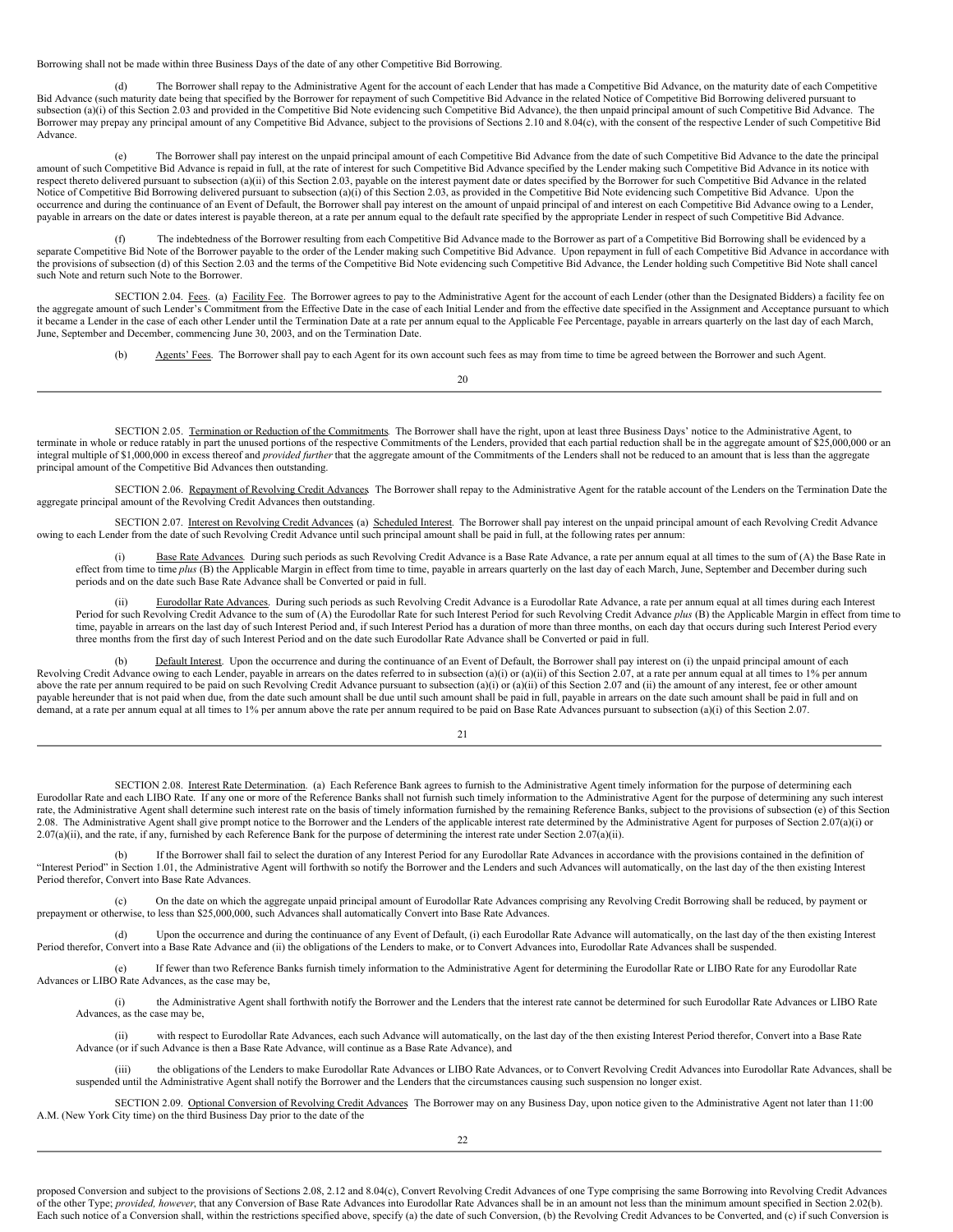into Eurodollar Rate Advances, the duration of the initial Interest Period for each such Advance. Each notice of Conversion shall be irrevocable and binding on the Borrower.

<span id="page-51-0"></span>SECTION 2.10. Optional Prepayments of Advances. The Borrower may, upon at least two Business Days' notice in the case of Eurodollar Rate Advances and notice on the same Business Day in the case of Base Rate Advances to the Administrative Agent stating the proposed date and aggregate principal amount of the prepayment, and if such notice is given the Borrower shall, prepay the outstanding principal amount prepaid; *provided, however*, that (a) each partial prepayment shall be in an aggregate principal amount of \$10,000,000 or an integral multiple of \$1,000,000 in excess thereof and (b) in<br>the event of any s

<span id="page-51-1"></span>SECTION 2.11. Increased Costs. (a) If, due to either (i) the introduction of or any change (other than any change by way of imposition or increase of reserve requirements included in the Eurodollar Rate Reserve Percentage) in or in the interpretation of any law or regulation or (ii) the compliance with any guideline or request from any central bank or other Governmental<br>Authority (whether or not hav Eurodollar Rate Advances or LIBO Rate Advances, then the Borrower shall from time to time, upon demand by such Lender (with a copy of such demand to the Administrative Agent), promptly pay to the Administrative Agent for the account of such Lender additional amounts sufficient to compensate such Lender for such increased cost. A certificate as to the amount of such increased cost, submitted to the Borrower and the Administrative Agent by such Lender, shall be conclusive and binding for all purposes, absent manifest error.

(b) If any Lender (other than the Designated Bidders) determines that compliance with any law or regulation or any guideline or request from any central bank or other Governmental Authority (whether or not having the force of law) affects or would affect the amount of capital required or expected to be maintained by such Lender or any corporation controlling such<br>Lender and that the amo Lender (with a copy of such demand to the Administrative Agent), the Borrower shall promptly pay to the Administrative Agent for the account of such Lender, from time to time as specified by such Lender, additional amounts sufficient to compensate such Lender or such corporation in the light of such circumstances, to the extent that such Lender reasonably determines such increase in capital to be allocable to the existence of such Lender's commitment to lend hereunder. A certificate as to such amounts submitted to the Borrower and

 $23$ 

the Administrative Agent by such Lender shall be conclusive and binding for all purposes, absent manifest error.

<span id="page-51-2"></span>SECTION 2.12. Illegality. Notwithstanding any other provision of this Agreement, if any Lender shall notify the Administrative Agent that the introduction of or any change in or in the interpretation of any law or regulation by any governmental authority charged with such interpretation makes it unlawful, or any central bank or other Governmental Authority asserts that it is unlawful, for any Lender or its Eurodollar Lending Office to perform its obligations hereunder to make Eurodollar Rate Advances or LIBO Rate Advances or to fund or maintain Eurodollar Rate Advances or LIBO Rate Advances hereunder, (a) each Eurodollar Rate Advance or LIBO Rate Advance, as the case may be, will automatically, upon such demand, Convert into a Base Rate Advance or an Advance that bears interest at the rate set forth in Section 2.07(a)(i), as the case may be, and (b) the obligation of the Lenders to make Eurodollar Rate Advances or LIBO Rate Advances, or to Convert Revolving Credit Advances into Eurodollar Rate Advances, shall be suspended until the Administrative Agent shall notify the Borrower and the Lenders that the circumstances causing such suspension no longer exist.

<span id="page-51-3"></span>SECTION 2.13. Payments and Computations. (a) The Borrower shall make each payment hereunder and under the Notes not later than 1:00 P.M. (New York City time) on the day when due, without setoff or counterclaim, in Dollars to the Administrative Agent at the Administrative Agent's Account in same day funds. The Administrative Agent will promptly thereafter cause to be distributed like funds relating to the payment of principal or interest, facility fees or utilization fees ratably (other than amounts payable pursuant to Section 2.03, 2.11, 2.14 or 8.04(c)) to the Lenders for the account of their respective Applicable Lending Offices, and like funds relating to the payment of any other amount payable to any Lender to such Lender for the account of its Applicable Lending Office, in each case to be applied in accordance with the terms of this Agreement. Upon its acceptance of an Assignment and Acceptance and recording of the information contained therein in the Register pursuant to Section 8.07(d), from and after the effective date specified in such Assignment and Acceptance, the Administrative Agent shall make all payments hereunder and under the Notes in respect of the interest assigned thereby to the Lender assignee thereunder, and the parties to such Assignment and Acceptance shall make all appropriate adjustments in such payments for periods prior to such effective date directly between themselves.

(b) The Borrower hereby authorizes the Administrative Agent, if and to the extent payment owed to any Lender is not made when due hereunder or under the Note held by such Lender, to charge from time to time against any or all of the Borrower's accounts with the Administrative Agent any amount so due.

(c) All computations of interest based on the Base Rate shall be made by the Administrative Agent on the basis of a year of 365 or 366 days, as the case may be, and all computations of interest based on the Eurodollar Rate or the Federal Funds Rate and of facility fees shall be made by the Administrative Agent on the basis of a year of 360 days, in each case for the actual number of days (including the first day but excluding the last day) occurring in the period for which such interest or facility fees are payable. Each determination by the Administrative Agent of an interest rate hereunder shall be conclusive and binding for all purposes, absent manifest error.

24

(d) Whenever any payment hereunder or under the Notes shall be stated to be due on a day other than a Business Day, such payment shall be made on the next succeeding Business Day, and such extension of time shall in such case be included in the computation of payment of interest or facility fees, as the case may be; *provided, however*, that, if such extension would cause payment of interest on or principal of Eurodollar Rate Advances or LIBO Rate Advances to be made in the next following calendar month, such payment shall be made on the next preceding Business Day.

Unless the Administrative Agent shall have received notice from the Borrower prior to the date on which any payment is due to the Lenders hereunder that the Borrower will not make such payment in full, the Administrative Agent may assume that the Borrower has made such payment in full to the Administrative Agent on such date and the Administrative Agent may, in reliance upon such assumption, cause to be distributed to each Lender on such due date an amount equal to the amount then due such Lender. If and to the extent the Borrower shall not have so made such payment in full to the Administrative Agent, each Lender shall repay to the Administrative Agent forthwith on demand such amount distributed to such Lender together with interest thereon, for each day from the date such amount is distributed to such Lender until the date such Lender repays such amount to the Administrative Agent, at the Federal Funds Rate.

<span id="page-51-4"></span>SECTION 2.14. Taxes. (a) Any and all payments by the Borrower hereunder or under the Notes shall be made, in accordance with Section 2.13, free and clear of and without deduction for any and all present or future taxes, levies, imposts, deductions, charges or withholdings, and all liabilities with respect thereto, *excluding*, in the case of each Lender and each Agent, taxes imposed on its net income, and franchise taxes measured by income imposed on it, by the jurisdiction under the laws of which such Lender or such Agent (as the case may be) is organized or any political subdivision thereof and, in the case of each Lender, taxes imposed on its net income, and franchise taxes measured by income imposed on it, by the jurisdiction of such Lender's Applicable Lending Office or any political subdivision thereof (all such non-excluded taxes, levies, imposts, deductions, charges, withholdings and liabilities in respect of payments hereunder or under the Notes being hereinafter referred to as "Taxes"). If the Borrower shall be required by law to deduct any Taxes from or in respect of any sum payable hereunder or under any Note to any Lender or any Agent (i) the sum payable shall be increased as may be necessary so that after making all required deductions (including deductions applicable to additional sums payable under this Section 2.14) such Lender or such Agent (as the case may be) receives an amount equal to the sum it would have received had no such deductions been made, (ii) the Borrower shall make such deductions and (iii) the Borrower shall pay the full amount deducted to the relevant taxation authority or other authority in accordance with applicable law.

(b) In addition, the Borrower agrees to pay any present or future stamp or documentary taxes or any other excise or property taxes, charges or similar levies that arise from any payment made hereunder or under the Notes or from the execution, delivery or registration of, or otherwise with respect to, this Agreement or the Notes hereinafter referred to as "Other Taxes").

(c) The Borrower shall indemnify each Lender and each Agent for the full amount of Taxes or Other Taxes (including, without limitation, any Taxes or Other Taxes imposed by any jurisdiction on amounts payable under this Section 2.14) paid by such Lender or such Agent or any of its Affiliates (as the case may be) and any liability (including penalties, interest and expenses) arising there from or with respect thereto, whether or not such Taxes or Other Taxes were correctly or legally asserted. This indemnification shall be made within 30 days from the date such Lender, such Agent or such Affiliate (as the case may be) makes written demand therefor.

Within 30 days after the date of any payment of Taxes, the Borrower shall furnish to the Administrative Agent, at its address referred to in Section 8.02, the original or a certified copy of a receipt evidencing payment thereof. If no Taxes are payable in respect of any payment hereunder or under the Notes, the Borrower will furnish to the Administrative Agent, at such address, a certificate from each appropriate taxing authority, or an opinion of counsel acceptable to the Administrative Agent, in either case stating that such payment is exempt from or not subject to Taxes.

(e) Each Lender organized under the laws of a jurisdiction outside the United States, on or prior to the date of its execution and delivery of this Agreement in the case of each Initial Lender and on the date of the Assignment and Acceptance pursuant to which it becomes a Lender in the case of each other Lender, and from time to time thereafter if requested in writing by the Borrower (but only so long as such Lender remains lawfully able to do so), shall provide each of the Administrative Agent and the Borrower with Internal Revenue Service form 1001 or 4224, or (in the case of a Lender that has certified in writing to the Administrative Agent that it is not a "bank" as defined in Section 881(c)(3)(A) of the Internal Revenue Code) Form W-8 (and, if such Non-U.S. Lender delivers a Form W-8, a certificate representing that such Non-U.S. Lender is not a "bank" for purposes of Section 881(c) of the Internal Revenue Code, is not a 10-percent shareholder (within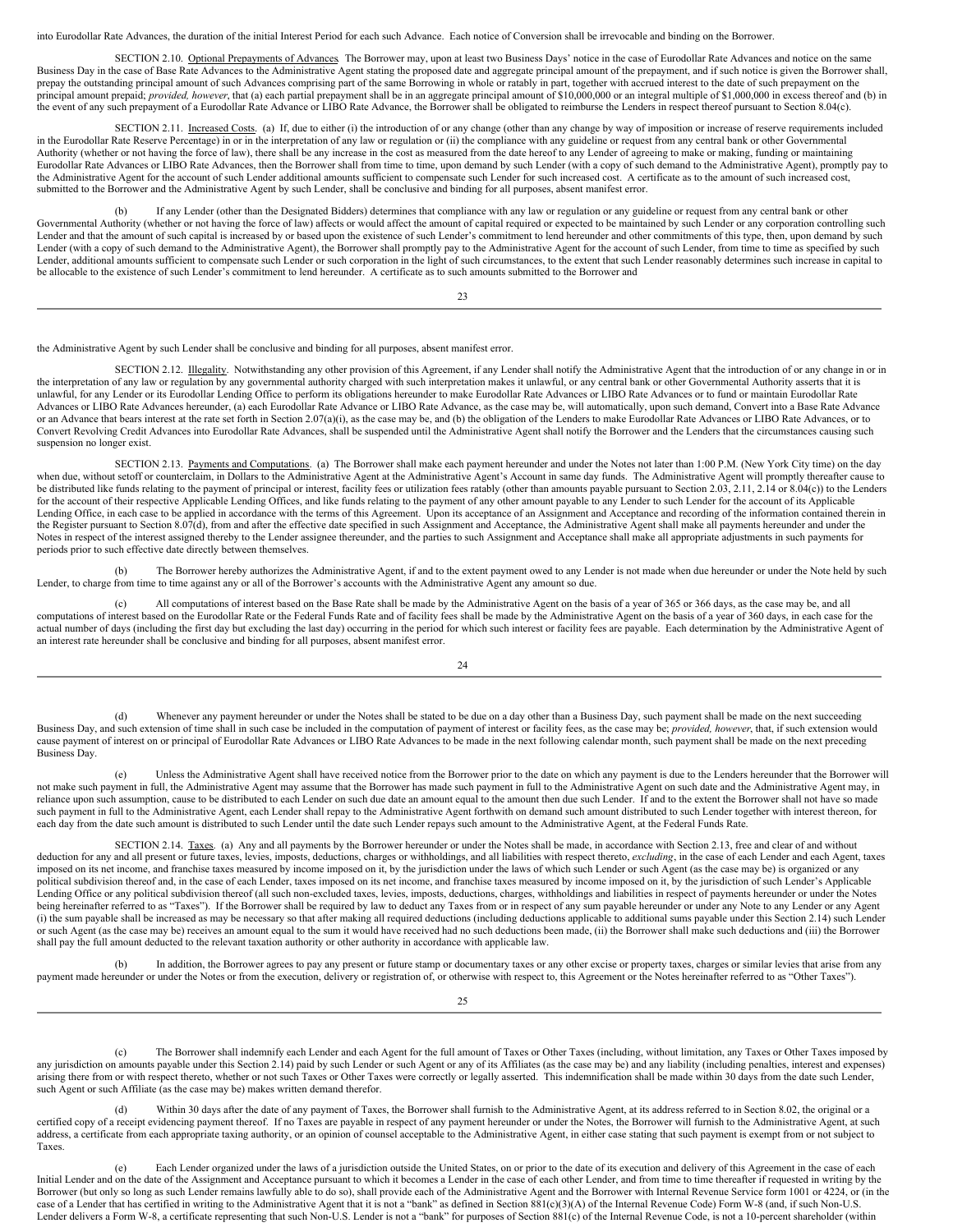the meaning of Section 871(h)(3)(B) of the Internal Revenue Code) of the Borrower and is not a controlled foreign corporation related to the Borrower (within the meaning of Section 864(d)(4) of the Internal Revenue Code)),as appropriate, or any successor form prescribed by the Internal Revenue Service, certifying that such Lender is entitled to benefits under an income tax treaty to which the United States is a party which reduces the rate of withholding tax on payments of interest or certifying that the income receivable pursuant to this Agreement is effectively connected with the conduct of a trade or business in the United States. Each such Lender shall provide the Administrative Agent and the Borrower with a new form 1001, 4224 or W-8, as appropriate, if and at such time as the previously provided form becomes invalid. If the form provided by a Lender at the time such Lender first becomes a party to this Agreement or at any other time indicates a United States interest withholding tax rate in excess of zero, withholding tax at such rate shall be considered excluded from "Taxes" as defined in Section 2.14(a).

(f) For any period with respect to which a Lender has failed to provide the Borrower with the appropriate form described in subsection (e) of this Section 2.14 (other than if such failure is due to a change in law occurring subsequent to the date on which a form originally was required to be provided, or if such form otherwise is not required under the first sentence of subsection (e) of this Section 2.14), such Lender shall not be entitled to indemnification under subsection (a) or (c) of this Section 2.14 with respect to Taxes imposed by the United States by

26

reason of such failure; provided, however, that should a Lender become subject to Taxes because of its failure to deliver a form required hereunder, the Borrower shall take such steps as the Lender shall reasonably request to assist the Lender to recover such Taxes.

(g) Notwithstanding any contrary provisions of this Agreement, in the event that a Lender that originally provided such form as may be required under subsection (e) of this Section 2.14 thereafter ceases to qualify for complete exemption from United States withholding tax, such Lender, with the prior written consent of the Borrower, which consent shall not be unreasonably withheld, may assign its interest under this Agreement to any assignee and such assignee shall be entitled to the same benefits under this Section 2.14 as the assignor provided that the rate of United States withholding tax applicable to such assignee shall not exceed the rate then applicable to the assignor.

(h) Without prejudice to the survival of any other agreement of the Borrower hereunder, the agreements and obligations of the Borrower contained in this Section 2.14 shall survive the payment in full of principal and interest hereunder and under the Notes.

(i) Any Lender claiming any additional amounts payable pursuant to this Section 2.14 agrees to use reasonable efforts (consistent with its internal policy and legal and regulatory restrictions) to change the jurisdiction of its Eurodollar Lending Office if the making of such a change would avoid the need for, or reduce the amount of, any such additional amounts that may thereafter accrue and would not, in the reasonable judgment of such Lender, be otherwise disadvantageous to such Lender.

<span id="page-52-0"></span>SECTION 2.15. Sharing of Payments, Etc. If any Lender shall obtain any payment (whether voluntary, involuntary, through the exercise of any right of setoff, or otherwise) on account of the Revolving Credit Advances owing t obtained by all the Lenders, such Lender shall forthwith purchase from the other Lenders such participations in the Revolving Credit Advances owing to them as shall be necessary to cause such purchasing Lender to share the excess payment ratably with each of them; *provided, however*, that if all or any portion of such excess payment is thereafter recovered from such purchasing Lender, such purchase from each Lender shall be rescinded and such Lender shall repay to the purchasing Lender the purchase price to the extent of such recovery together with an amount equal to such Lender's ratable share (according to the proportion of (i) the amount of such Lender's required repayment to (ii) the total amount so recovered from the purchasing Lender) of any interest or other amount paid or payable by the purchasing Lender in respect of the total amount so recovered. The Borrower agrees that any Lender so purchasing a participation from another Lender pursuant to this Section 2.15 may, to the fullest extent permitted by law, exercise all its rights of payment (including the right of setoff) with respect to such participation as fully as if such Lender were the direct creditor of the Borrower in the amount of such participation.

<span id="page-52-1"></span>SECTION 2.16. Extensions of Termination Date. No earlier than 60 days and no later than 45 days prior to each anniversary of the Effective Date, the Borrower may, by written notice to the Administrative Agent, request that the Termination Date then in effect be extended for a 1-year period. Such request shall be irrevocable and binding upon the Borrower. The

27

Administrative Agent shall promptly notify each Lender of such request. If a Lender agrees, in its individual and sole discretion, to so extend its Commitment (an "Extending Lender"), it shall deliver to the Administrative Agent a written notice of its agreement to do so no earlier than 30 days and no later than 20 days prior to such anniversary date and the Administrative Agent shall notify the Borrower of such Extending Lender's agreement to extend its Commitment no later than 15 days prior to such anniversary date. The Commitment of any Lender that fails to accept or respond to the Borrower's request for extension of the Termination Date (a "Declining Lender") shall be terminated on the Termination Date then in effect (without regard to any extension by other Lenders) and on such Termination Date the Borrower shall pay in full the principal amount of all Advances owing to such Declining Lender, together with accrued interest thereon to the date of such payment of principal and all other amounts payable to such Declining Lender under this Agreement. The Administrative Agent shall promptly notify each Extending Lender of the aggregate Commitments of the Declining Lenders. The Extending Lenders, or any of them, may offer to increase their respective Commitments by an aggregate amount up to the aggregate amount of the Declining Lenders' Commitments and any such Extending Lender shall deliver to the Administrative Agent a notice of its offer to so increase its Commitment no later than 15 days prior to such anniversary date. To the extent of any shortfall in the aggregate amount of extended Commitments, the Borrower shall have the right to require any Declining Lender, to assign in full its rights and obligations under this Agreement one or more Eligible Assignees designated by the Borrower and acceptable to the Administrative Agent, such acceptance not to be unreasonably withheld, that agree to accept all of such rights and obligations each a "Replacement Lender"), provided that (i) such increase and/or such assignment is otherwise in compliance with Section 8.07, (ii) such Declining Lender receives payment in full of the principal amount of all Advances owing to such Declining Lender, together with accrued interest thereon to the date of such payment of principal and all other amounts payable to such Declining Lender under this Agreement and (iii) any such increase shall be effective on such anniversary date and any such assignment shall be effective on the date specified by the Borrower and agreed to by the Replacement Lender and the Administrative Agent. If, but only if, Extending Lenders and Replacement Lenders provide Commitments in an aggregate amount equal to 100% of the aggregate amount of the Commitments outstanding immediately prior to such anniversary date, the Termination Date shall be extended by 1-year.

<span id="page-52-2"></span>SECTION 2.17. Substitution of Lender. If the obligation of any Lender to make Eurodollar Rate Advances has been suspended pursuant to Section 2.12 or any Lender has demanded compensation or the Borrower is otherwise required to pay additional amounts under Section 2.11 or 2.14, the Borrower shall have the right to seek a substitute lender or lenders who qualify as Eligible Assignees to assume, in accordance with the provisions of Section 8.07, the Commitment of such Lender and to purchase the Revolving Credit Advances made by such Lender (without recourse to or warranty by such Lender).

#### <span id="page-52-3"></span>ARTICLE III

#### CONDITIONS TO EFFECTIVENESS AND LENDING

<span id="page-52-4"></span>SECTION 3.01. Conditions Precedent to Effectiveness of Sections 2.01 and 2.03. Sections 2.01 and 2.03 of this Agreement shall become effective on and as of the first date (the "Effective Date") on which the following conditions precedent have been satisfied:

28

(a) The Borrower shall have notified each Lender and the Administrative Agent in writing as to the proposed Effective Date.

(b) The Borrower shall have paid all fees and other amounts due and payable.

(c) The Borrower shall have repaid all outstanding advances and shall have paid all other amounts payable under each of the Existing Credit Facilities and the commitments under each such Existing Credit Facility shall have been terminated.

(d) On the Effective Date, the following statements shall be true and the Administrative Agent shall have received for the account of each Lender a certificate signed by a duly authorized officer of the Borrower, dated the Effective Date, stating that:

(i) the representations and warranties contained in Section 4.01 are correct in all material respects on and as of the Effective Date; and

(ii) no event has occurred and is continuing that constitutes a Default.

(e) The Administrative Agent shall have received on or before the Effective Date the following, each dated such day, in form and substance satisfactory to the Administrative Agent and (except for the Revolving Credit Notes) in sufficient copies for each Lender:

(i) The Revolving Credit Notes to the order of the Lenders, respectively.

(ii) A guaranty, in substantially the form of Exhibit E hereto (as amended, supplemented or otherwise modified from time to time, the Guaranty"), duly executed by each of the Guarantors.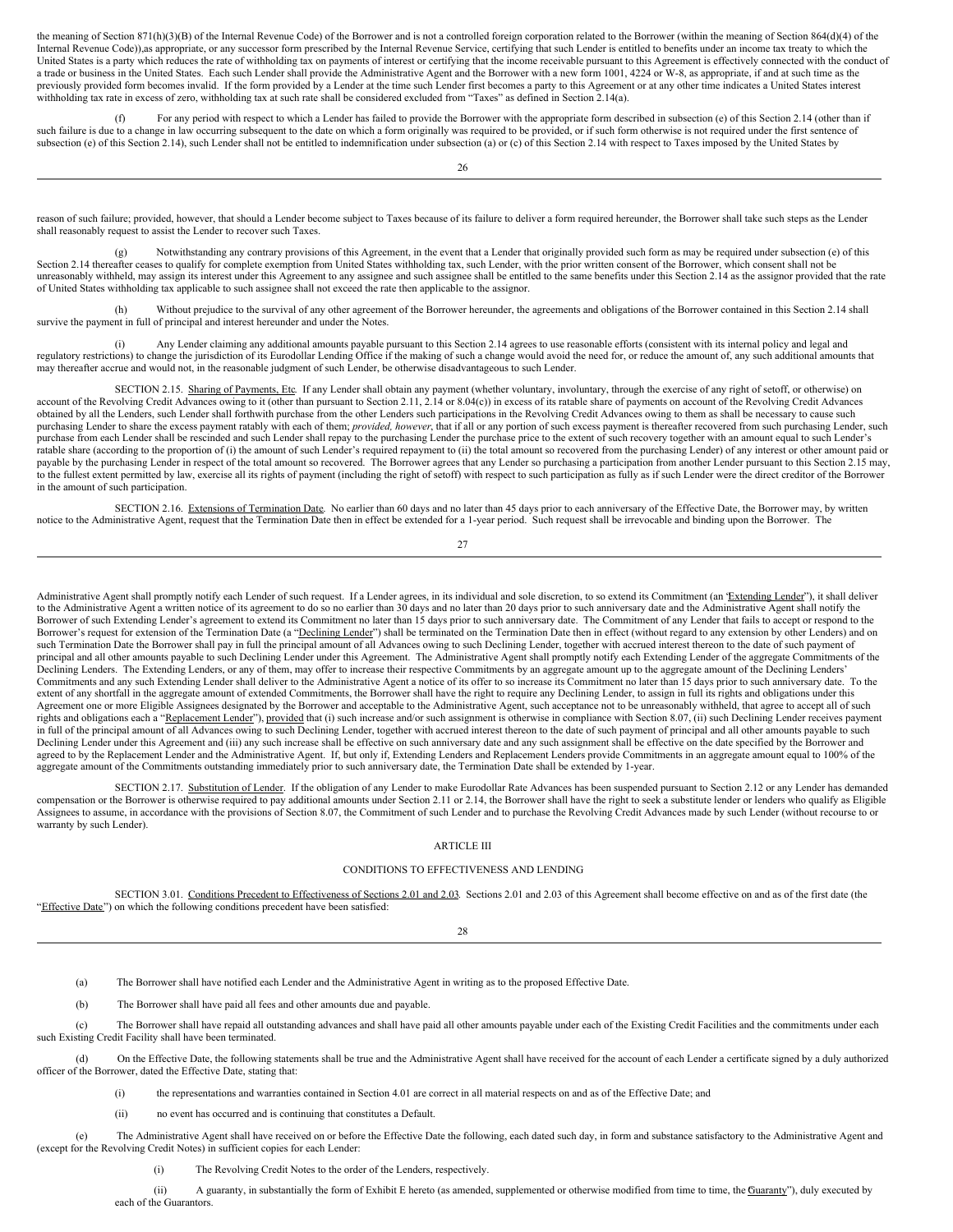(iii) An indemnity, subrogation and contribution agreement, in substantially the form of Exhibit F hereto (as amended, supplemented or otherwise modified from time to time. the "Indemnity Agreement"). duly executed by the the Executed by the Borrower and each of the Guarantors.

(iv) Certified copies of the resolutions of the board of directors of the Borrower approving this Agreement, the Notes and the Indemnity Agreement, and of all documents evidencing other necessary corporate action and governmental approvals, if any, with respect to this Agreement, the Notes and the Indemnity Agreement.

(v) Certified copies of the resolutions of the board of directors of each of the Guarantors approving the Guaranty and the Indemnity Agreement, and of all documents evidencing other necessary corporate action and governmental approvals, if any, with respect to the Guaranty and the Indemnity Agreement.

(vi) A certificate of the Secretary or an Assistant Secretary of each of the Guarantors certifying the names and true signatures of the officers of such

29

Guarantor authorized to sign the Guaranty and the Indemnity Agreement and the other documents to be delivered hereunder.

(vii) certificate of the Secretary or an Assistant Secretary of the Borrower certifying the names and true signatures of the officers of the Borrower authorized to sign this Agreement, the Notes and the Indemnity Agreement and the other documents to be delivered hereunder.

(viii) favorable opinion of King & Spalding LLP, counsel for the Borrower, substantially in the form of Exhibit G hereto.

<span id="page-53-0"></span>(ix) favorable opinion of Shearman & Sterling, counsel for the Administrative Agent, in form and substance satisfactory to the Administrative Agent.

SECTION 3.02. Conditions Precedent to Each Revolving Credit Borrowing The obligation of each Lender to make a Revolving Credit Advance on the occasion of each Revolving Credit Borrowing shall be subject to the conditions precedent that the Effective Date shall have occurred and on the date of such Revolving Credit Borrowing the following statements shall be true (and each of the giving of the applicable Notice of Revolving Credit Borrowing and the acceptance by the Borrower of the proceeds of such Revolving Credit Borrowing shall constitute a representation and warranty by the Borrower that on the date of such Borrowing such statements are true):

the representations and warranties contained in Section 4.01 (except the representations set forth in subsection (f) thereof and in subsection (h) thereof) are correct in all material respects on and as of the date of such Revolving Credit Borrowing, before and after giving effect to such Revolving Credit Borrowing and to the application of the proceeds therefrom, as though made on and as of such date; and

<span id="page-53-1"></span>(b) no event has occurred and is continuing, or would result from such Revolving Credit Borrowing or from the application of the proceeds therefrom, that constitutes a Default.

SECTION 3.03. Conditions Precedent to Each Competitive Bid Borrowing. The obligation of each Lender that is to make a Competitive Bid Advance on the occasion of a Competitive Bid Borrowing to make such Competitive Bid Advance as part of such Competitive Bid Borrowing is subject to the conditions precedent that (a) the Administrative Agent shall have received the written confirmatory Notice of Competitive Bid Borrowing with respect thereto, (b) on or before the date of such Competitive Bid Borrowing, but prior to such Competitive Bid Borrowing, the Administrative Agent shall have received a Competitive Bid Note payable to the order of such Lender for each of the one or more Competitive Bid Advances to be made by such Lender as part of such Competitive Bid Borrowing, in a principal amount equal to the principal amount of the Competitive Bid Advance to be evidenced thereby and otherwise on such terms as were agreed to for such Competitive Bid Advance in accordance with Section 2.03, and (c) on the date of such Competitive Bid Borrowing the following statements shall be true (and each of the giving of the statements shall be true (and ea applicable Notice of Competitive Bid Borrowing and the acceptance by the

30

Borrower of the proceeds of such Competitive Bid Borrowing shall constitute a representation and warranty by the Borrower that on the date of such Competitive Bid Borrowing such statements are true):

the representations and warranties contained in Section 4.01 (except the representations set forth in subsection (f) thereof and in subsection (h) thereof) are correct in all material respects on and as of the date of such Competitive Bid Borrowing, before and after giving effect to such Competitive Bid Borrowing and to the application of the proceeds therefrom, as though made on and as of such date; and

<span id="page-53-2"></span>(ii) no event has occurred and is continuing, or would result from such Competitive Bid Borrowing or from the application of the proceeds therefrom, that constitutes a Default.

SECTION 3.04. Determinations Under Section 3.01. For purposes of determining compliance with the conditions specified in Section 3.01, each Lender shall be deemed to have consented to, approved or accepted or to be satisfied with each document or other matter required thereunder to be consented to or approved by or acceptable or satisfactory to the Lenders unless an officer of the Administrative Agent responsible for the transactions contemplated by this Agreement shall have received notice from such Lender prior to the proposed Effective Date, as notified by the Borrower to the Lenders, specifying its objection thereto. The Administrative Agent shall promptly notify the Borrower and the other Lenders of the occurrence of any such objection. The Administrative Agent shall promptly notify the Borrower and the Lenders of the Effective Date.

<span id="page-53-3"></span>SECTION 3.05. Labor Dispute. Notwithstanding any condition precedent to the contrary contained herein, a labor dispute of any sort involving employees of the Borrower or its Subsidiaries shall not prevent the Borrower from borrowing hereunder unless as a result thereof the Borrower is in violation of the covenant set forth in Section 5.02(d) or a Default exists under Section 6.01(a) or (e).

#### <span id="page-53-4"></span>ARTICLE IV

#### REPRESENTATIONS AND WARRANTIES

<span id="page-53-5"></span>SECTION 4.01. Representations and Warranties of the Borrower. The Borrower represents and warrants as follows:

(a) Each of the Loan Parties and the Subsidiaries of the Borrower (i) is a corporation duly organized, validly existing and in good standing under the laws of the jurisdiction of its incorporation, (ii) has the requisite power and authority to own its property and assets and to carry on its business as now conducted, (iii) is qualified to do business in every jurisdiction where such qualification is required, except where the failure so to qualify would not result in a Material Adverse Effect, (iv) in the case of each of the Loan Parties, has the corporate power and authority to execute, deliver and perform its obligations under each Loan Document to which it is or is to be a party and each other agreement or instrument contemplated thereby to which it is or is to be a party and (v) in

31

the case of the Borrower, has the corporate power and authority to borrow under this Agreement.

The execution, delivery and performance by each of the Loan Parties of each Loan Document to which it is or is to be a party and the consummation of the transactions contemplated thereby are within such Loan Party's corporate powers, have been duly authorized by all necessary corporate action and, if required, stockholder action, and do not (i) contravene the charter or other constitutive documents or by-laws of such Loan Party or any Subsidiary of the Borrower, (ii) violate any law or order of any Governmental Authority or any provision of any indenture, agreement or other instrument to which any Loan Party or any Subsidiary of the Borrower is a party or by which any of them or any of their property is or may be bound or affected, (iii) conflict with, result in a breach of or constitute (alone or with notice or lapse of time or both) a default under any such indenture, agreement or other instrument or (iv) result in the creation or imposition of any Lien upon or with respect to any property or assets now owned or hereafter acquired by any Loan Partyor any Subsidiary of the Borrower.

(c) No authorization, approval or other action by, and no notice to or filing with, any Governmental Authority is required for the due execution, delivery and performance by any Loan Party of this Agreement, the Notes or any other Loan Document to which it is or is to be a party, or for the consummation of the transactions contemplated hereby and thereby, except for such authorizations, approvals, actions, notices or filings that have been made or obtained and are in full force and effect.

This Agreement has been, and each of the Notes and each other Loan Document when delivered hereunder will have been, duly executed and delivered by each of the Loan Parties party thereto. This Agreement is, and each of the Notes and each other Loan Document when delivered hereunder will be, the legal, valid and binding obligation of each of the Loan Parties party thereto enforceable against such Loan Party in accordance with their respective terms (subject, as to the enforcement of remedies, to applicable bankruptcy, reorganization, insolvency, moratorium and similar laws affecting creditors' rights generally).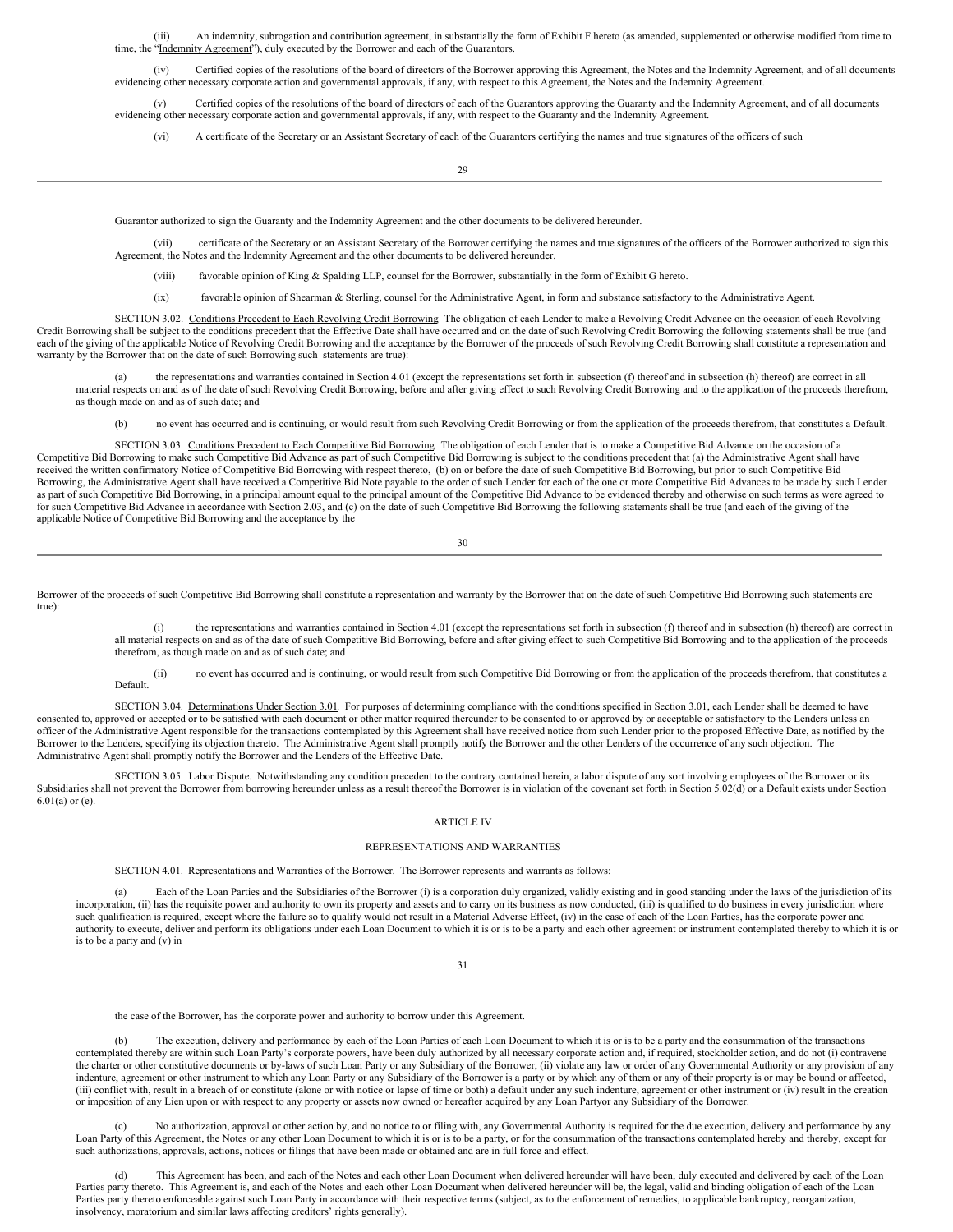(e) (i) The Consolidated balance sheet of the Borrower and its Subsidiaries as at December 31, 2002, and the related Consolidated statements of income and cash flows of the Borrower and its Subsidiaries for the Fiscal Year then ended, all audited and certified by Deloitte & Touche LLP, independent public accountants, copies of which have been furnished to each Lender, fairly present the Consolidated financial condition of the Borrower and its Subsidiaries at such dates and the Consolidated results of the operations of the Borrower and its Subsidiaries for the periods ended on such dates, all in accordance with GAAP consistently applied. Such balance sheets and the notes thereto disclose all material liabilities, direct or contingent, of the Borrower and its Subsidiaries on a Consolidated basis as of the dates thereof.

(f) There has been no Material Adverse Change since December 31, 2002.

32

(g) Each of the Borrower and its Material Subsidiaries has good and marketable title to, or valid leasehold interests in, all their material properties and assets, except for such properties as are no longer used or useful in the conduct of their businesses or as have been disposed of in the ordinary course of business and except for minor defects in title that do not interfere with the ability of the Borrower or any of its Material Subsidiaries to conduct its businesses as currently conducted. All such properties and assets are free and clear of Liens, other than Liens expressly permitted by Section 5.02(b).

Except as set forth in the financial statements referred to in subsection (e) of this Section 4.01, there is no pending or, to the knowledge of the Borrower, threatened action, suit, investigation, litigation or proceeding affecting the Borrower or any of its Material Subsidiaries or any business, property or rights of the Borrower or any Material Subsidiary (i) as to which there is a reasonable possibility of an adverse determination and which, if adversely determined, could reasonably be expected to have, individually or in the aggregate, a Material Adverse Effect or (ii) that purports to affect the legality, validity or enforceability of this Agreement, any Note or any other Loan Document or the consummation of the transactions contemplated hereby or thereby. Neither the Borrower nor any of its Subsidiaries is in violation of any law, rule or regulation, or in default with respect to any judgement, writ, injunction or decree of any Governmental Authority, where such violation or default could result in a Material Adverse Effect.

Neither the Borrower nor any of its Subsidiaries is a party to any agreement or instrument or subject to any corporate restriction that has resulted or could reasonably be expected to result in a Material Adverse Effect. Neither the Borrower nor any of its Subsidiaries is in default in any manner under any provision of any indenture or other agreement or instrument evidencing Debt, or any other material agreement or instrument to which it is a party or by which it or any of its properties or assets are or may be bound, where such default could result in a Material Adverse Effect.

(j) Neither the Borrower nor any of its Subsidiaries is engaged principally, or as one of its important activities, in the business of extending credit for the purpose of purchasing or carrying Margin Stock. No part of the proceeds of any Advance will be used, whether directly or indirectly, and whether immediately, incidentally or ultimately, (i) to purchase or carry Margin Stock or to extend credit to others for the purpose of purchasing or carrying Margin Stock or to refund indebtedness originally incurred for such purpose or (ii) for any purpose which entails a violation of, or which is inconsistent with, the provisions of the Regulations of the Board of Governors of the Federal Reserve System, including Regulation T, U or X thereof.

(k) Neither the Borrower nor any of its Subsidiaries is (i) an "investment company", as defined in, or subject to regulation under, the Investment Company Act of 1940, as amended or (ii) a "holding company" as defined in, or subject to regulation under, the Public Utility Holding Company Act of 1935, as amended.

(l) The Borrower will use the proceeds of the Advances only as a commercial paper backstop and for lawful general corporate purposes.

33

(m) each of the Borrower and its Subsidiaries has filed or caused to be filed all federal, state and local tax returns required to have been filed by it and has paid or caused to be paid all taxes shown to be due and payable on such returns or on any assessments received by it, except taxes that are otherwise permitted in accordance with the provisions of Section 5.01(b).

No information, report, financial statement, exhibit or schedule prepared or furnished by or on behalf of the Borrower to the Administrative Agent, the Documentation Agent, the Arranger or any Lender in connection with the negotiation of any Loan Document or included therein or delivered pursuant thereto contained, contains or will contain any material misstatement of fact or omitted, omits or will omit to state any material fact necessary to make the statements therein, in the light of the circumstances under which they were, are or will be made, not misleading.

(o) Each of the Borrower and its Subsidiaries is in compliance in all material respects with the applicable provisions of ERISA and the regulations and published interpretations thereunder that are applicable to the Borrower and its Subsidiaries. As of the date hereof, no Reportable Event has occurred as to which the Borrower or any of its Subsidiaries was required to file a report with the PBGC, and no material unfunded vested liabilities exist under any Plan.

Each of the Borrower and its Subsidiaries is in substantial compliance with all applicable federal, state and local environmental laws, regulations and ordinances governing its business, properties or assets with respect to discharges into the ground and surface water, emissions into the ambient air and generation, storage, transportation and disposal of waste materials or process by-products, except such noncompliances as are not likely to have a Material Adverse Effect. All licenses, permits or registrations required for the business of the Borrower and its Subsidiaries under any federal, state or local environmental laws, regulations or ordinances have been secured, and the Borrower and each Subsidiary are in substantial compliance therewith. except such licenses, permits or registrations the failure to secure or to comply therewith are not likely to have a Material Adverse Effect.

#### <span id="page-54-0"></span>ARTICLE V

#### COVENANTS OF THE BORROWER

SECTION 5.01. Affirmative Covenants. So long as any Advance shall remain unpaid or any Lender shall have any Commitment hereunder, the Borrower will, and will cause each of its Material Subsidiaries to, unless the Required Lenders shall otherwise consent in writing:

<span id="page-54-1"></span>(a) Compliance with Laws, Etc. Comply with all applicable laws, rules, regulations and orders of any Governmental Authority, whether now in effect or hereafter enacted, such compliance to include, without limitation, compliance with ERISA and applicable environmental laws, except for such noncompliance as would not result in a Material Adverse Effect.

34

Payment of Taxes, Etc. Pay and discharge promptly when due all taxes, assessments and governmental charges or levies imposed upon it or upon its income or profits or in respect of its property, before the same shall become delinquent or in default, as well as all lawful claims for labor, materials and supplies or otherwise that, if unpaid, might give rise to a Lien upon such properties or any part thereof; provided, however, that such payment and discharge shall not be required with respect to any such tax, assessment, charge, levy or claim so long as the validity or amount thereof shall be contested in good faith by appropriate proceedings or where the failure to pay such tax, assessment, charge, levy or claim would not (i) result in a Material Adverse Effect or (ii) result in the imposition of any lien securing a material amount in favor of any party entitling such party to priority of payment over the Lenders, and the Borrower or such Subsidiary shall, to the extent required by generally accepted accounting principles applied on a consistent basis, have set aside on its books adequate reserves with respect thereto.

Maintenance of Insurance. (i) Keep its insurable properties adequately insured at all times by financially sound and reputable insurers, (ii) maintain such other insurance, to such extent and against such risks, including fire and other risks insured against by extended coverage, as is customary with companies in the same or similar businesses, including public liability insurance against claims for personal injury or death or property damage occurring upon, in, about or in connection with the use of any properties owned, occupied or controlled by the Borrower or any of its Subsidiaries, in such amount as the Borrower or such Subsidiary shall reasonably deem necessary and (iii) maintain such other insurance as may be required by law or as may be reasonably requested by the Lenders for purposes of assuring compliance with this Section 5.01(c) (it being understood that the Borrower may self-insure against certain risks to the extent customary with companies similarly situated and in the same or similar lines of business).

(d) Preservation of Corporate Existence, Etc. Preserve and maintain, and cause its Subsidiaries to preserve and maintain, its corporate existence; obtain, preserve, renew, extend and keep in full force and effect the rights, licenses, permits, franchises, authorizations, patents, copyrights, trademarks and tradename material to the conduct of its business (unless the failure to so preserve or renew would not result in a Material Adverse Effect); and maintain and operate, and cause its Subsidiaries to maintain and operate, its businesses in materially the same manner in which they are currently conducted and operated; provided, however, that the Borrower and its Subsidiaries may consummate any merger or consolidation permitted under Section 5.02(e).

Visitation Rights. At any reasonable time and from time to time, upon ten Business Days' prior notice, permit the Administrative Agent or any Lender (other than a Designated Bidder) or any agents or representatives thereof, to examine and make copies of and abstracts from the records and books of account of, and visit the properties of, the Borrower and any of its Subsidiaries, and to discuss the affairs, finances and accounts of the Borrower and any of its Subsidiaries (i) with any of their officers and (ii) with their independent certified public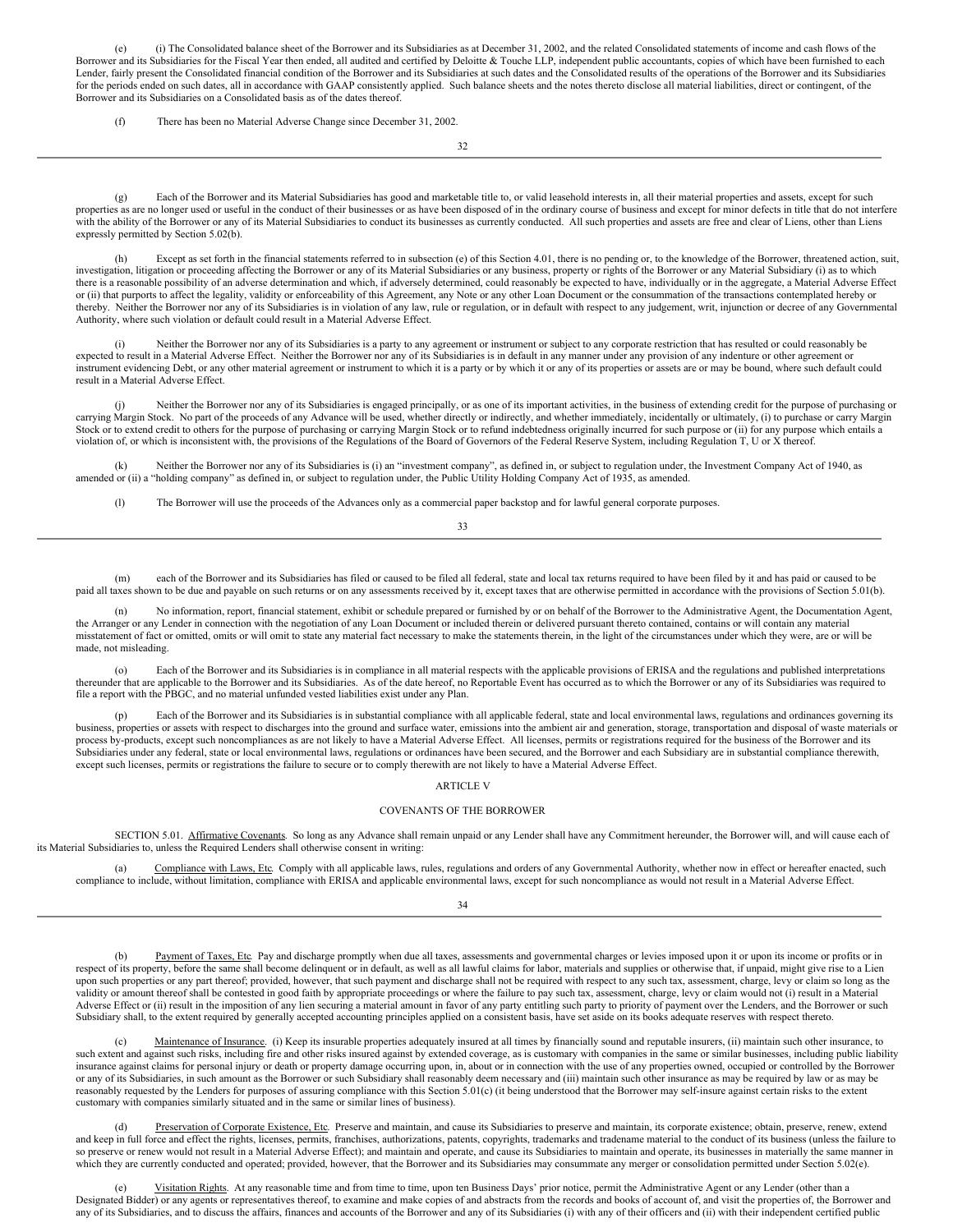accountants, in the presence of one or more officers of the Borrower if so requested by the Borrower (it being understood that information obtained by the Lenders pursuant to this Section 5.01(e) shall be kept confidential except to the

35

extent that any such information becomes public or is required to be disclosed by law or requested to be disclosed by any Governmental Authority; provided that such information may be disclosed to the same extent that other Confidential Information may be disclosed pursuant to Section 8.08).

(f) Keeping of Books. Keep, and cause each of its Subsidiaries to keep, proper books of record and account, in which full and correct entries shall be made of all financial transactions and the assets and business of the Borrower and each such Subsidiary in accordance with generally accepted accounting principles in effect from time to time.

(g) Maintenance of Properties, Etc. Maintain and preserve all of its properties material to the conduct of its business in good repair, working order and condition, ordinary wear and tear excepted, and from time to time make, or cause to be made, all needful and proper repairs, renewals, additions, improvements and replacements thereto necessary in order that the business carried on in connection therewith may be properly conducted at all times.

(h) Reporting Requirements. In the case of the Borrower, furnish to each Agent and each Lender (other than a Designated Bidder):

(i) within 120 days after the end of each Fiscal Year of the Borrower, Consolidated balance sheets of the Borrower and its Subsidiaries showing the financial condition of the Borrower and its Subsidiaries as of the close of such Fiscal Year and the related statements of Consolidated income and statements of Consolidated cash flow as of and for such Fiscal Year, all such Consolidated financial statements of the Borrower and its Subsidiaries to be reported on by Deloitte & Touche or other independent accountants acceptable to the Required Lenders, and to be in form reasonably acceptable to the Required Lenders;

(ii) within 60 days after the end of the first three fiscal quarters of each Fiscal Year, unaudited Consolidated balance sheets and statements of Consolidated income and statements of Consolidated cash flow showing the financial condition and results of operations of the Borrower as of the end of each such quarter and, with respect to statements of statements of Consolidated cash flow, for the then-elapsed portion of the Fiscal Year, certified by a Financial Officer of the Borrower as presenting fairly the financial position and results of operations of the Borrower on a Consolidated basis and as having been prepared in accordance with GAAP, in each case subject to normal year-end audit adjustments;

(iii) promptly after the same become publicly available, copies of (A) such annual, periodic and other reports, and such proxy statements and other information as shall be filed by the Borrower or any Material Subsidiary with the Securities and Exchange Commission pursuant to the requirements of the Exchange Act and (B) such registration statements filed by the Borrower or any Material Subsidiary pursuant to the requirements of Securities Act of 1933, as

36

amended, other than any such registration statements filed on Form S-8 or any comparable form;

(iv) concurrently with subsections (h)(i) and (h)(ii) of this Section 5.01, a certificate of a Financial Officer of the Borrower stating compliance, as of the dates of the financial statements being furnished at such time, with the covenants set forth in Sections 5.02(a) and (d);

(v) concurrently with subsections (h)(i) and (h)(ii) of this Section 5.01, a certificate of the Person referred to therein (which certificate furnished by the independent accountants referred to in subsection (h)(i) of this Section 5.01 may be limited to accounting matters and disclaim responsibility for legal interpretations) certifying that to the best of his, her or its knowledge no Default or Event of Default has occurred and, in the case of a certificate of a Financial Officer of the Borrower, if such a Default or Event of Default has occurred, specifying the nature and extent thereof and any corrective action taken or proposed to be taken with respect thereto;

(vi) prompt written notice of any Default, specifying the nature and extent thereof and any corrective action taken or proposed to be taken with respect thereto;

(vii) prompt written notice of the filing or commencement of, or any threat or notice of intention of any Person to file or commence, any action, suit, arbitration proceeding or other proceeding, whether at law or in equity or by or before any Governmental Authority, against the Borrower or any Subsidiary thereof that, if adversely determined, could result in a Material Adverse Effect;

prompt written notice of any development in the business or affairs of the Borrower or any of its Subsidiaries that has resulted in or which is likely, in the reasonable judgment of the Borrower, to result in a Material Adverse Effect (it being understood that material provided to any Agent or Lender pursuant to this subsection (h)(viii) of this Section 5.01 shall be kept confidential except to the extent that any such material becomes public or is required to be disclosed by law or requested to be disclosed by any Governmental Authority having jurisdiction over such Agent or Lender; provided that such information may be disclosed to the same extent that other Confidential Information may be disclosed pursuant to Section 8.08);

(ix) prompt written notice of the issuance by any Governmental Authority of any injunction, order, decision or other restraint prohibiting, or having the effect of prohibiting, the making of the Advances or the initiation of any litigation or similar proceedings seeking any such injunction, order or other restraint;

(x) prompt written notice of any Change of Control;

37

(xi) prompt written notice of any change in the identity of the Principal Properties from those set forth on the schedule to be delivered pursuant to Section 5.01(j) after the date such schedule is delivered to the Administrative Agent and each Lender; and

(xii) prompt written notice of any change in the identity of the Restricted Subsidiaries from those set forth on the schedule to be delivered pursuant to Section 5.01(j) after the date such schedule is delivered to the Administrative Agent and each Lender.

Compliance with ERISA. Comply in all material respects with the applicable provisions of ERISA and furnish to the Administrative Agent, the Documentation Agent and each Lender (other than a Designated Bidder) (i) as soon as possible, and in any event within 30 days after any Financial Officer of the Borrower knows or has reason to know that any Reportable Event has occurred that alone or together with any other Reportable Event with respect to the same or another Plan could reasonably be expected to result in liability of the Borrower or any Subsidiary to the PBGC in an aggregate amount exceeding \$1,000,000, a statement of a Financial Officer setting forth details as to such Reportable Event and the action proposed to be taken with respect thereto, together with a copy of the notice, if any, of such Reportable Event given to the PBGC and (ii) promptly after receipt thereof, a copy of any notice the Borrower or any Subsidiary may receive from the PBGC relating to the intention of the PBGC to terminate any Plan or Plans or to appoint a trustee to administer any Plan or Plans.

<span id="page-55-0"></span>(j) Principal Properties; Restricted Subsidiaries. Promptly deliver to the Administrative Agent and each Lender (other than a Designated Bidder) on the date on which the Borrower's Public Debt Rating is lower than S&P AA- or Moody's AA3, a schedule setting forth each Principal Property and each Restricted Subsidiary as of such date.

SECTION 5.02. Negative Covenants. So long as any Advance shall remain unpaid or any Lender shall have any Commitment hereunder, the Borrower will not, and will not permit any of its Subsidiaries to, without the written consent of the Required Lenders:

(a) Secured Indebtedness. In the case of the Borrower and each of its Restricted Subsidiaries, create, assume, incur or guarantee, or permit any Restricted Subsidiary to create, assume, incur or guarantee (each such creation, assumption, incurrence or guarantee being an "Incurrence"), any Secured Indebtedness without making provision whereby all amounts outstanding under this Agreement and each other Loan Document shall be secured equally and ratably with (or prior to) such Secured Indebtedness (together with, if the Borrower shall so determine, any other Debt of the Borrower or such Restricted Subsidiary then existing or thereafter created that is not subordinate to such amounts outstanding under this Agreement and the other Loan Documents) so long as such Secured Indebtedness shall be outstanding, unless such Secured Indebtedness, when added to (i) the aggregate amount of all Secured Indebtedness then outstanding (not including in this computation (A) any Secured Indebtedness if all amounts outstanding under this Agreement and each other Loan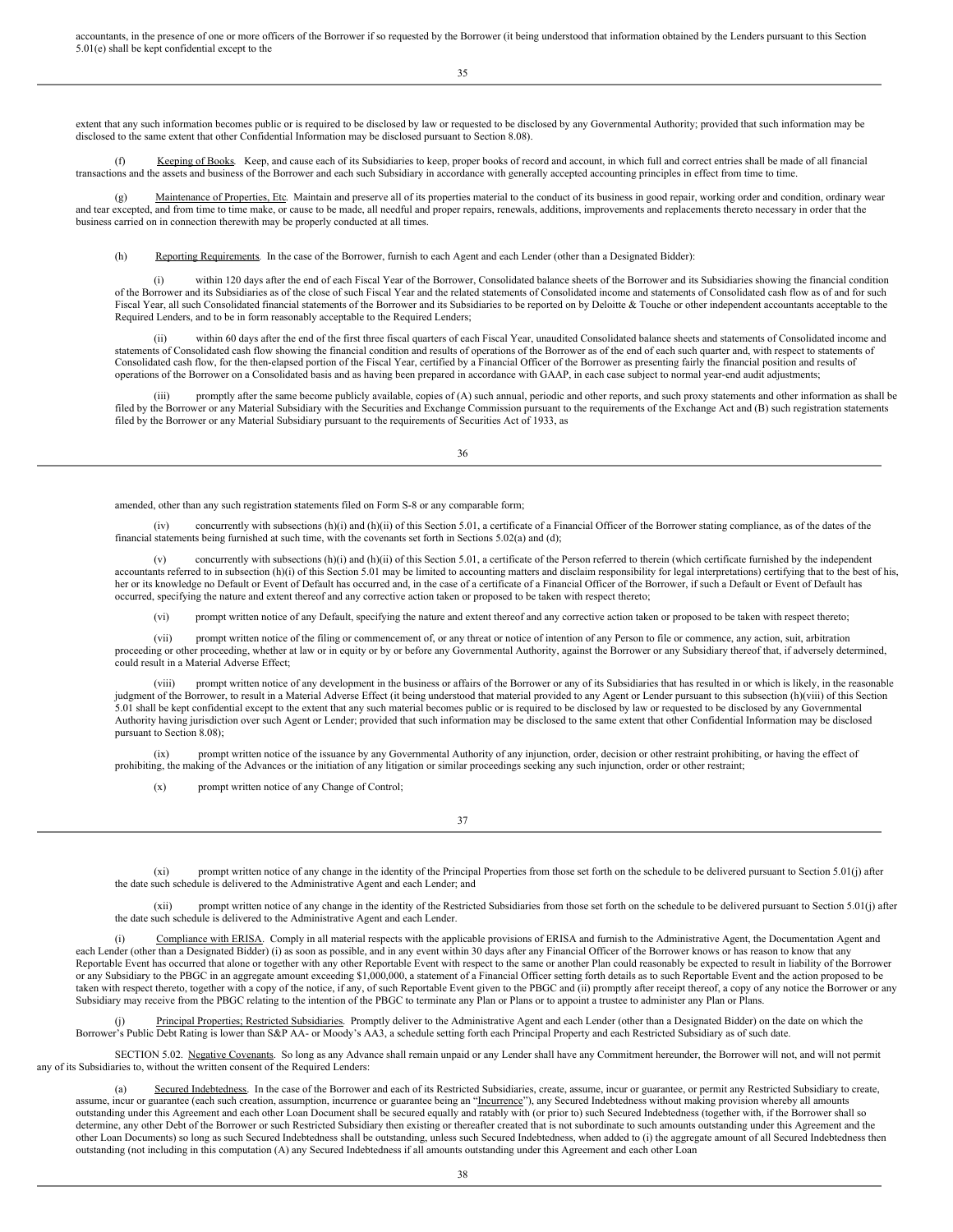Document are secured equally and ratably with (or prior to) such Secured Indebtedness and (B) any Secured Indebtedness that is concurrently being retired) and (ii) the aggregate amount of all Attributable Debt then outstanding pursuant to Sale and Leaseback Transactions entered into by the Borrower after December 1, 1989, or entered into by any Restricted Subsidiary after December 1, 1989, or, if later, the date on which such Subsidiary became a Restricted Subsidiary (not including in this computation any Attributable Debt that is currently being retired) would not exceed 10% of Consolidated Net Tangible Assets at the time of such Incurrence.

(b) Liens, Etc. In the case of the Borrower and each of the Restricted Subsidiaries, create, incur, assume or permit to exist any Lien on any property or assets (including stock or other securities of any Person, including any Subsidiary) now owned or hereafter acquired, or assign or convey any rights to or security interests in any future revenue, except:

(i) Liens on property or assets of the Borrower and its Subsidiaries existing on the date hereof and (A) disclosed in the financial statements referred to in Section 4.01(e) or (B) securing Debt in an aggregate principal amount not in excess of \$50,000,000; provided that such Liens shall secure only those obligations which they secure on the date hereof;

(ii) any Lien existing on any property or asset prior to the acquisition thereof by the Borrower or any Subsidiary *provided* that (A) such Lien is not created in contemplation of or in connection with such acquisition and (B) such Lien does not apply to any other property or assets of the Borrower or any Subsidiary;

(iii) carriers', warehousemen's, mechanics', materialmen's, repairmen's or other like Liens arising in the ordinary course of business and securing obligations that are not due or which are otherwise allowed in accordance with the provisions of Section 5.01(b);

(iv) pledges and deposits made in the ordinary course of business in compliance with workmen's compensation, unemployment insurance and other social security laws or regulations;

(v) deposits to secure the performance of bids, trade contracts (other than for Debt), leases (other than Capital Lease Obligations), statutory obligations, surety and appeal bonds, performance bonds and other obligations of a like nature incurred in the ordinary course of business;

(vi) zoning restrictions, easements, rights-of-way, restrictions on use of real property and other similar encumbrances incurred in the ordinary course of business that, in the aggregate, are not substantial in amount and do not materially detract from the value of the property subject thereto or interfere with the ordinary conduct of the business of the Borrower or any of its Subsidiaries;

39

Liens upon any property acquired, constructed or improved by the Borrower or any Subsidiary that are created or incurred contemporaneously with acquisition, construction or improvement to secure or provide for the payment of any part of the purchase price of such property or the cost of such construction or improvement (but no other amounts); provided that any such Lien shall not apply to any other property of the Borrower or any Subsidiary;

(viii) Liens securing the payment of taxes, assessments and governmental charges or levies, either (A) not delinquent or (B) permitted in accordance with Section 5.01(b);

(ix) Liens on the property or assets of any Subsidiary in favor of the Borrower or another Subsidiary;

(x) extensions, renewals and replacements of Liens referred to in subsections (b)(i) through (b)(ix) of this Section 5.02;*provided* that any such extension, renewal or replacement Lien shall be limited to the property or assets covered by the Lien extended, renewed or replaced and that the obligations secured by any such extension, renewal or replacement Lien shall be in an amount not greater than the amount of the obligations secured by the Lien extended, renewed or replaced;

(xi) Liens in connection with Debt permitted to be incurred pursuant to subsections (a) and (c) of this Section 5.02;

(xii) Liens in connection with Debt incurred in the ordinary course of business in connection with workmen's compensation, unemployment insurance and other social security laws or regulations;

(xiii) any attachment or judgment Lien not in excess of \$50,000,000 unless (A) enforcement proceedings shall have been commenced by any creditor upon such attachment or judgment or (B) there shall be any period of 45 consecutive days during which a stay of enforcement of such attachment or judgment, by reason of a pending appeal or otherwise, shall not be in effect;

(xiv) other Liens securing Debt in an aggregate principal amount not to exceed 1% of Consolidated Net Worth at any time outstanding; and

(xv) Liens arising in connection with rights of setoff that commercial banks and other financial institutions obtain against monies, securities or other properties of the Borrower and its Restricted Subsidiaries in possession of or on deposit with such banks or financial institutions, whether in general or special deposit accounts or held for safekeeping, transmission, collection or otherwise; and

(xvi) Liens on aircraft, airframes or aircraft engines, aeronautic equipment or computers and electronic data processing equipment.

40

(c) Sale and Lease-Back Transactions. In the case of the Borrower and its Restricted Subsidiaries, enter into any Sale and Leaseback Transaction unless at such time it would be permitted to enter into such Sale and Leaseback Transaction pursuant to Section 1006 of the Debenture Indenture.

(d) Consolidated Net Worth. In the case of the Borrower, permit its Consolidated Net Worth at any time to be less than \$3.0 billion;*provided, however*, that the Borrower shall be permitted to have a Consolidated Net Worth of not less than \$2.5 billion for a single period during the term of this Agreement of not more than 12 months' duration.

(e) Mergers, Etc. Merge or consolidate with or into, or convey, transfer, lease or otherwise dispose of (whether in one transaction or in a series of transactions) all or substantially all of its assets (whether now owned or hereafter acquired) to, any Person, or permit another Person to merge into it, or acquire all or substantially all of the assets of any other Person, except that (i) any Subsidiary of the Borrower may merge into the Borrower or any other Subsidiary of the Borrower, (ii) the Borrower or any Subsidiary of the Borrower may merge or consolidate with or into any other Person so long as the Borrower or such Subsidiary is the surviving corporation, and (iii) the Borrower and any of its Subsidiaries may acquire all or substantially all of the assets of another Person; *provided* that any Subsidiary that is not a Guarantor may not acquire all or substantially all of the assets of a Guarantor unless such Subsidiary duly executes a guaranty in favor of the Lenders in substantially the form of Exhibit E hereto; and provided further, in each case, that no Default shall have occurred and be continuing at the time of such proposed transaction or would result therefrom.

## <span id="page-56-0"></span>ARTICLE VI

### EVENTS OF DEFAULT

<span id="page-56-1"></span>SECTION 6.01. Events of Default. If any of the following events ("Events of Default") shall occur and be continuing:

(a) the Borrower shall fail to pay (i) any principal of any Advance when the same becomes due and payable or (ii) any interest on any Advance or any other amount payable under this Agreement or any Note when the same becomes due and payable and such failure to pay such interest or such other amount shall remain unremedied for three Business Days; or

(b) any representation or warranty made or deemed made by any Loan Party (or any of its officers) in or in connection with any Loan Document or any Borrowing under this Agreement, or any representation, warranty, statement or information contained in any report, certificate, financial statement or other instrument furnished in connection with or pursuant to any Loan Document, shall prove to have been incorrect in any material respect when made or deemed made; or

the Borrower or any of its Subsidiaries shall fail to perform or observe (i) any term, covenant or agreement contained in subsection (a), (d), (e), (f), (g) or (h) (other than subsections (h)(i) through (h)(v)) of Section 5.01 or Section 5.02 or (ii) any other term, covenant or agreement contained in any Loan Document on its part to be performed or observed if such failure to perform such other term, covenant or agreement shall remain unremedied for 30 days after written notice thereof shall have been given to the Borrower or such Subsidiary, as the case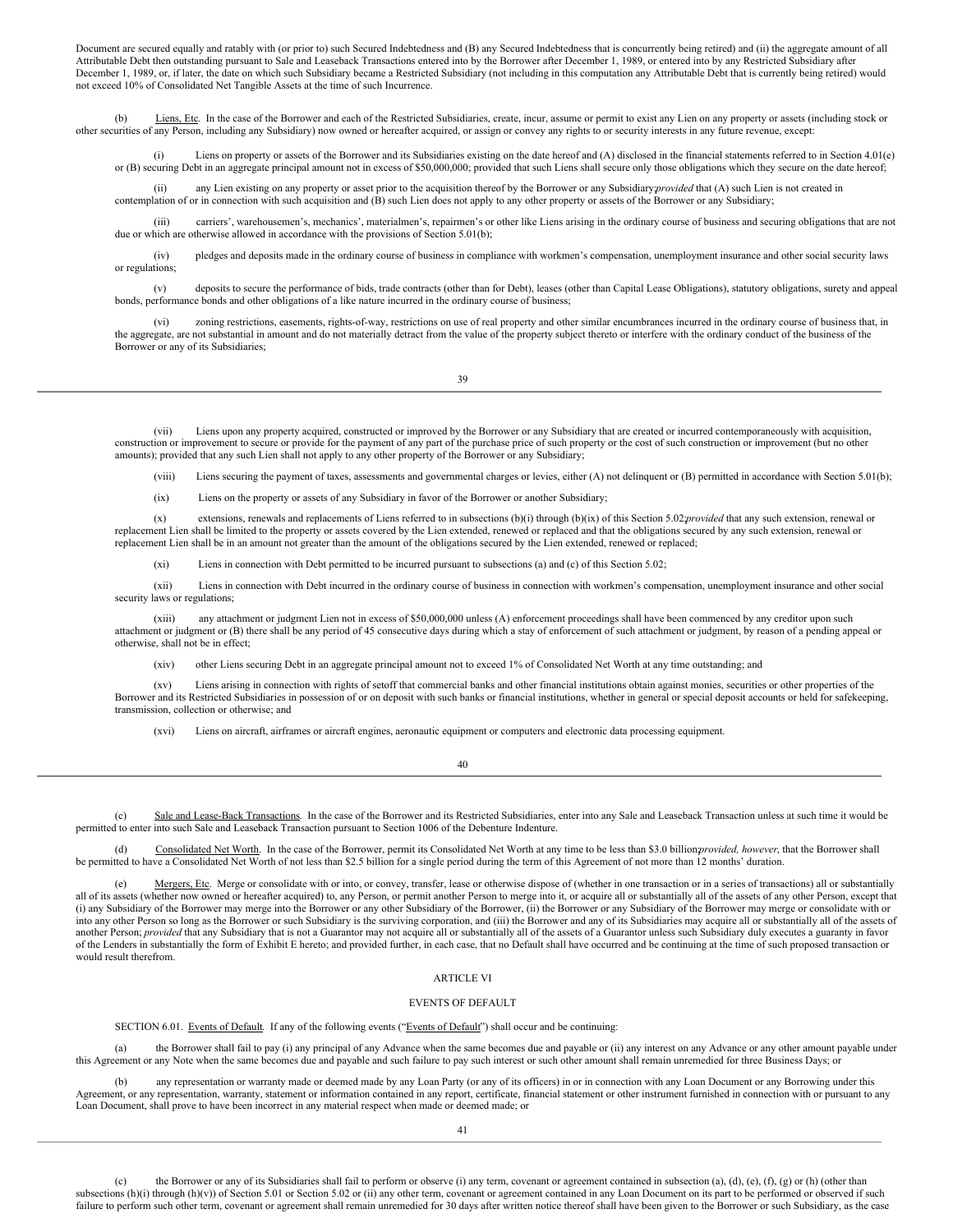may be, by the Administrative Agent; or

(d) the Borrower or any of its Subsidiaries shall fail to pay any principal of or premium or interest on any Debt that is outstanding in a principal amount of at least \$100,000,000 in the aggregate (but excluding Debt evidenced by the Notes) of the Borrower or such Subsidiary (as the case may be), when the same becomes due and payable (whether at maturity, by acceleration or otherwise), and such failure shall continue after the applicable grace period, if any, specified in the agreement or instrument relating to such Debt; or any other event shall occur or condition shall exist under any agreement or instrument relating to any such Debt and shall continue after the applicable grace period, if any, specified in such agreement or instrument, if the effect of such event or condition is to accelerate (with or without notice or lapse of time or both), or to permit the acceleration (with or without notice or lapse of time or both) of, the maturity of such Debt; or

(e) the Borrower or any of its Material Subsidiaries shall generally not pay its debts as such debts become due, or shall admit in writing its inability to pay its debts generally, or shall make a general assignment for the benefit of creditors; or any proceeding shall be instituted by or against the Borrower or any of its Material Subsidiaries seeking to adjudicate it a bankrupt or insolvent, or seeking liquidation, winding up, reorganization, arrangement, adjustment, protection, relief, or composition of it or its debts under any law relating to bankruptcy, insolvency or reorganization or relief of debtors, or seeking the entry of an order for relief or the appointment of a receiver, trustee, custodian or other similar official for it or for any substantial part of its property and, in the case of any such proceeding instituted against it (but not instituted by it), either such proceeding shall remain undismissed or unstayed for a period of 60 days, or any of the actions sought in such proceeding (including, without limitation, the entry of an order for relief against, or the appointment of a receiver, trustee, custodian or other similar official for, it or for any substantial part of its property) shall occur; or the Borrower or any of its Material Subsidiaries shall take any corporate action to authorize any of the actions set forth above in this subsection (e); or

any final judgment or order for the payment of money in excess of \$50,000,000 in the aggregate shall be rendered against the Borrower or any of its Subsidiaries or any combination thereof and either (i) enforcement proceedings shall have been commenced by any creditor upon such judgment or order or (ii) there shall be any period of 45 consecutive days during which a stay of enforcement of such judgment or order, by reason of a pending appeal or otherwise, shall not be in effect; or

(g) any Change of Control shall have occurred; or

42

(h) a Reportable Event or Reportable Events, or a failure to make a required installment or other payment (within the meaning of Section 412(n)(1) of the Internal Revenue Code), shall have occurred with respect to any Plan or Plans that reasonably could be expected to result in liability of the Borrower or any Subsidiary to the PBGC or to a Plan in an aggregate amount exceeding \$25,000,000 and, within 30 days after the reporting of any such Reportable Event or Reportable Events to the Administrative Agent, the Administrative Agent shall have notified the Borrower, in writing that (i) the Required Lenders have made a determination that, on the basis of such Reportable Event or Reportable Events or the failure to make a required payment, there are reasonable grounds (A) for the termination of such Plan or Plans by the PBGC or (B) for the appointment by the appropriate United States District Court of a trustee to administer such Plan or Plans and (ii) as a result thereof, an Event of Default exists hereunder; or the PBGC shall have instituted proceedings to terminate any Plan or Plans with vested unfunded liabilities aggregating in excess of \$25,000,000; or a trustee shall be appointed by a United States District Court to administer any such Plan or Plans and the Borrower is being requested to make a payment with respect to vested unfunded liabilities aggregating in excess of \$25,000,000; or

(i) (i) any senior debt securities of the Borrower shall become rated lower than BBB- (or the equivalent thereof) by S&P or lower than Baa3 (or the equivalent thereof) by Moody's and such ratings shall remain in effect for a period of 90 days (it being understood that if either S&P or Moody's (but not both such rating agencies) shall cease to rate the senior debt securities of the Borrower, then the occurrence of the event described in this subsection (i)(i) shall be determined solely by reference to the rating assigned to the senior debt securities of the Borrower by the rating agency continuing to rate such securities) or (ii) the senior debt securities of the Borrower shall cease to be rated by both S&P and Moody's; or

(i) this Agreement, the Guaranty or any other Loan Document shall for any reason cease to be, or shall be asserted by the Borrower, any Guarantor or any other Subsidiary of the Borrower not to be, a legal, valid and binding obligation of any party thereto (other than the Administrative Agent or any Lender), enforceable in accordance with its terms, except as otherwise permitted by Section 5.02(e);

then, and in any such event, the Administrative Agent (i) shall at the request, or may with the consent, of the Required Lenders, by notice to the Borrower, declare the obligation of each Lender to make Advances to be terminated, whereupon the same shall forthwith terminate, and (ii) shall at the request, or may with the consent, of the Required Lenders, by notice to the Borrower, declare the Notes, all interest thereon and all other amounts payable under this Agreement to be forthwith due and payable, whereupon the Notes, all such interest and all such amounts shall become and be forthwith due and payable, without presentment, demand, protest or further notice of any kind, all of which are hereby expressly waived by the Borrower; provided, however, that in the event of an actual or deemed entry of an order for relief with respect to the Borrower or any of its Subsidiaries under the Federal Bankruptcy Code, (A) the obligation of each Lender to make Advances shall automatically be terminated and (B) the Notes, all such interest and all such amounts shall automatically become and be due and payable,

43

without presentment, demand, protest or any notice of any kind, all of which are hereby expressly waived by the Borrower.

#### <span id="page-57-0"></span>ARTICLE VII

#### THE AGENTS

<span id="page-57-1"></span>SECTION 7.01. Authorization and Action. Each Lender hereby appoints and authorizes (a) the Administrative Agent to take such action as agent on its behalf and to exercise such powers and discretion under this Agreement as are delegated to the Administrative Agent by the terms hereof, together with such powers and discretion as are reasonably incidental thereto, and (b) the Documentation Agent to take such action as agent on its behalf and to exercise such powers and discretion under this Agreement as are delegated to the Documentation Agent by the terms hereof, together with such powers and discretion as are reasonably incidental thereto. As to any matters not expressly provided for by this Agreement (including, without limitation, enforcement or collection of the Notes), the Administrative Agent shall not be required to exercise any discretion or take any action, but shall be required to act or to refrain from acting (and shall be fully protected in so acting or refraining from acting) upon the instructions of the Required Lenders, and such instructions shall be binding upon all Lenders and all holders of Notes; *provided, however*, that the Administrative Agent shall not be required to take any action that exposes the Administrative Agent to personal liability or that is contrary to this Agreement or applicable law. The Administrative Agent agrees to give to each Lender prompt notice of each notice given to it by the Borrower or any of its Subsidiaries pursuant to the terms of this Agreement.

<span id="page-57-2"></span>SECTION 7.02. Administrative Agent's Reliance, Etc. Neither the Administrative Agent or the Documentation Agent nor any of its respective directors, officers, agents or employees shall be liable for any action taken or omitted to be taken by it or them under or in connection with this Agreement, except for its or their own gross negligence or willful misconduct. Without limitation of the generality of the foregoing, the Administrative Agent and the Documentation Agent: (i) may treat the payee of any Note as the holder thereof until the Administrative Agent receives and accepts an Assignment and Acceptance entered into by the Lender that is the payee of such Note, as assignor, and an Eligible Assignee, as assignee, as provided in Section 8.07; (ii) may consult with legal counsel (including counsel for the Borrower), independent public accountants and other experts selected by it and shall not be liable for any action taken or omitted to be taken in good faith by it in accordance with the advice of such counsel, accountants or experts; (iii) make no warranty or representation to any Lender and shall not be responsible to any Lender for any statements, warranties or representations (whether written or oral) made in or in connection with this Agreement; (iv) shall not have any duty to ascertain or to inquire as to the performance or observance of any of the terms, covenants or conditions of this Agreement on the part of the Borrower or any of its Subsidiaries or to inspect the property (including the books and records) of the Borrower or any of its Subsidiaries; (v) shall not be responsible to any Lender for the due execution, legality, validity, enforceability, genuineness, sufficiency or value of this Agreement or any other instrument or document furnished pursuant hereto; and (vi) shall incur no liability under or in respect of this Agreement by acting upon any notice, consent, certificate or other instrument or writing (which may be by

telecopier, telegram or telex) believed by it to be genuine and signed or sent by the proper party or parties.

<span id="page-57-3"></span>SECTION 7.03. Citibank, B of A, Bank One and Their Affiliates. With respect to its Commitment, the Advances made by it and the Note issued to it, each of Citibank, B of A and Bank One shall have the same rights and powers under this Agreement as any other Lender and may exercise the same as though it were not the Administrative Agent or a Co-Documentation Agent, respectively; and the term "Lender" or "Lenders" shall, unless otherwise expressly indicated, include each of Citibank, B of A and Bank One in its individual capacity. Citibank, B of A, Bank One and their Affiliates may ac Borrower, any of its Subsidiaries and any Person who may do business with or own securities of the Borrower or any such Subsidiary, all as if Citibank, B of A, Bank One and their Affiliates were not the Administrative Agent or a Co-Documentation Agent, respectively, and without any duty to account therefor to the Lenders.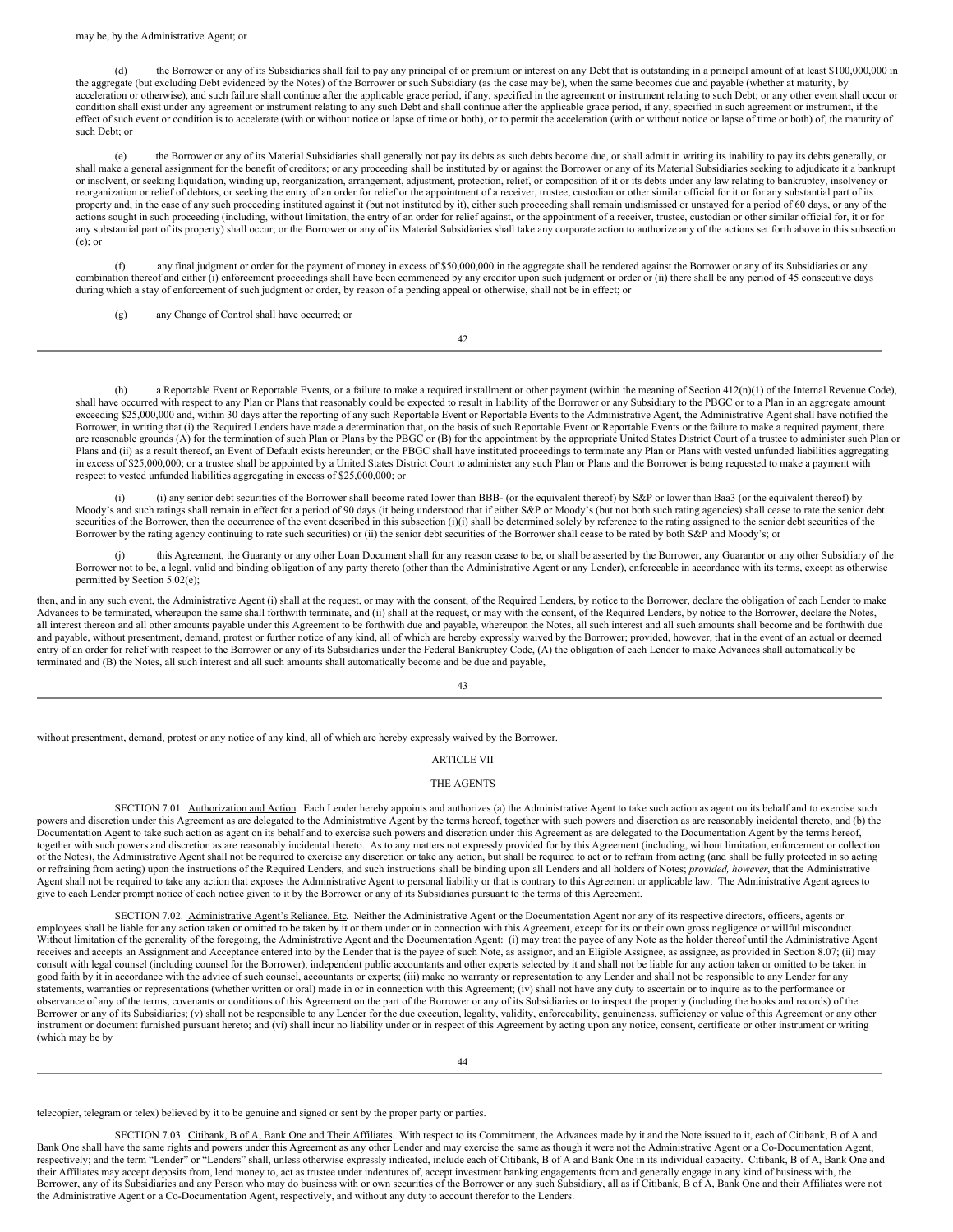<span id="page-58-0"></span>SECTION 7.04. Lender Credit Decision. Each Lender acknowledges that it has, independently and without reliance upon the Administrative Agent or any other Lender and based on the financial statements referred to in Section 4.01 and such other documents and information as it has deemed appropriate, made its own credit analysis and decision to enter into this Agreement. Each Lender also acknowledges that it will, independently and without reliance upon the Administrative Agent or any other Lender and based on such documents and information as it shall deem appropriate at the time, continue to make its own credit decisions in taking or not taking action under this Agreement.

<span id="page-58-1"></span>SECTION 7.05. Indemnification. The Lenders (other than the Designated Bidders) agree to indemnify each of the Administrative Agent, the Documentation Agent and their respective Affiliates (to the extent not reimbursed by the Borrower), ratably according to the respective principal amounts of the Revolving Credit Notes then held by each of them (or if no Revolving Credit Notes are at the time outstanding or if any Revolving Credit Notes are held by Persons that are not Lenders, ratably according to the respective amounts of their Commitments), from and against any and all liabilities, obligations, losses, damages, penalties, actions, judgments, suits, costs, expenses or disbursements of any kind or nature whatsoever that may be imposed on, incurred by, or asserted against the Administrative Agent, the Documentation Agent or such Affiliate in any way relating to or arising out of this Agreement or any action taken or omitted by the Administrative Agent or the Documentation Agent under this Agreement (collectively, the "Indemnified Costs"), *provided* that no Lender shall be liable for any portion of such Indemnified Costs resulting from the Administrative Agent's, the Documentation Agent's or such Affiliate's gross negligence or willful misconduct. Without limitation of the foregoing, each Lender (other than the Designated Bidders) agrees to reimburse the Administrative Agent, the Documentation Agent and their respective Affiliates promptly upon demand for its ratable share of any out-of-pocket expenses (including counsel fees and disbursements) incurred by the Administrative Agent, the Documentation Agent or such Affiliate in connection with the preparation, execution, delivery, administration, modification, amendment or enforcement (whether through negotiations, legal proceedings or otherwise) of, or legal advice in respect of rights or responsibilities under, this Agreement, to the extent that the Administrative Agent, the Documentation Agent or such Affiliate is not reimbursed for such expenses by the

45

Borrower. In the case of any investigation, litigation or proceeding giving rise to any Indemnified Costs, this Section 7.05 applies whether any such investigations, litigation or proceeding is brought by the Administrative Agent, any Lender or a third party.

<span id="page-58-2"></span>SECTION 7.06. Successor Agents. The Administrative Agent or the Documentation Agent may resign at any time by giving written notice thereof to the Lenders and the Borrower and may be removed at any time with or without cause by the Required Lenders. Upon any such resignation or removal, the Required Lenders shall have the right to appoint a successor Administrative<br>Agent or Documentation Age Administrative Agent or Documentation Agent, as the case may be, shall have been so appointed by the Required Lenders, and shall have accepted such appointment, within 30 days after the retiring<br>Administrative Agent's or D Administrative Agent or Documentation Agent may, on behalf of the Lenders, with the approval of the Borrower, such approval not to be unreasonably withheld, appoint a successor Administrative<br>Agent or Documentation Agent, and surplus of at least \$500,000,000. Upon the acceptance of any appointment as Administrative Agent or Documentation Agent hereunder by a successor Administrative Agent or Documentation Agent, as the case may be, such successor Administrative Agent or Documentation Agent shall thereupon succeed to and become vested with all the rights, powers, discretion, privileges and duties of the retiring Administrative Agent or Documentation Agent, and the retiring Administrative Agent or Documentation Agent shall be discharged from its duties and obligations under this Agreement. After any retiring Administrative Agent's or Documentation Agent's resignation or removal hereunder as Administrative Agent or Documentation Agent, the provisions of this Article VII shall inure to its benefit as to any actions taken or omitted to be taken by it while it was Administrative Agent or Documentation Agent under this Agreement.

<span id="page-58-3"></span>SECTION 7.07. Documentation Agent. The Documentation Agent shall not have any duty in connection with this Agreement and the other Loan Documents except as expressly set forth herein or in the other Loan Documents.

#### <span id="page-58-4"></span>ARTICLE VIII

#### MISCELLANEOUS

<span id="page-58-5"></span>SECTION 8.01. Amendments, Etc. No amendment or waiver of any provision of this Agreement or the Revolving Credit Notes, nor consent to any departure by the Borrower therefrom, shall in any event be effective unless the same shall be in writing and signed by the Required Lenders, and then such waiver or consent shall be effective only in the specific instance and for the specific purpose for which given; *provided, however*, that no amendment, waiver or consent shall, unless in writing and signed by all the Lenders (other than the Designated Bidders), do any of the following: (a) waive any of the conditions specified in Section 3.01, 3.02 or 3.03, (b) except as permitted in accordance with Section 2.16, increase the Commitments of the Lenders or subject the Lenders to any additional obligations, (c) reduce the principal of, or

46

interest on, the Revolving Credit Notes or any fees or other amounts payable hereunder, (d) except as permitted in accordance with Section 2.16, postpone any date fixed for any payment of principal of, or interest on, the Revolving Credit Notes or any fees or other amounts payable hereunder, (e) change the percentage of the Commitments or of the aggregate unpaid principal amount of the Revolving Credit Notes, or the number of Lenders, that shall be required for the Lenders or any of them to take any action hereunder, (f) except as permitted in accordance with Section 5.02(e), release any Guarantor under the Guaranty or (g) amend this Section 8.01; and *provided further* that no amendment, waiver or consent shall, unless in writing and signed by the Administrative Agent or the Documentation Agent in addition to the Lenders required above to take such action, affect the rights or duties of the Administrative Agent or Documentation Agent, as the case may be, under this Agreement or any Note.

<span id="page-58-6"></span>SECTION 8.02. Notices, Etc. All notices and other communications provided for hereunder shall be in writing (including telecopier, telegraphic or telex communication) and mailed, telecopied, telegraphed, telexed or delivered, if to the Borrower, at its address at 55 Glenlake Parkway, N.E., Atlanta, Georgia 30328, Attention: Financial Resources Department (telecopier number (404) 828-6562); if to any Initial Lender, at its Domestic Lending Office specified opposite its name on Schedule I hereto; if to any other Lender, at its Domestic Lending Office specified in the Assignment and Acceptance pursuant to which it became a Lender; if to the Administrative Agent, at its address at Two Penns Way, Suite 200, New Castle, Delaware 19720, Attention: Pat Dimery (telecopier number (302) 894-6120), with a copy to 400 Perimeter Center Terrace, Suite 600, Atlanta, Georgia 30346, Attention: Bruce Simmons (telecopier number (770) 668-8137); if to B of A as a Co-Documentation Agent, at its address at 901 Main Street, 14<sup>th</sup> Floor, Dallas, Texas 75202, Attention: Betty Canales (telecopier number (214) 290-8377); and if to Bank One as a Co-Documentation Agent, at its address at 1 Bank One Plaza, Chicago, Illinois 60670, Attention: Mark Gibbs (telecopier number (312) 732-1117; or, as to the Borrower or the Administrative Agent, at such other address as shall be designated by such party in a written notice to the other parties and, as to each other party, at such other address as shall be designated by such party in a written notice to the Borrower and the Administrative Agent. All such notices and communications shall, when mailed, telecopied, telegraphed or telexed, be effective when deposited in the mails, telecopied, delivered to the telegraph company or confirmed by telex answerback, respectively, except that notices and communications to the Administrative Agent pursuant to Article II, III or VII shall not be effective until received by the Administrative Agent.

<span id="page-58-7"></span>SECTION 8.03. No Waiver; Remedies. No failure on the part of any Lender, the Administrative Agent or the Documentation Agent to exercise, and no delay in exercising, any right, power or privilege hereunder or under any Note shall operate as a waiver thereof; nor shall any single or partial exercise of any such right, power or privilege preclude any other or further exercise thereof or the exercise of any other right, power or privilege. The remedies herein provided are cumulative and not exclusive of any remedies provided by law.

<span id="page-58-8"></span>SECTION 8.04. Costs and Expenses. (a) The Borrower agrees to pay on demand all reasonable out-of-pocket costs and expenses of the Administrative Agent and Citigroup Global Markets Inc. in connection with the preparation, e be delivered hereunder, including, without limitation, (i)

all due diligence, syndication (including printing, distribution and bank meetings), transportation, computer, duplication, appraisal, consultant, and audit expenses and (ii) the reasonable fees and expenses of counsel for the Administrative Agent with respect thereto and with respect to advising the Administrative Agent as to its rights and responsibilities under this Agreement. The Borrower further agrees to pay on demand all costs and expenses of the Administrative Agent, the Documentation Agent and the Lenders, if any (including, without limitation, reasonable counsel fees and expenses), in connection with the enforcement (whether through negotiations, legal proceedings or otherwise) of this Agreement, the Notes, each other Loan Document and the other documents to be delivered hereunder, including, without limitation, reasonable fees and expenses of counsel for the Administrative Agent, the Documentation Agent and each Lender in connection with the enforcement of rights under this Section 8.04(a).

The Borrower agrees to defend, protect, indemnify and hold harmless the Administrative Agent, the Documentation Agent, the Arranger, each Lender, each of their Affiliates and their officers, directors, employees, agents and advisors (each, an "Indemnified Party") from and against any and all liabilities, obligations, losses (other than loss of profits), damages, penalties, actions, judgments, suits, claims, costs, expenses and disbursements of any kind or nature whatsoever (excluding any taxes and including, without limitation, the reasonable fees and disbursements of counsel for such Indemnified Party in connection with any investigative, administrative or judicial proceeding, whether or not such Indemnified Party shall be designated a party thereto), imposed on, incurred by, or asserted against such Indemnified Party in any manner relating to or arising out of this Agreement, the Notes, the other Loan Documents, any of the transactions contemplated hereby or thereby, the Commitments, the use of proceeds, or any act, event or transaction related or attendant thereto (collectively, the "Indemnified Matters"); provided, however, the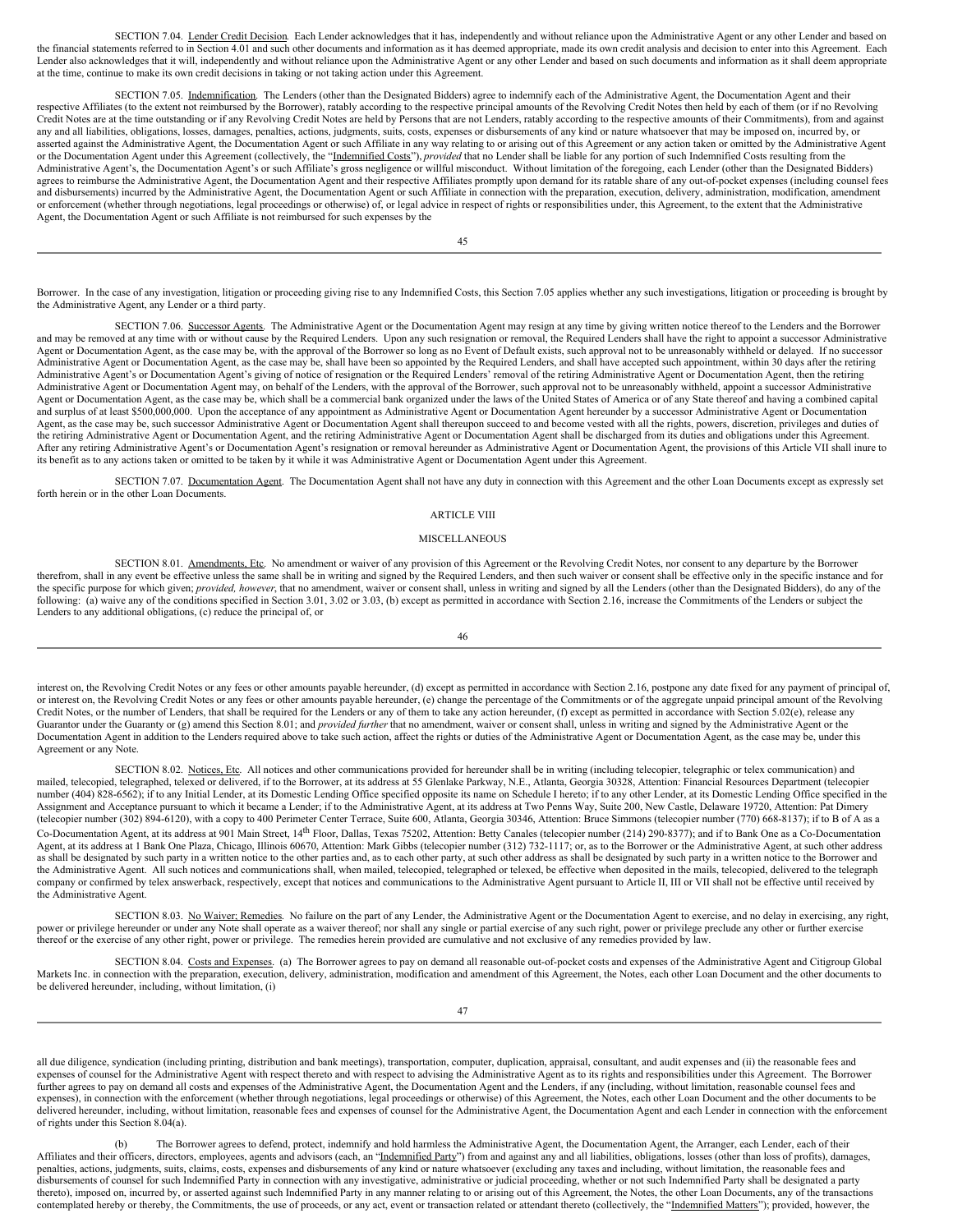Borrower shall have no obligation to an Indemnified Party hereunder with respect to Indemnified Matters directly caused by or directly resulting from the willful misconduct or gross negligence of such Indemnified Party, as determined by a court of competent jurisdiction.

If any payment of principal of, or Conversion of, any Eurodollar Rate Advance or LIBO Rate Advance is made by the Borrower to or for the account of a Lender other than on the last day of the Interest Period for such Advance, as a result of a payment or Conversion pursuant to Section 2.08(c) or (d), 2.10 or 2.12, acceleration of the maturity of the Notes pursuant to Section 6.01 or for any other reason, or by an Eligible Assignee to a Lender other than on the last day of the Interest Period for such Advance upon an assignment of rights and obligations under this Agreement pursuant to Section 8.07 as a result of a demand by the Borrower pursuant to Section 8.07(a), the Borrower shall, upon demand by such Lender (with a copy of such demand to the Administrative Agent), pay to the Administrative Agent for the account of such Lender any amounts required to compensate such Lender for any additional losses, costs or expenses that it may reasonably incur as a result of such payment or Conversion, including, without limitation, any loss (including loss of anticipated profits), cost or expense incurred by reason of the liquidation or reemployment of deposits or other funds acquired by any Lender to fund or maintain such Advance.

<span id="page-59-0"></span>SECTION 8.05. Right of Setoff. Upon (a) the occurrence and during the continuance of any Event of Default and (b) the making of the request or the granting of the consent specified by Section 6.01 to authorize the Administrative Agent to declare the Notes due

48

and payable pursuant to the provisions of Section 6.01, each Lender and each of its Affiliates is hereby authorized at any time and from time to time, to the fullest extent permitted by law, to set off and apply any and all deposits (general or special, time or demand, provisional or final, but excluding any accounts designated as collateral accounts securing other Debt) at any time held and other indebtedness at any time owing by such Lender or such Affiliate to or for the credit or the account of the Borrower against any and all of the obligations of the Borrower now or hereafter existing under this Agreement and the Note held by such Lender, whether or not such Lender shall have made any demand under this Agreement or such Note and although such obligations may be unmatured. Each Lender agrees promptly to notify the Borrower after any such setoff and application, provided that the failure to give such notice shall not affect the validity of such setoff and application. The rights of each Lender and its Affiliates under this Section 8.05 are in addition to other rights and remedies (including, without limitation, other rights of setoff) that such Lender and its Affiliates may have.

<span id="page-59-1"></span>SECTION 8.06. Binding Effect. This Agreement shall become effective (other than Sections 2.01 and 2.03, which shall only become effective upon satisfaction of the conditions precedent set forth in Sections 3.01 and 3.03) when it shall have been executed by the Borrower, the Administrative Agent and the Documentation Agent and when the Administrative Agent shall have been notified by each Initial Lender that such Initial Lender has executed it and thereafter shall be binding upon and inure to the benefit of the Borrower, the Administrative Agent, the Documentation Agent and each Lender and their respective successors and assigns, except that the Borrower shall not have the right to assign its rights hereunder or any interest herein without the prior written consent of the Lenders.

SECTION 8.07. Assignments, Designations and Participations. (a) Each Lender (other than a Designated Bidder) may, with the consent of the Borrower, such consent not to be unreasonably withheld or delayed, and shall, so long as no Default has occurred and is continuing and if demanded by the Borrower (pursuant to the provisions of Section 2.17) upon at least five Business Days' notice to such Lender and the Administrative Agent, assign to one or more Persons all or a portion of its rights and obligations under this Agreement (including, without limitation, all or a portion of its Commitment, the Revolving Credit Advances owing to it and the Revolving Credit Note or Notes held by it); *provided, however*, that:

<span id="page-59-2"></span>(i) each such assignment shall be of a constant, and not a varying, percentage of all rights and obligations under this Agreement (other than any right to make Competitive Bid Advances, Competitive Bid Advances owing to it or Competitive Bid Notes),

(ii) except in the case of an assignment to a Person that, immediately prior to such assignment, was a Lender or an assignment of all of a Lender's rights and obligations under this Agreement, the amount of the Commitment of the assigning Lender being assigned pursuant to each such assignment (determined as of the date of the Assignment and Acceptance with respect to such assignment) shall in no event be less than \$10,000,000 or an integral multiple of \$1,000,000 in excess thereof,

(iii) each such assignment shall be to an Eligible Assignee,

49

(iv) each such assignment made as a result of a demand by the Borrower pursuant to this Section 8.07(a) shall be arranged by the Borrower at the Borrower's expense, shall be to an Eligible Assignee acceptable to the Administrative Agent (which acceptance shall not be unreasonably withheld) and shall be either an assignment of all of the rights and obligations of the assigning Lender under this Agreement or an assignment of a portion of such rights and obligations made concurrently with another such assignment or other such assignments that together cover all of the rights and obligations of the assigning Lender under this Agreement,

(v) no Lender shall be obligated to make any such assignment as a result of a demand by the Borrower pursuant to this Section 8.07(a) unless and until such Lender shall have received one or more payments from either the Borrower or one or more Eligible Assignees in an aggregate amount at least equal to the aggregate outstanding principal amount of the Advances owing to such Lender, together with accrued interest thereon to the date of payment of such principal amount and all other amounts payable to such Lender under this Agreement, and

(vi) the parties to each such assignment shall execute and deliver to the Administrative Agent, for its acceptance and recording in the Register, an Assignment and Acceptance, together with any Revolving Credit Note subject to such assignment and a processing and recordation fee of \$3,000,

(vii) if such assignment shall be made as a result of a demand by the Borrower pursuant to this Section 8.07(a) to an assignee that, immediately prior to such assignment, was neither a Lender nor an Affiliate of a Lender, an administrative fee of \$3,000 shall have been paid by the Borrower to the Administrative Agent upon its demand,

(viii) notwithstanding any other provision set forth in this Agreement, a Lender may assign to any of its Affiliates all or a portion of its rights and obligations under this Agreement (including, without limitation, all or a portion of its Commitment, the Revolving Credit Advances owing to it and the Revolving Credit Note or Notes held by it) upon notice to the Borrower and the Administrative Agent, with or without the consent of the Borrower or the Administrative Agent (but without releasing the obligations of the assigning Lender hereunder except with the written consent of the Borrower), so long as such assignment is otherwise in compliance with this Agreement, and

(ix) notwithstanding any other provision set forth in this Agreement, a Lender may assign to any assignee all or a portion of its rights and obligations under this Agreement (including, without limitation, all or a portion of its Commitment, the Revolving Credit Advances owing to it and the Revolving Credit Note or Notes held by it) upon notice to the Administrative Agent, with or without the consent of the Borrower, so long as any Event of Default shall have occurred and be continuing.

Upon such execution, delivery, acceptance and recording, from and after the effective date specified in each Assignment and Acceptance, (A) the assignee thereunder shall be a party hereto and, to the extent that rights and obligations hereunder have been assigned to it pursuant to such Assignment and Acceptance, have the rights and obligations of a Lender hereunder and (B) the

50

Lender assignor thereunder shall, to the extent that rights and obligations hereunder have been assigned by it pursuant to such Assignment and Acceptance, relinquish its rights and be released from its obligations under this Agreement (and, in the case of an Assignment and Acceptance covering all or the remaining portion of an assigning Lender's rights and obligations under this Agreement, such Lender shall cease to be a party hereto).

(b) By executing and delivering an Assignment and Acceptance, the Lender assignor thereunder and the assignee thereunder confirm to and agree with each other and the other parties hereto as follows:

(i) other than as provided in such Assignment and Acceptance, such assigning Lender makes no representation or warranty and assumes no responsibility with respect to any statements, warranties or representations made in or in connection with this Agreement or any other Loan Document or the execution, legality, validity, enforceability, genuineness, sufficiency or value of this Agreement or any other Loan Document or any other instrument or document furnished pursuant hereto or thereto;

(ii) such assigning Lender makes no representation or warranty and assumes no responsibility with respect to the financial condition of any Loan Party or the performance or observance by any Loan Party of any of its obligations under this Agreement, any other Loan Document or any other instrument or document furnished pursuant hereto or thereto;

(iii) such assignee confirms that it has received a copy of this Agreement and each other Loan Document, together with copies of the financial statements referred to in Section 4.01 and such other documents and information as it has deemed appropriate to make its own credit analysis and decision to enter into such Assignment and Acceptance;

(iv) such assignee will, independently and without reliance upon the Administrative Agent, the Documentation Agent, such assigning Lender or any other Lender and based on such documents and information as it shall deem appropriate at the time, continue to make its own credit decisions in taking or not taking action under this Agreement or any other Loan Document;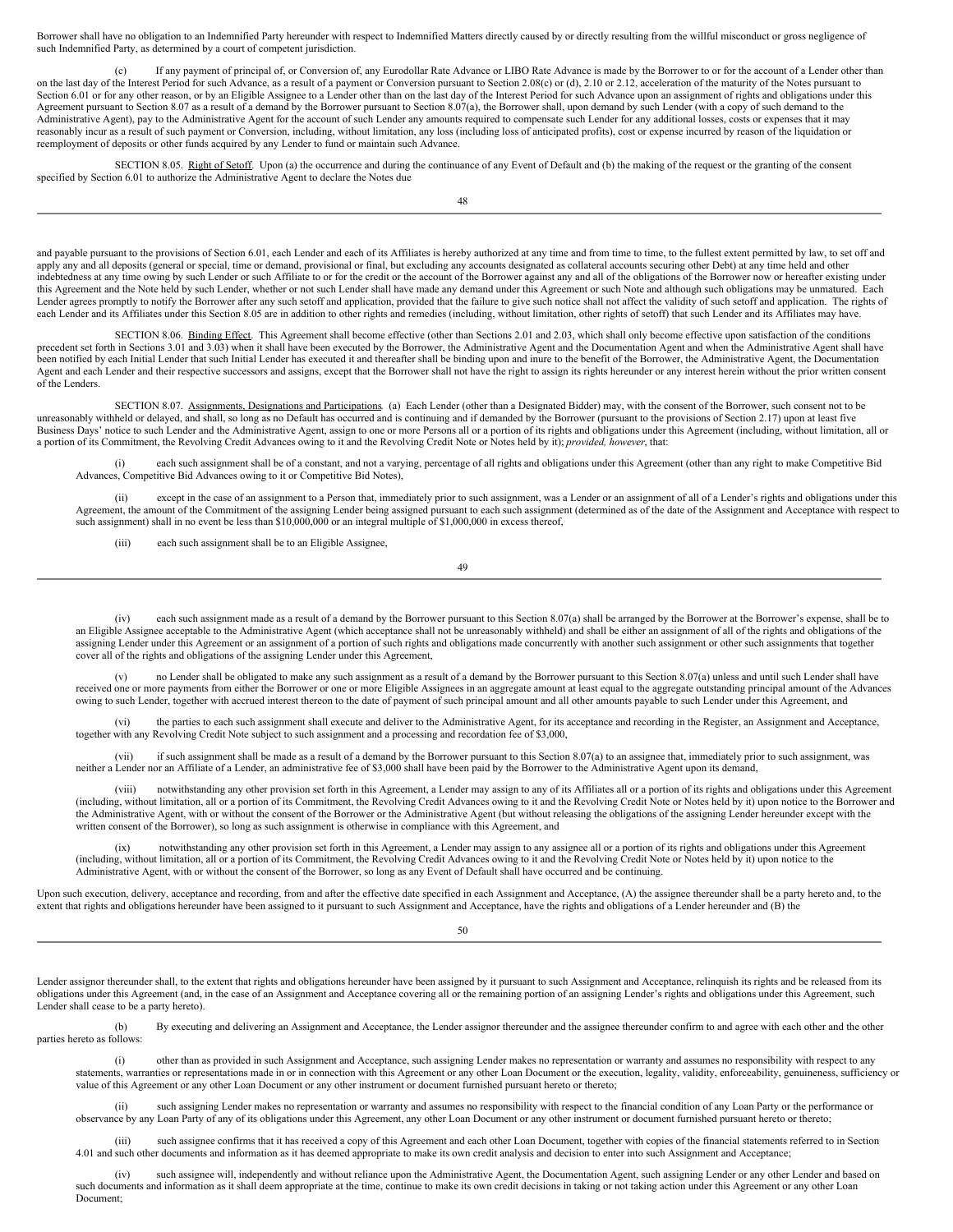(v) such assignee confirms that it is an Eligible Assignee;

(vi) such assignee appoints and authorizes (A) the Administrative Agent to take such action as agent on its behalf and to exercise such powers and discretion under this Agreement and each other Loan Document as are delegated to the Administrative Agent by the terms hereof and thereof, together with such powers and discretion as are reasonably incidental thereto and (B) the Documentation Agent to take such action as agent on its behalf and to exercise such powers and discretion under this Agreement and each other Loan Document as are delegated to the Documentation Agent by the terms hereof and thereof, together with such powers and discretion as are reasonably incidental thereto; and

51

(vii) such assignee agrees that it will perform in accordance with their terms all of the obligations that by the terms of this Agreement and each other Loan Document are required to be performed by it as a Lender.

(c) Upon its receipt of an Assignment and Acceptance executed by an assigning Lender and an assignee representing that it is an Eligible Assignee, together with any Revolving Credit Note or Notes subject to such assignment, the Administrative Agent shall, if such Assignment and Acceptance has been completed and is in substantially the form of Exhibit C hereto and has been consented to by the Borrower if such consent is required, (i) accept such Assignment and Acceptance, (ii) record the information contained therein in the Register and (iii) give prompt notice thereof to the Borrower. Within five Business Days after its receipt of such notice, the Borrower, at its own expense, shall execute and deliver to the Administrative Agent in exchange for the surrendered Revolving Credit Note a new Note to the order of such Eligible Assignee in an amount equal to the Commitment assumed by it pursuant to such Assignment and Acceptance and, if the assigning Lender has retained a Commitment hereunder, a new Revolving Credit Note to the order of the assigning Lender in an amount equal to the Commitment retained by it hereunder. Such new Revolving Credit Note or Notes shall be in an aggregate principal amount equal to the aggregate principal amount of such surrendered Revolving Credit Note or Notes, shall be dated the effective date of such Assignment and Acceptance and shall otherwise be in substantially the form of Exhibit A-1 hereto.

(d) Each Lender (other than the Designated Bidders) may designate one or more banks or other entities to have a right to make Competitive Bid Advances as a Lender pursuant to Section 2.03; *provided, however*, that (i) no such Lender shall be entitled to make more than five such designations, (ii) each such Lender making one or more of such designations shall retain the right to make Competitive Bid Advances as a Lender pursuant to Section 2.03, (iii) each such designation shall be to a Designated Bidder and (iv) the parties to each such designation shall execute and deliver to the Administrative Agent, for its acceptance and recording in the Register, a Designation Agreement. Upon such execution, delivery, acceptance and recording, from and after the effective date specified in each Designation Agreement, the designee thereunder shall be a party hereto with a right to make Competitive Bid Advances as a Lender pursuant to Section 2.03 and the obligations related thereto.

(e) By executing and delivering a Designation Agreement, the Lender making the designation thereunder and its designee thereunder confirm and agree with each other and the other parties hereto as follows:

(i) such Lender makes no representation or warranty and assumes no responsibility with respect to any statements, warranties or representations made in or in connection with this Agreement or any other Loan Document or the execution, legality, validity, enforceability, genuineness, sufficiency or value of this Agreement or any other Loan Document or any other instrument or document furnished pursuant hereto or thereto;

(ii) such Lender makes no representation or warranty and assumes no responsibility with respect to the financial condition of any Loan Party or the performance or observance by any Loan Party of any of its obligations under this

52

Agreement or any other Loan Document or any other instrument or document furnished pursuant hereto or thereto;

(iii) such designee confirms that it has received a copy of this Agreement and each other Loan Document, together with copies of the financial statements referred to in Section 4.01 and such other documents and information as it has deemed appropriate to make its own credit analysis and decision to enter into such Designation Agreement;

(iv) such designee will, independently and without reliance upon the Administrative Agent, the Documentation Agent, such designating Lender or any other Lender and based on such documents and information as it shall deem appropriate at the time, continue to make its own credit decisions in taking or not taking action under this Agreement or any other Loan Document;

(v) such designee confirms that it is a Designated Bidder;

(vi) such designee appoints and authorizes (A) the Administrative Agent to take such action as agent on its behalf and to exercise such powers and discretion under this Agreement and each other Loan Document as are delegated to the Administrative Agent by the terms hereof and thereof, together with such powers and discretion as are reasonably incidental thereto and (B) the Documentation Agent to take such action as agent on its behalf and to exercise such powers and discretion under this Agreement and each other Loan Document as are delegated to the Documentation Agent by the terms hereof and thereof, together with such powers and discretion as are reasonably incidental thereto; and

(vii) such designee agrees that it will perform in accordance with their terms all of the obligations which by the terms of this Agreement and each other Loan Document are required to be performed by it as a Lender.

(f) Upon its receipt of a Designation Agreement executed by a designating Lender and a designee representing that it is a Designated Bidder, the Administrative Agent shall, if such Designation Agreement has been completed and is substantially in the form of Exhibit D hereto, (i) accept such Designation Agreement, (ii) record the information contained therein in the Register and (iii) give prompt notice thereof to the Borrower.

(g) The Administrative Agent shall maintain at its address referred to in Section 8.02 a copy of each Assignment and Acceptance and each Designation Agreement delivered to and accepted by it and a register for the recordat the Advances owing to, each Lender from time to time (the "Register"). The entries in the Register shall be conclusive and binding for all purposes, absent manifest error, and the Borrower, the Administrative Agent, the Documentation Agent and the Lenders shall treat only the Person whose name is recorded in the Register as a Lender hereunder for all purposes of this Agreement and each other Loan Document. The Register shall be available for inspection by the Borrower or any Lender at any reasonable time and from time to time upon

53

reasonable prior notice. The Administrative Agent shall be considered to act as the agent of the Borrower in connection with its duties in respect of the Register.

Each Lender may sell participations to one or more banks or other entities in or to all or a portion of its rights and obligations under this Agreement (including, without limitation, all or a portion of its Commitment, the Advances owing to it and the Note or Notes held by it); *provided, however*, that (i) such Lender's obligations under this Agreement (including, without limitation, its Commitment to the Borrower hereunder) shall remain unchanged, (ii) such Lender shall remain solely responsible to the other parties hereto for the performance of such obligations, (iii) such Lender shall remain the holder of any such Note for all purposes of this Agreement, (iv) the Borrower, the Administrative Agent, the Documentation Agent and the other Lenders shall continue to deal solely and directly with such Lender in connection with such Lender's rights and obligations under this Agreement and the other Loan Documents and (v) no participant under any such participation shall have any right to approve any amendment or waiver of any provision of this Agreement, any Note or any other Loan Document, or any consent to any departure by the Borrower therefrom, except to the extent that such amendment, waiver or consent would reduce the principal of, or interest on, the Notes or any fees or other amounts payable hereunder, in each case to the extent subject to such participation, or postpone any date fixed for any payment of principal of, or interest on, the Notes or any fees or other amounts payable hereunder, in each case to the extent subject to such participation.

Any Lender may, in connection with any assignment, designation or participation or proposed assignment, designation or participation pursuant to this Section 8.07, disclose to the assignee, designee or participant or proposed assignee, designee or participant, any information relating to any Loan Party furnished to such Lender by or on behalf of the Borrower; *provided* that, prior to any such disclosure, the assignee, designee or participant or proposed assignee, designee or participant shall agree to preserve the confidentiality of any Confidential Information relating to any Loan Party received by it from such Lender.

(j) Notwithstanding any other provision set forth in this Agreement, any Lender may at any time create a security interest in all or any portion of its rights under this Agreement (including, without limitation, the Advances owing to it and the Note or Notes held by it) in favor of any Federal Reserve Bank in accordance with Regulation A.

<span id="page-60-0"></span>SECTION 8.08. Confidentiality. None of the Administrative Agent, the Documentation Agent, or any Lender shall disclose any Confidential Information to any Person without the consent of the Borrower, other than (a) to the A accountants and to actual or prospective assignees and participants, and then only on a confidential basis, (b) as required by any law, rule or regulation or judicial process, (c) to any rating agency when required by it, *provided* that, prior to any such disclosure, such rating agency shall undertake to preserve the confidentiality of any Confidential Information relating to the Borrower received by it from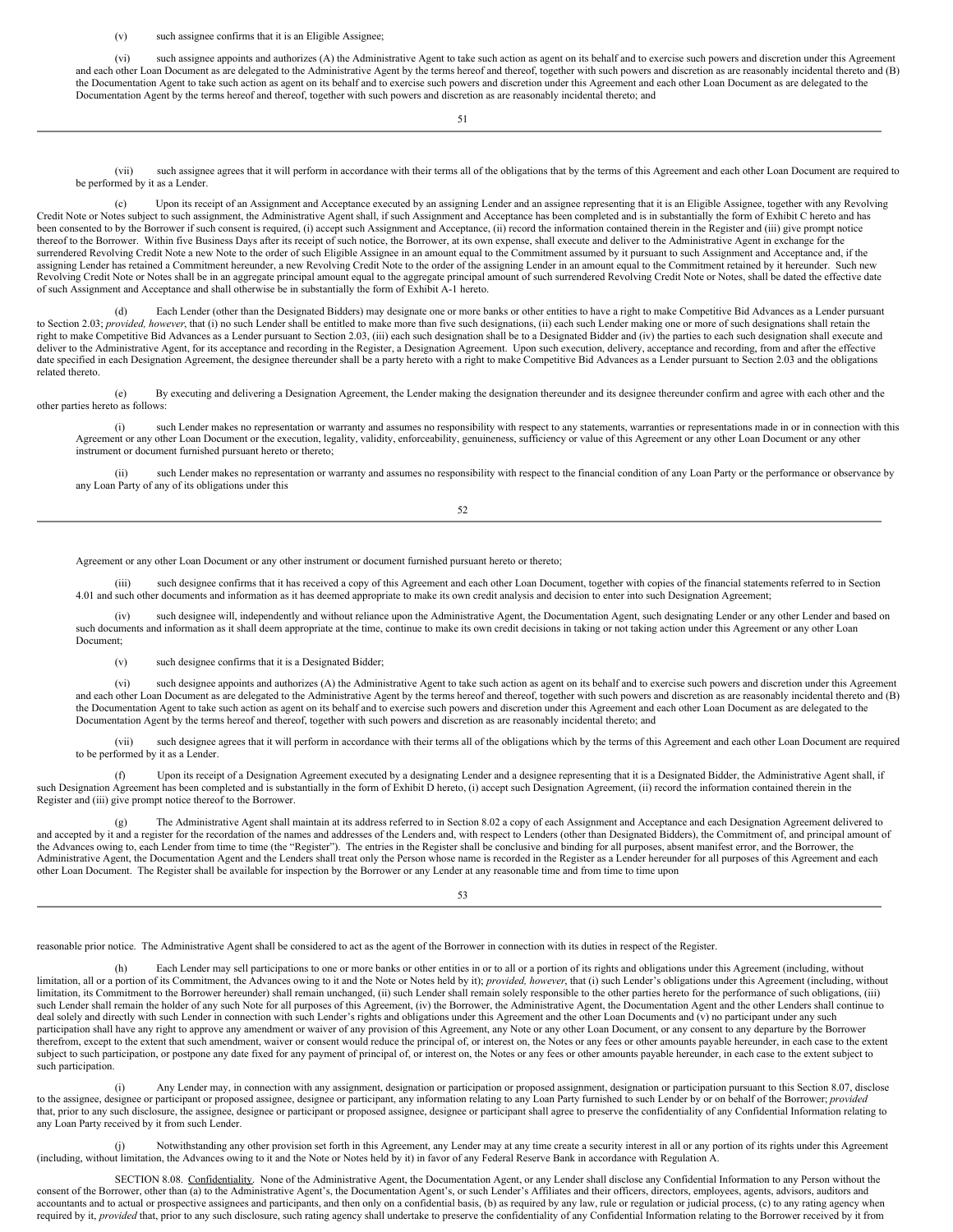such Lender and (d) as requested or required by any state, federal or foreign authority or examiner regulating banks or banking. Notwithstanding anything herein to the contrary, the Agents and the Lenders may disclose to any and all Persons, without limitation of any kind, the U.S. tax treatment and tax structure of the

54

transactions contemplated hereby and all materials of any kind including opinions or other tax analyses) that are provided to the Agents or any Lender relating to such U.S. tax treatment and tax structure.

<span id="page-61-2"></span><span id="page-61-1"></span><span id="page-61-0"></span>SECTION 8.09. Governing Law. This Agreement and the Notes shall be governed by, and construed in accordance with, the laws of the State of New York.

SECTION 8.10. Execution in Counterparts. This Agreement may be executed in any number of counterparts and by different parties hereto in separate counterparts, each of which when so executed shall be deemed to be an original and all of which taken together shall constitute one and the same agreement. Delivery of an executed counterpart of a signature page to this Agreement by telecopier shall be effective as delivery of a manually executed counterpart of this Agreement.

SECTION 8.11. Jurisdiction, Etc. (a) Each of the parties hereto hereby irrevocably and unconditionally submits, for itself and its property, to the nonexclusive jurisdiction of any New York State court or federal court of the United States of America sitting in New York City, and any appellate court from any thereof, in any action or proceeding arising out of or relating to this Agreement or any other Loan Document to which it is a party, or for recognition or enforcement of any judgment, and each of the parties hereto hereby irrevocably and unconditionally agrees that all claims in respect of any such action or proceeding may be heard and determined in any such New York State or, to the extent permitted by law, in such federal court. Each of the parties hereto agrees that a final judgment in any such action or proceeding shall be conclusive and may be enforced in other jurisdictions by suit on the judgment or in any other manner provided by law. Nothing in this Agreement shall affect any right that any party may otherwise have to bring any action or proceeding relating to this Agreement or any other Loan Document to which it is a party in the courts of any jurisdiction.

(b) Each of the parties hereto irrevocably and unconditionally waives, to the fullest extent it may legally and effectively do so, any objection that it may now or hereafter have to the laying of venue of any suit, action or proceeding arising out of or relating to this Agreement or any other Loan Document to which it is a party in any New York State or federal court. Each of the parties hereto hereby irrevocably waives, to the fullest extent permitted by law, the defense of an inconvenient forum to the maintenance of such action or proceeding in any such court.

55

**IN WITNESS WHEREOF**, the parties hereto have caused this Amendment and Restatement to be executed by their respective officers thereunto duly authorized, as of the date first above written

UNITED PARCEL SERVICE, INC., a Delaware corporation, as Borrower

By Name: Title:

UNITED PARCEL SERVICE, INC., a New York corporation, as Guarantor

By Name: Title:

UNITED PARCEL SERVICE, INC., an Ohio corporation, as Guarantor

By: Name: Title

UNITED PARCEL SERVICE CO., a Delaware corporation, as Guarantor

| By<br>Name:<br>Title: |  |  |
|-----------------------|--|--|
| 56                    |  |  |

#### **THE AGENTS**

CITIBANK, N.A., as Administrative Agent and Syndication Agent

Name:

BANK OF AMERICA, N.A. as Documentation Agent

By Name: Title:

By

Title:

BANK ONE, NA as Documentation Agent

By Name: Title:

CITIGROUP GLOBAL MARKETS INC., as Arranger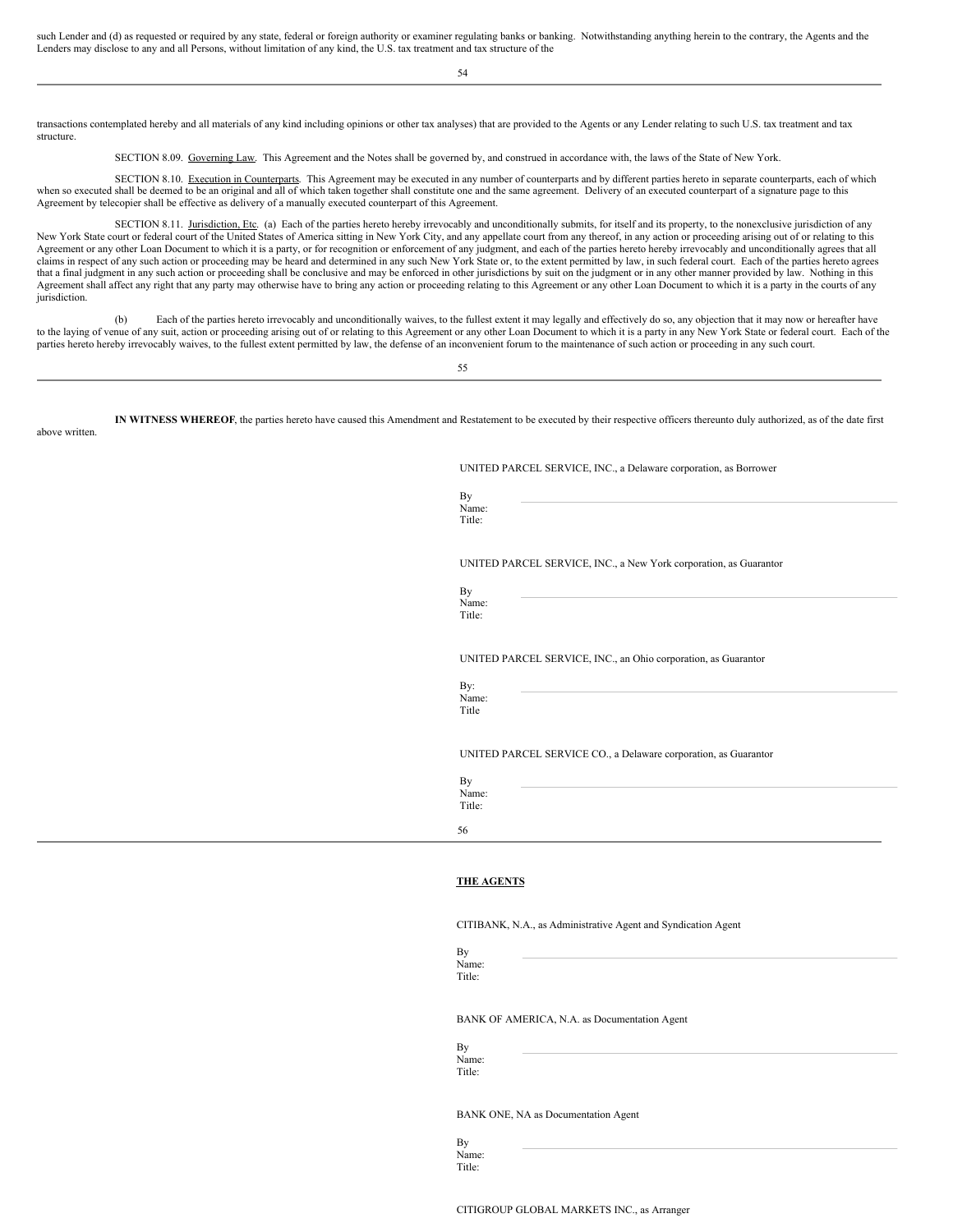By Name: Title:

57

## **THE INITIAL LENDERS**

Citibank, N.A., as Lender

58

By Name: Title:

, as Lender

[*Print or type name of lender*]

By Name: Title:

59

<span id="page-62-0"></span>SCHEDULE I APPLICABLE LENDING OFFICES 5-YEAR FACILITY

| Name of Lender                             | Commitment                     | <b>Domestic Lending Office</b>                                                                                                                                                                    | <b>Eurodollar Lending Office</b>                                                                                                                                                                  |
|--------------------------------------------|--------------------------------|---------------------------------------------------------------------------------------------------------------------------------------------------------------------------------------------------|---------------------------------------------------------------------------------------------------------------------------------------------------------------------------------------------------|
| Citibank, N.A.<br>Bank of America,<br>N.A. | \$125,000,000<br>\$100,000,000 | Citibank, N.A.<br>2 Penns Way Suite 200<br>New Castle, DE 19720<br>Attn: Pat Dimery<br>$T: (302) 894-6023$<br>$F: (302) 894 - 6120$<br>Bank of America<br>901 Main Street, 14 <sup>th</sup> Floor | Citibank, N.A.<br>2 Penns Way Suite 200<br>New Castle, DE 19720<br>Attn: Pat Dimery<br>$T: (302) 894-6023$<br>$F: (302) 894 - 6120$<br>Bank of America<br>901 Main Street, 14 <sup>th</sup> Floor |
|                                            |                                | Dallas, TX 75202<br>Attn: Betty Canales<br>$T: (214) 209 - 2131$<br>$F: (214) 290 - 8377$                                                                                                         | Dallas, TX 75202<br>Attn: Betty Canales<br>$T: (214) 209 - 2131$<br>$F: (214) 290 - 8377$                                                                                                         |
| Bank One, NA                               | \$100,000,000                  | Bank One, NA<br>1 Bank One Plaza<br>Chicago, IL 60670<br>Attn: Mark Gibbs<br>$T: (312) 732 - 7624$<br>$F: (312) 732 - 1117$                                                                       | Bank One, NA<br>1 Bank One Plaza<br>Chicago, IL 60670<br>Attn: Mark Gibbs<br>$T: (312) 732 - 7624$<br>$F: (312) 732 - 1117$                                                                       |
| ABN AMRO Bank,<br>N.V.                     | \$75,000,000                   | ABN AMRO Bank N.V.<br>208 South LaSalle St.,<br>Suite 1500<br>Chicago, IL 60604-1003<br>Attn: Loan Administration<br>$T: (312)$ 992-5160<br>$F: (312)$ 992-5155                                   | ABN AMRO Bank N.V.<br>208 South LaSalle St.,<br>Suite 1500<br>Chicago, IL 60604-1003<br>Attn: Loan Administration<br>$T: (312)$ 992-5160<br>$F: (312)$ 992-5155                                   |
| JP Morgan Chase<br><b>Bank</b>             | \$75,000,000                   | JP Morgan Chase Bank<br>1 Chase Manhattan Plaza<br>8th Floor<br>New York, NY 10081<br>Attn: May Fong<br>$T: (212) 552 - 7314$<br>$F: (212) 552 - 5650$                                            | JP Morgan Chase Bank<br>1 Chase Manhattan Plaza<br>8th Floor<br>New York, NY 10081<br>Attn: May Fong<br>$T: (212) 552 - 7314$<br>$F: (212) 552 - 5650$                                            |
| <b>BNP</b> Paribas                         | \$75,000,000                   | <b>BNP</b> Paribas<br>1200 Smith Street, Suite 3100<br>Houston, TX 77002<br>Attn: Leah Evans-Hughes<br>$T: (713) 982 - 1126$<br>$F: (713) 659 - 5305$                                             | <b>BNP</b> Paribas<br>1200 Smith Street, Suite 3100<br>Houston, TX 77002<br>Attn: Leah Evans-Hughes<br>$T: (713) 982 - 1126$<br>$F: (713) 659 - 5305$                                             |
| Mellon Bank, N.A.                          | \$75,000,000                   | Mellon Bank, N.A.<br>One Mellon Bank Center<br>Pittsburgh, PA<br>15258-0001<br>Attn: Daniel Lenckos<br>$T: (412)$ 234-0733<br>$F: (412)$ 236-1914                                                 | Mellon Bank, N.A.<br>One Mellon Bank Center<br>Pittsburgh, PA<br>15258-0001<br>Attn: Daniel Lenckos<br>$T: (412)$ 234-0733<br>$F: (412)$ 236-1914                                                 |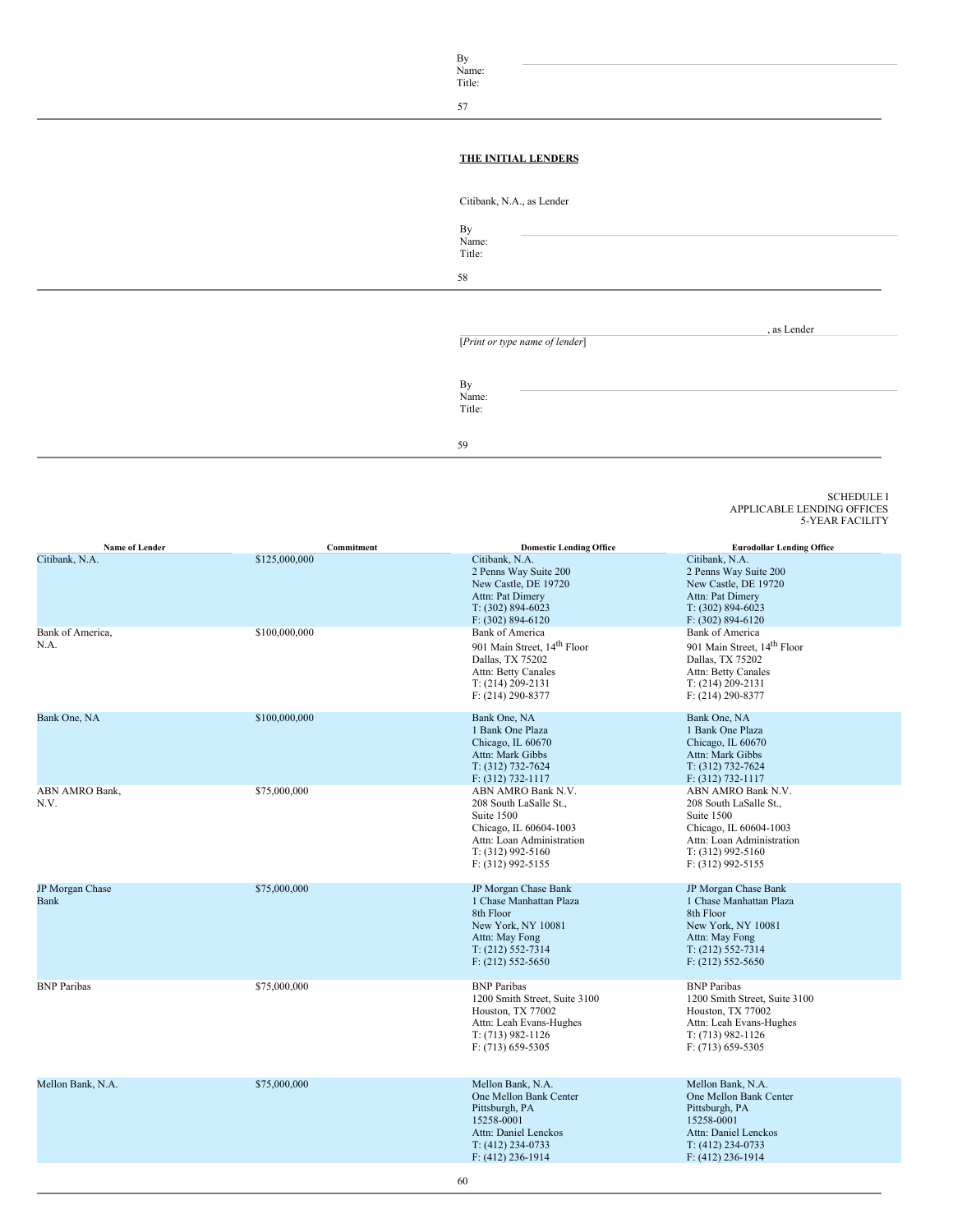| Name of Lender                                                                | Commitment   | <b>Domestic Lending Office</b>                                                                                                                                                              | <b>Eurodollar Lending Office</b>                                                                                                                                                            |
|-------------------------------------------------------------------------------|--------------|---------------------------------------------------------------------------------------------------------------------------------------------------------------------------------------------|---------------------------------------------------------------------------------------------------------------------------------------------------------------------------------------------|
| Wells Fargo Bank,<br>National Association                                     | \$75,000,000 | Wells Fargo Bank, N.A.<br>201 Third Street - 8th Floor<br>MAC A0187-081<br>San Francisco, CA 94103<br>Attn: Maria Belle Garcia<br>$T: (415)$ 477-5471<br>$F: (415)$ 979-0675                | Wells Fargo Bank, N.A.<br>201 Third Street - 8th Floor<br>MAC A0187-081<br>San Francisco, CA 94103<br>Attn: Maria Belle Garcia<br>$T: (415)$ 477-5471<br>$F: (415)$ 979-0675                |
| Barclays Bank Plc                                                             | \$50,000,000 | Barclays Bank Plc<br>222 Broadway<br>New York, NY 10038<br>Attn: Eddie Cotto Jr.<br>$T: (212)$ 412-3701<br>$F: (212)$ 412-5306                                                              | Barclays Bank Plc<br>222 Broadway<br>New York, NY 10038<br>Attn: Eddie Cotto Jr.<br>$T: (212)$ 412-3701<br>$F: (212)$ 412-5306                                                              |
| Dresdner Bank AG,<br>New York and Grand<br>Cayman Branches                    | \$50,000,000 | Dresdner Bank<br>1301 Avenue of the Americas<br>New York, NY 10019<br>Attn: Deborah Carlson<br>$T: (212) 895 - 1763$<br>$F: (212) 895 - 1766$                                               | Dresdner Bank<br>1301 Avenue of the Americas<br>New York, NY 10019<br>Attn: Deborah Carlson<br>$T: (212) 895 - 1763$<br>$F: (212) 895 - 1766$                                               |
| Royal Bank of Canada                                                          | \$50,000,000 | Royal Bank of Canada,<br>New York Branch<br>One Liberty Plaza, 3rd Floor<br>New York, NY 10006-1404<br>Attn: Manager, Loans<br>Administration<br>$T: (212)$ 428-6322<br>$F: (212)$ 428-2372 | Royal Bank of Canada,<br>New York Branch<br>One Liberty Plaza, 3rd Floor<br>New York, NY 10006-1404<br>Attn: Manager, Loans<br>Administration<br>$T: (212)$ 428-6322<br>$F: (212)$ 428-2372 |
| <b>Standard Chartered</b><br><b>Bank</b>                                      | \$50,000,000 | <b>Standard Chartered Bank</b><br>1 Madison Avenue<br>Third Floor<br>New York, NY 10010-3603<br>Attn: Vijayant Jain<br>$T: (212)$ 667-0499<br>$F: (212) 667 - 0251$                         | <b>Standard Chartered Bank</b><br>1 Madison Avenue<br><b>Third Floor</b><br>New York, NY 10010-3603<br>Attn: Vijayant Jain<br>$T: (212) 667-0499$<br>$F: (212) 667 - 0251$                  |
| Credit Suisse<br>First Boston, acting<br>through its Cayman<br>Islands branch | \$25,000,000 | Credit Suisse First Boston<br>11 Madison Avenue<br>New York, NY 10010-3629<br>Attn: Sonya Shillingford<br>$T: (212) 538-3361$<br>$F: (212) 538-6851$                                        | Credit Suisse First Boston<br>11 Madison Avenue<br>New York, NY 10010-3629<br>Attn: Sonya Shillingford<br>$T: (212) 538-3361$<br>$F: (212) 538-6851$                                        |
| Merrill Lynch Bank<br>USA                                                     | \$25,000,000 | Merrill Lynch Bank USA<br>15 W. South Temple,<br>Suite 300<br>Salt Lake City, UT 84101<br>Attn: Butch Alder<br>$T: (801) 526 - 8324$<br>$F: (801) 531 - 7470$                               | Merrill Lynch Bank USA<br>15 W. South Temple,<br>Suite 300<br>Salt Lake City, UT 84101<br>Attn: Butch Alder<br>$T: (801) 526 - 8324$<br>$F: (801) 531 - 7470$                               |
| UBS AG, Stamford<br>Branch                                                    | \$25,000,000 | UBS AG, Stamford Branch<br>677 Washington Blvd.<br>Stamford, CT 06901<br>Attn: Vladimira Holeckova<br>T: (203) 719-6403<br>F: (203) 719-3888                                                | UBS AG, Stamford Branch<br>677 Washington Blvd.<br>Stamford, CT 06901<br>Attn: Vladimira Holeckova<br>$T: (203)$ 719-6403<br>$F: (203)$ 719-3888                                            |
|                                                                               |              | 61                                                                                                                                                                                          |                                                                                                                                                                                             |
|                                                                               |              |                                                                                                                                                                                             |                                                                                                                                                                                             |

Name of Lender Company Commitment Commitment Domestic Lending Office Eurodollar Lending Office<br>State Street Bank and Trust Company S25,000,000 State Street Bank and Trust Company State Street Bank and Trust Company 2 Avenue De Lafayette Boston, MA 02111 Attn: Ms. C. Jaynelle Landy T: (617) 662-3677 F: (617) 662-4201 State Street Bank and Trust Company 2 Avenue De Lafayette Boston, MA 02111 Attn: Ms. C. Jaynelle Landy T: (617) 662-3677 F: (617) 662-4201 **TOTAL OF COMMITMENTS \$ 1,000,000,000** 62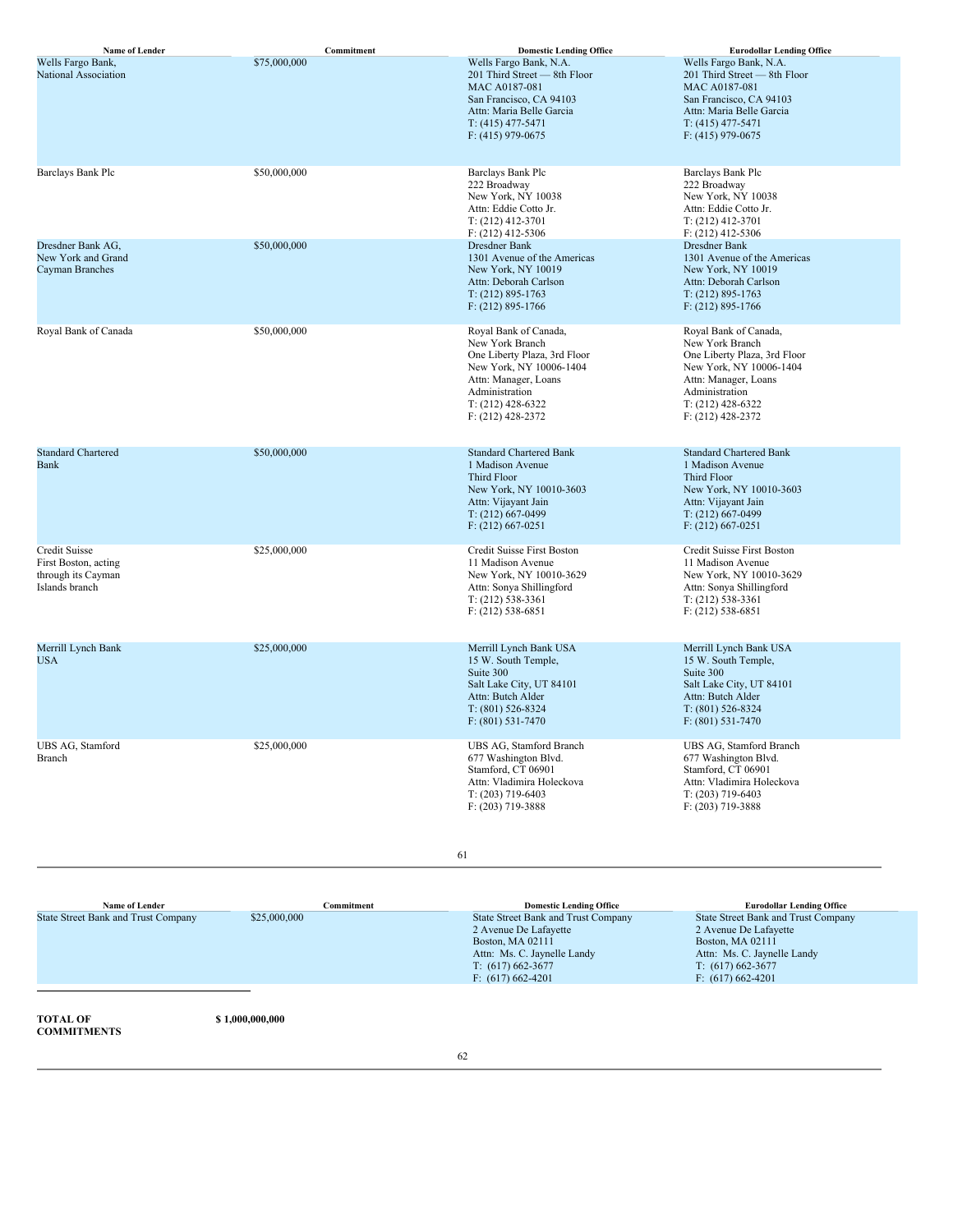#### **CERTIFICATION PURSUANT TO 18 U.S.C. SECTION 1350, AS ADOPTED PURSUANT TO SECTION 906 OF THE SARBANES-OXLEY ACT OF 2002**

Pursuant to Section 906 of the Sarbanes-Oxley Act of 2002 and in connection with the Quarterly Report on Form 10-Q of United Parcel Service, Inc. (the "Corporation") for the period ended March 31, 2003, as filed with the Securities and Exchange Commission on the date hereof (the "Report"), the undersigned, the Chairman of the Board and Chief Executive Officer of the Corporation, certifies that:

- (1) The Report fully complies with the requirements of Section 13(a) or 15(d) of the Securities Exchange Act of 1934; and
- (2) The information contained in the Report fairly presents, in all material respects, the financial condition and results of operations of the Corporation.

/s/ Michael L. Eskew

Michael L. Eskew Chairman and Chief Executive Officer May 15, 2003

A signed original of this written statement required by Section 906 of the Sarbanes-Oxley Act of 2002 has been provided to United Parcel Service, Inc. and will be retained by United Parcel Service, Inc. and furnished to the Securities and Exchange Commission or its staff upon request.